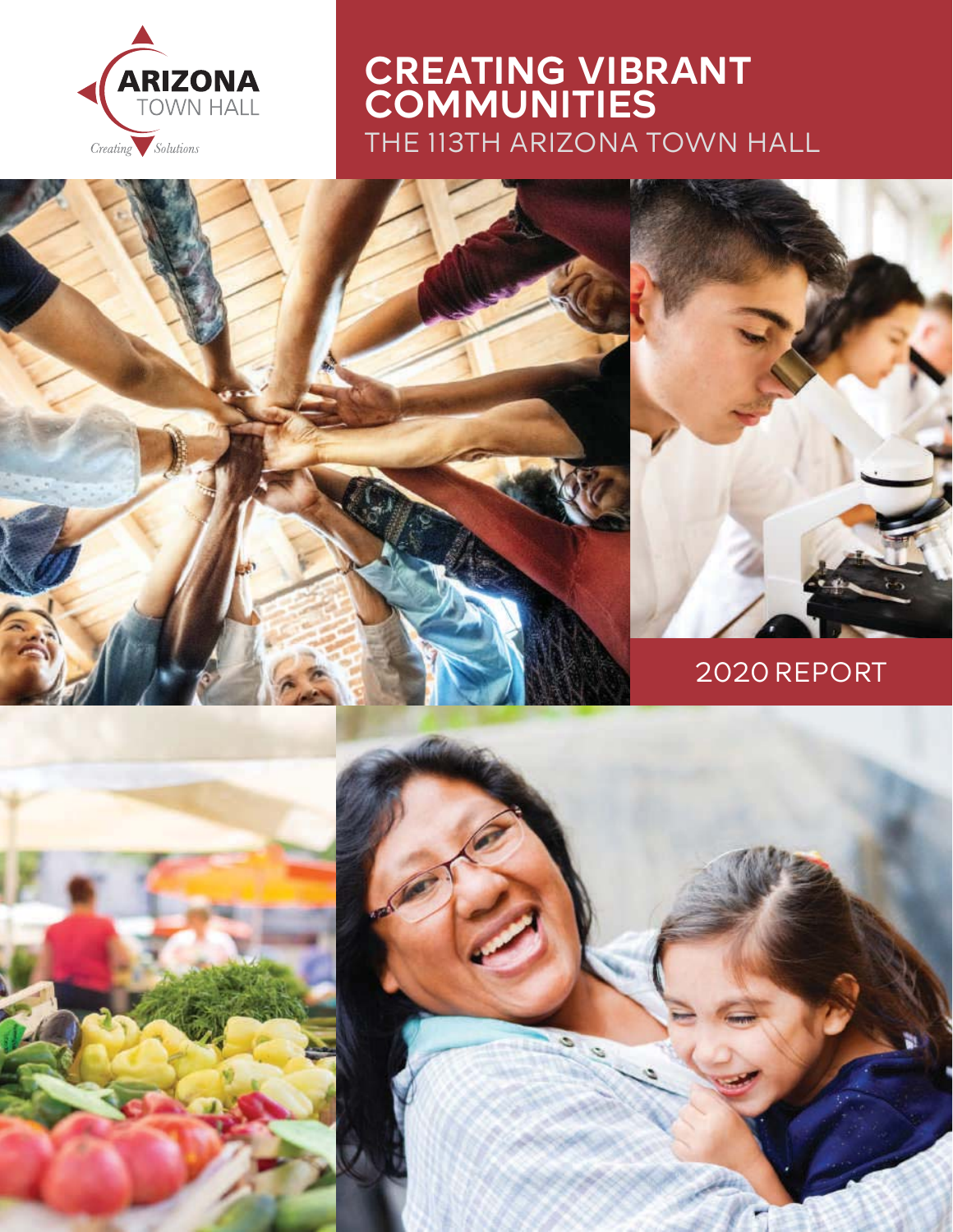# CREATING VIBRANT COMMUNITIES THE 113TH ARIZONA TOWN HALL

# BACKGROUND REPORT

## Lead Editors

Jon Ford, Kelsey Otten, Amanda Nelson



## Arizona 113th Town Hall Research Committee

Susan Goldsmith, Chair

Paul Brierley Arlan Colton Kimberly Demarchi Linda Elliott-Nelson Christy Farley Jon Ford Holly Geizel Richard Gordon Mary Grier Pete Hershberger James Holway

Marie Isaacson Tara Jackson Sandra Kane Julie Katsel Jonathan Koppell Suzanne Pfister Clint Mabie Elizabeth McNamee Patrick McWhortor Ray Newton Patricia Norris

Jan Oestriech Dennis Regnier Beth Rosenberg Fred Rosenfeld Jim Rounds Rebecca Ruffner David Snider Will Voit Marisa Walker Devan Wastchak Andrea Whitsett



602.252.9600 | aztownhall.org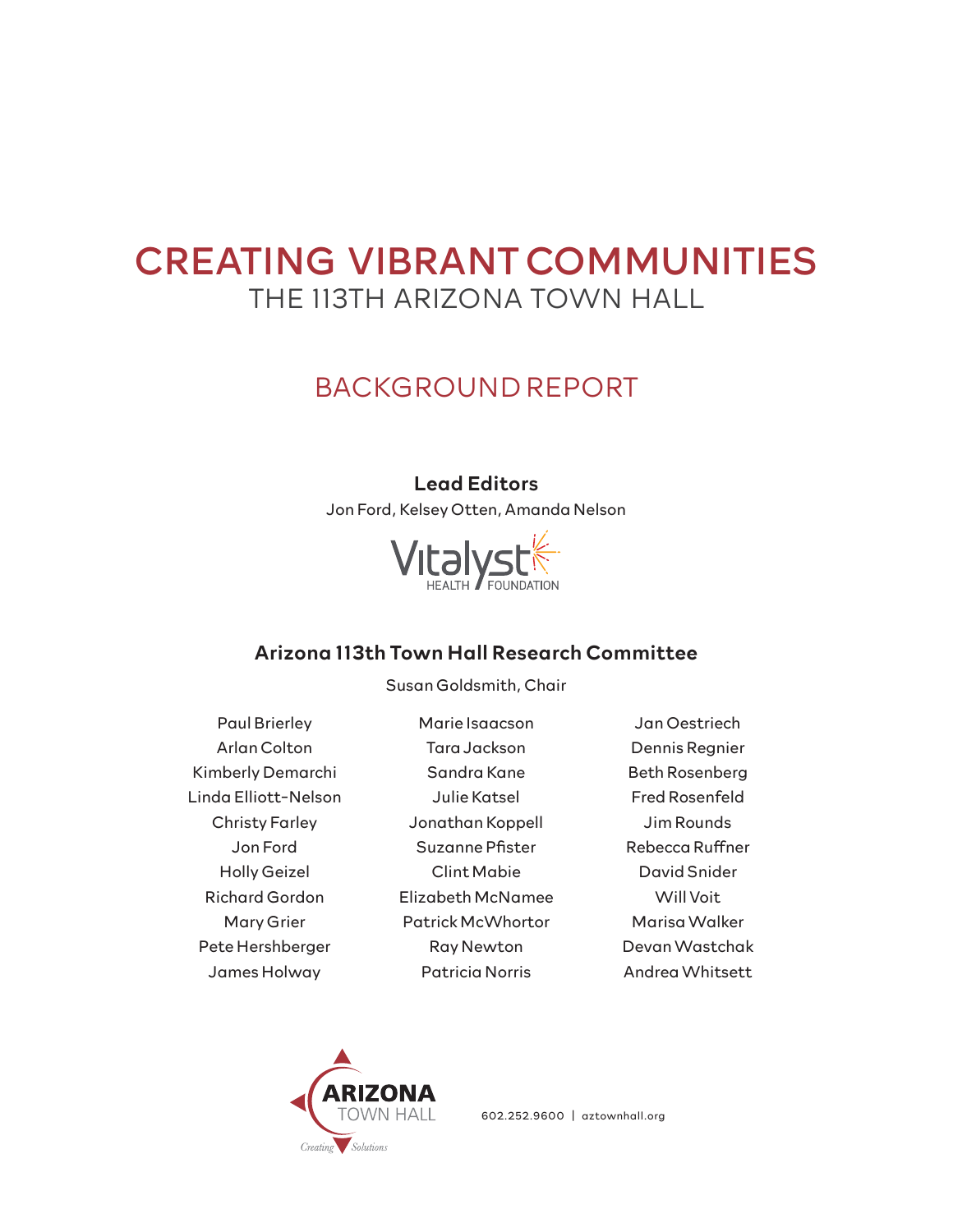# **Contents**

| Vitalyst Staff                                                                                                                  |
|---------------------------------------------------------------------------------------------------------------------------------|
| The Role of Tribes and Tribal Relations in Creating a More Vibrant Arizona 13<br>Holly Figueroa, Miriam Jorgensen, Joan Timeche |
| Patricia Solis, Elizabeth Wentz, David Hondula                                                                                  |
| The Role of State, County, and Local Governments in Creating Vibrant Communities 35<br>Bob England, Will Humble, Vitalyst Staff |
| Vitalyst Staff, Leslie Dornfeld                                                                                                 |
| C.J. Eisenbarth Hager                                                                                                           |
| The Role of Transportation and Safe Streets in Creating Vibrant Communities 52<br><b>Emily Yetman</b>                           |
| Adrienne Udarbe                                                                                                                 |
| Vitalyst Staff                                                                                                                  |
| Kelly Eckhoff, Shomari Jackson, Sanghoon Yoo                                                                                    |
| Jane Pearson                                                                                                                    |
| Matt Eckhoff, Jesus Rivera                                                                                                      |
| Adapted by Vitalyst Staff from the work of Stephanie Luz Cordel and C.J. Eisenbarth Hager                                       |
| Vitalyst Staff                                                                                                                  |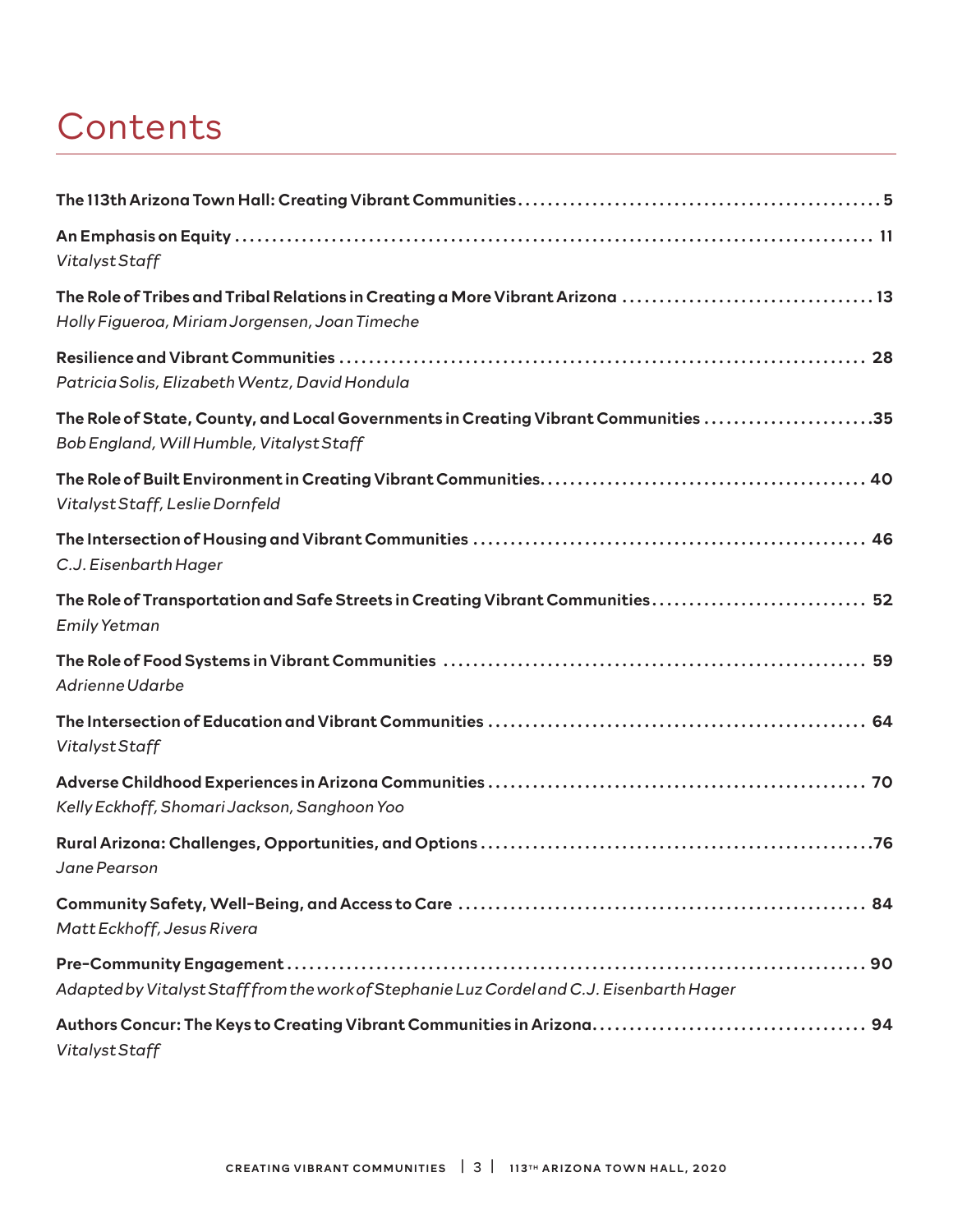Welcome to another breakthrough topic for Arizona Town Hall. Last year's "Strong Families, Thriving Children," was an interdependent, multi-sector exploration focused on the family unit. "Creating Vibrant Communities" is a holistic investigation built on the many interdependent elements of thriving at the community level.

A vibrant community is – at its core – a healthy, supportive, and resource-rich environment for all. It is a community that inclusively taps human, economic, and natural capital to thrive and grow together.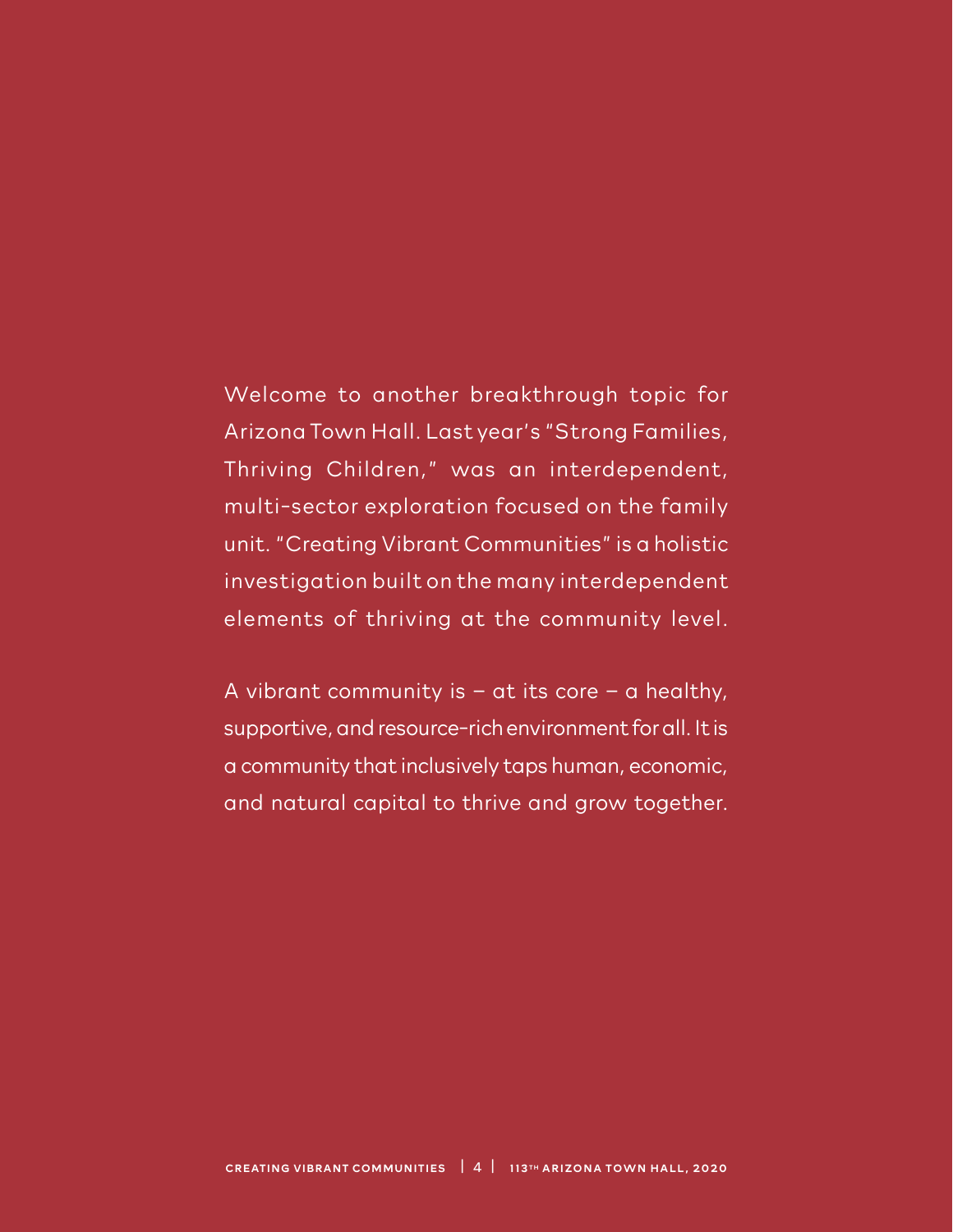# Creating Vibrant Communities

The task of creating vibrant communities asks us to understand root causes and structures in such communities and to collaborate across community sectors. It is our tendency to "break things down" and single-focus – to say, "we need better education," for example. However, better academic performance is not just a function of teacher quality, school budget, or operation, but also of a child's readiness to learn. A child who shows up with their prefrontal cortex "offline" due to lack of sleep, hunger, and/or household insufficiency and instability is *physiologically* deterred from entering learning. At best, the teacher's task is great. Worst case, the education system alone will be considered to have failed. Seeing holistically and solving for vibrancy focuses on multiple causes and has the capacity to shift the odds significantly in favor of success for children, families, teachers, schools, and communities.

Vibrant communities are the product of many components. While the topic asks us to think holistically, this report is structured to introduce elements of a vibrant community through an exploration of current models, existing data on emerging issues and trends, current systemic barriers faced by communities, and ways in which community action and policy change can create a healthier Arizona for all.

# What are the Components of a Vibrant Community?

Community vibrancy is dependent on community well-being and health. This big picture view of health includes multiple domains, of which medical care is a small part – by most estimates, somewhere between 10 and 20 percent of – what determines a population's health, and in turn, vibrancy.<sup>1</sup>

This report examines community vibrancy through Vitalyst Health Foundation's Elements of a Healthy Community – a framework built by statewide community partners using data and science from national and international sources. Fourteen elements are identified that are present and robust in vibrant communities.

When all these elements are intentionally cultivated, coordinated, and mutually aligned, communities thrive and prosper.

- Access to Health Care
- Affordable Quality Housing
- Community Safety
- Economic Opportunity
- Educational Opportunity
- Environmental Quality
- Quality Affordable Food
- Community Design
- Parks and Recreation
- Social/Cultural Cohesion
- Social Justice
- Transportation Options
- Health Equity
- Resiliency

<sup>1</sup> Magnan, S. (9 Oct 2017). *Social Determinants of Health 101 for Health Care: Five Plus Five*. Retrieved from: https://nam.edu/social-determinants-of-health-101-for-health-care-five-plus-five/. Access date: 5/30/2020.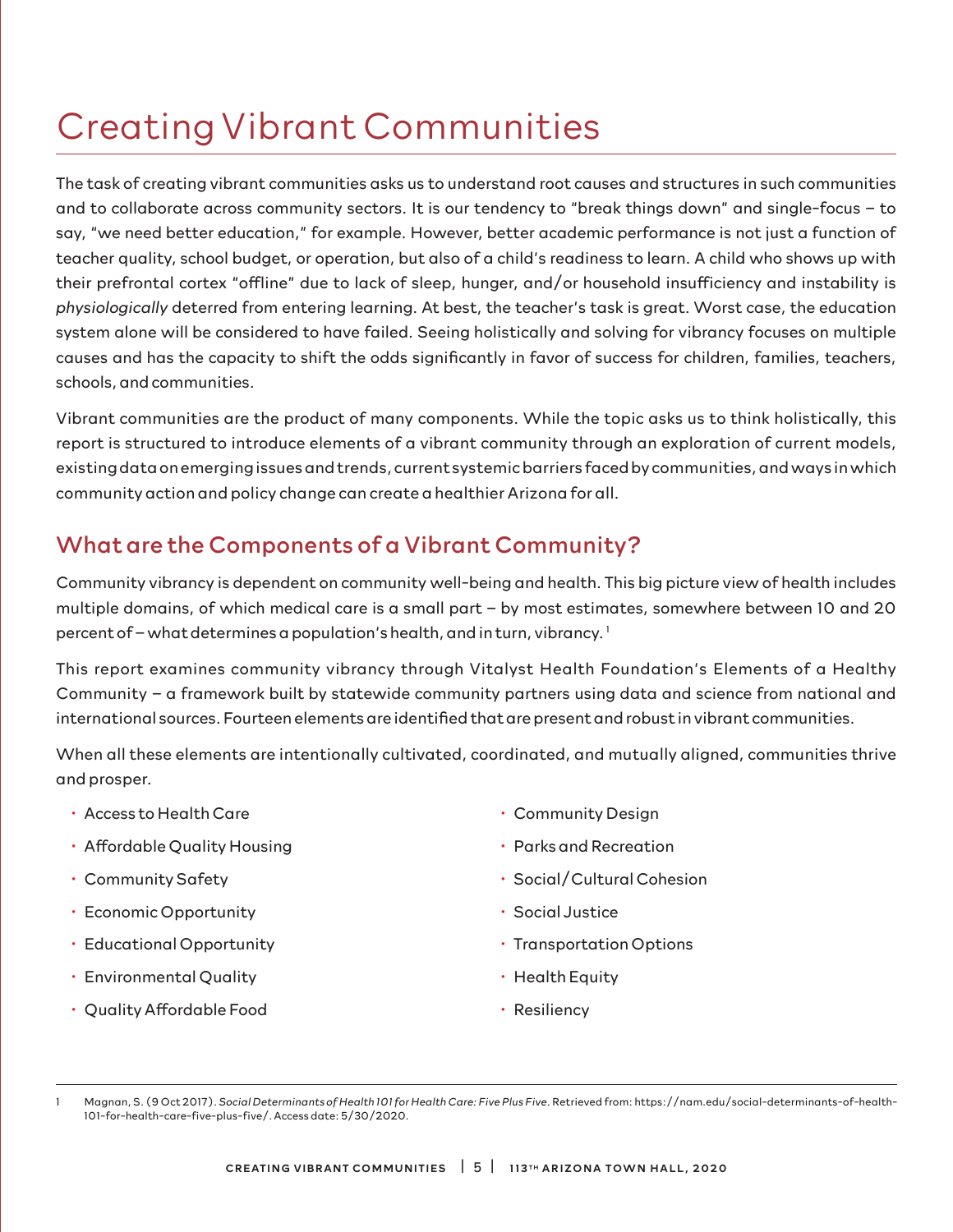

2 The elements are informed by the work of the World Health Organization and the Centers for Disease Control and Prevention. The Elements of a Healthy Community wheel was designed and produced by Vitalyst Health Foundation in collaboration with community partners. It is acknowledged that the model carries implicit Western bias – an issue Vitalyst has begun to address by developing a culturally-relevant tribal version.

3 Build Healthy Places Network. (2020). *What Makes a Healthy Community?* Retrieved from: http://www.buildhealthyplaces.org/network\_resources. Access date: 5/30/2020.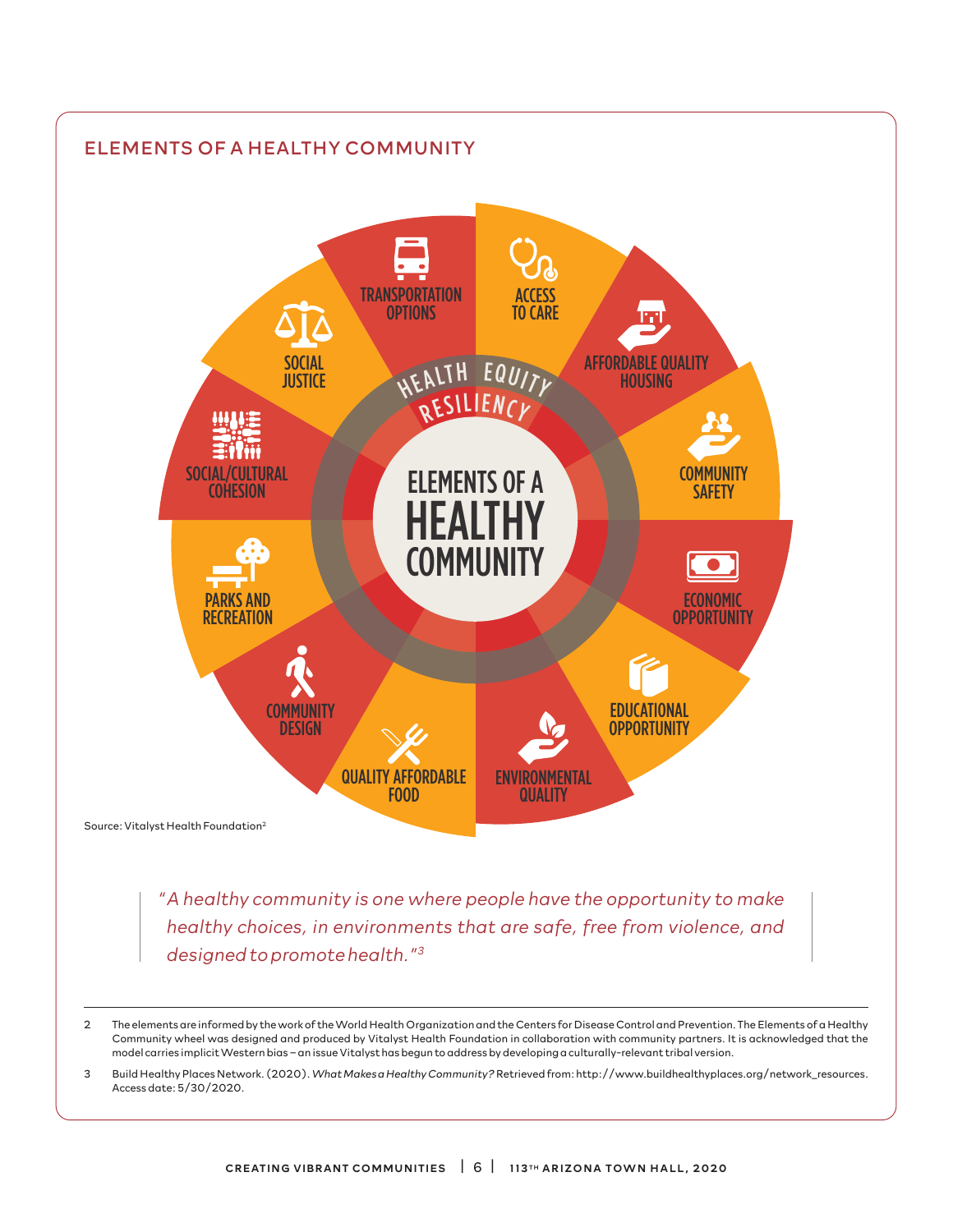## Why Is It Important to Build Vibrant Communities?

To put it simply, the places we live, work, and play matter. In Arizona, a child born in zip code 85256 has a life expectancy of 65.8 years; meanwhile, a child born in the adjacent zip code of 85251 has a drastically longer life expectancy of 80.89 years.<sup>4</sup> As that child grows, the ability to make healthy decisions throughout life depends on availability and accessibility of healthy choices. Communities are vibrant for all only when they have fairly offered options for different kinds of development, mobility, and autonomy, such as: (1) supportive spaces for community and development, (2) a diverse array of affordable, quality foods, (3) livable, supportive, and affordable housing, (4) educational attainment, and (5) economic opportunity.

Crucial building blocks to a vibrant community also include pivotal social elements like equity, civic engagement, social cohesion, and community safety. Furthermore, they include air, water, and community elements both inside and outside of household living spaces. When community infrastructure is planned for sustainability, social connections, and well-being, then all Arizonans have the opportunity to thrive.

# How Do We Create Vibrant Communities?5

Driving change that creates resilient, equitable, and thriving communities takes time and intentionality. The following list details the ingredients necessary to create effective and sustainable change:

- 1. **Shift the Paradigm:** Elevate thinking about vibrancy beyond individual sectors and individual behaviors to include holistic social conditions, systems issues, and structural inequities.
- 2. **Change Policies, Systems, and Environments:** Transform problems by concurrently understanding issues "on the ground" and at the systems level - and develop transformational changes to address both.
- 3. **Support Community-Driven Solutions and Build Trust:** Work with a community rather than for a community. This includes a power-building, assets-focused approach that fosters community ownership and leadership from the outset. It all starts with trust.6
- 4. **Utilize Multi-Sector Partnerships:** Engage stakeholders from multiple sectors to improve vibrancy innovatively, efficiently, and effectively.
- 5. **Embed Equity:** Recognize that there is no onesize-fits-all approach to a vibrant community. Some of the most effective solutions have historically come through the voices of communities experiencing the largest vibrancy gaps.



*Source: Image adapted from Annie E. Casey Foundation's interpretation of Craig Froehle's original illustration.*

6 Vitalyst Health Foundation. (2019). *Pre-Community Engagement: Setting the Stage for Authentic Community Engagement*. Retrieved from: http://vitalysthealth. org/wp-content/uploads/VitalystSpark-PreCommunityEngagement.pdf. Access date: 5/30/2020.

<sup>4</sup> National Center for Health Statistics. U.S. Small-Area Life Expectancy Estimates Project. (2018). Retrieved from: https://www.cdc.gov/nchs/nvss/usaleep/ usaleep.html. Access date: 5/30/2020.

<sup>5</sup> Adapted from Build Healthy Places Network, Robert Wood Johnson Foundation, Voices for Healthy Kids' *Messaging Guide for Policy Advocates*, and Vitalyst Health Foundation's Ingredients for Change.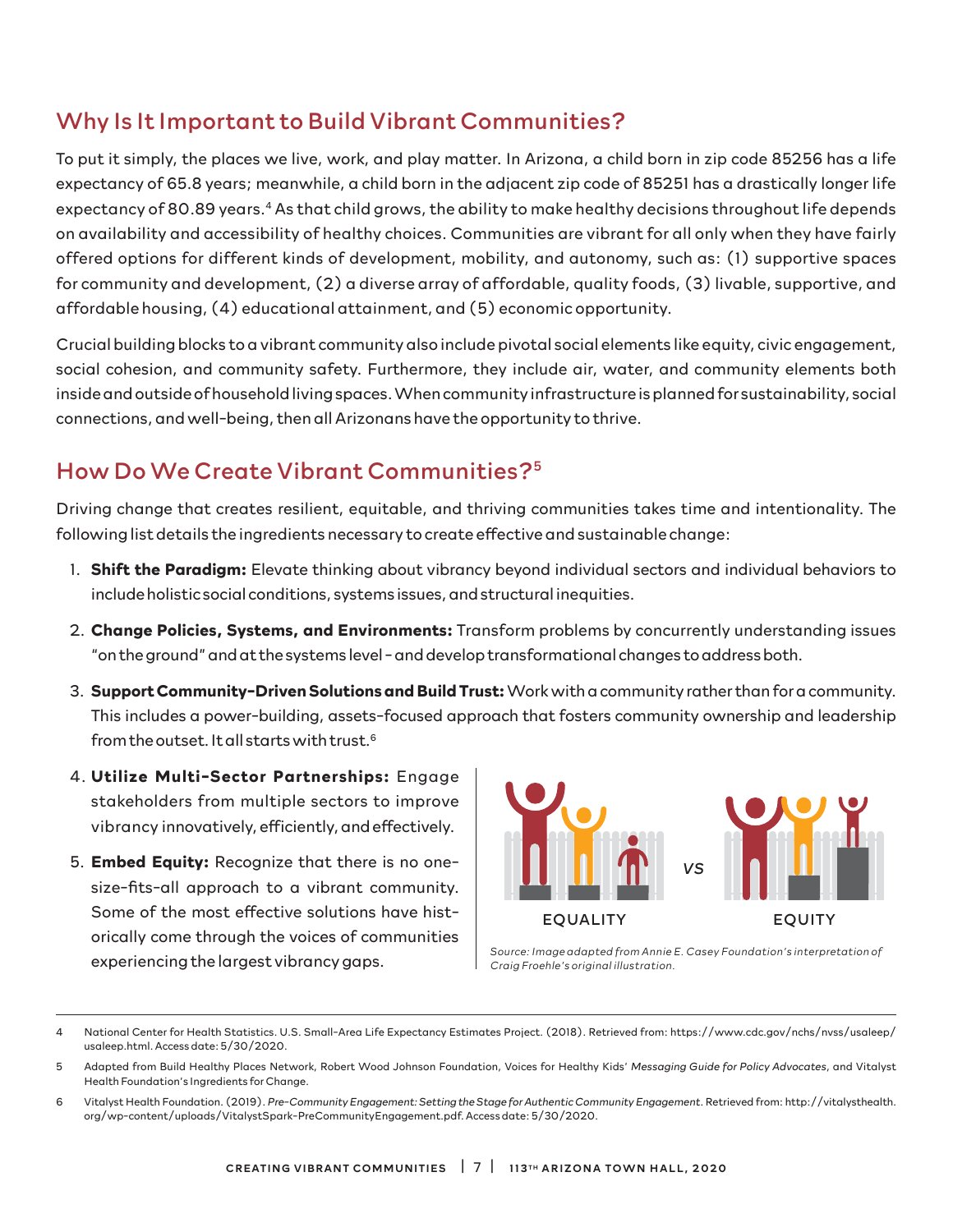# What is the Current State of Affairs in Arizona?

Community capacity for vibrancy varies widely in Arizona, as it does across the United States. Here is a sample of current issues and disparities Arizonans are facing:

- $\cdot$  35.1% of people living in urban areas have low access to healthy food.<sup>7</sup>
	- $\cdot$  Statewide, 12.4% of individuals are considered food insecure.<sup>8</sup>
- Low-income individuals spend 58% of their income on transportation, on average, with higher percentages spent in rural areas.<sup>9</sup>
	- $\cdot$  In 2016, motor vehicle crashes caused dramatically more deaths than violent crime.<sup>10</sup>
	- $\cdot$  Arizona is the 9th most dangerous state for people walking in the U.S.<sup>11</sup>
- In Arizona, 45% of rented homes are rented at 30% or more of household income.12
	- Homelessness in Arizona increased almost 10% from 2017 to 2018.13
- $\cdot$  One in four adults in the state meet physical activity guidelines.<sup>14</sup>
- Only 21.9% of Arizonans report conversing with their neighbors; such conversation is used as an indicator to measure social cohesion within communities.15

Additionally, when examining disparities in Arizona, communities of color, low-income communities, rural and tribal populations, and other groups that have traditionally been marginalized experience increased risks, worse outcomes, and greater barriers in accessing resources:

• In Arizona, the poverty rate of American Indians/Alaska Natives is 34%,19% for Hispanic or Latino individuals, and 19% for Black or African Americans. Meanwhile, the poverty rate for White (not Hispanic or Latino) individuals is 9%.16

- 11 Smart Growth America. (2019). *Dangerous by Design 2019*. Retrieved from: https://smartgrowthamerica.org/dangerous-by-design/. Access date: 5/30/2020.
- 12 U.S. Census. (2018). *ACS 5-Year Estimates*. Retrieved from: https://www.census.gov/data.html. Access date: 5/31/2020.
- 13 Arizona Department of Health Services. (2019). *Arizona State Health Assessment*. Retrieved from: https://www.azdhs.gov/documents/operations/ managing-excellence/2019-state-health-assessment.pdf. Access date: 5/30/2020.
- 14 Ibid.
- 15 NCoC Analysis of U.S. Census Current Population Survey Civic and Volunteering Supplement. (2017). Retrieved from: https://ncoc.org/category/research/. Access date: 5/30/2020.
- 16 Kaiser Family Foundation. (2018). *Poverty Rate by Race/Ethnicity*. Retrieved from: https://www.kff.org/other/state-indicator/poverty-rate-byraceethnicity/?currentTimeframe=0&sortModel=%7B%22colId%22:%22Location%22,%22sort%22:%22asc%22%7D. Access date: 5/30/2020.

<sup>7</sup> USDA- ERS. (Updated 31 Oct 2019). *Food Access Research Atlas*. Retrieved from: https://www.ers.usda.gov/data-products/food-access-research-atlas/. Access date: 5/30/2020.

<sup>8</sup> Yazmiene, D. (21 Nov 2019). *Food Insecurity is at a Decade Low in Arizona, Report Says*. Retrieved from: https://cronkitenews.azpbs.org/2019/11/21/ arizona-food-insecurity/. Access date: 5/30/2020.

<sup>9</sup> HUD Exchange. (3016). *Location Affordability Index*. Retrieved from: https://www.hudexchange.info/programs/location-affordability-index/. Access date: 5/30/2020.

<sup>10</sup> Fatality Analysis Reporting System. (n.d.). *Detailing the Factors Behind Traffic Fatalities on our Roads*. Retrieved from: https://www.nhtsa.gov/research-data/ fatality-analysis-reporting-system-fars. Access date: 5/30/2020.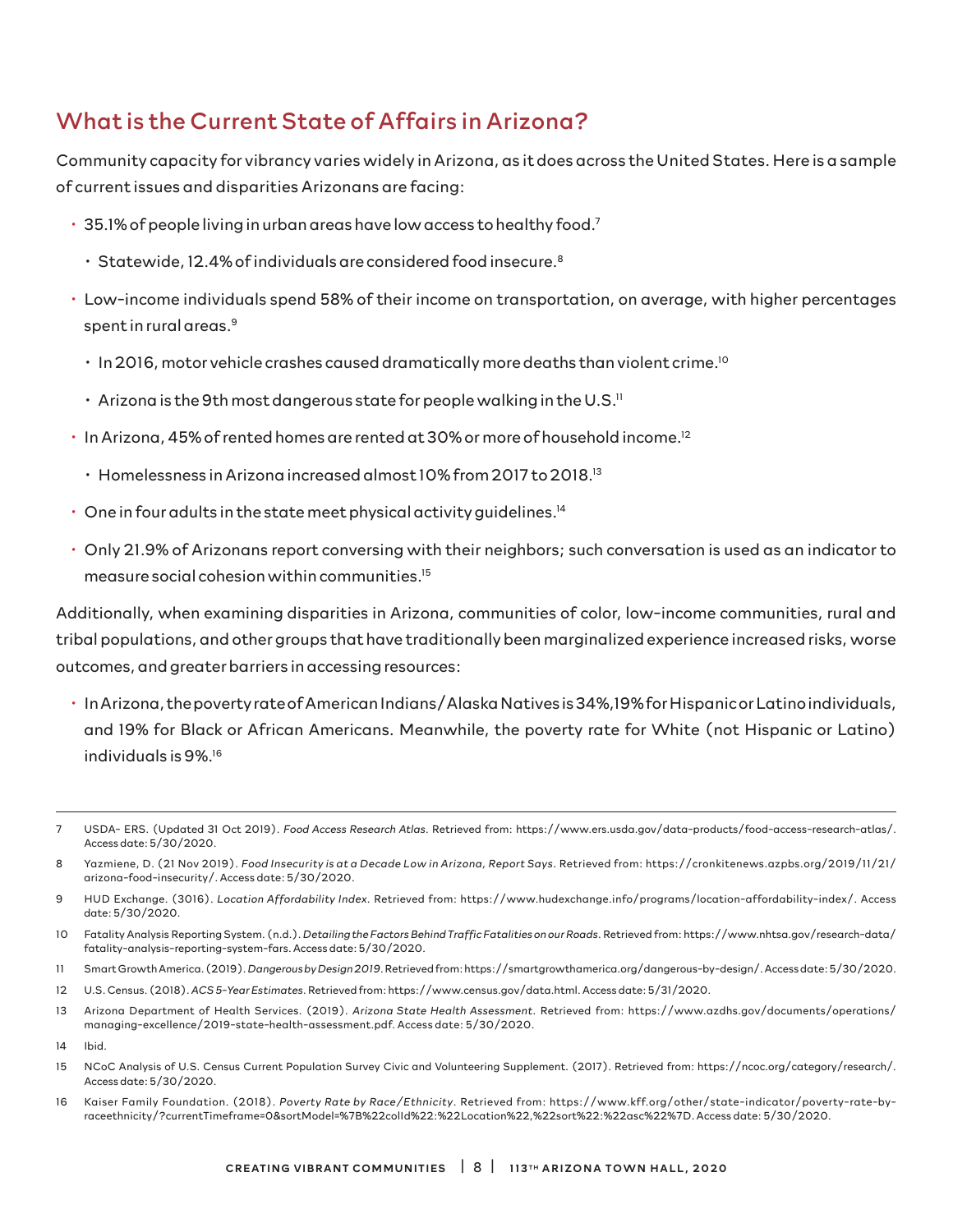- The poverty rate in rural Arizona is 26.9%, compared with 13.4% in urban areas of the state.<sup>17</sup>
- People of color are far less likely to build generational wealth through access to home ownership than their White counterparts.<sup>18</sup>
- 73% of extremely low-income, 34% of very low-income, and 7% of low-income Arizona households spent more than half their income on housing.19

## The Price of Breaking New Ground

It is important to note that, by choosing to pursue the topic of "Creating Vibrant Communities," Arizona Town Hall has opted to explore important work that is nonetheless relatively new. It is emergent in three key ways:

- 1. Cross-sector collaboration focused at the community level has not been a standard practice historically. Case studies are not abundant, and most examples are more regionally located in larger population areas.
- 2. While 14 elements are recognized as key, not all of them have deep wells of data, research, or crosscollaborative experience in Arizona. Some of the key elements also lack clear champions in the state. As such, this report includes chapters with more developed elements and others discussed much less.
- 3. Research and data collection are at early stages. While work is aggressively being done in the areas of research and data, no widely accepted measure of vibrancy has yet been adopted. Further, key qualitative data and case study results demonstrate the efficacy and importance of this work, but the list of data gaps at the zip-code level is long.

In short, being early means being patient. It also means accepting what we have as compelling emergent evidence and using that evidence to develop vibrant communities robustly and consistently for all in Arizona.

It should also be noted that "element overlap" occurs frequently in this report. Housing and education are discussed in the food chapter for example. Equity and Economic Opportunity do not have separate chapters. Instead racial inequity and income statistics are found in multiple chapters. This is not a mistake. It is a key reminder of the interdependent nature of these elements. Over time, it is important to have more such data overlap, not less. For many chapters, you will find a short sidebar noting these interdependencies that are currently most often recognized.

<sup>17</sup> USDA-ERS. (2018). *State Fact Sheets: Arizona*. Retrieved from: https://data.ers.usda.gov/reports.aspx?StateFIPS=04&StateName=Arizona&ID=17854. Access date: 5/30/2020.

<sup>18</sup> Center for American Progress. (21 Feb 2018). *Systemic Inequality: How America's Structural Racism Helped Create the Black-White Wealth Gap*. Retrieved from: https://www.americanprogress.org/issues/race/reports/2018/02/21/447051/systematic-inequality/. Access date: 6/1/2020.

<sup>19</sup> National Low-Income Housing Coalition. (2018). *Arizona State Data Overview*. Retrieved from: https://nlihc.org/housing-needs-by-state/arizona. Access date: 5/30/2020.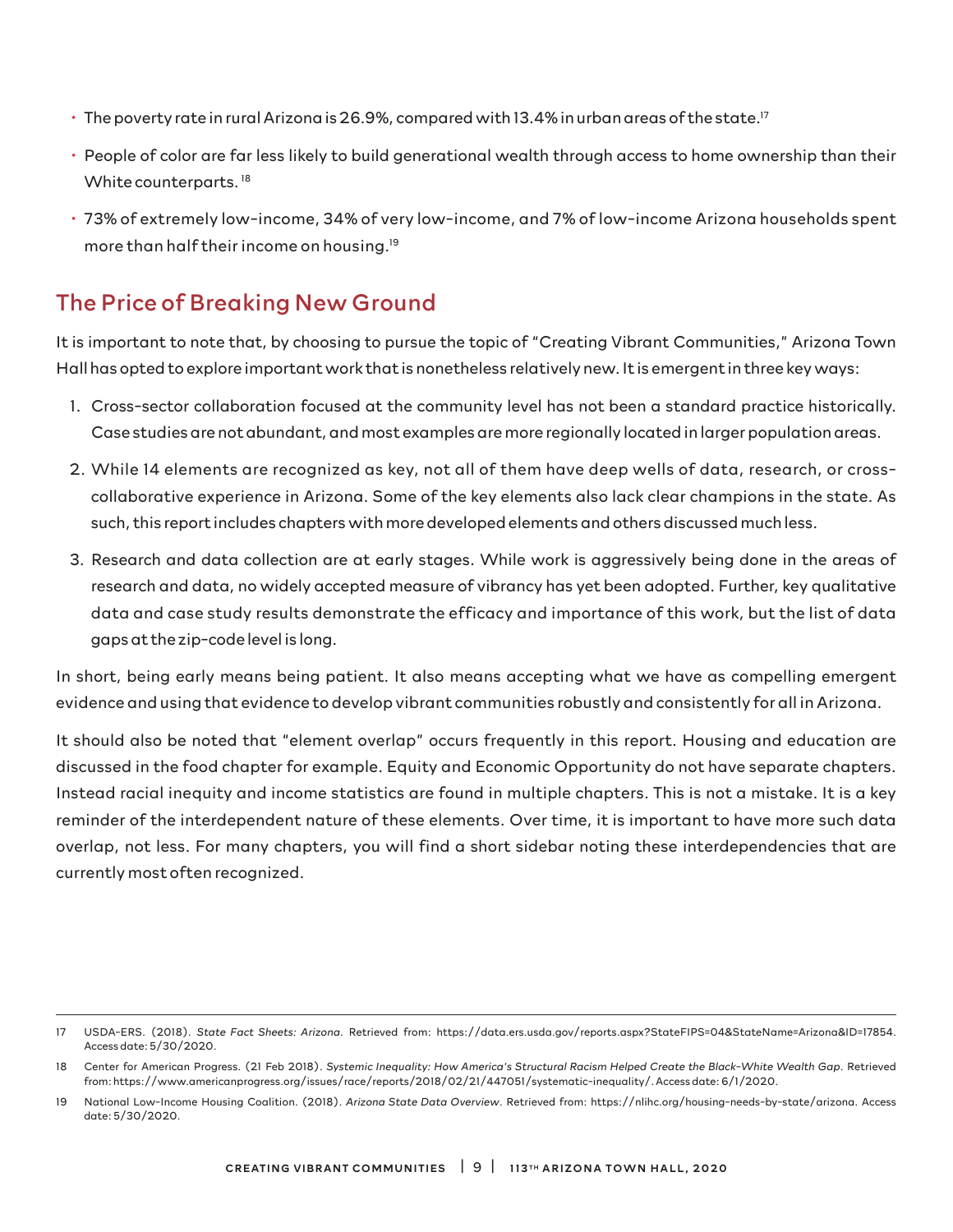# The Amplifying Power of COVID-19

As of this document's publication, we still have a great deal to learn about the novel coronavirus' impact on our cities, state, country, and the world.

What is abundantly clear from the start of the pandemic, however, is that this Town Hall topic, its holistic approach, and underlying elements of community vibrancy all need our attention, comprehension, and innovation now more than ever.

The COVID-19 pandemic has deeply tested Arizona's economic, housing, food, education, and health systems. It may also be showing us changes to the ways we live, work, learn, and play. The current pandemic has exposed significant issues and disparities that can be transformed into key opportunities for more vibrant communities. It is impossible to predict in these pages what is rapidly being discovered and learned about Arizona communities' capacities for resiliency, but it is crucial that we view what does happen in coming weeks, months, and years through the prism of 14 contributing elements and recognize the potential for cross-sector, community-driven solutions to make our communities better and stronger going forward.

## Vibrancy, Elements, and Funding

This Town Hall topic proposes holistic discussion of community vibrancy – and that can be good news when it comes to funding. Rather than "single source" investments and wondering where we could possibly find enough money to do it all, what if we could help identify root community elements that could result in "an ounce of prevention" over a "pound of cure?" What if supportively housing people turned out to cost much less than providing health care for those experiencing housing insecurity and homelessness? A great example of healthcare and housing working collaboratively can be seen in efforts made by Circle the City, an organization that provides healthcare services to people experiencing homelessness, and assists them in the journey out of homelessness.<sup>20</sup> In addition, more material on housing-healthcare partnerships will be explored later on in the chapter, "The Intersection of Housing and Vibrant Communities."

What if the answer to helping a child show up at school ready to learn is simultaneously the key to improving a school's academic performance and a big part of why a community is becoming more resilient and vibrant across all generations? Later, in this report in the chapter, "The Intersection of Education and Vibrant Communities," the story of the Heart of Isaac will showcase how enhancing a child's surroundings can foster an environment that allows for educational success. These are not what-ifs. They are the returns on investment of breakthrough projects in Arizona that you can read about in this report.

One of the key opportunities for the 113th Arizona Town Hall topic is identifying and championing transformative, collaborative, and cost-effective strategies. With the right stakeholders at the table, effective solutions to challenges are not always about more money.

This report invites you to explore and discuss the elements that create vibrant, resilient, and equitable communities, through data, through emergent research and examples, and through lived experience and thus lived expertise, so that we can collectively help to ensure a healthier and more vibrant Arizona for all.

<sup>20</sup> For more information visit: https://www.circlethecity.org/.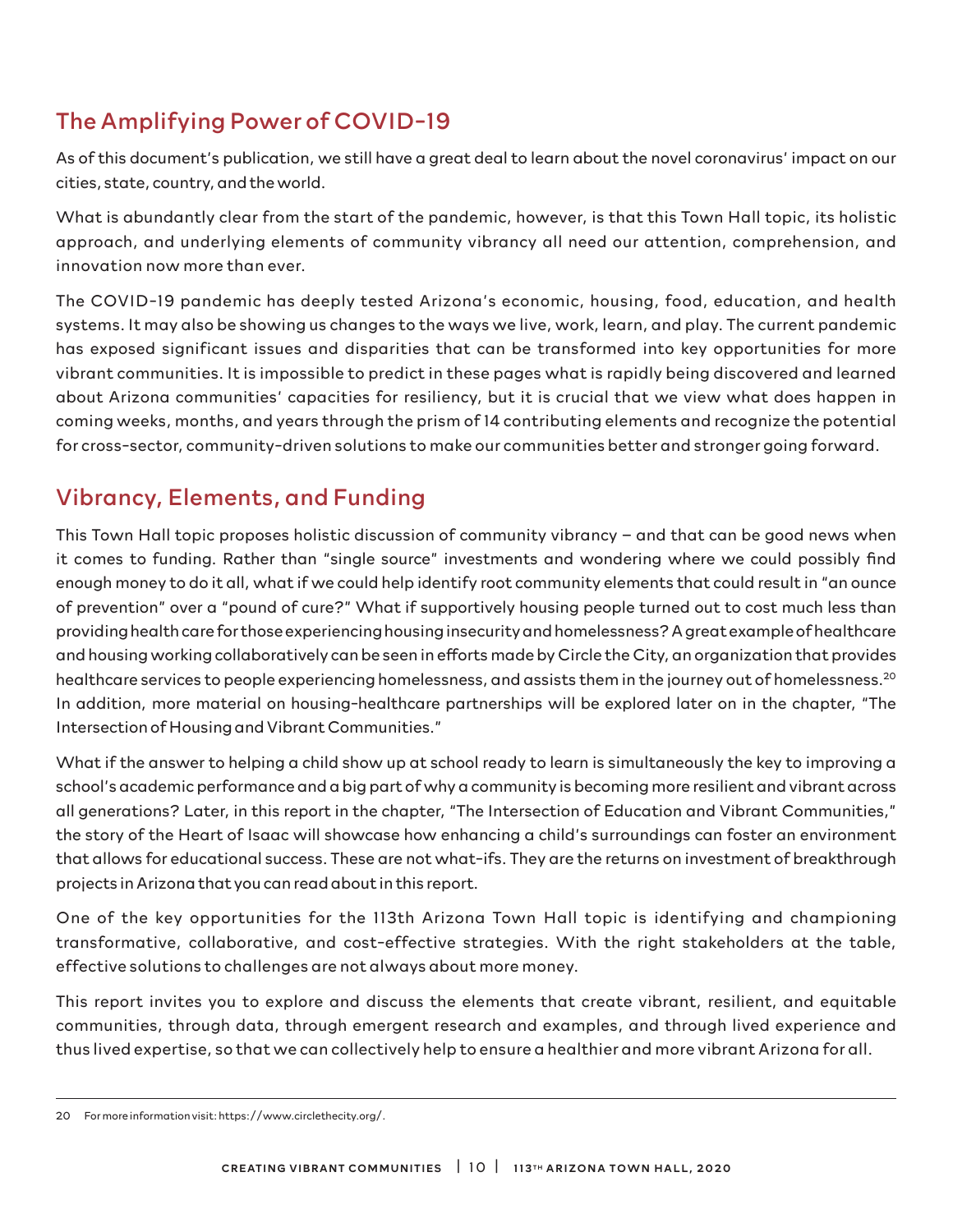# An Emphasis on Equity

### *Vitalyst Staff*

Place-, race-, gender-, social-, and economic-based inequities contradict the potential for vibrant communities. Advocates have been working toward greater equity for decades. Evidence of the connection between inequity and community capacity for vibrancy has continued to accumulate. Through the first seven months of 2020, COVID-19 and George Floyd's death are freshly fueling a sense of immediacy for action to meaningfully address race, gender, and social inequities. Regardless of whether that urgency to change now persists, the path to vibrant communities includes transforming policies, systems, and environments that impede a more equitable community.

Community inequities across the United States are the result of focused, systemic outcomes of structural racism, lack of educational and economic opportunities, chronic disinvestment, and intergenerational and historical trauma. In this regard, COVID-19's dramatic and disproportionate impact on the Navajo Nation is tragic and unsurprising. Native American tribal communities in the United States have long experienced systemic oppression and racism, whether that be through forced relocation, loss of land, forced assimilation practices, or federal policies that hinder rather than support tribal communities' well-being. The physical and psychological impacts of historical and intergenerational trauma are well documented, such as posttraumatic stress disorder, general loss of meaning and sense of hope, and internalized oppression,<sup>21</sup> all of which decrease both individual and community well-being. In May 2020, the Navajo Nation was highlighted across the country as a hotbed for coronavirus cases, surpassing New York and New Jersey for highest per-capita infection rates in the U.S.<sup>22</sup> Some reasons for this include lack of access to running water and living in a food desert, both of which mean that many people must travel far to acquire food and water, while also running the risk of exposure to other people while obtaining these necessities. When factoring in the high rates of unemployment, poverty, and comorbidities<sup>23</sup> found in many tribal communities, along with limited access to quality, affordable healthcare,<sup>24</sup> the picture begins to become a little clearer. These systemic issues are the result of generations' worth of oppression, racism, and lack of resources and funding, which in 2020 means the Navajo Nation is at a much higher risk for COVID-19, a highly contagious disease that most dramatically impacts the elderly and those with underlying chronic health conditions.25

<sup>21</sup> Substance Abuse and Mental Health Services Administration. (2014). "Tips for Disaster Responders." Retrieved from: https://store.samhsa.gov/sites/default/ files/d7/priv/sma14-4866.pdf. Retrieved on 17 July 2020.

<sup>22</sup> Silverman, H., Toropin, K., and Sidner, S. (18 May 2020). "Navajo Nation surpasses New York state for the highest COVID-19 infection rate in the U.S." CNN. Retrieved from https://www.cnn.com/2020/05/18/us/navajo-nation-infection-rate-trnd/index.html. Retrieved on 17 July 2020.

<sup>23</sup> Comorbidity refers to the simultaneous presence of multiple diseases in an individual.

<sup>24</sup> Certain zip codes in Navajo county have over 36% of individuals lacking health insurance. Source: U.S. Census American Community Survey 5-year estimates (2014-2018). Retrieved from: https://reports.mysidewalk.com/6f751f7f36.

<sup>25</sup> Sequist, T. (6 July 2020). "The disproportionate impact of COVID-19 on communities of color." New England Journal of Medicine. Retrieved from https://catalyst.nejm.org/doi/full/10.1056/CAT.20.0370. Retrieved on 17 July 2020.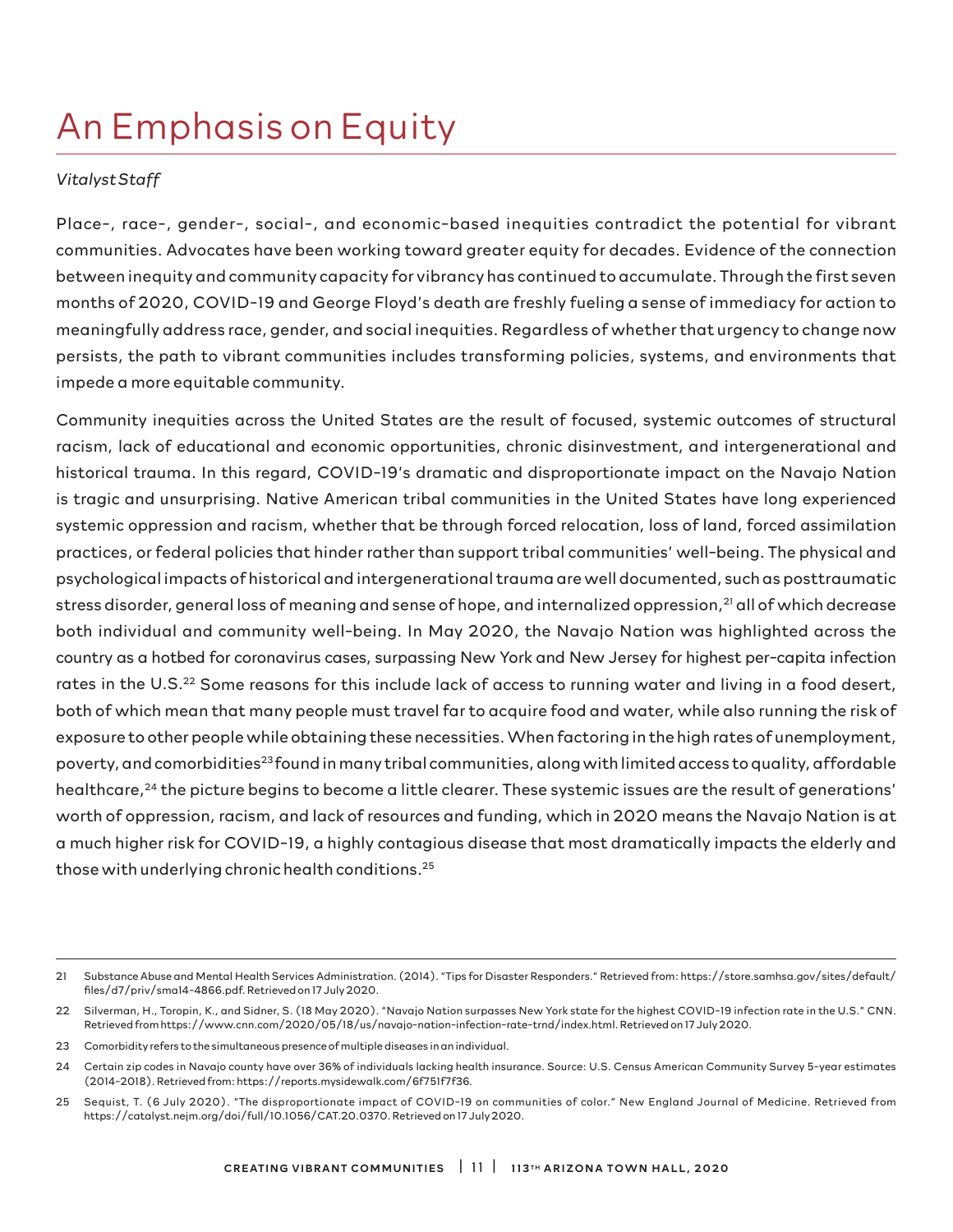The impacts of COVID-19 have not only disproportionately impacted the Navajo nation, the White Mountain Apache Tribe, and other tribal communities, but also other communities of color throughout Arizona, many of whom have experienced the negative effects of COVID-19 at higher rates than their white counterparts. For example, on a national scale, Black individuals are currently 2.5 times as likely to die from COVID-19 compared to Whites.<sup>26</sup> Unfortunately, though unsurprising, this issue is not unique to the coronavirus pandemic. Communities of color, specifically tribal communities, African Americans, and Latinos in Arizona have disproportionately worse health outcomes when compared to their White counterparts. While this report does not detail the physical, emotional, and mental impacts of structural racism, we want to acknowledge the intergenerational impact it has on the health outcomes of communities of color.<sup>27</sup> Structural racism shows up in many ways, and *this* is what we aim to illustrate throughout each chapter of this report, whether it be through food deserts, lack of access to affordable, quality housing and safe transportation options, or poor education outcomes. Data is incredibly important in addressing equity, as it is through disaggregated data that disparities are quantitatively revealed, so we have embedded this throughout each chapter while recognizing that these are highlights and do not capture the full story of any one community.

Beyond the timeliness of this topic in 2020 is the *timeless* need to embed equity into the larger conversation at the heart of the 113th Arizona Townhall: Creating Vibrant Communities. We cannot talk about one without discussing the other. In other words, we cannot have a vibrant community without also having an equitable one. By looking at this report through an equity lens, the focus is placed on those with the greatest disparities so that we can build vibrant communities for *all*.

<sup>26</sup> The Atlantic. (2020). "The COVID racial data tracker." *The COVID Tracking Project*. Retrieved from: https://covidtracking.com/race. Access date: 7/31/2020. This statement reflects data that is current at the time this report is being written, July 2020.

<sup>27</sup> Gee, G. and Ford, C. (2011). Structural racism and health inequities: old issues, new directions. Du Bois Rev. Retrieved from: https://www.ncbi.nlm.nih.gov/pmc/ articles/PMC4306458/. Access date: 7/20/2020.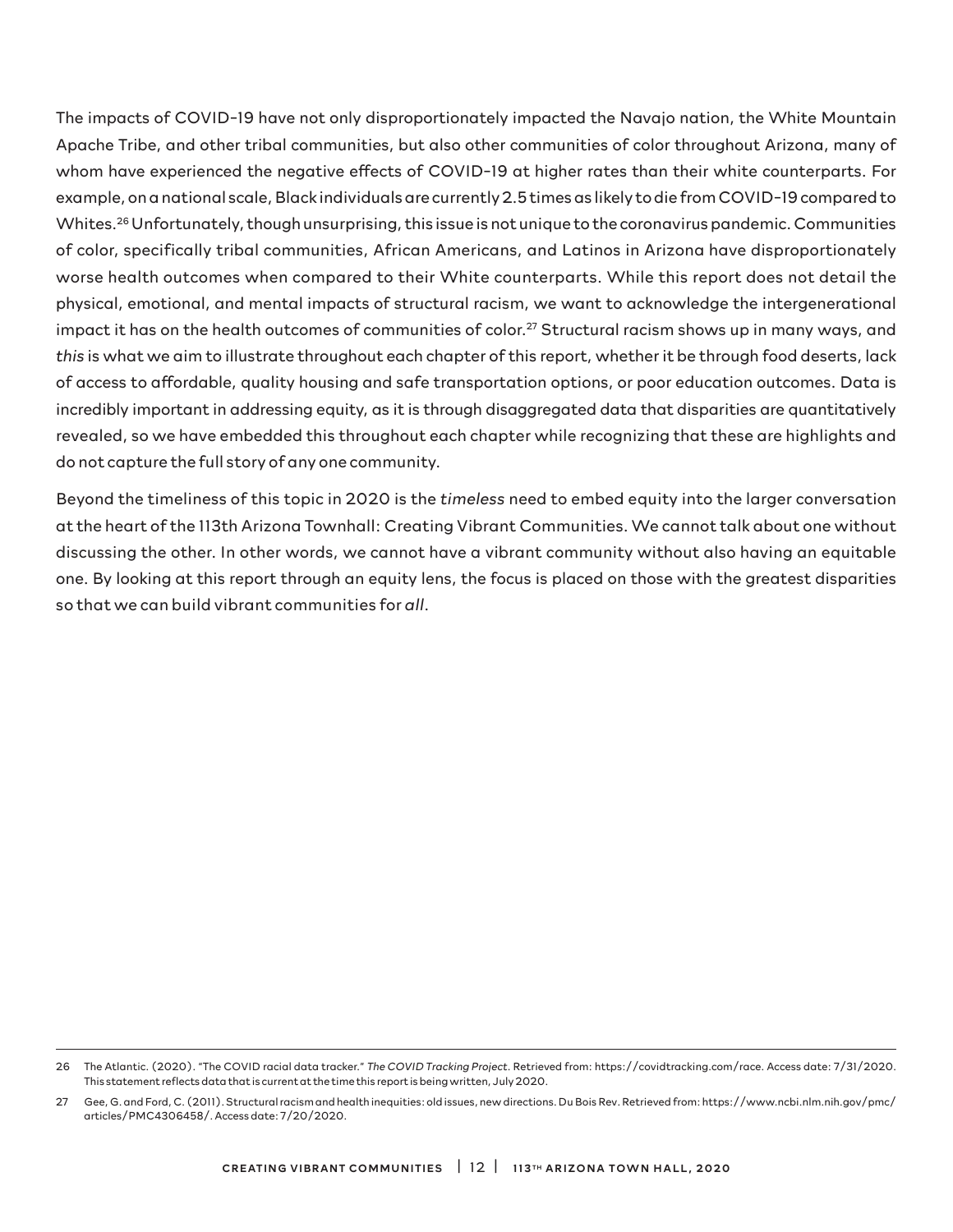# The Role of Tribes and Tribal Relations in Creating a More Vibrant Arizona

### *Holly Figueroa, Health Choice Arizona*

*Miriam Jorgensen, Native Nations Institute, The University of Arizona*

*Joan Timeche, Native Nations Institute, The University of Arizona*

Arizona's rich history begins with its Native inhabitants.28 Since time immemorial, Native Peoples built their own vibrant communities in the region's river valleys, high deserts, mountains, and forests. Western archeologists affirm this long occupancy; they document ancestral Puebloan, Sinagua, Hohokam, Mogollon, and Patayan peoples living in the southwest more than 13,000 years ago.<sup>29</sup> By contrast, Arizona achieved statehood only in 1912.

The impact of American Indians' long-time presence in Arizona is both considerable and enduring. Numerous county, city, and town names derive from Indigenous words. Phoenix's earliest irrigation canals depended on Native peoples' engineering prowess. Many of the state's most-beloved tourist attractions are located on Indian lands. And through economic progress achieved over the last 20 years, tribes have become major regional employers and key contributors to the well-being of many predominantly non-Native communities.

European settlement has largely had the opposite effect on Arizona's Native communities: entire tribal populations have been relocated; Native peoples' access to their lands, waters, and resources has been severely constrained; Native children have been removed from their tribal homes; and state and federal government policies have created systems of discrimination that have made the mere survival of American Indian people and their communities a challenge.

Today, the 22 federally recognized Native nations that share a geography with Arizona are integral to the future of the state and to the vibrancy of Arizona communities – but the vitality of Arizona's Native people also depends on state, local, and organization leaders making decisions that support and sustain tribes. While this chapter explores these issues in a standalone fashion, interconnections matter: Arizona thrives when its tribal communities thrive.

## Vibrant Tribal Communities

A vibrant tribal community is dynamic, opportunity-rich, and culturally strong. Community members, connected to one another through shared heritage and tribal citizenship, work together with leaders in tribal government, the commercial sector, and grassroots organizations to advance well-being, generate access to quality goods and services, ensure proper relationships with the nonhuman world, and uphold sustainable cultural values, so that the old, the young, and the generations yet to come all enjoy well-being, resiliency, and access to the tribe's way of life. Native youth have summarized these ideas well in their responses to the question, "When you have

<sup>28</sup> The terms "American Indian," "Native American," "Native" and "Indigenous" are used interchangeably throughout this chapter. The terms "tribe" and "Native nation" are used interchangeably. The term "Native people" refers to all Native individuals, while the term "Native Peoples" refers to their collectives and is somewhat synonymous with "tribes."

<sup>29</sup> Archaeology Southwest. (2020). *Ancient Cultures*. Retrieved from: https://www.archaeologysouthwest.org/ancient-cultures/. Access date: 7/17/2020.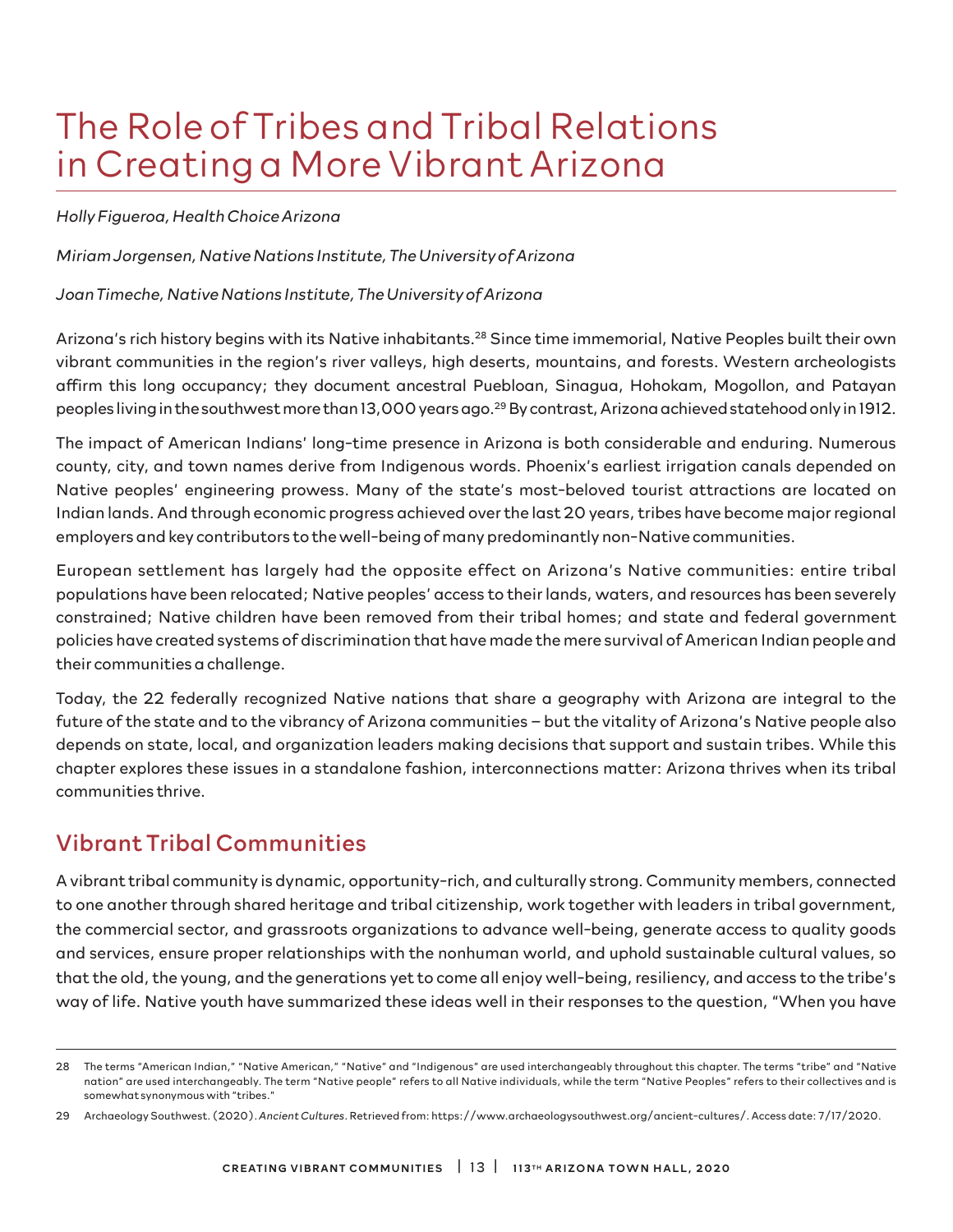children your own age, what kind of community do you want them to live in?" In their words, a vibrant tribal community is one "where our children are safe from drugs and crime; where people are healthy; where they have good educational and job opportunities; where their tribal government is strong and politically stable; where their land and resources are protected; where they have a voice and are heard; and where they speak their Native language and practice their cultural ways."30

# An Overview of Arizona Indian Country

**Twenty-two federally recognized tribes share geography with the state of Arizona.**31 Despite jurisdictional overlap with federal, state, and county authorities, these Native nations hold sovereign status equivalent to – and in some ways exceeding – that of the state of Arizona itself.

- **Population:** >353,000 Native Americans, nearly 7% of Arizona's population, 3rd highest Native population in the U.S.
- **Languages:** Navajo, Apache, O'odham, Hopi, Yaqui, and other Pai & Yuman languages
- **Per capita income:** Pre-COVID-19 \$9,817 to \$19,169, 11 reservations with poverty levels of >35%
- **Unemployment on AZ reservations:** Pre-COVID-19, ranged from 6% to 75%, with an average of 21%
- **Land base:** Tribes control nearly 20 million acres, or 27% of Arizona's overall land base. Tribes also own vast natural resources (forests, minerals, scenic & natural wonders, millions of acre feet of water)

*Map source: Arizona Department of Transportation.*

### **QUICK FACTS<sup>32</sup>** RESERVATIONS THAT SHARE GEOGRAPHY WITH ARIZONA



30 This quotation is a composite of responses collected by Joan Timeche during her many years working with Native youth.

- 31 The 22 Native nations that share geography with Arizona are: Ak-Chin Indian Community, Cocopah Indian Tribe, Colorado River Indian Tribes, Fort McDowell Yavapai Nation, Fort Mojave Tribe, Gila River Indian Community, Havasupai Tribe, Hopi Tribe, Hualapai Tribe, Kaibab-Paiute Tribe, Navajo Nation, Pascua Yaqui Tribe, Pueblo of Zuni, Quechan Tribe, Salt River Pima-Maricopa Indian Community, San Carlos Apache Tribe, San Juan Southern Paiute Tribe, Tohono O'odham Nation, Tonto Apache Tribe, White Mountain Apache Tribe, Yavapai-Apache Nation, and Yavapai-Prescott Indian Tribe. These 22 are among the 574 Native nations recognized by the United States government as of August 1, 2020.
- 32 The total population value comes from the 2010 Decennial Census, while socio-economic information is from the 2018 American Community Survey (ACS) 5-year averages (for 2014-2018). We made this choice because of the well-known tendency toward undercounting American Indians in the American Community Survey. Sources: Norris, T., Paula L, Vines, & Elizabeth M. Hoeffel, 2012, *The American Indian and Alaska Native Population: 2010*. Retrieved from: https://www.census. gov/history/pdf/c2010br-10.pdf. Access date: 7/17/2020; Campbell, L. (1997). *American Indian Languages.* Oxford University Press, Oxford, UK; U.S. Census. *American Community Survey Data Profiles.* (2018). Retrieved from: https://www.census.gov/acs/www/data/data-tables-and-tools/data-profiles/. Access date: 8/2/2020; Natural Resources Council of Maine. (2005). *Public Land Ownership by State Augusta, ME*. Retrieved from: https://www.nrcm.org/ documents/publiclandownership.pdf. Access date: 7/22/2020; U.S. Forest Service. (Apr 1997). *Appendix D: Indian Nations in Forest Service National Resource Guide to American Indian and Alaska Native Relations*. Retrieved from: https://www.fs.fed.us/spf/tribalrelations/documents/publications/nationalresource-guide-ver2.pdf. Access date: 8/2/2020.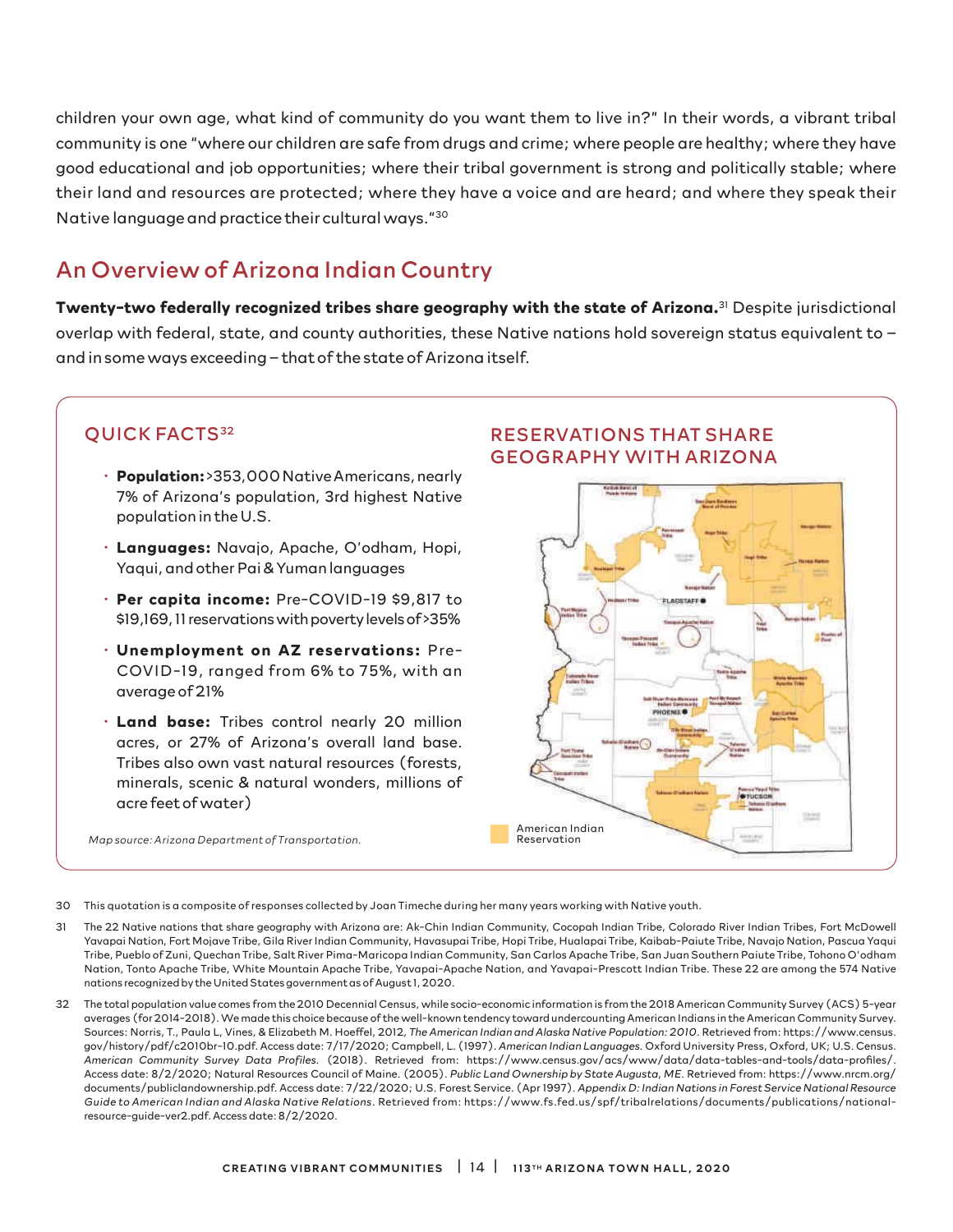**The 22 Native nations are diverse.** Their cultures, traditions, and customary practices; languages spoken and language fluency; governmental forms; land bases, geography, and natural resources; and approaches to economic and community development all vary. Many share traits with rural communities; others are deeply embedded in Arizona's urban landscapes. All are constantly influenced by western values and lifestyles, while also, to varying degrees, striving to sustain and reinvigorate their own Indigenous values and lifestyles. (Indigenous people refer to this navigation between western and Indigenous ways as "living in two worlds.")

**Among all U.S. states, Arizona's Native population is the third largest.** More than 353,000 Native Americans live in Arizona. A substantial number of these Native residents do not live on reservation lands. Approximately 44,000 live in Phoenix and 20,000 in Tucson, figures that rank these cities third and eleventh, respectively, among urban areas with large Native populations.33 While some of these urbanites are citizens of Arizona tribes, others are not: education, employment, and quality of life opportunities draw Native people from across the United States to Arizona. This points to a population in flux. Strong ties to family, land, culture, and ceremony encourage many American Indians to move back and forth – over the course of a year or after several years – from off-reservation cities to "home" Native communities. In part, they are responding to the expectation that any knowledge and skills gained "abroad" will be invested back into their tribes.

**Arizona hosts the third largest Native veteran population.** Native Americans have a long history of serving in the U.S. military, a tradition begun even before American Indians were recognized as United States citizens (through the Indian Citizenship Act of 1924, which also secured American Indians the right to vote in U.S. elections). In 2015, 9,552 Native veterans lived in Arizona, the third largest AIAN veteran population in the United States.34

**Development choices vary by tribe.** While all Native nations share a deep respect for the land, natural resources, and environment, they do not all make the same decisions concerning the development of these resources. Various Arizona tribes are involved in the agriculture, oil and gas, finance, outdoor recreation, hospitality, entertainment, and tourism industries, among others. In fact, tribes may have a disproportionate impact on Arizona's tourism sector: more than half of the visitors to Arizona's tribal lands (54.7%) report that "the tribe was main destination of their trip."35 Opportunities for eco-cultural tourism were a top reason why.

**Profits from tribally owned businesses fund tribal governments.** Tribal governments own many businesses in Indian Country and either manage those businesses directly or rely on their economic development authorities to do so. Such public sector business ownership is not typical in other Arizona communities but necessary for tribes because they lack the tax bases available to state, county, and municipal governments: net revenues from these businesses (including tribal casinos) help fund tribal government operations.

<sup>33</sup> Norris et al., 2012.

<sup>34</sup> U.S. Department of Veteran Affairs. (Aug 2017). *American Indian and Alaska Native Veterans: 2015 American Community Survey*. Retrieved from: https://www. va.gov/vetdata/docs/SpecialReports/AIANReport.pdf. Access date: 8/3/2020.

<sup>35</sup> Arizona Hospitality Research and Resource Center. (2006). *Survey of Visitors to Arizona's Tribal Lands, prepared for the Arizona Office of Tourism*. Retrieved from: https://tourism.az.gov/wp-content/uploads/2019/06/3.4\_NicheTourismStudies\_Statewide-NA-study-Executive-Summary-final.pdf. Access date: 7/22/2020.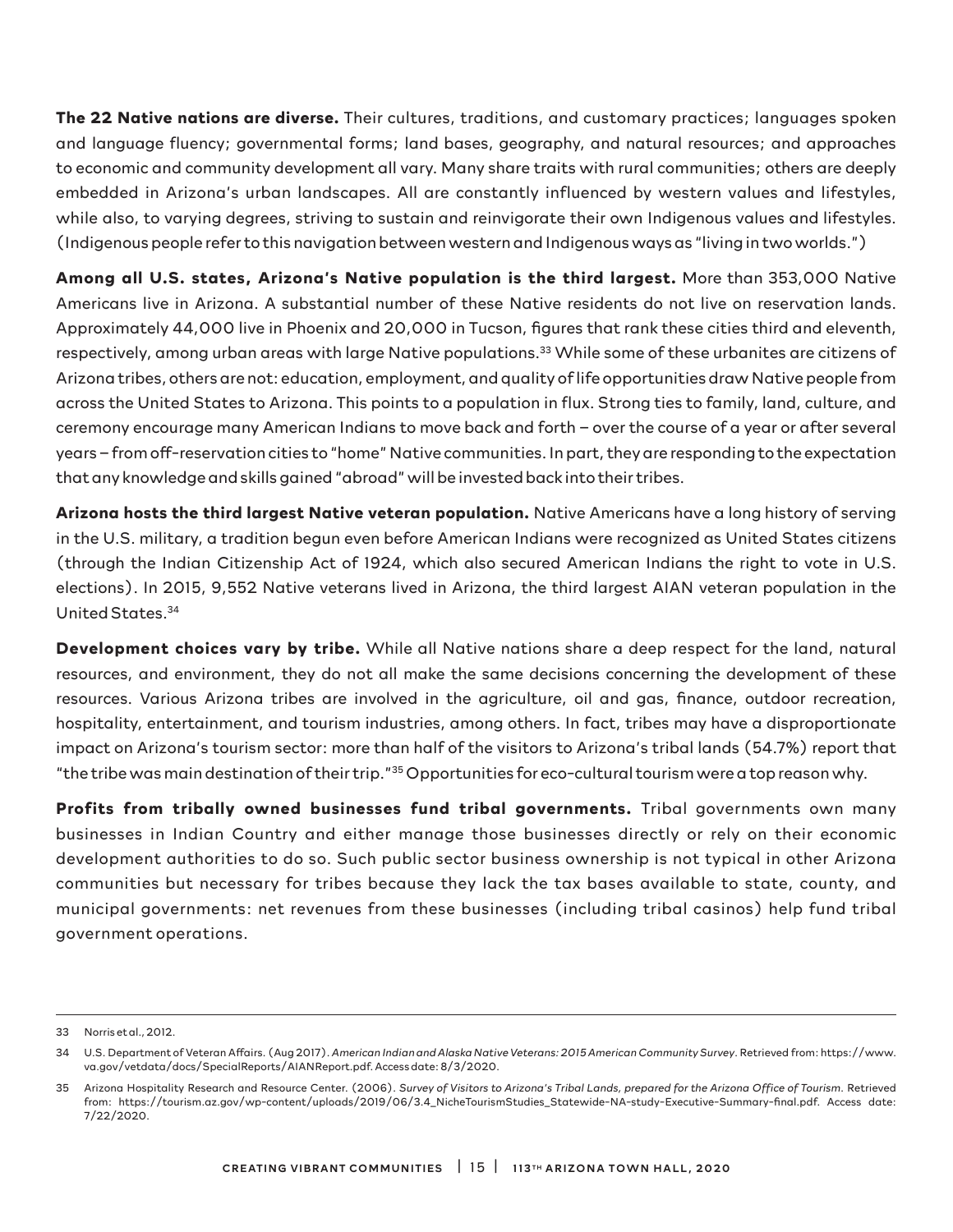**Indian gaming benefits Arizona.** Since the passage of the Indian Gaming Regulatory Act in 1988, tribal government-owned gaming enterprises have helped fuel economic growth for all Arizona tribes. In 2020, 16 tribes own and operate 25 casinos. The other six tribes do not have casinos but do have compacts with the state of Arizona providing them with an allocation of gaming machines, which they may lease to tribes with casinos. Each tribal government determines how to utilize its gaming proceeds, with essential tribal governmental operations, health, and education being typical tribal priorities. Some Arizona tribes opt to distribute a portion of these revenues to tribal citizens on a per capita basis. Not all tribes with casinos are "rich," nor are their citizens; gaming revenues, like the revenues from other tribal enterprises, help tribes restore individual and governmental capacities that were stripped away through colonization. Moreover, tribal government-owned casinos do not solely benefit tribes. In 2014, tribal casinos contributed more than \$4 billion to Arizona's economy (through direct, indirect, and induced effects), a figure that includes \$1.9 billion in wages to more than 37,000 Arizonans, most whom are non-Indian. Indian gaming also generated \$769 million in state and federal taxes and other payments to state and local government agencies.<sup>36</sup> "Other payments" include the one to eight percent of tribes' net win, that by compacted agreement, must be paid to the state of Arizona for education, health care, and other programs and is split 88%-12% between the Arizona Benefits Fund and cities, towns, and counties. In fiscal year 2019, these other payments from Native nations the state totaled a record high \$111.3 million.<sup>37</sup>

**The economic dynamics of tribal gaming worsen COVID-19 impacts in Native communities.** Since the onset of the COVID-19 pandemic, tribal casinos closed for weeks and re-opened only at reduced capacity. Tribal governments whose primary revenues are generated through gaming face significant financial shortfalls, resulting in a "triple punch" for some tribal citizens: extremely high transmission rates in Native communities combine not only with job furloughs and diminished wages but also with reductions in tribal government programs.

**The private sector in Arizona's Native communities is small.** While the public sector tends to play a large role in Arizona's Native communities, the on-reservation private sector is generally quite small. Many businesses are micro-enterprises, which makes them too small and too specialized to together meet tribal citizens' needs, and as a consequence, tribal citizens often travel to nearby "border towns" for groceries, services, and entertainment. Under these circumstances, the lack of access to public or personal transportation can be a barrier to accessing shopping (as well as necessities such as healthcare). The primary exceptions to these conditions are the on-reservation shopping districts developed by the Salt River Pima Maricopa Indian Community and Yavapai-Prescott Indian Tribe, which reverse the flow and bring non-Indian shoppers to the reservations.

<sup>36</sup> Meister, A. (Nov 2018). The Economic Impact of Tribal Gaming: A State-by-State Analysis. Retrieved from: https://www.americangaming.org/wp-content/ uploads/2018/11/Economic-Impact-of-Tribal-Gaming-Two-Pager-11.5.18.pdf. Access date: 8/3/2020.

<sup>37</sup> Arizona Department of Gaming. (2019). *Annual Report, Fiscal Year 2019*. Retrieved from: https://gaming.az.gov/sites/default/files/ADG%20Annual%20 Report%20-%20Fiscal%20Year%202019.pdf. Access date: 7/17/2020.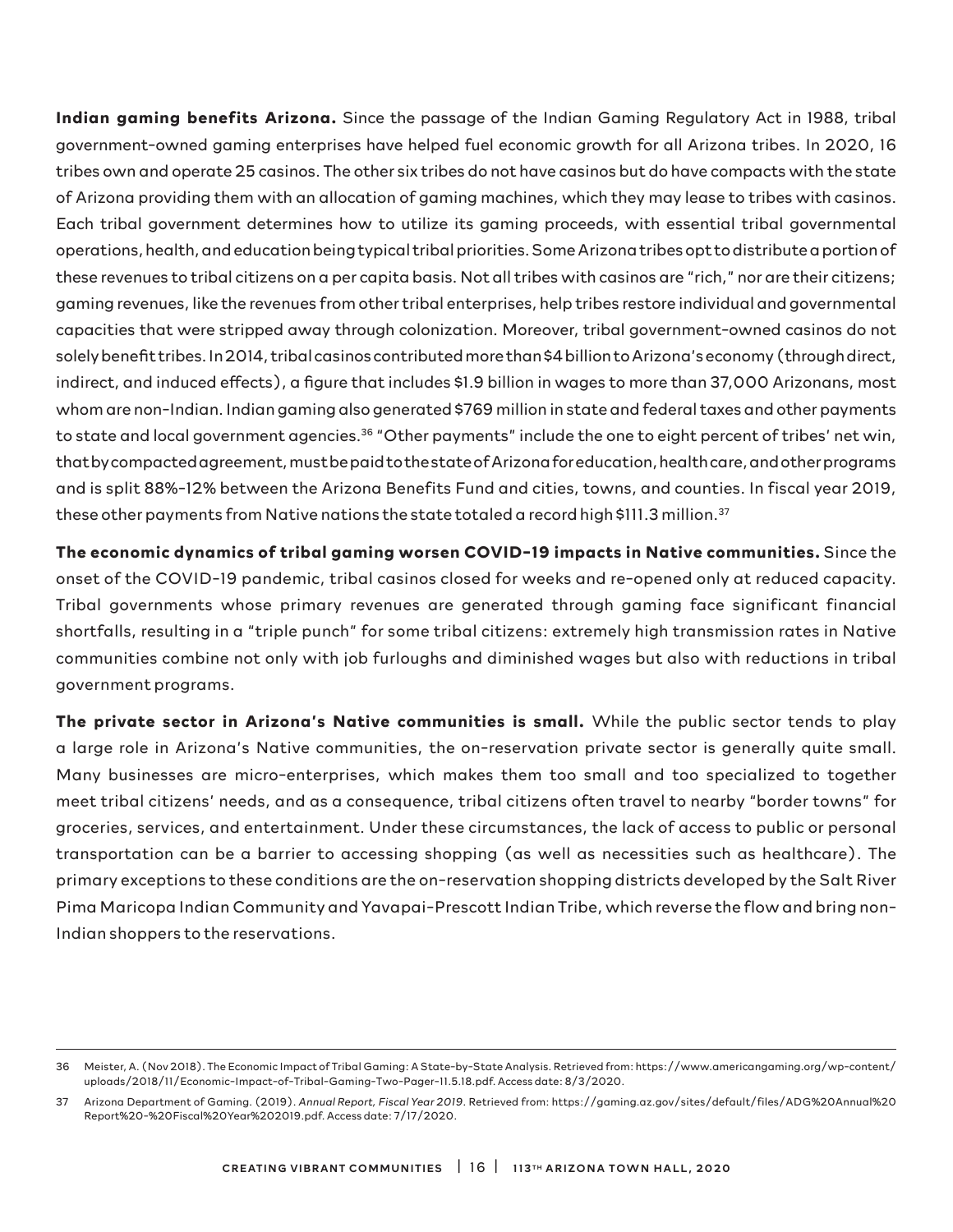**Access to capital and credit are additional barriers to development.** On many of Arizona's rural reservations, cash and barter economies are the norm. Banks and even ATMs are few.38 Securing a business or home loan can be difficult if one earns a cash income, has a poor credit history, and offers nontraditional collateral. In response to these challenges, the Hopi Tribe, Navajo Nation, Salt River Pima-Maricopa Indian Community, San Carlos Apache Tribe, and Tohono O'odham Nation have established Native community development financial institutions (CDFIs) to build the capacity of Native borrowers and fill lending gaps. Several other tribes administer revolving loan funds, and there is regional Native CDFI that offers services to Natives across Arizona. While credit score analysis reveals a larger gap between on-reservation and offreservation credit scores in Arizona than in other states with large Native populations (80 points in 2012),<sup>39</sup> the credit landscape is improving. Related research shows that over the period 2013-2017, "exposure" to a Native CDFI improved credit outcomes for all low-score consumers, Native and non-Native, by an average of 45 points.40



**Native Americans pay taxes.** Like all U.S. citizens, Native American individuals are subject to taxation, as are Native citizen-owned businesses operating off-reservation. In Arizona, only those Native Americans living and working on their reservations are exempt from state taxation.<sup>41</sup> Tribal-owned enterprises enjoy the tax-free benefits of governments, much like business enterprises owned by municipal governments (e.g., a public golf course).

<sup>38</sup> Jorgensen, M & Akee, K. Q. R. (2017). *Access to Capital and Credit in Native Communities: A Data Review*. https://nni.arizona.edu/application/ files/6514/8642/4513/Accessing\_Capital\_and\_Credit\_in\_Native\_Communities\_\_A\_Data\_Review.pdf. Access date: 7/16/2020.

<sup>39</sup> Dimitrova-Grajzl, V., Grajzl, P., Guse, J., & Todd, R. M. (2015). *Consumer Credit on American Indian Reservations*. *Economic Systems* 39(3): 518-540.

<sup>40</sup> Dimitrova-Grajzl, V., Grajzl, P., Guse, J., & Kokodoko, M. (2020). *Community Development Financial Institutions and Individuals' Credit Risk in Indian Country Working Paper.* Federal Reserve Bank of Minneapolis.

<sup>41</sup> Arizona Department of Revenue. (29 May 1996) *Arizona Individual Income Tax Ruling Ltr 96-4*. Retrieved from: https://azdor.gov/sites/default/files/RULINGS\_ INDV\_1996\_itr96-4.pdf. Access date: 7/17/2020.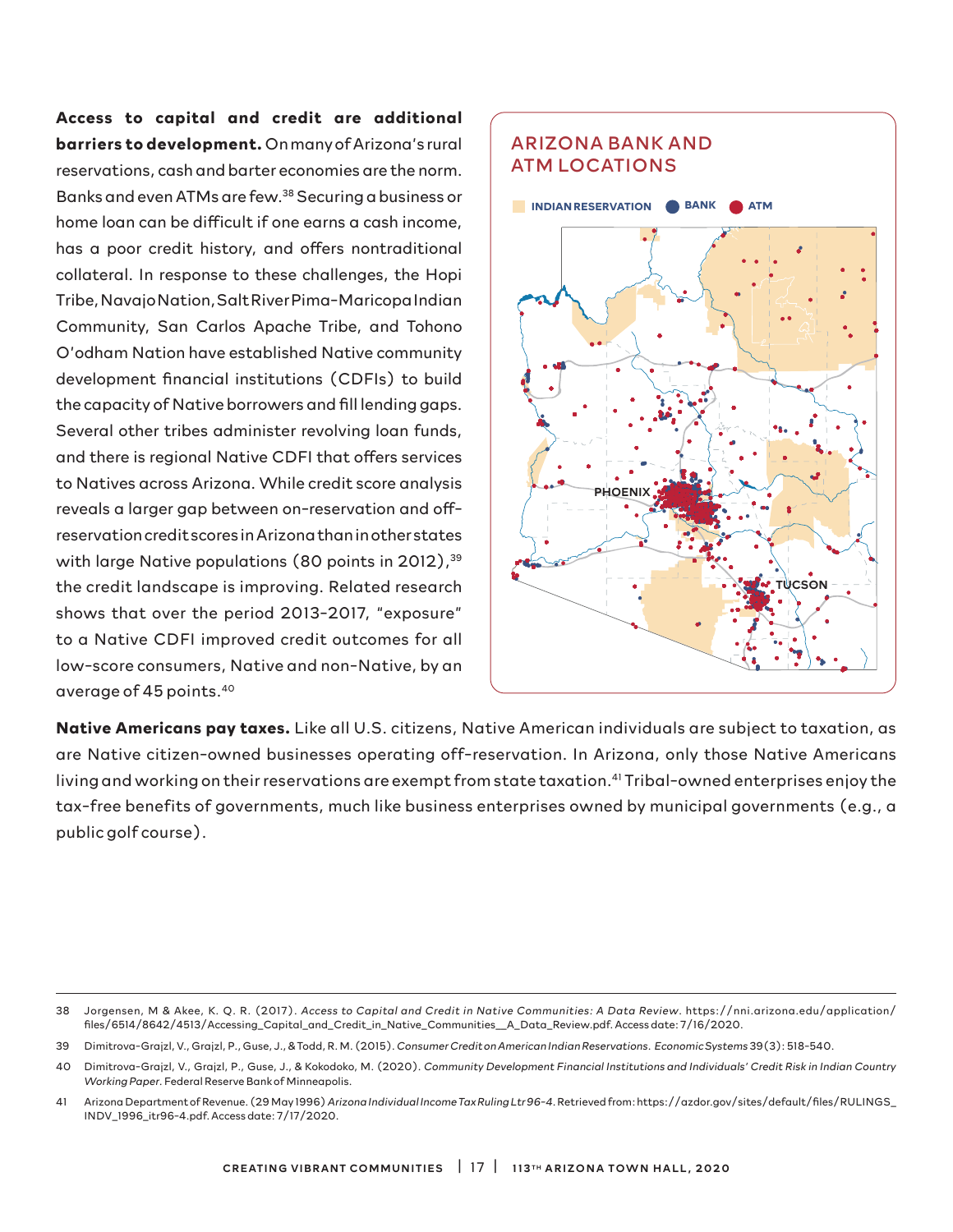**Indian educational outcomes lag behind statewide outcomes.**42 In 2014, American Indian and Alaska Native children in Arizona constituted 5.6% of statewide school enrollment, with 80.8% of Native children attending public schools, 6.5% charter schools, and 12.6% Bureau of Indian Education (BIE) or tribally controlled schools. Twenty-four percent of Arizona's Native students attend rural schools, and 44% are in poverty. Arizona's American Indian students appear to struggle in these environments: 11% of Native fourth-grade students demonstrated proficiency in math on the National Assessment of Educational Progress compared to 30% of all Arizona fourth graders; 15% of Native eighth-grade students demonstrated proficiency in reading compared to 35% of all Arizona eighth graders; and 63% of Native students graduate from high school compared to 87% of White students.

**Some tribal funding for Arizona schools is unavailable to tribal schools.** The BIE operates 18 K-12 schools in Arizona and funds 36 more tribally controlled schools.43 While BIE-operated schools

spend more money per pupil than public schools (the national average is 56% more), the sound reasons for these differences, including student socioeconomic profiles (see above) and the schools' remote locations and small sizes,<sup>44</sup> may also suggest that these "high" spending levels are still too low. The coronavirus pandemic has laid bare this concern; if students lack computers and access to broadband, how can BIE-controlled and BIE-funded schools engage students in online learning unless they support the supply and build-out of needed technologies? These resources may be available through federal assistance, although the record to date is poor.<sup>45</sup> By contrast, public schools in Arizona have funds to tap for such purposes. Quarterly contributions from Native nations' gaming revenues to the state's Instructional Improvement Fund range from \$12-13 million each quarter.46 These



Arizona have a Bachelors degree or higher.

### **COMMUNITY**

87%

in Arizona.

of schools with a high proportion of Native students hosted community members to share Native culture and traditions.

of American Indians in Arizona do not have access to a personal computer.

35%

<sup>42</sup> Data source for paragraph: National Indian Education Association. (2017). *State Profile: Arizona*. Retrieved from: https://static1.squarespace.com/ static/5cffbf319973d7000185377f/t/5e3b3073ff74cd2b8b4b3d5d/1580937333197/NIEA-StateProfileStats-Arizona-Production-v2.pdf. Access date: 7/27/2020.

<sup>43</sup> Bureau of Indian Education. (n.d.). *BIE Schools Directory*. Retrieved from: https://www.bie.edu/schools/directory. Access date: 8/3/2020.

<sup>44</sup> Government Accountability Office. (13 Nov 2014). *Bureau of Indian Education Needs to Improve Oversight of School Spending GAO report 15-121*. Retrieved from: https://www.gao.gov/products/GAO-15-121. Access date: 8/3/2020.

<sup>45</sup> Henson, E., Hill, M., Jorgensen, M. & Kalt, J.P. (24 Jul 2020). *Federal COVID-19 Response Funding for Tribal Governments: Lessons from the CARES Act COVID-19 Response and Recovery Policy Brief #5*. Retrieved from: https://ash.harvard.edu/files/ash/files/policy\_brief\_5-cares\_act\_lessons\_24july2020\_ final\_for\_dist.pdf?m=1595612547. Access date: 8/3/2020.

<sup>46</sup> See, for example, Staff reporter. (2 Aug 2018). *Tribal Gaming Contributions Continue Growth*. https://arizonadailyindependent.com/2018/08/02/ tribal-gaming-contributions-continue-growth/. Access date: 8/3/2020.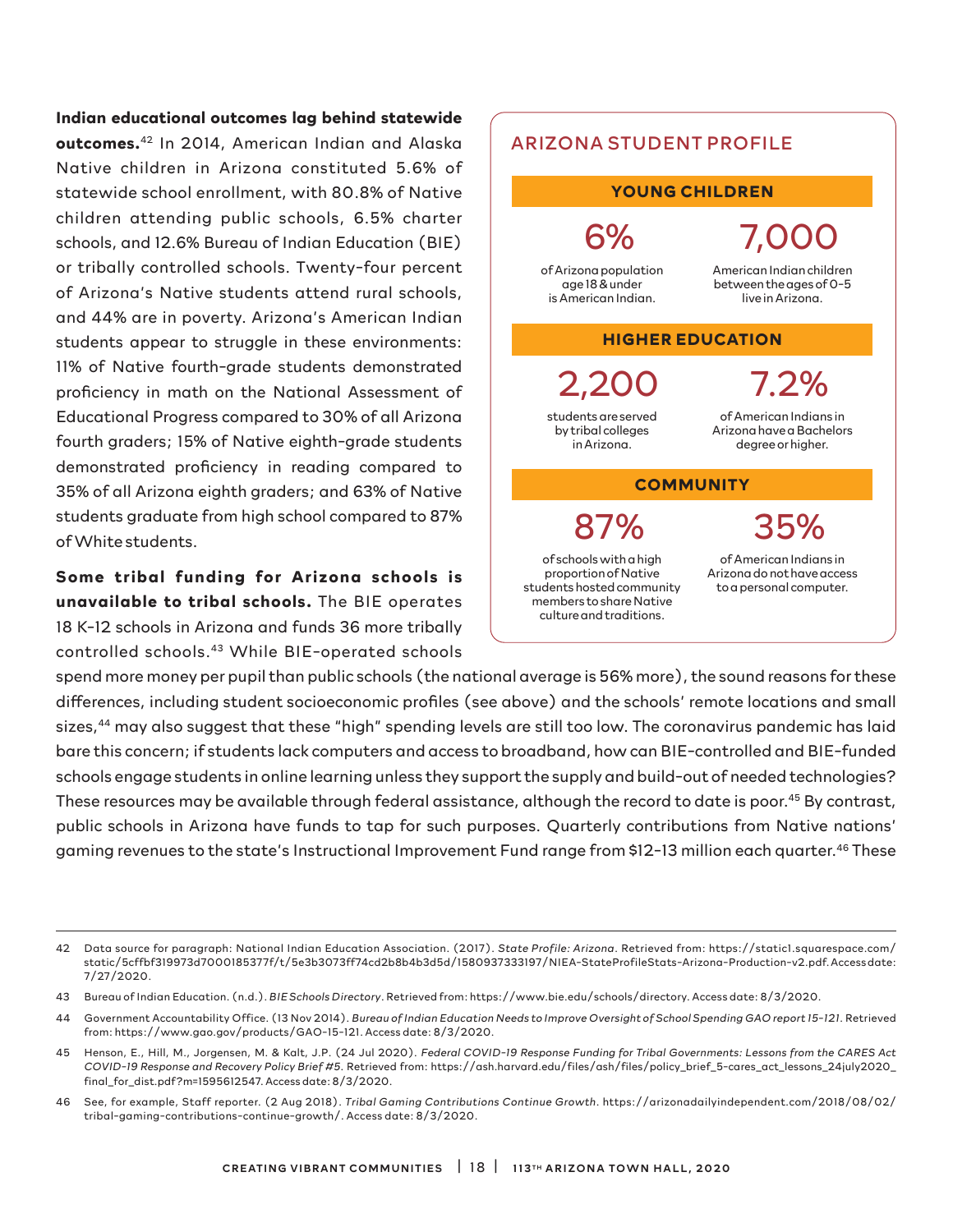monies may be used for teacher compensation, maintenance and operations, dropout prevention, and instructional improvement programs. However, "…none of these funds are specifically targeted for Indian education." 47

One bright spot in the overall education picture is the growth and development of the tribal college and university (TCU) sector. Arizona boasts three TCUs on tribal lands: Dine College, founded in 1968; Tohono O'odham Community College, founded in 1998; and San Carlos Apache College, founded in 2017.

**Housing is inadequate both on and off reservations.** In the United States as a whole, 40% of on-reservation housing is considered substandard, compared with 6% outside of Indian Country.<sup>48</sup> Nearly one-third of reservation homes are overcrowded, and fewer than half are connected to public sewer systems. Increasing the supply of quality homes is difficult; inventory is constrained by low-functioning housing markets in Indian Country, limited federal appropriations for Native community rental housing, and a lack of tribal land set aside and prepared – with infrastructure – for housing development. These conditions not only create scarcity and but also threaten the affordability of housing on reservations. Housing problems on tribal lands in the Arizona/ New Mexico region rank second only to housing problems in Alaska Native villages.<sup>49</sup> Forty-three percent of all Indian households living on reservations in Arizona/New Mexico and 58% of low-income Indian households

reported at least one housing problem—where the problems studied were plumbing deficiencies, overcrowding, and lack of affordability. Affordability and lack of financing options on reservations in Arizona are evident in data on manufactured housing: over the period 2012-2016, more American Indian borrowers residing on Arizona reservations applied for manufactured housing loans, and more were denied such loans, than in any other U.S. state.<sup>50</sup>

**Native Americans face a number of health challenges.** In 2018, American Indians resident in Arizona "… ranked worse than the statewide average on 50 of 65 health indicators."51 The data show high mortality rates, a high incidence of adverse maternal



<sup>47</sup> Arizona Department of Education Accountability & Research Division and the Office of Indian Education. (2019). *Arizona 2018 Arizona Indian Education Annual Report*. Retrieved from: https://www.azed.gov/oie/files/2019/11/8.28.19-AZ-2018-Indian-Education-Annual-Report.pdf. Access date: 7/27/2020.

<sup>48</sup> All national-level statements concerning housing are drawn from: National Congress of American Indians. (2020). *Housing and Infrastructure*. Retrieved from: http://www.ncai.org/policy-issues/economic-development-commerce/housing-infrastructure. Access date: 7/30/2020.

<sup>49</sup> Biess, J., Hayes, C., Kingsley, Levy, D., T. G., Pindus, N., Nancy Pindus & Simington, J. (Jan 2017). *Housing Needs of American Indians and Alaska Natives in Tribal Areas: A Report From the Assessment of American Indian, Alaska Native, and Native Hawaiian Housing Needs*. Retrieved from: https://www.huduser.gov/portal/ sites/default/files/pdf/HNAIHousingNeeds.pdf. Access date: 8/4/2020.

<sup>50</sup> Johnson, K. & Todd, R. M (4 Dec 2018). *Race, Location, and Manufactured-Home Loans on American Indian Reservations*. Retrieved from: https://www. minneapolisfed.org/article/2018/race-location-and-manufactured-home-loans-on-american-indian-reservations. Access date: 8/4/2020.

<sup>51</sup> Arizona Department of Human Services. (2018). *Health Status Profile of American Indians in Arizona: 2018 Data Book*. Retrieved from: https://pub.azdhs.gov/ health-stats/report/hspam/2018/part\_1.pdf. Access date: 7/27/2020. For more information on suicide rates see *Arizona Department of Health and Human Services Suicide and Self-Inflicted Injury: Arizona, 2006-2017*. https://pub.azdhs.gov/health-stats/report/suicide/2018/suicide-report-12-2018.pdf. Access date 7/24/2020.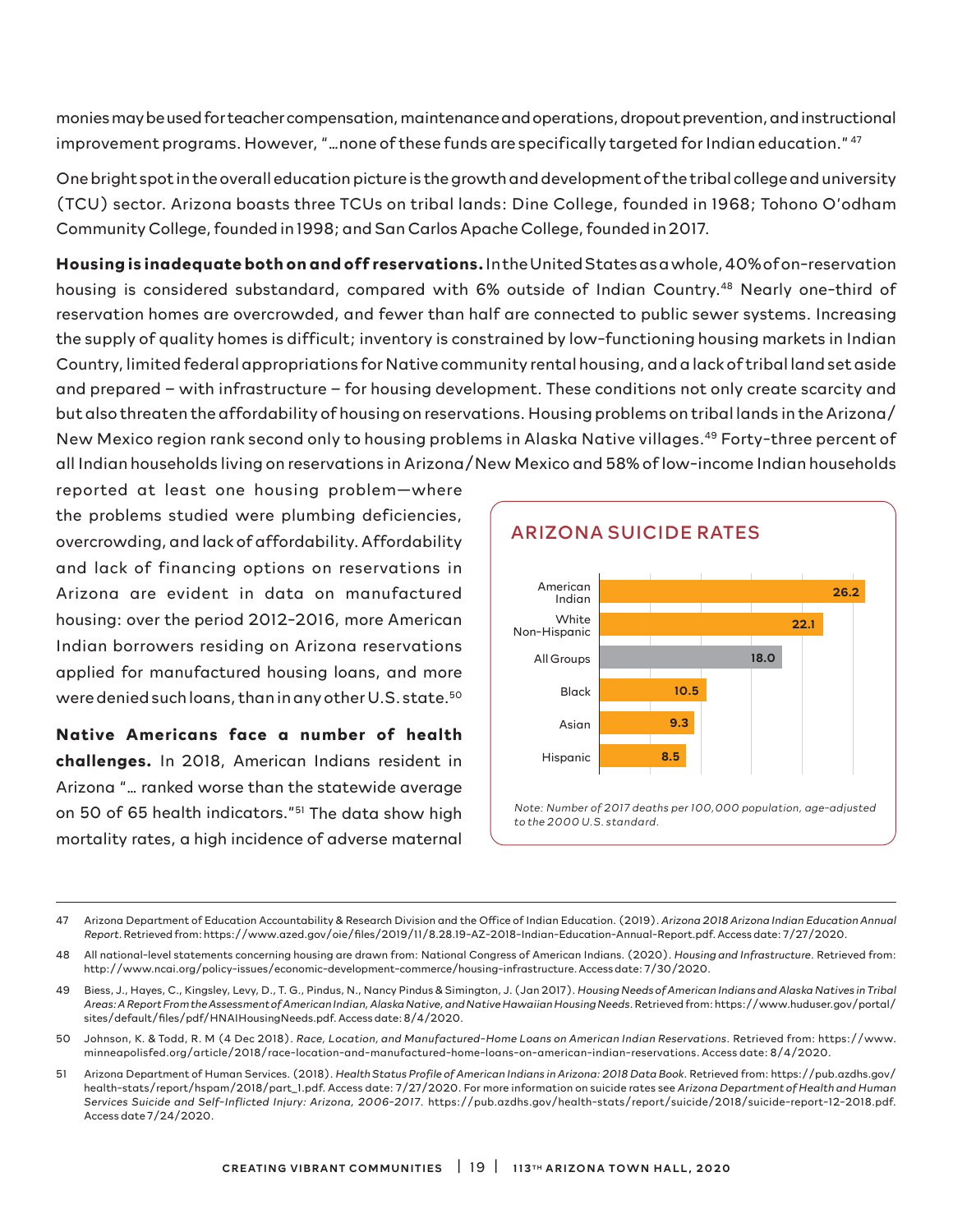lifestyles, high rates of violence and injury, and high rates of specific debilitating diseases. For example, among American Indians, the 2018 suicide rate was 1.87 times higher than the all-Arizona rate, the poor prenatal care (fewer than five visits) rate was 2.08 times higher, the unintentional injury rate was 2.56 times higher, the assault rate was 2.93 times higher, the septicemia rate was 3.05 time higher, the diabetes rate was 3.20 times higher, the young adult mortality (ages 20-44) rate was 3.26 times higher, and the motor vehicle-related injury rate was 4.31 times higher.

**Arizona's Native children endure high rates of adverse childhood experiences, which affect**  adult behavioral health. Adverse childhood experiences (ACEs) are traumatic events experienced before the age of 18 and remembered as an adult. In adults, they are associated with negative effects on social, cognitive, and emotional development.<sup>52</sup> Arizona's Behavioral Risk Factor Surveillance System shows that in 2014, 72% of American Indians experienced at least one ACE, which is the highest exposure rate among all Arizonans.<sup>53</sup> This disproportionality is in line with other behavioral health disparities Native Americans suffer, including high rates of posttraumatic stress, depression, and substance abuse. Through epigenetic responses, ACEs may even be a contributing factor to those later-in-life health problems.<sup>54</sup>

**Per person federal spending on Indian health care is one-third the amount spent on other Americans.** Health care on reservations in Arizona may be provided directly by the Indian Health Service (IHS) or by a tribe or Native nonprofit that receives funding via a contract from the IHS. IHS direct and contracted facilities range from small ambulatory care clinics to full-service hospitals, most of which are located on reservations. In total, 37 medical health



### LOCATION OF INDIAN HEALTH SERVICE FUNDED MEDICAL FACILITIES IN ARIZONA

|                                                 |    | On-rez Off-rez Total |    |
|-------------------------------------------------|----|----------------------|----|
| Indian Health Service<br>direct service program | 13 |                      | 14 |
| Tribally operated contract programs 18          |    | 3                    | 21 |
| Urban Indian health programs                    |    | 2                    |    |
| Totals                                          | 31 | h                    | 37 |

<sup>52</sup> Felitti, V. J. (1998). *Relationship of Childhood Abuse and Household Dysfunction to Many of the Leading Causes of Death in Adults: The Adverse Childhood Experiences (ACE) Study*. American Journal of Preventive Medicine 14(4), 245-258.

<sup>53</sup> Arizona Department of Health Services. (2015). *Adverse Childhood Experiences in Arizona: Findings from the 2014 Arizona Behavioral Risk Factor Surveillance System*. https://www.azdhs.gov/documents/prevention/womens-childrens-health/reports-fact-sheets/issue-briefs/ACEs-report-2014.pdf. Access date: 7/24/2020.

<sup>54</sup> Brockie, T., Gill, J. & Heinzelmann, M. (9 Dec 2013). *A Framework to Examine the Role of Epigenetics in Health Disparities among Native Americans*. Retrieved from: https://doi.org/10.1155/2013/410395. Access date 8/4/2020.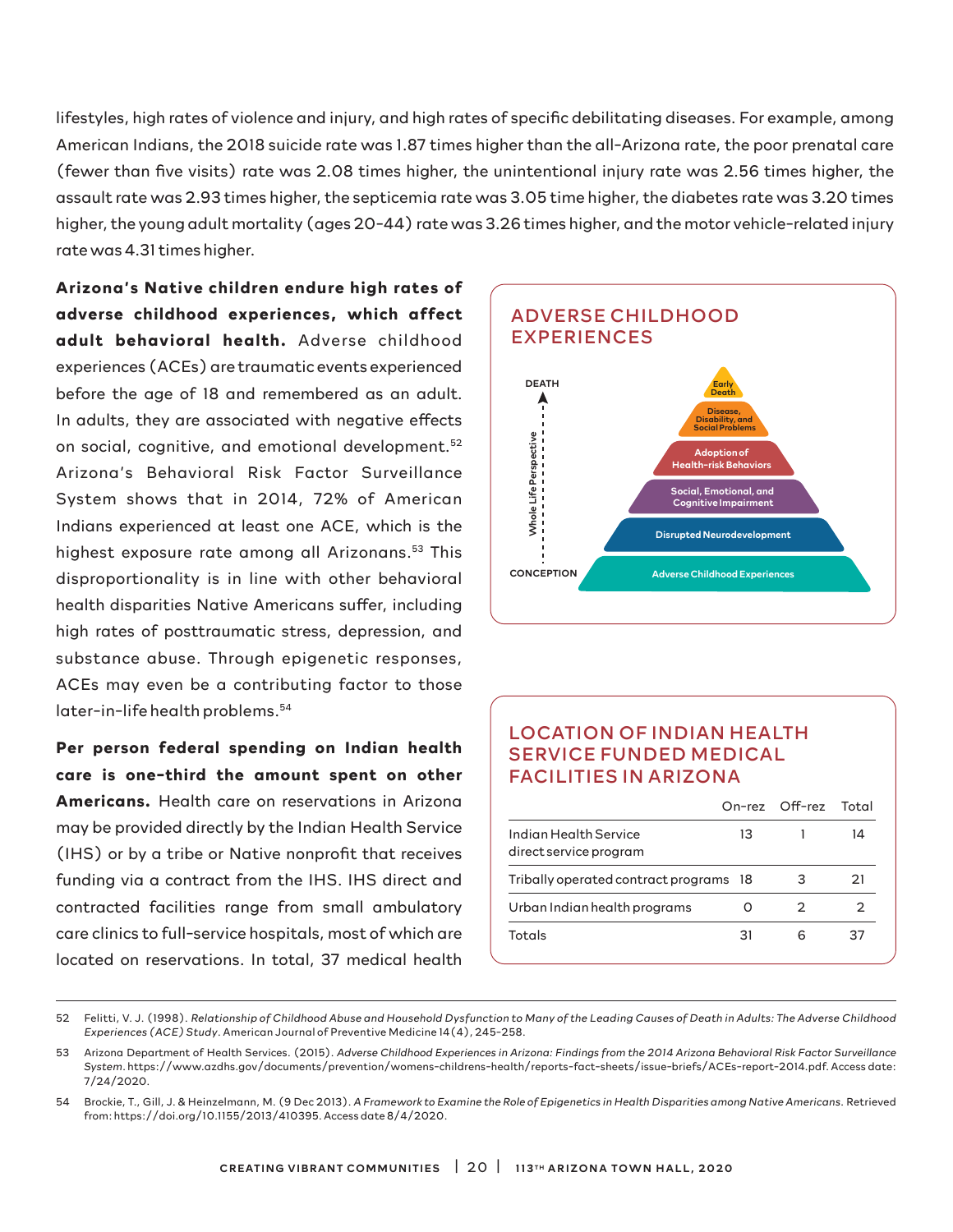facilities (clinics and hospitals) serve Native Americans in Arizona.55 Although tribal citizens have access to health care as a matter of right,<sup>56</sup> two 21st century reports by the U.S. Commission on Civil Rights have cited health care as egregiously underfunded by the U.S. government.<sup>57</sup> In 2017, for example, "IHS health care expenditures per person were \$3,332, compared to \$9,207 for federal health care spending nationwide."58 Tribes feel strongly that more funding would create better health outcomes for Arizona's tribal citizens – which is a key reason why, despite the obligations of the U.S. government, some Arizona tribes invest their own revenues in health care programming.

### **Arizona is among the top three states nationally for missing and murdered Indigenous women and girls**

**cases.** The Missing and Murdered Indigenous Women (MMIW) movement calls attention to the vulnerabilities of Native women to violence and crime and to a lack of law enforcement commitment to learning their fates. For 2016, for example, the National Crime Information Center recorded 5,712 reports of missing Native women and girls; by contrast, the U.S. Department of Justice's missing persons database logged only 166 cases.<sup>59</sup> Murder is the third-leading cause of death among American Indian and Alaska Native women and girls age 19 and younger,<sup>60</sup> and American Indian and Alaska Native women are up to twice as likely to be sexually assaulted than women in the general population.<sup>61</sup> Among 71 cities across the U.S. for which MMIW data were gathered, Phoenix, Flagstaff, Tempe, and Tucson together contributed 52 of the 506 cases uncovered, placing Arizona in the top three states for MMIW. Tucson ranked fourth on the list of cities with the most cases.

**Native Americans vote, but not without obstacles.** In Arizona, Native Americans did not have right to vote until 1948, when the Arizona Supreme Court overturned an earlier ruling (in *Harrison v. Laveen*) banning them from voting. By employing literacy tests, the state continued to prevent Native people from participating in elections until 1975, when the prohibition of such tests became a permanent part of the Voting Rights Act. Since then, Native Americans have faced continued, albeit different, difficulties voting in Arizona. The Arizona voter identification law, which resulted in a sharp decrease in Native voters in 2006, has been one method.<sup>62</sup> Under the law, Arizona residents must present a valid ID, with a photograph and with an address that both matches poll records and a physical residence. Especially on large, rural reservations, the latter requirement is onerous, as "addresses" may be more directions than street numbers ("2 miles from

56 Indian Health Service. (Jan 2015). Basis for Health Services. Retrieved from: https://www.ihs.gov/newsroom/factsheets/basisforhealthservices/. Access date: 8/4/2020.

58 Ibid.

- 60 Centers for Disease Control and Prevention. (2019). *Leading Causes of Death Females Non-Hispanic American Indian or Alaska Native United States 2016*. Retrieved from: https://www.cdc.gov/women/lcod/2016/nonhispanic-native/index.htm. Access date: 8/4/2020.
- 61 Rosay, A. B. (2016). *Violence Against American Indian and Alaska Native Women and Men: 2010 Findings from the National Intimate Partner and Sexual Violence Survey*. Retrieved from: https://www.ncjrs.gov/pdffiles1/nij/249822.pdf. Access date: 8/4/2020.
- 62 See, for example: Ferguson-Bohnee, P. (2016). *The History of Indian Voting Rights in Arizona: Overcoming Decades of Voter Suppression*. Retrieved from: http://arizonastatelawjournal.org/wp-content/uploads/2016/02/Ferguson\_Final.pdf. Access date: 7/17/2020; and, Indian Legal Clinic. (6 Mar 2018). *Native Vote – Election Protection Project, 2016 Election Report*. Retrieved from: https://law.asu.edu/sites/default/files/pdf/2016-native-vote-electionprotection-report.pdf. Access date: 7/24/2020.

<sup>55</sup> Arizona Health Care Cost Containment System. (Dec 2015). *Indian Health Service (IHS), Tribally Operated 638 Programs, and Urban Indian Health Programs in Arizona*. Retrieved from: https://www.azahcccs.gov/Shared/Downloads/ITUList.pdf. Access date: 8/4/2020.

<sup>57</sup> U.S. Commission on Civil Rights. (2003). *A Quiet Crisis: Federal Funding and Unmet Needs in Indian Country.* Retrieved from: https://www.usccr.gov/pubs/ na0703/na0204.pdf. Access date: 8/4/2020; U.S. Commission on Civil Rights. (2018). *Broken Promises: Continuing Federal Funding Shortfall for Native Americans*. Retrieved from: https://www.usccr.gov/pubs/2018/12-20-Broken-Promises.pdf. Access date: 8/4/2020.

<sup>59</sup> Urban Indian Health Institute. (2018). *Missing and Murdered Indigenous Women & Girls*. Retrieved from: http://www.uihi.org/wp-content/uploads/2018/11/ Missing-and-Murdered-Indigenous-Women-and-Girls-Report.pdf. Access date: 7/23/2020.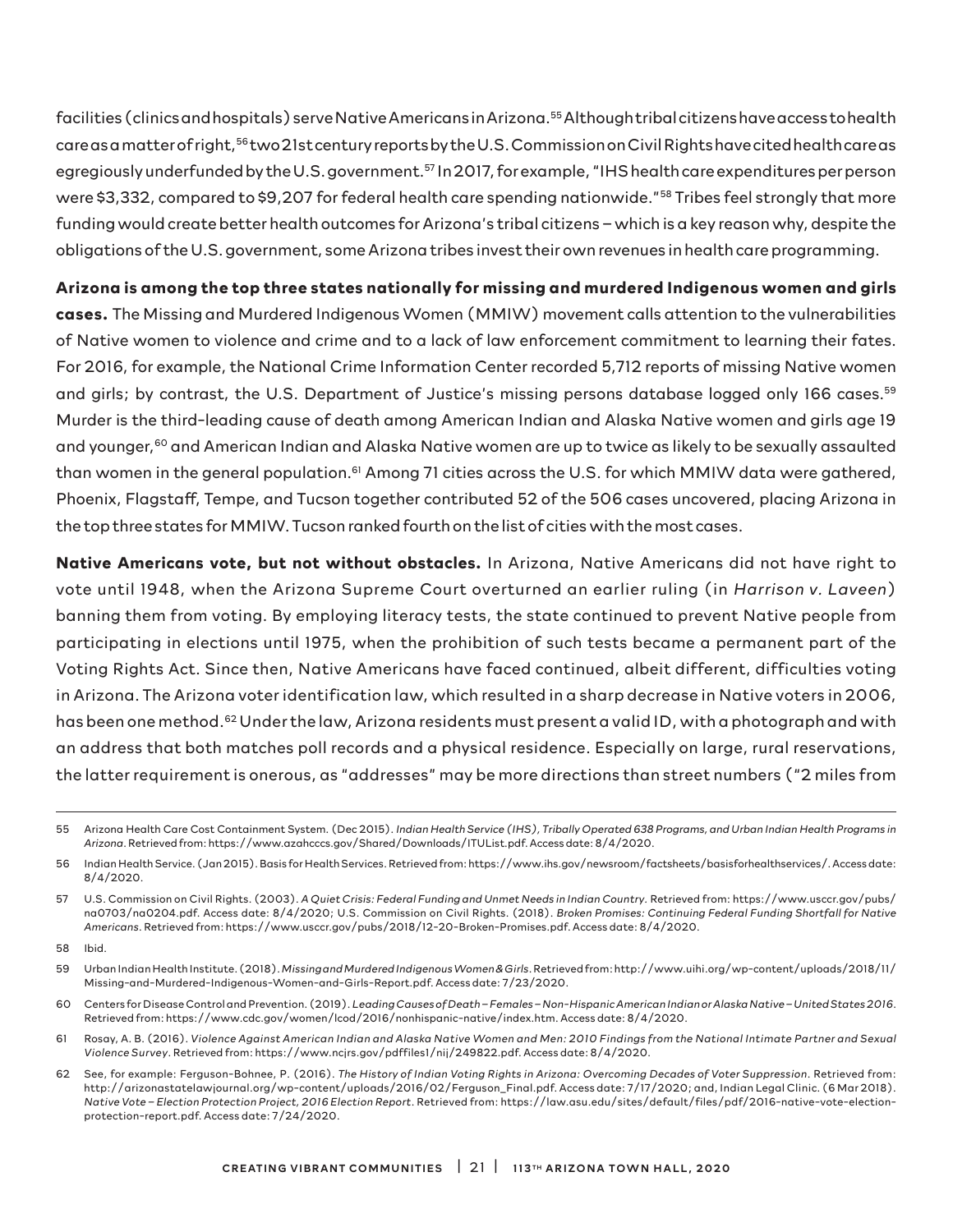post 50 on Hwy 264"). The list goes on: county election administrators must know precisely where voters live in order to provide the correct ballots and to direct voters to the correct polling places; mail-in voting is less feasible when the post office is an hour away and the process of retrieving, filling out, and returning a ballot requires multiple trips; and, if the voter has limited proficiency in English, Indigenous language services will be necessary in order for that individual to exercise the franchise. In the 2016 general election, on half of the reservations in Arizona where voter participation was tracked, turnout was less than 50%.<sup>63</sup>

## Government-to-Government Relations

Good government-to-government relationships are built on a foundation of understanding. As many reservations are neighbors to Arizona towns and cities, that includes an understanding among state and municipal elected and civic leaders of tribal government. Indigenous peoples have always governed themselves. Over time, many Arizona-based tribes have adapted their governing systems to address changing circumstances, but within these systems, tribal citizens continue to use their values to solve problems, resolve disputes, and advance their priorities. Today, most tribal governments in Arizona appear similar to western governments, with legislative, executive, and judicial branches – although four of the Hopi Tribe's 12 villages continue to use traditional forms of government and the Navajo Nation employs customary law alongside contemporary Navajo law.64

**Tribes are sovereign nations.** As sovereigns, the powers of tribal governments are vast and include, among others, the power to establish citizenship criteria, determine governmental form, make and enforce law (including tax law), resolve disputes in their own courts, and develop and regulate their lands, waters, and other natural resources. However, tribes' capacities to exert these powers tend to vary by population, territorial expanse, government revenues, and administrative prowess.

The success of an intergovernmental project or relationship often turns on a partner government understanding the types of decision makers within tribal government. With this knowledge, it is easier to approach the right "level" of tribal decision-maker needed to make the collaboration work.65

- The tribal council or legislature is the official governing body or decision-making entity within tribal government. The majority of Arizona tribes elect tribal council members as representatives of political subdivisions of the nation, such as a district, chapter, or village. Terms of office vary by tribe.
- $\cdot$  A tribe's top elected official may be called the president, governor, or chairman,<sup>66</sup> and is assisted by a vice president, lieutenant governor, or vice chairman. Some top elected officials have considerable decision-

<sup>63</sup> Indian Legal Clinic, 2018.

<sup>64</sup> For anyone interested in learning still more, two useful resources are the website of the Native Nations Institute at the University of Arizona (www.nni.edu), which provides users with an array of ways to learn more about tribal governments, and *Rebuilding Native Nations: Strategies for Governance and Development* (edited by Miriam Jorgensen and published by the University of Arizona Press in 2007), which describes the ways Native nations are working to strengthen their foundations, develop stronger and more capable governments, become better partners with other polities, and thereby serve their citizens better.

<sup>65</sup> The points shared here derive from the Native Nations Institute's long experience working in partnership with tribes.

<sup>66</sup> Those that use the term "president" are the Fort McDowell Yavapai Nation, Quechan Tribe, Navajo Nation, San Juan Southern Paiute Tribe, Salt River Pima-Maricopa Indian Community, and Yavapai-Prescott Indian Tribe. Those that use the term "governor" are the Gila River Indian Community and Pueblo of Zuni. The remainder use the term "chairman."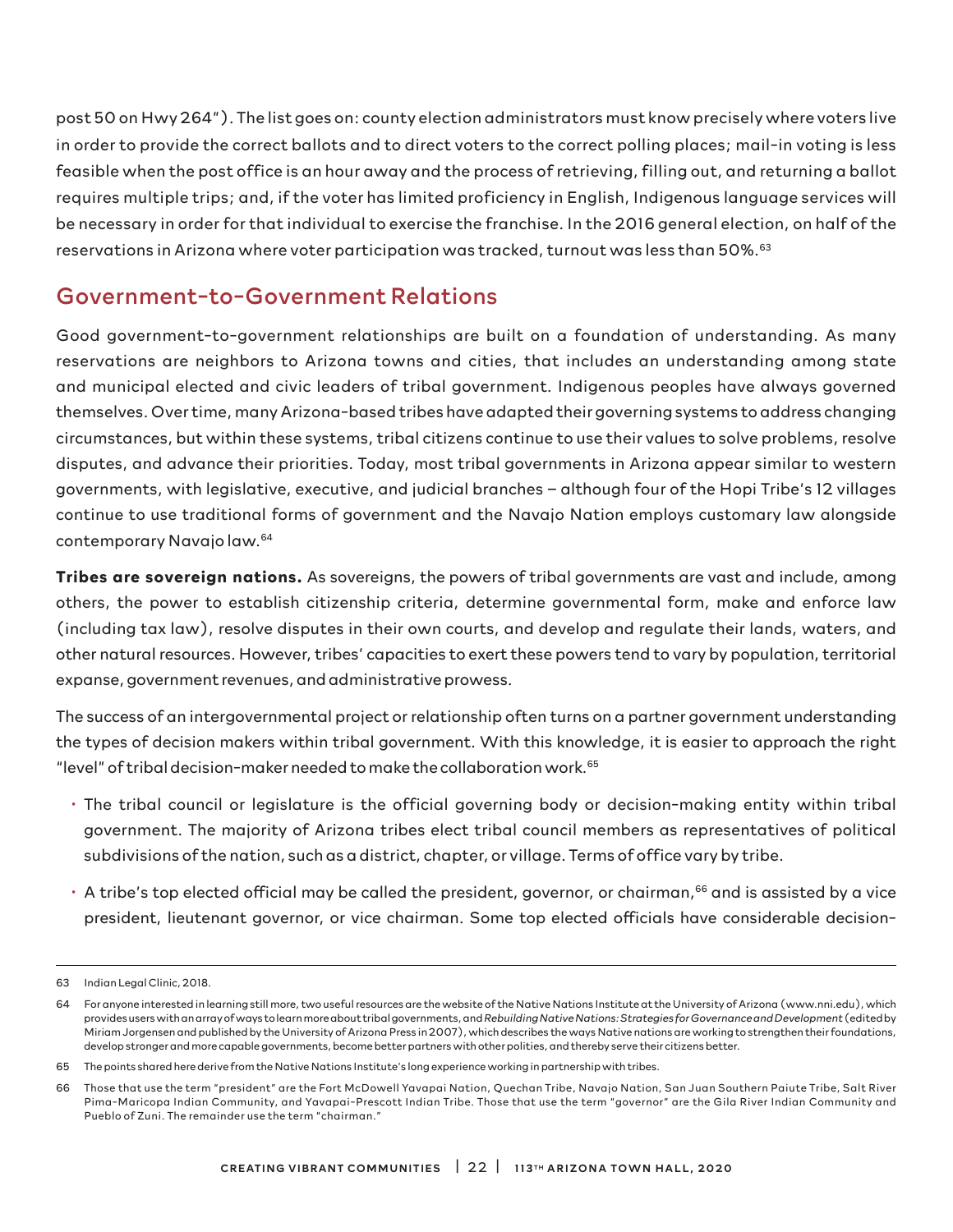making authority as provided in their nations' constitutions, while others may be limited to those powers delegated by the council. These top two positions are elected at large by tribal citizens and upon election, serve three- to four-year terms.

- The tribal council may delegate decision-making authority in areas related to housing, land, realty, natural resources, etc., to the executive or administrative branch or to specialized commissions, boards, or authorities that are both part of, and separate from, the tribal government. Some Arizona tribes are subdivided into districts, chapters, or villages that have their own governments and operate much like counties or municipalities. Thus, approval from the governing body of a district, chapter, or village may be the first step when seeking a relationship (for development or other purposes) with a tribe.
- In some tribes, governmental action requires the official sanction of non-elected leaders such as religious or clan leaders.
- Three other important but non-tribal decision-makers are the U.S. Department of Interior Bureau of Indian Affairs (BIA), BIE, and IHS. These federal agencies either deliver core governmental functions and services directly or fund tribes who choose to contract with the federal government to take over administration of a particular funding stream (e.g., a tribe may contract with the U.S. government to manage the funding stream supporting policing, health care, social services, education, etc., on the reservation).
- Lastly, attention always should be paid to those with implicit authority, such as individuals with traditional land use rights. These individuals may simply be identified as community-member "stakeholders" but nonetheless may have significant license to review and approve projects, research, changes, and deliverables.

**Indian Country jurisdiction is complex.** While tribes in Arizona have their own Law and Order codes, police and law enforcement divisions, and courts, and 13 Arizona tribes also have detention facilities,<sup>67</sup> no two tribes are alike in their ability to engage in justice activities. These differing capacities overlay what many have termed a "jurisdictional maze": Native nations, the federal government, and the state of Arizona share law enforcement functions on tribal lands, with each having different, although sometimes overlapping, responsibilities. The federal government has jurisdiction over major crimes committed on tribal lands if either the alleged perpetrator or victim is a member of an Indian tribe. Tribal governments in Arizona take responsibility for all other criminal infractions by Indians and may enact a full complement of civil laws that Indian and, in general, non-Indians must obey. Finally, the state of Arizona has jurisdiction over non-Indians who commit crimes against other non-Indians on tribal lands. Matters become more complicated if a tribe opts to exercise concurrent jurisdiction over major crimes against Indians on tribal lands or to create civil penalties to govern the behavior of non-Indians on tribal lands. Similarly, the federal government and state of Arizona may hold authority over roads, rivers, rights of way, etc. that cross reservations. Alleged criminals may flee from state lands to tribal lands, and vice versa. The demand for government-to-government relationships in law enforcement is substantial.

<sup>67</sup> Cowhig, M. & Minton, T. D. Todd D. (5 Dec 2017). *Jails in Indian Country, 2016*. Retrieved from: https://www.bjs.gov/index.cfm?ty=pbdetail&iid=6146. Access date: 8/4/2020.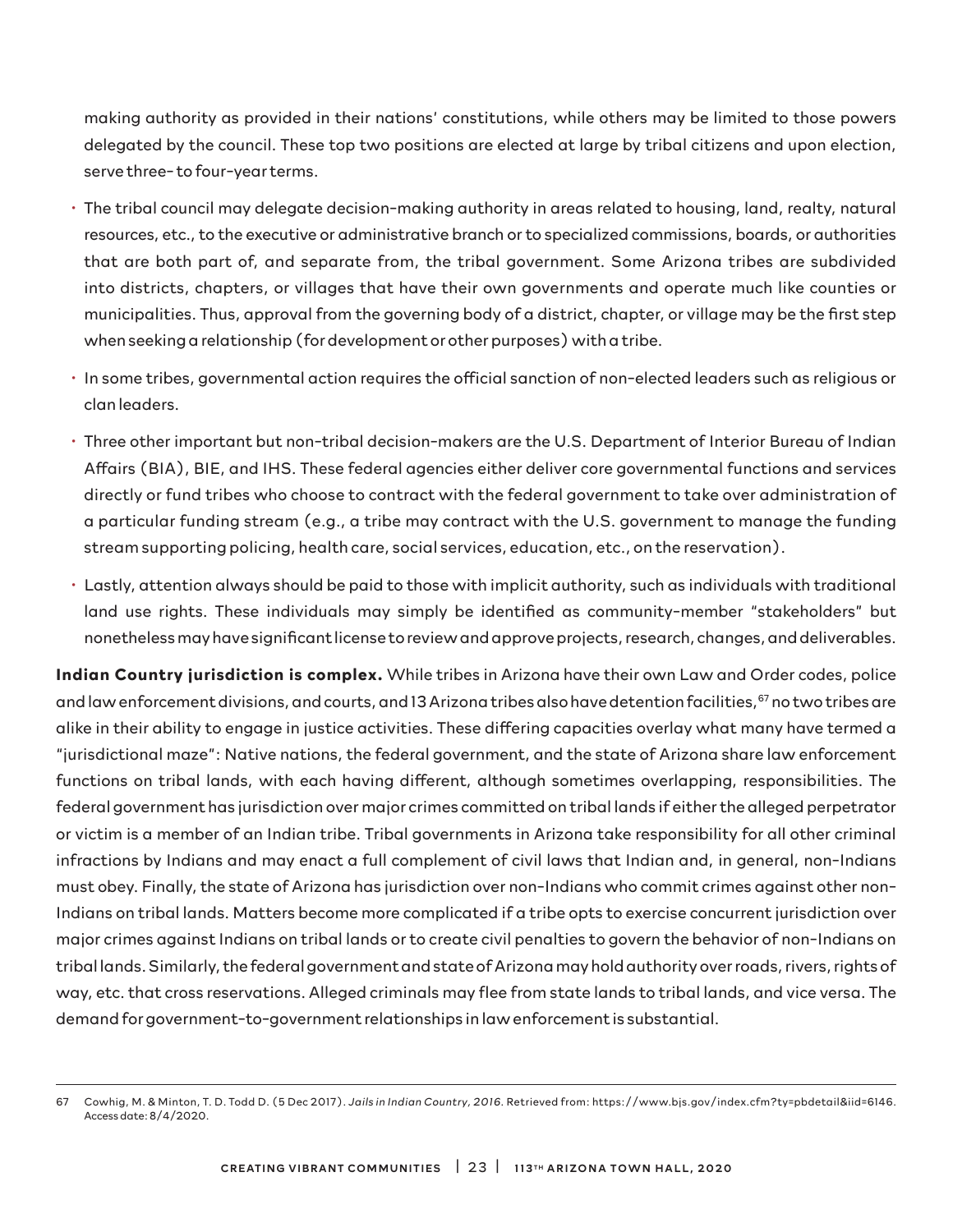**Indian Country has a unique system for public finance.** Because of the trust status of their lands and the fact that Arizona has asserted primacy over many forms of taxation, tribes do not – as noted above – have the same kind of tax bases that states and municipalities do. Instead, tribal governments rely on federal and state programs, private and non-profit entities, revenues from their business endeavors, and, to the extent possible, modest tax and fee strategies to support governmental functions and provide needed services. In other words, tribes have long been required to be more innovative than other governments in order to fund their operations and meet the needs of their citizens.

**The Native non-profit sector is growing.** Both on and off reservations, the number of Native-serving non-profit organizations has been growing. A recent uptick occurred as a result of the COVID-19 pandemic. Because charitable contributions typically flow to certified non-profit corporations, only tribes with a preexisting 501c3 organization were in a position to accept these gifts. Looking to these examples, other tribes moved to catch up. In other cases, donations flowed to newly established, independent, COVID-19-specific fundraising organizations. The end result has been sector growth and improved channels for both governmentto-government and community-to-community collaboration across jurisdictional lines.

## Challenges Heightened by COVID-19

Even *prior* to the COVID-19 pandemic, many Arizona Native nations faced the challenges of unemployment and poverty, health disparities, vexing social issues, inadequate physical infrastructure, and poor-quality housing. While nothing about the pandemic is good for Indian Country, it has made these issues more visible to all Arizonans: more and more Arizona residents are gaining awareness of the high rates of COVID-19 infection suffered by their tribal neighbors, as well as of the disparities between Native and non-Native communities that exacerbate spread and make containment more difficult.

The following is an incomplete list of both new and ongoing challenges for tribes as a result of the new coronavirus:

• **Funding for essential tribal government operations has become scarce.** As a result of the pandemic, tribal enterprises were shuttered, tribal government revenues plummeted, and the demands on tribal treasuries mounted for protective equipment, remote learning support, and food and water. Federal relief arrived, but only after a lengthy wait (longer than that experienced by states and municipalities), caused in part by U.S. Department of the Treasury's use of an arcane allocation methodology. Re-opening has begun, but occupancy restrictions and consumer confidence continue to suppress tribal earnings, while the demand for essential government functions is as great as ever.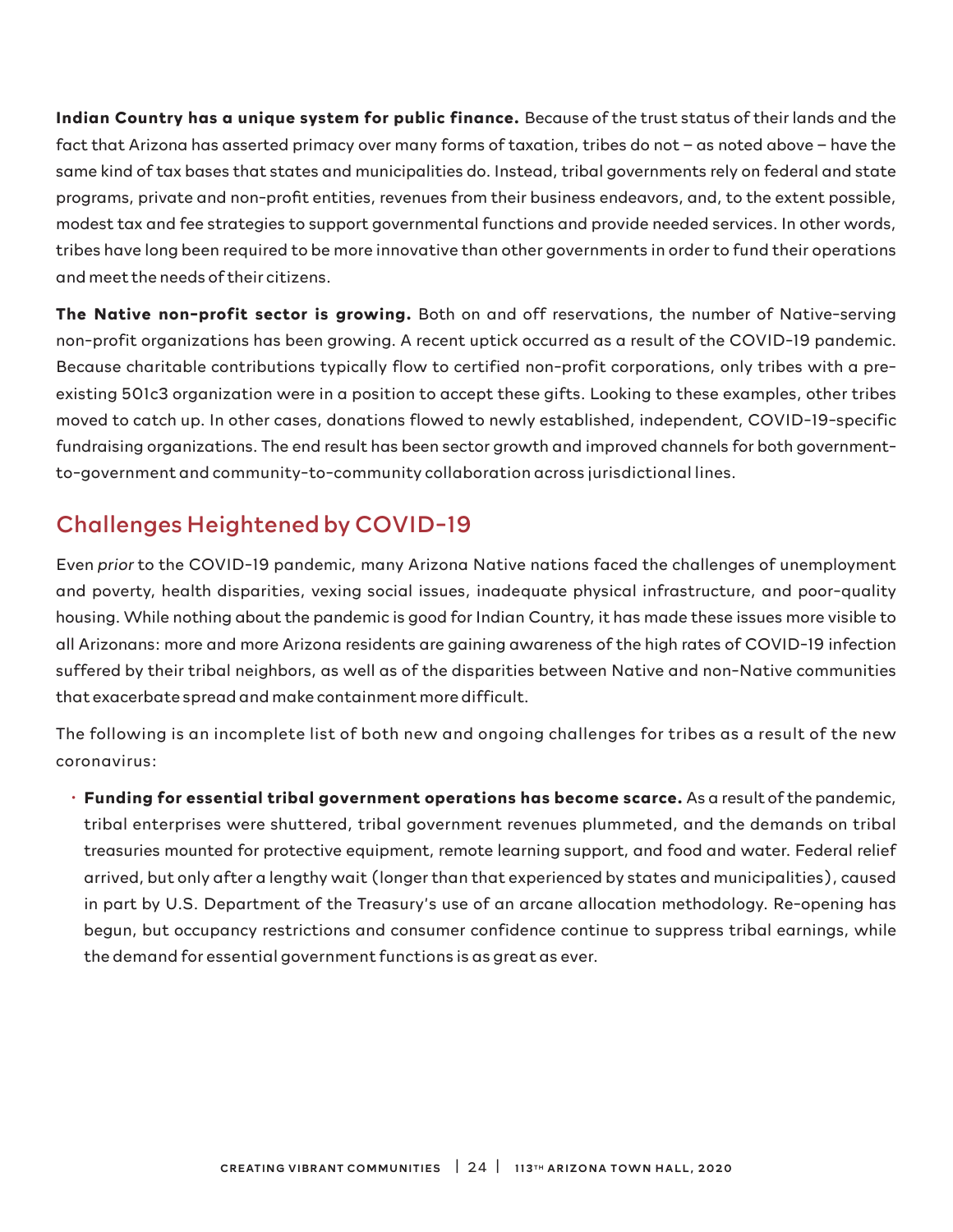- **Clean water is not always available.** On some reservations, it has long been a struggle to access clean water.. During this pandemic, one of the main messages has been to wash hands often. Without accessible, uncontaminated water, tribal governments have had to address the issue with creative thinking, such as providing portable hand washing stations. Nonetheless, this very short-term solution begs for a long-term, sustainable approach.
- **Broadband and telecommunications equipment are required for education and employment.** The closure of schools and businesses and a reduction in some health care services have impacted tribal communities across the nation. In Arizona, some tribal communities lack computer equipment and broadband capability that can support employment, allow youth to continue their schooling, provide the option of telehealth visits, and keep families connected. It may be particularly important to shift some attention to small tribes, whose technology capacity-building challenges loom large even though their population numbers do not.
- **Poor quality roads hinder response and recovery.** Roads on tribal lands connect people to essential services, including schools and healthcare. Unfortunately, they often are unpaved and not well maintained, and bad weather can easily make them unpassable for days. Funding constraints and overlapping jurisdictions make improving and maintaining roads on tribal lands challenging – and at the same time, mandate intergovernmental collaboration for solutions. In this pandemic, poor roads have curtailed tribal governments' abilities to be responsive; in the next, better roads could contribute to Native communities' resilience.
- **Access to health care is complex.** While it has many entry points, the Indian health system is complex: tribal members in need of care can seek services from a tribally funded provider, from the federal Indian Health Service, through the Arizona Health Care Cost Containment System, or from a private provider. A collaborative effort across tribal, federal, and state systems could help tribal citizens better understand their options and access more appropriate care. It might also streamline and coordinate services, saving money for all payers. For example, the Havasupai must carefully coordinate health care, as the helicopter flies into the Grand Canyon on a limited number of days, and round-trip transportation and lodging often must be secured at short notice. Telemedicine may also offer opportunities for complementary action; there are large connectivity and training gaps that are difficult for any one system to fill but that all might benefit from.
- **The "food desert" problem has become more acute.** The U.S. Department of Agriculture defines a food desert as an area where people have limited access to a variety of healthy and affordable food. Because of the pandemic, tribal citizens already suffering from the loss of local agriculture and who had become resigned to long trips to the grocery store now find it harder to make such trips. When they do reach the store, they face even higher prices, reduced selection, and less healthy choices. Students reliant on school breakfasts and lunches also experience worsening diets in the move to remote learning. There is renewed energy around educating young people about planting and gathering, and momentum is building, but change takes time and will not solve the immediate food crises.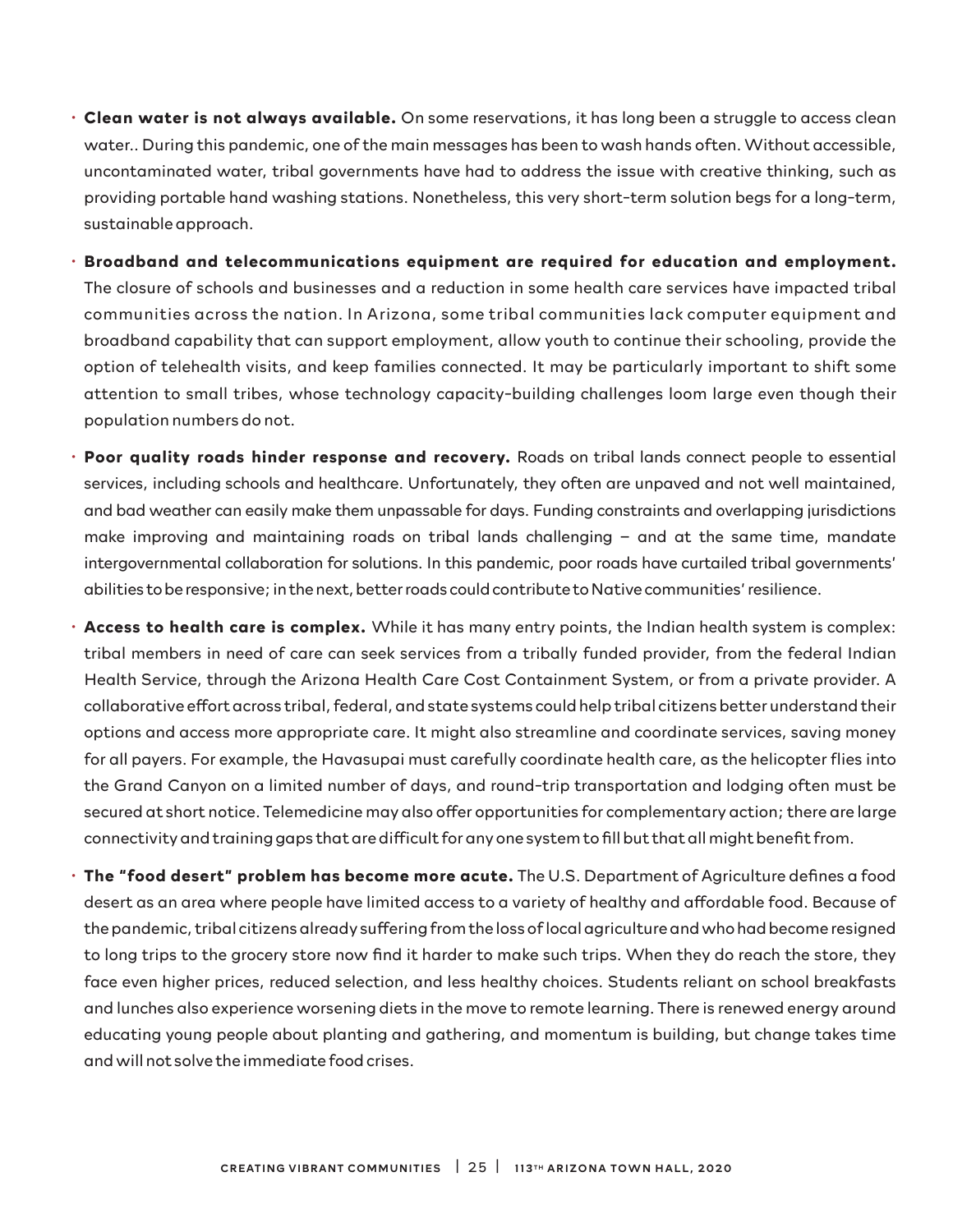## The Power of Collaboration

Native nations that share geography with the state of Arizona imagine a future in which they dynamically engage with other Native and non-Native communities to strengthen their citizens, cultures, and economies. There is an opportunity for Native and non-Native communities in the state to work together toward that vibrancy. The following list provides guidance for those interested in cultivating or strengthening meaningful collaboration with tribes:

• Respect and understand tribal sovereignty when developing partnerships. Tribes govern themselves and have many of the same powers

## QUICK TIPS

- Uphold and value tribal sovereignty
- Abandon your presumptions
- Learn about each other's government and community
- Have respect and act respectfully
- Forge meaningful and lasting relationships
- Work toward equity in funding and programming

that federal and state governments do to regulate their own affairs.

- Recognize the unique character of each of the 22 tribes that share geography with the state of Arizona; not all tribes are the same. The Native nations in Arizona vary in location, population size, language, and cultural beliefs, although many have similar stories and teachings.
- Incorporate an orientation to the American Indian tribes in Arizona into your work or project. This would include an overview of tribal history; an overview of tribal, western, and traditional government structures; information about funding streams; and an introduction to various tribes' locations, languages, beliefs, and values. Staff of tribal programs or businesses, Native faculty and staff at Arizona colleges and universities, or staff of Native-serving nonprofits may be good connections and may have presentations at the ready.<sup>68</sup>
- Consider hiring a Cultural Broker/Tribal Liaison. This staff member could strengthen your organization by offering guidance and insight related to Arizona tribal nations. When meeting with a tribe, especially at an initial introductory meeting, it is strongly encouraged that the meeting be in person and on the tribe's lands (as long as such an invitation is made). A Tribal Liaison can help educate your team about these cultural protocols and better prepare your organization to earn the respect and trust of tribal partners.
- Work to improve tribes' eligibility for and access to state and pass-through federal funding. Providing improved eligibility and accessibility to federal and state funding for programs and services helps establish tribal governments on a more even footing with non-tribal governments.

Quality, impactful collaboration requires hard work. This includes making a real commitment to understanding each other's policies, culture, infrastructure, situation, and constraints. The learning process is part of the investment in, and nurturing of, a lasting relationship, one that extends beyond the current project or immediate

<sup>68</sup> Contact one of Arizona's universities, tribal colleges, or tribal nonprofits. As an example, the Native Nations Institute at the University of Arizona has an existing "Native Know How" non-credit seminar from which a significant portion of this chapter was derived.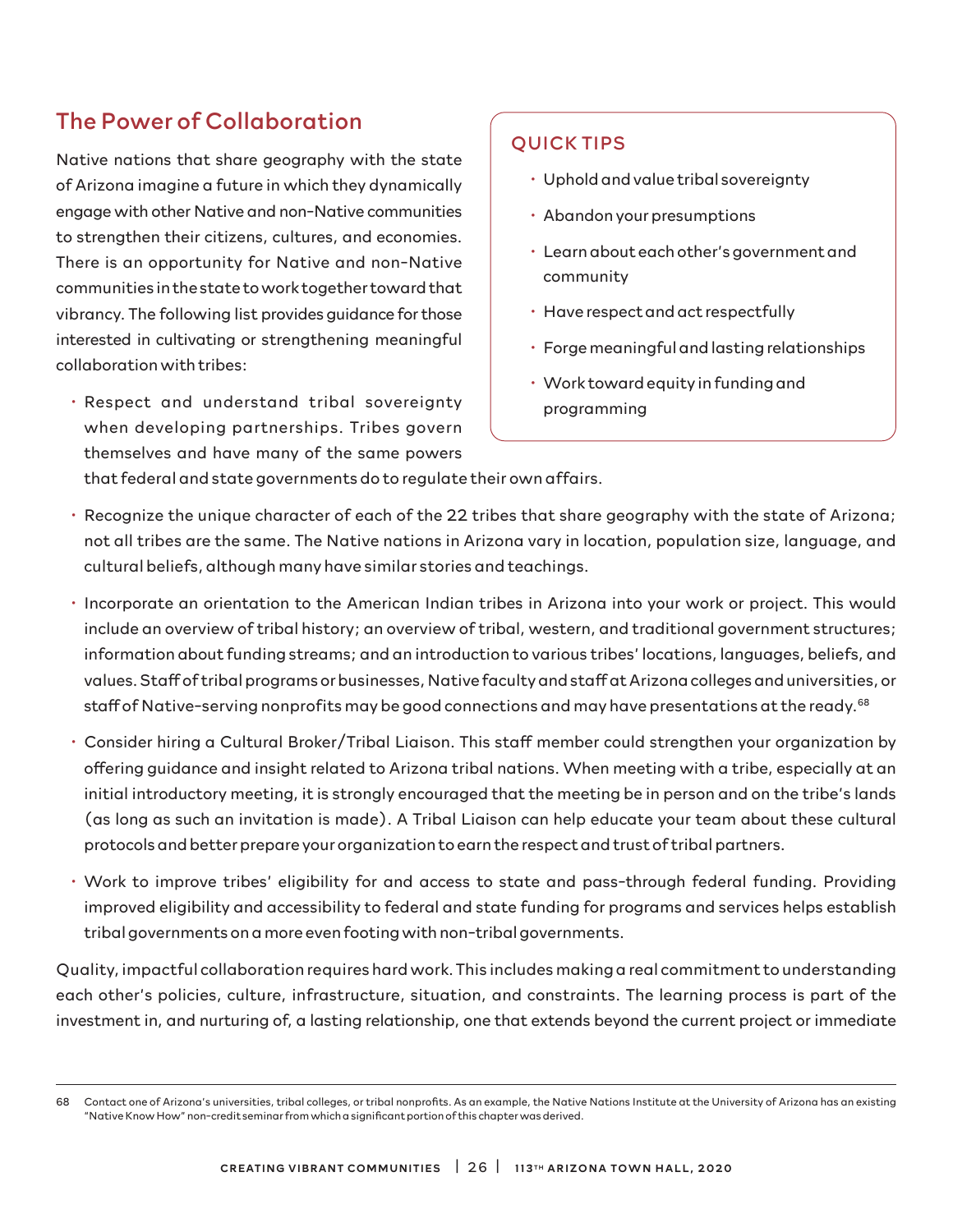challenge. Remarkably, the COVID-19 crisis creates space for such relationship building: the cooperation, friendships, and ventures developed through this crisis strengthen partnerships and provide opportunities for future collaboration. Tribal governments, their communities, the state of Arizona, counties, and municipalities, and every individual citizen of the state, are pieces of the Arizona puzzle. When all of these pieces are put in place and work together, Arizona may realize its most vibrant vision for all of its peoples. As a tribal elder instructed: "Tell me and I'll forget. Show me, and I may not remember. Involve me, and I'll understand."

## *About the Authors*

**Holly Figueroa** is a member of the Hopi/Ohkay Owingeh Tribe and is from the Sun Clan. Holly is the Tribal Liaison at Health Choice Arizona (HCA). As the Tribal Liaison, she works to strengthen tribal relations with the 17 tribes in HCA service area, focusing on crisis service, coordination of care, nation building, training & education, and reducing health disparities & stigma. With a cultural competency background, she works to ensure that culturally appropriate services are delivered to all HCA members and that providers meet the language and unique cultural needs of those they serve.

**Miriam Jorgensen** is Research Director for the Native Nations Institute at the University of Arizona and for its sister program, the Harvard Project on American Indian Economic Development. Her area of specialty is Indigenous nation building, with a special focus on the ways communities' governance arrangements and socio-cultural characteristics affect development. Her work—in the United States, Canada, and Australia—has addressed issues as wide-ranging as welfare policy, policing and justice systems, natural resources, cultural stewardship, land ownership, enterprise management, financial education, and philanthropy.

**Joan Timeche** is the Executive Director of the Native Nations Institute (NNI) at the Udall Center for Studies in Public Policy, University of Arizona. A citizen of the Hopi Tribe from the village of Old Oraibi, she received her Bachelor of Science degree in social work and a Master of Business Administration from Northern Arizona University (NAU). She has worked with tribal communities for more than 28 years combined on topics related to business, economic development, and governance. Timeche is a master facilitator and her work at NNI emphasizes self-determination, governance, and development resources for Native Nations to strengthen or rebuild their nations.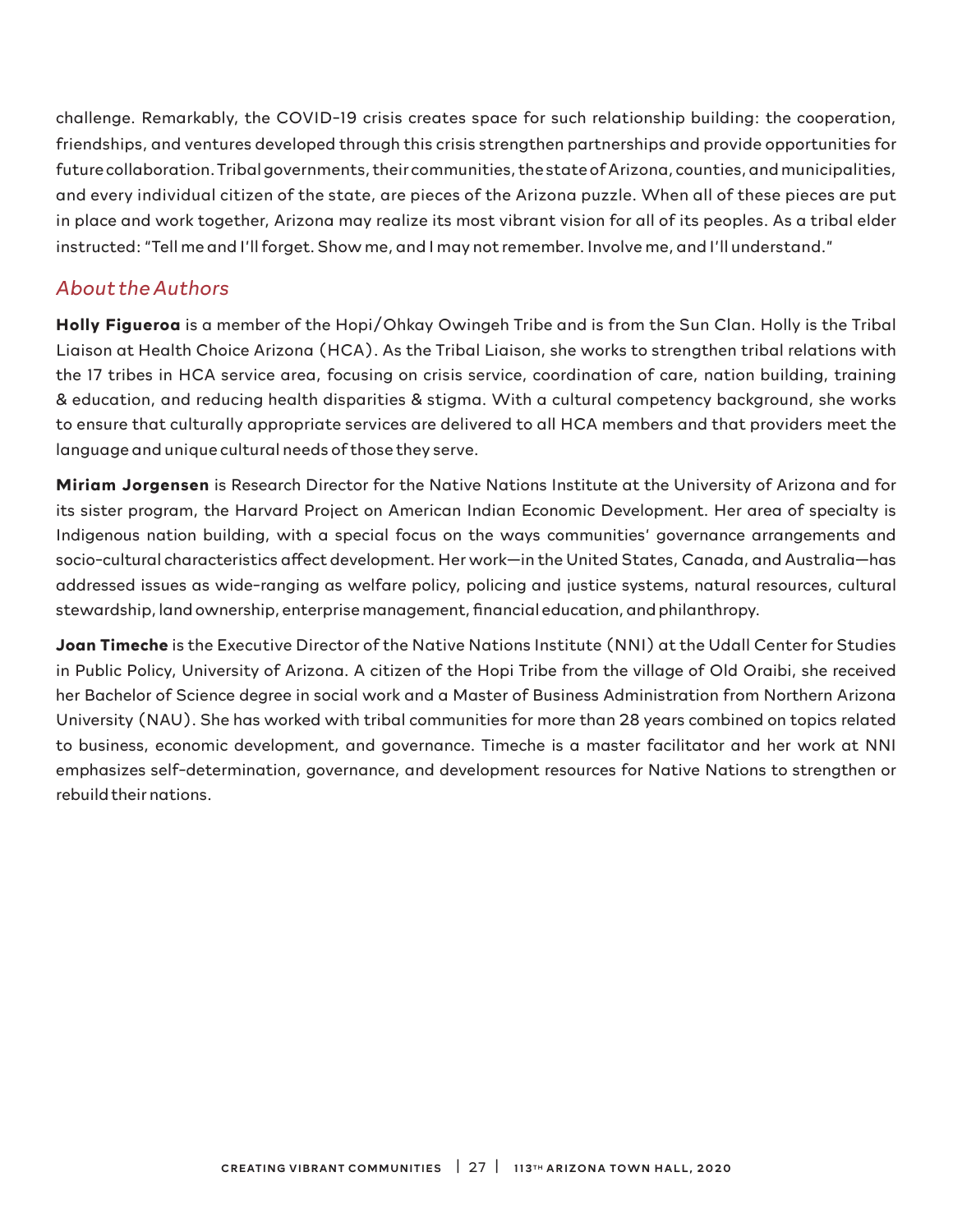# Resilience and Vibrant Communities

*Dr. Patricia Solís and Dr. Elizabeth Wentz, ASU Knowledge Exchange for Resilience*

*Dr. David Hondula, ASU School of Geographical Sciences and Urban Planning*

This topic intersects and explores these elements of a vibrant community:



## Introduction

All communities face unanticipated shocks. To build and maintain vibrancy, communities must build resources and systems for resilience. A resilient community is distinguished by the way it can respond to profound stresses and abrupt shocks – even in the face of long-term stressors such as stagnant wages, aging infrastructure, chronic hunger, substance abuse, demographic changes, and workforce challenges. That shock might be a climate disaster (fire, drought, excessive heat, flood), or an economic/civic event (market "crash," housing bubble, racial crisis). In 2020, as Arizona works to understand and address COVID-19, that shock – no longer hypothetical – is a pandemic.

Two effects tend to consistently rise to the forefront during unanticipated shocks:

- 1. Collective vulnerability increases because shocks expose the interdependencies of work, education, childcare, economic stability, housing, food, and other elements of a healthy community.
- 2. Shocks disproportionately impact the state's most vulnerable communities people disadvantaged by geographic bias (e.g. tribal, rural vs. urban), policies and systems (e.g. zoning, redlining, lack of political power), a history of under- or dis-investment (at municipal, state, and federal levels), and discrimination based on race, gender identity, status, or ethnicity. All these factors together contribute to Arizonans who present as vulnerable at very young or very old ages, at low- and moderate-incomes, or when experiencing a disability. Unfortunately, vulnerable communities tend to lack the social, economic, or physical capacity to withstand stresses and shocks.

A striking example of how these two effects have played out during the present COVID-19 pandemic is the public health crisis' disproportionate impact on the Navajo Nation. The Navajo people are among the most resilient communities in Arizona, having withstood a long history of systematic oppression impacting traditional lands, culture, heritage and natural resources for more than 250 years. The shock of the pandemic exacerbated and exposed multiple elements of vulnerability that led to one of the highest per capita COVID-19 infection rates in the country.69 Similarly, in other contexts across the state, infection rates among marginalized groups are consistently higher as well.70

As COVID-19 makes evident, resiliency is an important lens for developing and maintaining vibrant communities.

<sup>69</sup> Sedgwick, J. (19 May 2020). *Navajo Nation Reports Highest Per-Capita COVID-19 Infection Rate in U.S.* Retrieved from: https://www.fox10phoenix.com/news/ navajo-nation-reports-highest-per-capita-covid-19-infection-rate-in-us. Access date: 5/29/2020.

<sup>70</sup> Golden, S. H. (20 Apr 2020). *Coronavirus in African Americans and Other People of Color.* Retrieved from: https://www.hopkinsmedicine.org/health/ conditions-and-diseases/coronavirus/covid19-racial-disparities. Access date: 5/29/2020.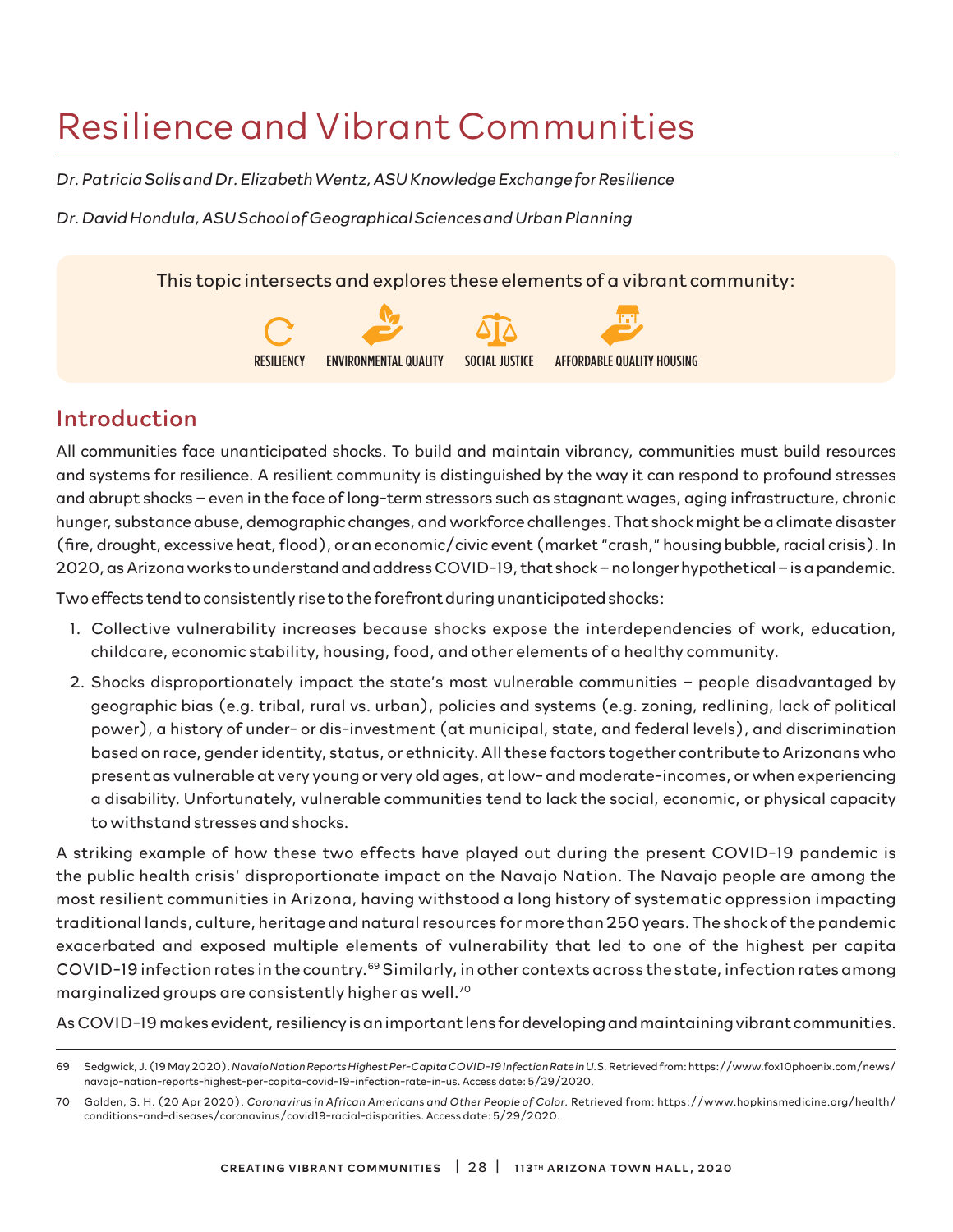# Ingredients and Actions for Resilience

Judith Rodin, recent President of the Rockefeller Foundation, has identified that resilient communities are developed by becoming increasingly more:71

- **AWARE:** possessing knowledge of strengths and assets, liabilities and vulnerabilities, and threats and risks
- **DIVERSE:** leveraging different sources of capacity so the community can successfully operate even when elements of that capacity are challenged, drawing upon a range of capabilities, ideas, information sources, technical elements, people, or groups
- **INTEGRATED:** coordinating functions and actions across systems including the abilities to bring together disparate ideas and elements, work collaboratively across elements, develop cohesive solutions, and coordinate actions
- **SELF-REGULATING:** operating in a way that it is "safe to fail," where cascading disruptions do not result when the entity suffers a severe dysfunction
- **ADAPTIVE:** adjusting to changing circumstances and applying existing resources to new purposes or for one element to take on multiple roles

Aiming toward these characteristics creates a trajectory toward collective ability to bounce back quickly and effectively. When community resilience is done well, community dividends result. Dividends are the unanticipated positive benefits associated with a community response to a potential system shock. For example, a flood control system designed to also function as a community park (as opposed to restricted concrete infrastructure) creates community dividends of community gatherings, recreation, urban cooling, and natural habitats. Scottsdale's Indian Bend Wash is such a project.

Actions that can advance community resilience include:

- 1. Identifying vulnerabilities, assets, and current response mechanisms proactively.
- 2. Collecting, analyzing, visualizing, and communicating knowledge using diverse data inputs.
- 3. Mobilizing a multi-sector network of collaborators capable of investing and responding.
- 4. Allocating human and financial resources for systemic/systematic impact and transformation.

These actions may help anticipate and prepare for both the expected and the unexpected across *all* communities. It is important to buffer against the threats to which Arizona is most susceptible, with responses that can improve collective well-being, make communities stronger, and generate more prosperity, even in times of relative normalcy.

Residents and organizations may benefit from working together across regional organizations, municipalities, and agencies to share, discover, and respond to shocks and stresses. This collaboration can lead to ways that help to collectively "bounce forward" and transform challenges into solutions.

<sup>71</sup> Rodin, J. (2014). *The Resilience Dividend: Being Strong in a World Where Things go Wrong.*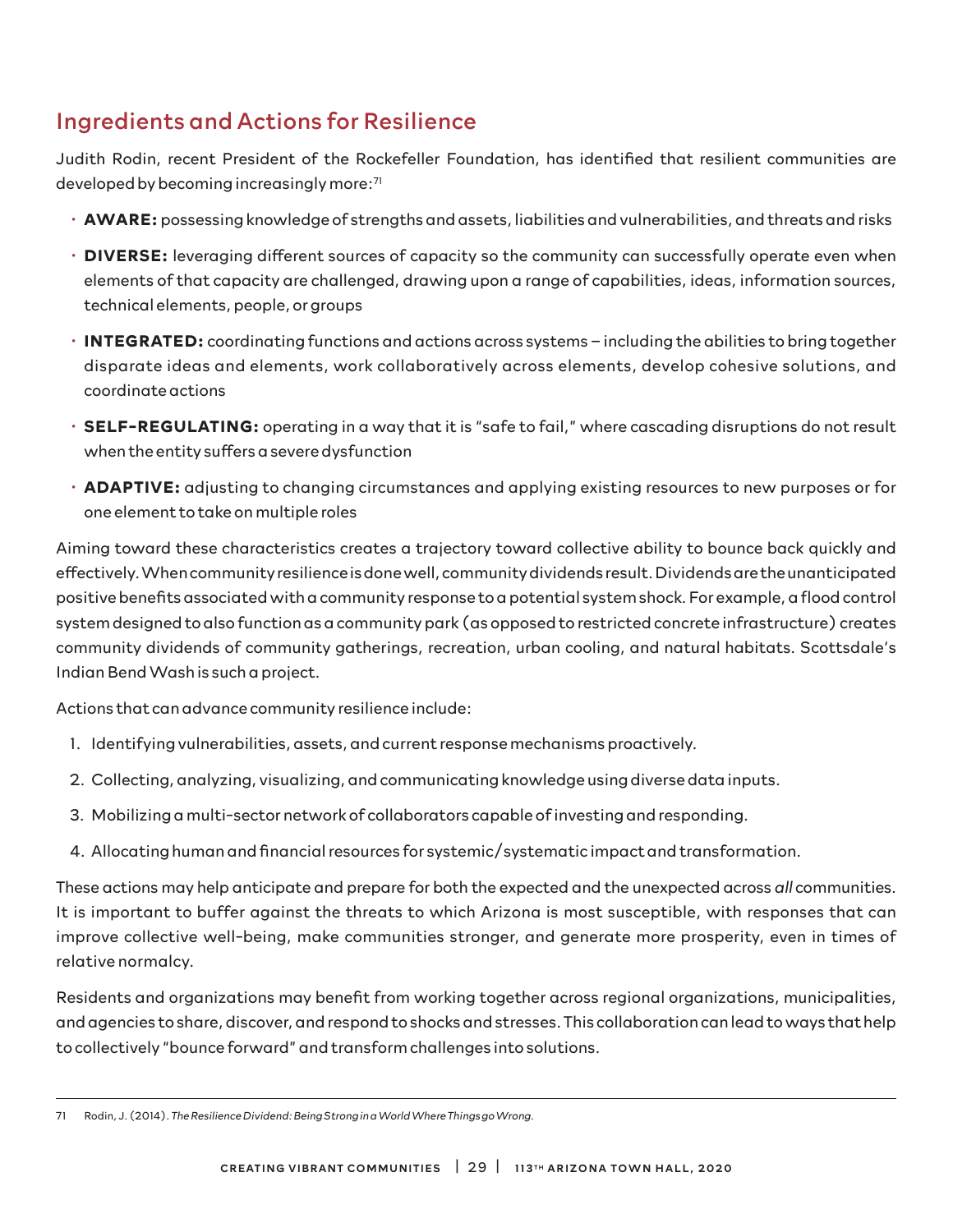## How Resilient is Arizona?

In Arizona, economic and social data analysis reveals the need to increase community vibrancy and resilience:

- $\cdot$  GDP has grown but at a rate lower than the national average.<sup>72</sup>
- Per capita income has *decreased*. 73
- Arizona has the 10th highest poverty rate in the U.S. 74
- $\cdot$  Arizona currently has a high school graduation rate of 78.02%, one of the lowest in the country.<sup>75</sup>
- $\cdot$  45% of Arizona renters and 22% of homeowners pay more than 30% of their income toward housing. 76
- Between 2010 to 2015, the number of Arizonans with low access to a food store increased from 34.56% to 36.37%.77
- Already, significant inequities and disparities are increasing, as evidenced by the cumulative effect on life expectancy by zip code.<sup>78</sup>

This means that when health, environmental, social, or economic crises like those we face today inevitably occur, Arizona as a whole is more economically and socially vulnerable. Therefore, resilience is crucial.

## Interdependent Elements Case: Excessive Heat, Income, and Housing in Maricopa County

Arizonans are at risk for drier, longer, and hotter conditions with implications to interrelated systems including health, economic opportunity, transportation, and housing. These are often referred to as cascading effects or threat multipliers.

The number of heat-related deaths reported in Arizona has risen dramatically in recent years. In Maricopa County, the 2017-2019 annual average number of heat-related deaths was more than twice as high as during the period 2013-2015, even after accounting for population growth. Arizona State University researchers did not find any strong evidence that 2017-2019 should have been more threatening based on outdoor weather conditions. Instead, they suggest that the trend must be driven by a deterioration of some key social systems and processes that represent the Elements of a Vibrant Community and community resilience. Contributing factors to the recent rise in heat-related deaths may be related to changing dynamics about the adequacy of shelter that vulnerable people may lack: indicators such as homelessness, less affordable housing, increased rent and utility prices, and growing eviction.

72 Bureau of Economic Analysis. (2020). Retrieved from: https://www.bea.gov/. Access date: 5/29/2020.

- 75 Arizona Department of Education (n.d.) AZ school report cards. Retrieved from: https://azreportcards.azed.gov/state-reports. Access date: 5/29/2020.
- 76 U.S. Census. (2018). *ACS 5-Year Estimates*. Retrieved from: https://www.census.gov/data.html. Access date: 5/30/2020.
- 77 USDA ERS. (updated 27 Aug 2019). *Food Environment Atlas*. Retrieved from: https://www.ers.usda.gov/data-products/food-environment-atlas/. Access date: 5/29/2020.
- 78 National Center for Health Statistics. U.S. Small-Area Life Expectancy Estimates Project. (2018). Retrieved from: https://www.cdc.gov/nchs/nvss/usaleep/ usaleep.html. Access date: 5/29/2020.

<sup>73</sup> Ibid.

<sup>74</sup> World Population Review. (2020). *Poverty Rate by State 2020*. Retrieved from: https://worldpopulationreview.com/states/poverty-rate-by-state/. Access date: 5/29/2020.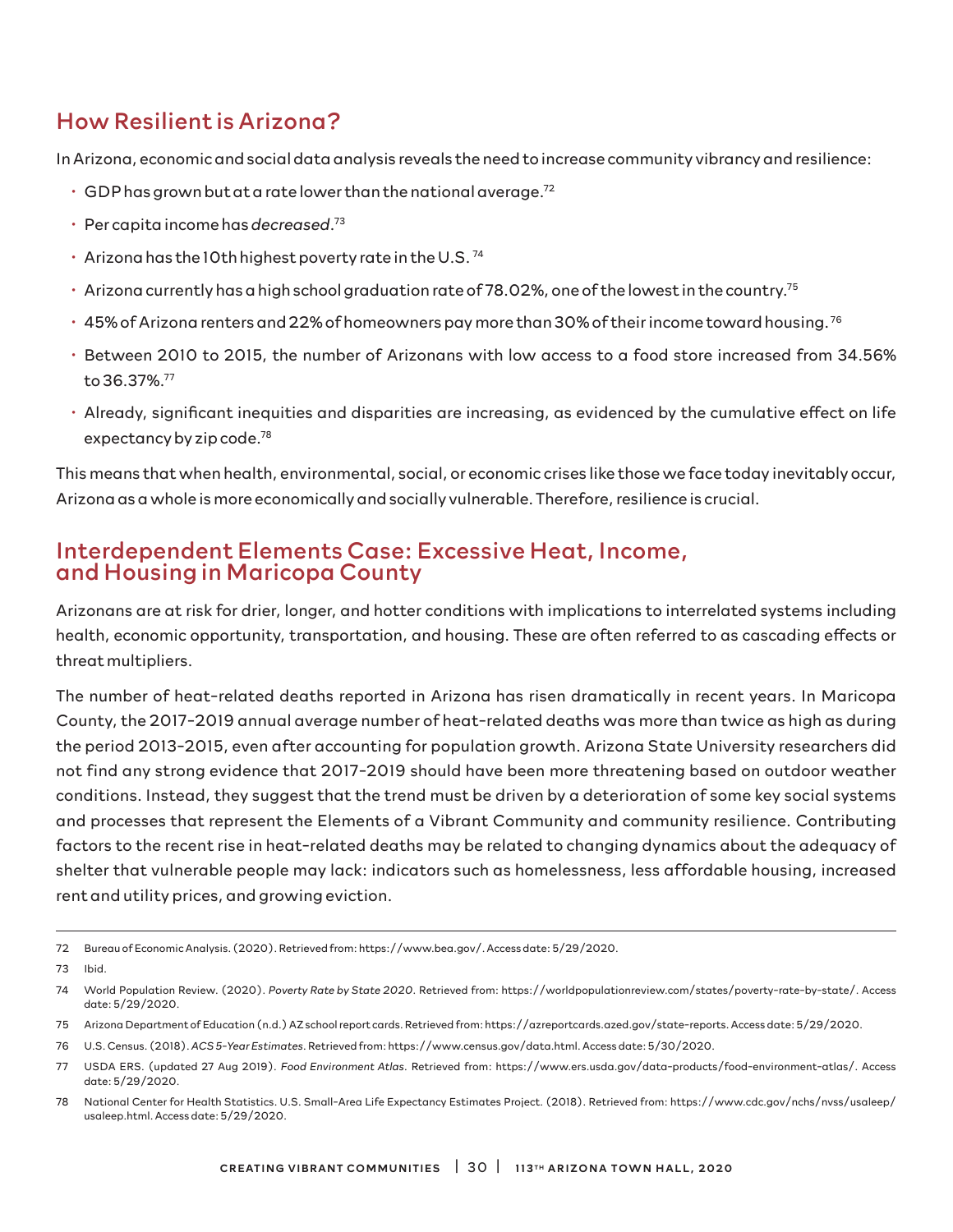

Socio-economic and built-environment issues also add to the challenge. Average Phoenix rents recorded an 8% rise from 2019,<sup>79</sup> while electricity costs for one of the major utilities are expected to rise 5.4% in 2020.<sup>80</sup> Families are at risk of eviction when unable to pay both rent and utilities, and people of color suffer evictions at higher rates. Nationally, 11.9% of African American households had faced eviction, as compared to 5.4% of White households.<sup>81</sup> In 2017, more than 25,000 evictions moved through the Maricopa County Justice Courts, registering as the 5th highest total in county history and a 12% jump from the year before.<sup>82</sup> Home-owning people of color typically suffer foreclosures disproportionately, too. An estimated 44% of African-American and Latino families lost homes to foreclosure at disproportionately higher numbers relative to their share of mortgage originations during 2007-2009 during the housing crisis.<sup>83</sup> Nearly 8% of both African Americans and Latinos have lost their homes to foreclosures, compared to 4.5% of Whites. Still recovering, Latinos were hit hardest by the 2008 housing crisis.<sup>84</sup>

- 83 Bocian, D., Li, W. & Ernst K. (18 Jun 2010). *Foreclosures by Race and Ethnicity: The Demographics of a Crisis.* Retrieved from: https://www.responsiblelending.org/ mortgage-lending/research-analysis/foreclosures-by-race-and-ethnicity.pdf. Access date: 5/29/2020.
- 84 Rugh, J. (4 Nov 2014). *Double Jeopardy: Why Latinos Were Hit Hardest by the U.S. Foreclosure Crisis*. Retrieved from: https://academic.oup.com/sf/ article-abstract/93/3/1139/2332222?redirectedFrom=fulltext. Access date: 5/29/2020.

<sup>79</sup> Dean, E. (6 Jan 2020). *The Hidden Homeless: Growing Number of Older People Living on the Streets*. Retrieved from: https://cronkitenews.azpbs. org/2020/01/06/hidden-homeless/. Access date: 5/29/2020.

<sup>80</sup> Randazzo, R. (31 Oct 2019). *APS Seeks Electricity Rate Hike. See how Much it May Cost You.* Retrieved from: https://www.azcentral.com/story/money/ business/energy/2019/10/31/aps-seeks-another-rate-hike-following-report-it-is-overearning/2489249001/. Access date: 5/29/2020.

<sup>81</sup> Holder, S. (30 Oct 2017). *Where Evictions Hurt the Most*. Retrieved from: https://www.citylab.com/equity/2017/10/where-evictions-hurt-the-most/544238/. Access date: 5/29/2020.

<sup>82</sup> Arizona Housing Coalition. (n.d.). *Addressing the Eviction Epidemic in Arizona.* Retrieved from: https://www.azhousingcoalition.org/uploads/1/2/4/9/ 124924903/addressing\_the\_eviction\_epidemic.pdf. Access date: 5/29/2020.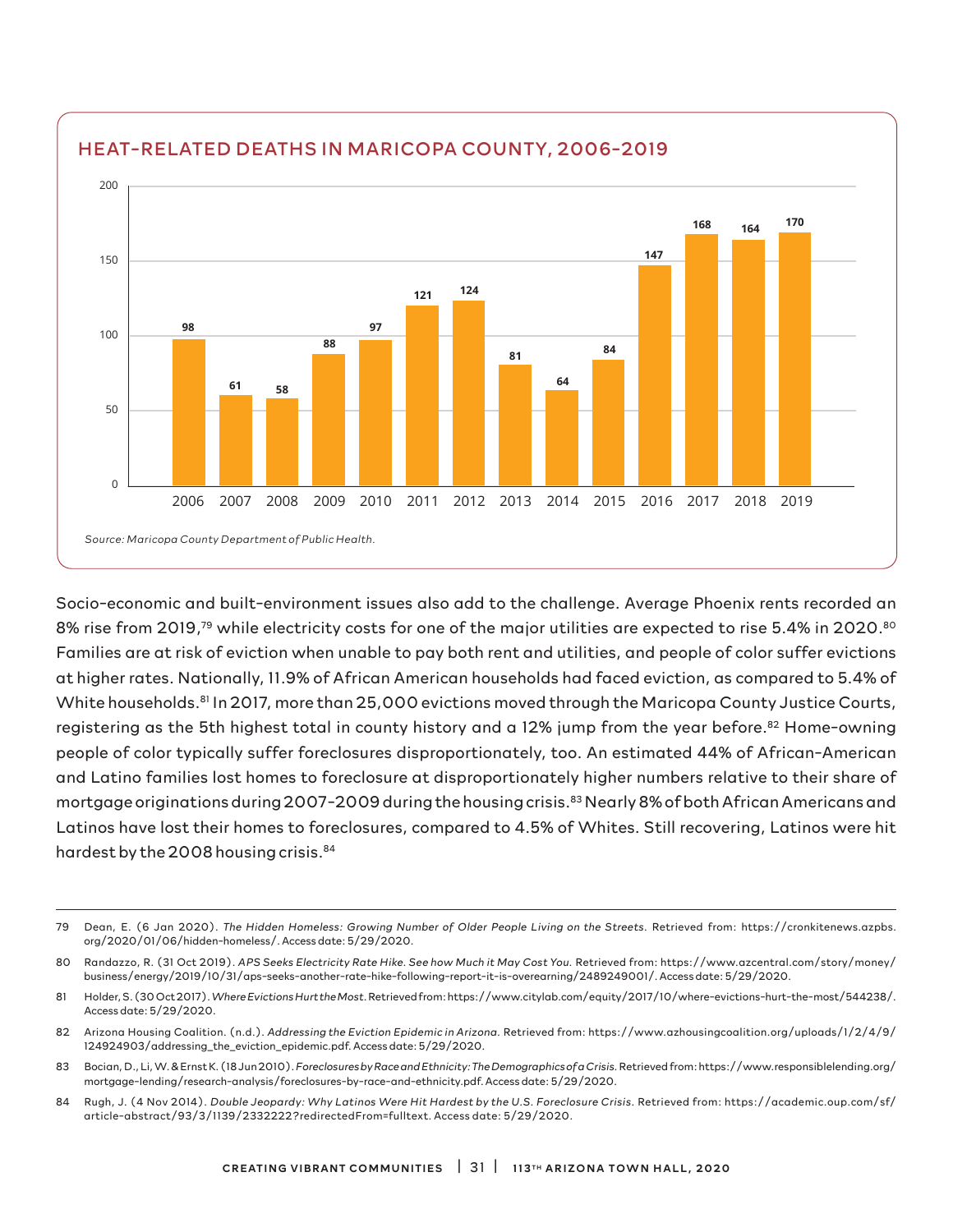For those experiencing homelessness, summertime heat exposure due to lack of shelter has devastating effects. In 2018, heat took the lives of 182 people in the Phoenix metro area with 42 of those cases being individuals experiencing homelessness.<sup>85</sup> This is combined with the challenge of potential mental illness, and the 40% spike in homelessness among individuals over age 62 in the last three years, $86$  where approximately half of them were homeless for the first time. Additionally, data shows that African Americans are significantly less likely to be homeowners (one of the most common forms of permanent housing) than their White counterparts (34.02% for African Americans vs 66.9% for Whites).87

In Arizona, clear disparities relating to heat, income, and housing can be seen when examining the effects of excessive heat. Visitors to Arizona represent only a small fraction of heat-related deaths recorded in the state; most cases occur among individuals that have lived in Arizona for a long period of time. Older individuals are at the highest risk, but people across the age spectrum have died from heat in Arizona in recent years. Men account for more than twice as many heat-related deaths as women. The heat-related death rate is higher among African American and Native Americans than White residents in Maricopa County, while the heat-related death rate is typically much lower among individuals who identify as Hispanic. Both outdoor and indoor heat pose risks to health and well-being. In Maricopa County, upwards of 40% of cases of heat-related death are associated with indoor exposure, and nearly all of those cases occur in homes with air conditioning units that are off, not functioning properly, or in a state of disrepair. People who live in older mobile homes in Maricopa County are particularly susceptible: they are 8 times more likely to die than residents in other types of housing. $^{88}$ 

Beyond heat-related illnesses and deaths that are registered in official administrative records, heat has farreaching effects on people's sense of well-being and quality of life.

## COVID-19

While there is still much to learn about the coronavirus pandemic, emerging data suggest that COVID-19 has a similar but exponentially faster capacity to exploit community vulnerabilities. How does one stay-athome and isolate if one does not have a home? How does an individual experiencing homelessness shelter from excessive heat if the shelter itself presents risk of novel coronavirus infection? How does a family struggling to balance rent payments and utility payments avoid eviction (once the statewide temporary eviction moratorium ends) when the employment rate rapidly sinks to lows not seen in decades?<sup>89</sup> Resilience practices are not specifically designed for the effects of a community shock, but they are formulated to address Elements of a Healthy Community that can enable communities to potentially "bounce forward."

- 87 U.S. Census. (2018). *ACS 5-Year Estimates*. Retrieved from: https://www.census.gov/data.html. Access date: 6/1/2020.
- 88 Maricopa County Public Health Department. (2019).

<sup>85</sup> Totiyapungprasert, P. (7 May 2019). *Heat Deaths in Phoenix Reached a Record High in 2018*. Retrieved from: https://www.azcentral.com/story/news/local/ phoenix/2019/05/07/heat-deaths-phoenix-arizona-reached-record-high-2018/2539975002/. Access date: 5/29/2020.

<sup>86</sup> Gilger, L. (13 Jan 2020). *"Humanitarian Crisis": Arizona Shelters See Spike in Homeless Seniors*. Retrieved from: https://kjzz.org/content/1392536/ humanitarian-crisis-arizona-shelters-see-spike-homeless-seniors. Access date: 5/29/2020.

<sup>89</sup> For more information on the intersection between COVID-19 and heat, see the following: *Arizona Republic*, "Self-isolating from COVID-19 in a mobile home? That could be deadly in Arizona." OpEd with Mark Kear, Patricia Solís, Margaret Wilder, David Hondula, and Mark Bernstein. https://bit.ly/2WsytKN; *Arizona Mirror*, "Experts fear COVID-19 pandemic will lead to more summer heat deaths," Allison Stevens. https://bit.ly/3ga1Fia; *Los Angeles Times*, "Coronavirus could worsen death toll of summer heat waves, health officials warn," Anna M. Phillips and Tony Barboza. https://lat.ms/2YFTtAd; *National Geographic*, "As summer arrives, how will the most vulnerable escape deadly heat and COVID-19?" Stephen Leahy. https://on.natgeo.com/2YISFdX .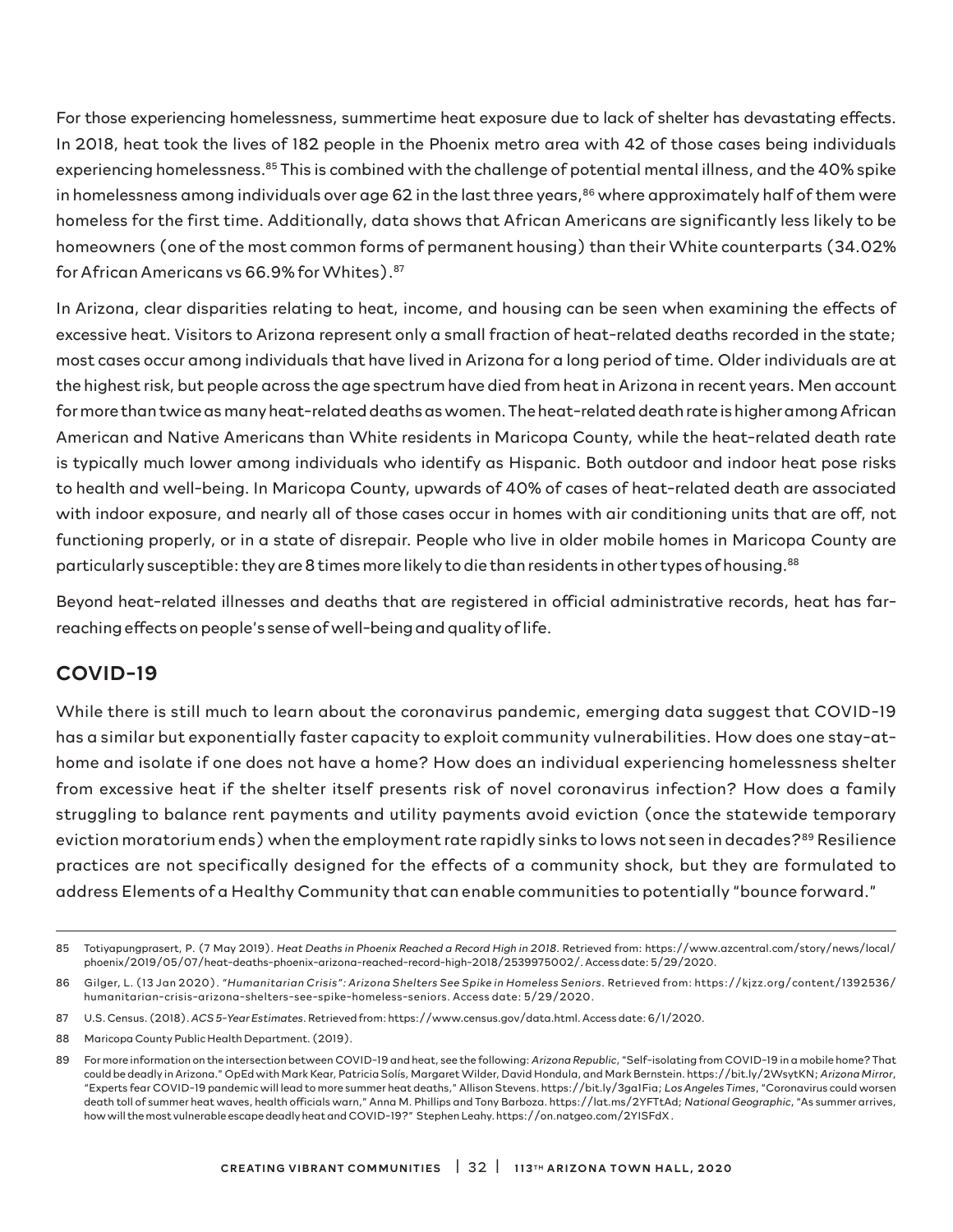## Fostering Increased Resilience

To catalyze the work of building community resilience, 100 cities<sup>90</sup> across the globe joined to change the state of community challenges such as aging infrastructure, political ineffectiveness, climate events, and social inequality. Known today as the Global Resilient Cities Network, member cities define community resilience as "the capacity for communities, institutions, and individuals to respond and adapt to shocks and long-term stresses."91 The Virginia G. Piper Charitable Trust partnered with the Institute for Sustainable Communities, an international non-profit organization, to interact with more than 200 leaders in Maricopa County to explore what community resilience means. Published in 2016, the takeaways of this exercise identified assets and vulnerabilities of the human and natural capital of the region.<sup>92</sup> Working now as ASU's Knowledge Exchange for Resilience (KER), the resilience dividend drives decision-making because it cuts across energy, economic security, health, and shelter themes. For example, cooling homes and businesses more efficiently and reducing personal heat exposure not only provides relief from high temperatures, but also saves the wallets of residents and employers by reducing expenses and increasing residential and commercial assets.

Focusing on the resilience dividend exemplifies the way that private individuals, commercial entities, non-profit organizations, and governmental agencies could converge to offer innovative, data-driven solutions to not only to solve specific carefully defined risks, but also to transform community resilience broadly. In the community resilience framework developed by ASU KER, actions, and policies are:

- 1. **Data-driven:** Entities need to reflect on the knowledge they possess and "liberate" the data, making it available and converging across many organizations to give meaning and situational awareness of risks that may otherwise be hidden in plain sight. Married to official data, this kind of data from within organizations can help provide robust evidence for targeting threats to well-being that have greater impact than "shotgun" approaches.
- 2. **Collaborative, multi-sector:** Proposed solutions, co-developed and put into place with the lived experiences of community members most affected, should leverage partnerships across a diverse set of actors to integrate solutions across the built environment, and landscape of economic and social capital. This essential perspective helps to guide community resilience building to be more equitable.
- 3. **Dividend-bearing:** By exchanging our distinct sources of knowledge into spaces of our county, we aim to break the cycle of cascading effects to create self-regulated solutions that can be implemented towards the resilience dividends of community health solutions, and to adequately adapt to a changing demography and climate.

The frameworks, ingredients, actions, and developing collaborations noted in this chapter are – while Maricopa County-centric – emerging pathways and resources for building resilient communities globally. Rodin's resilience characteristics framework, the goal of creating resilience dividends, the actions to develop community resilience,

<sup>90 100</sup> Resilient Cities. (2020). Selected Cities. Retrieved from: https://www.100resilientcities.org/cities/. Access date: 5/29/2020.

<sup>91</sup> Rodin, J. (2014). The Resilience Dividend: Being Strong in a World Where Things Go Wrong.

<sup>92</sup> Virginia G. Piper Charitable Trust. (2020). Advancing Community Resilience. Retrieved from: https://pipertrust.org/nonprofit-support/advancing-communityresilience/. Access date: 5/29/2020.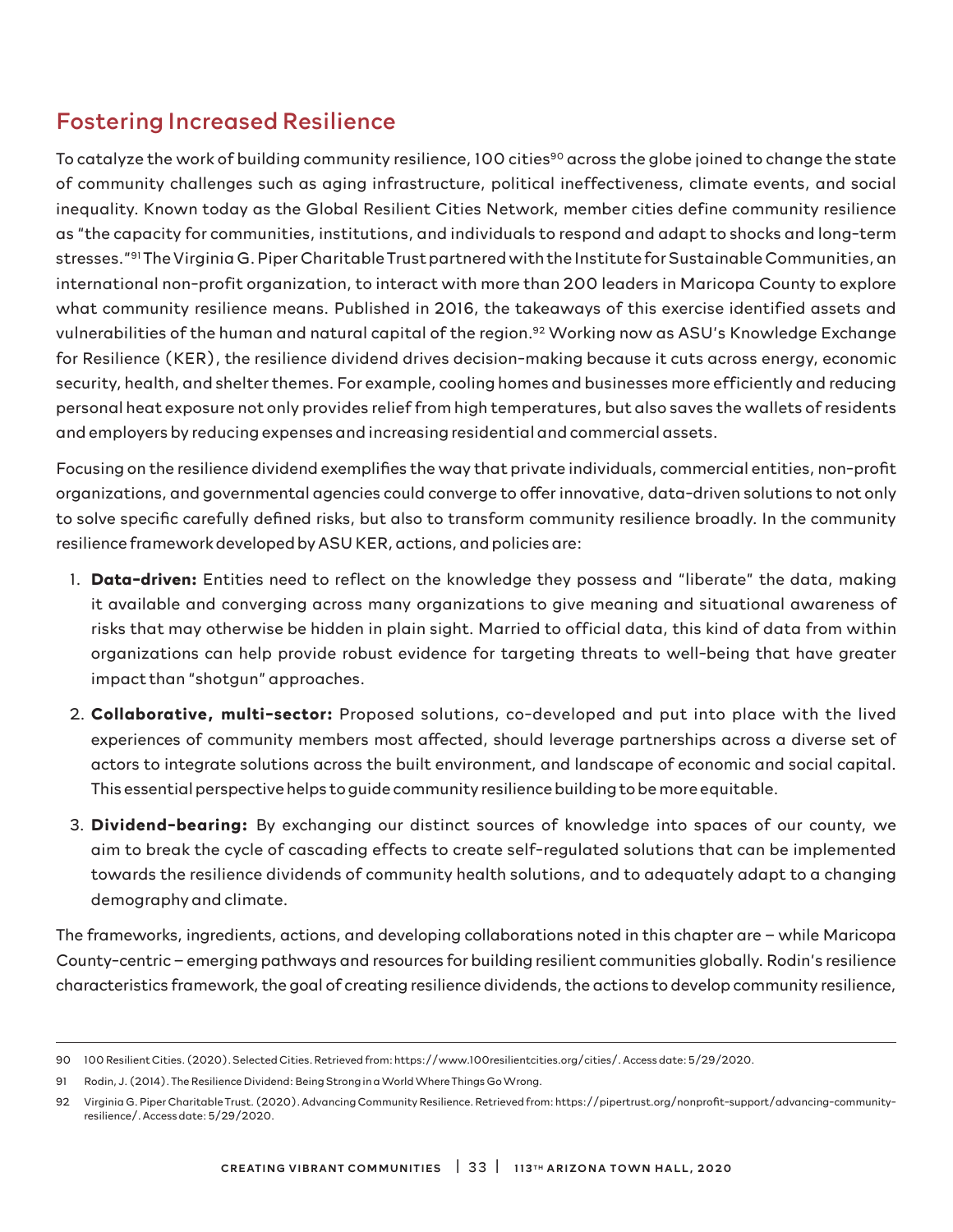and local analysis of key community challenges (like Maricopa County's excessive heat events) are all tools to be considered so that vibrant communities can sustain shocks and "bounce forward." While developing resilience within specific communities is crucial, it is also necessary to work toward resilience in a way that strives for systemic transformation.

As Arizona makes its way through the novel coronavirus pandemic, the integrative lens of resilience presents a strong alternative to currently dominant debates between seemingly conflicting priorities of public health and economic activity.

## *About the Authors*

## **Dr. Patricia Solís, Executive Director, Arizona State University**

Dr. Patricia Solís, PhD, is Executive Director of the Knowledge Exchange for Resilience at Arizona State University, a campus-wide effort to link multi-sector community needs with research innovations in building community resilience. The effort is funded by a generous grant from the Virginia G. Piper Trust, and engages a multi-disciplinary team of 20 community and academic fellows, 5 cross cutting design scholars, a team of 5 research professors, and a crew of 20 or so full time staff and graduate student assistants. She is Associate Research Professor of Geography in the School of Geographical Sciences and Urban Planning.

## **Dr. David M. Hondula, Assistant Professor, Arizona State University**

Dr. David Hondula is an Assistant Professor of Geographical Sciences and Urban Planning and Resilience Fellow at Arizona State University. His research focuses on the social and health effects of natural and technological hazards, with an emphasis on extreme heat. He works closely with local, regional, and state authorities on the development and implementation of plans and programs to make communities safer and more resilient to extreme events. Hondula received his undergraduate and graduate degrees in Environmental Sciences at the University of Virginia. He is the climate change and society field editor for the *International Journal of Biometeorology*.

## **Dr. Elizabeth Wentz, Dean and Professor, Arizona State University**

Dr. Elizabeth Wentz is the dean of social sciences in the College of Liberal Arts and Sciences and a professor in the School of Geographical Sciences and Urban Planning at Arizona State University. Her research focuses on the design, implementation, and evaluation of geographic technologies with emphasis on how such technologies can be used to understand urban environments. Geographic technologies, which include Geographic Information Systems (GIS), remote sensing, and spatial analysis, offer insight into how human activities and physical space relate in urban systems by using quantitative methods to measure and analyze such activities.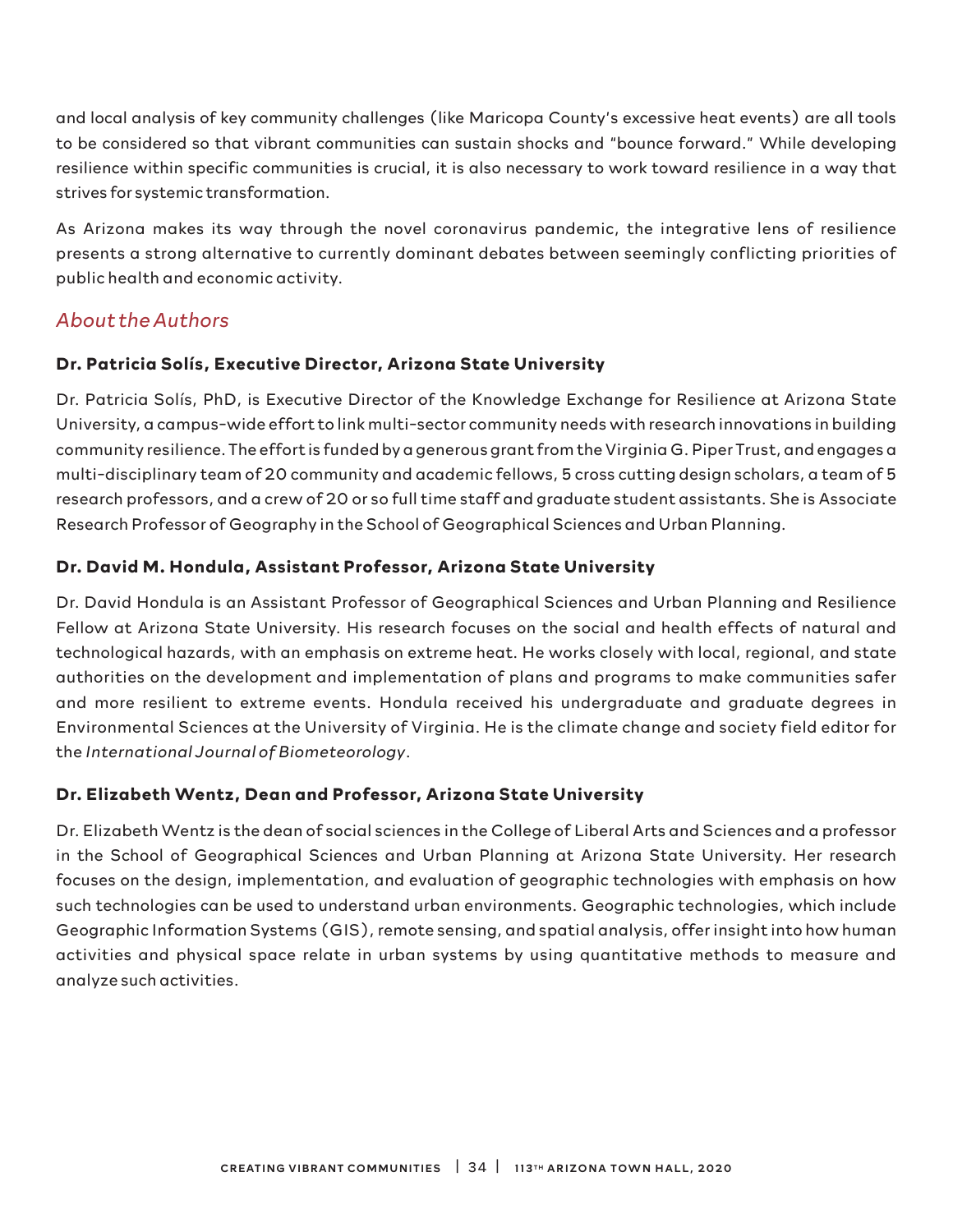# The Role of State, County, and Local Governments in Creating Vibrant Communities

 *Will Humble, Arizona Public Health Association*

*Bob England, Former Health Director, Pima and Maricopa Counties*

*Vitalyst Staff* 

This topic intersects and explores these elements of a vibrant community:



The structure of our communities – and their capacity for vibrancy – is shaped by the rules, policies, and systems by which we live together in neighborhoods, towns, cities, counties, and states. In other words, governance significantly shapes and influences community vibrancy, whether the lens is close-up or zoomed out.

The precondition for vibrancy is life itself. Since the mid-19th century, average life expectancy in the U.S. boomed from 38 years to 79, more than doubling time on earth.<sup>93</sup> Most of that improvement resulted from governments formulating and instituting public health measures that reduced deaths early in life.<sup>94</sup>

A person who made it to age 70 in the mid-19th century could expect to live another 11 years to 81 years of age. Now, a person who makes it to age 70 can expect to live another 15 years, which is only four years longer than people more than 150 years ago, despite the increasing use of healthcare, especially in later years.<sup>95</sup> In other words, life expectancy only marginally increased due to enormous healthcare expenditure. The rest of the increase resulted from evidence-based policy, systems, and environmental improvements implemented by local, state, and federal government agencies. 96

Water and sewer sanitation dramatically decreased intestinal disease; little more than a century ago, one in ten died from a waterborne disease. Meanwhile, food safety greatly reduced other dangerous intestinal illnesses. Improvements in housing and working conditions decreased overcrowding, which resulted in plummeting rates of tuberculosis and other infectious diseases long before medical treatment for such illnesses existed.

<sup>93</sup> Hoyert DL, Kochanek KD, Murphy SL. (1999). Deaths: Final Data for 1997.

<sup>94</sup> Bunker JP, Frazier HS, Mosteller F. (1994). Improving Health: Measuring Effects of Medical Care.

<sup>95</sup> National Center for Health Statistics. (8 Oct 2019). Death Rates and Life Expectancy at Birth. Retrieved from: https://data.cdc.gov/NCHS/NCHS-Death-rates-and-life-expectancy-at-birth/w9j2-ggv5. Access date: 5/31/2020.

<sup>96</sup> Lindsay, G., Merrill, R., & Hedin, R. (31 Oct 2014). The Contribution of Public Health and Improved Social Conditions to Increased Life Expectancy: An Analysis of Public Awareness.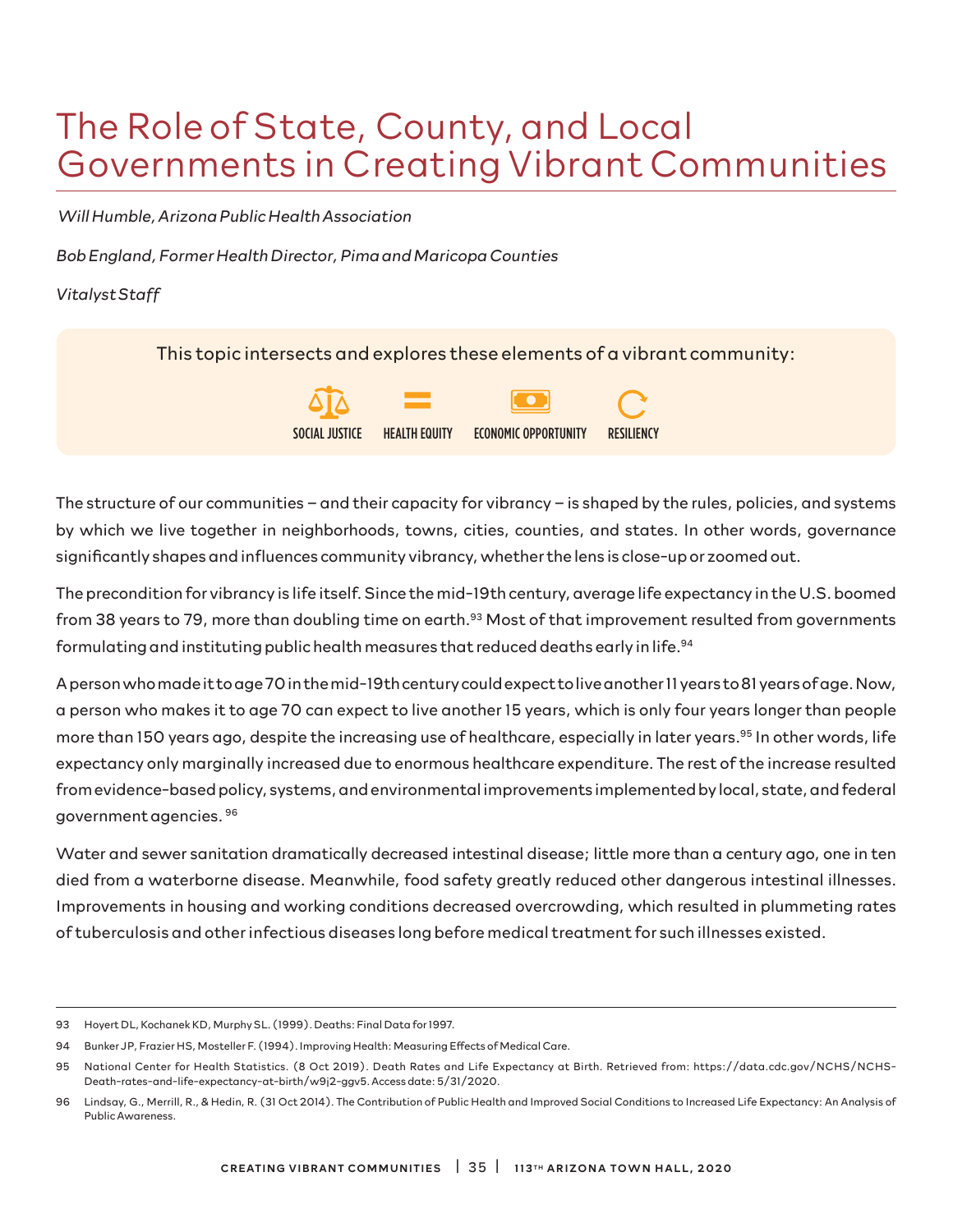Perhaps nowhere are these lessons more applicable than with COVID-19. Historically, universal vaccination programs and resulting "herd immunity" made once widespread infectious diseases rare. Likewise, workplace and other safety standards set by governments dramatically cut deaths from accidents.<sup>97</sup> The unique properties of coronavirus (high transmissibility, long asymptomatic incubation, no known medical treatment beyond oxygen therapy, high death rate) constitute a mix of threats that requires communal agreement facilitated by science and government. Policy interventions like stay-at-home orders and other social distancing recommendations require a coordinated and collaborative response through governance at the federal, state, and local level.

Historically, progress like sanitation and automotive safety laws has been achieved through various policies, laws, and regulations. One consistent commonality between these improvements is that those public policies were informed by scientific evidence and implemented in ways that dramatically benefited everyone. Despite the controversy and debates that surrounded many of those policy decisions at the time, evidence-driven policies were eventually enacted, resulting in greater longevity and well-being for all.

The circumstances of COVID-19 are analogous:

- 1. The bacterial threat of poor sanitation in the 19th century was "invisible" and as potentially capable of "superspreading" outbreaks as coronavirus is today.
- 2. The communal agreement to develop and abide by "rules of the road" (such as speed limits, traffic signs/ signal, traffic laws, seat belt laws) when it came to automotive safety in the 20th century compares favorably with the opportunity to develop and abide by new communal "rules of COVID-19" today (like frequent handwashing, social distancing, public mask-wearing).

Federal, state, and local agencies have already come a long way and have the potential to go even further to ensure community vibrancy. Opportunity is high for improvements, as data shows significant gaps by race, ethnicity, and socioeconomic status. Residents from a zip code two miles from Arizona's state capitol building die an average of 14 years earlier than those in another zip code 20 miles away.98

Some of these differences are the result of varying access to health care, but most of it has been found to be due to the social determinants of health, or differences in physical and social environment. These determinants took the form of overcrowding and poor sanitation a century ago. Today they look more like economic status, educational opportunity, and other factors.<sup>99</sup>

COVID-19 death disparities based on race, income, and place provide another statistical confirmation that the social determinants of health are key to community vibrancy. The cumulative generational effect of inequitable policies and systems is resulting in higher percentages of people of color dying. COVID-19 hotspots include lower-income factory settings (i.e. meat packing plants) and senior congregate living facilities that are under-resourced and populated by residents often suffering cumulative effects of "comorbidities" – conditions connected to social determinants of health.

<sup>97</sup> Lindsay, G., Merrill, R., & Hedin, R. (31 Oct 2014). The Contribution of Public Health and Improved Social Conditions to Increased Life Expectancy: An Analysis of Public Awareness.

<sup>98</sup> Chiang, CL. (1968). *The Life Table and its Construction. In: Introduction to Stochastic Processes in Biostatistics*.

<sup>99</sup> Marmot, M. (8 Nov 2008). *Closing the Gap in a Generation: Health Equity through Action on the Social Determinants of Health*.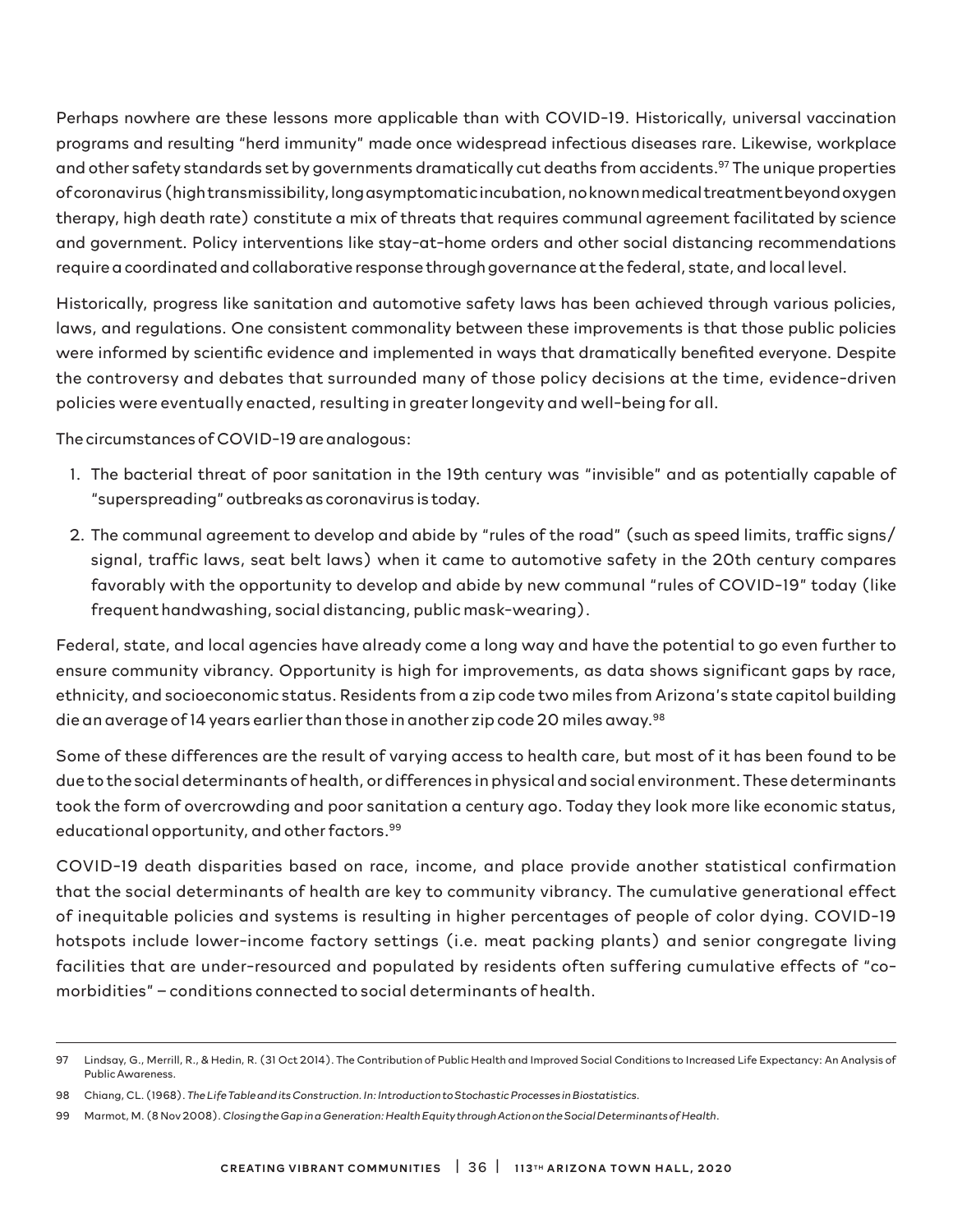There have been many advancements in Arizonans' health. Yet, even prior to COVID-19, it was clear that there was still much work to be done. Now, the need for governance focused on community vibrancy and public health is more pressing, yet:

- Arizona's public health funding is almost 50% below the national average, ranking 47th in the country.
- Per person, the U.S. dedicates \$86 from state and federal funding to public health while Arizona only delegates \$50.100
- 22.1% of Arizonans report being physically inactive and 29.5% experience obesity,<sup>101</sup> which often leads to diabetes – a condition highly susceptible to COVID-19 complications.
- 25.2% of adults with less than high school education report having a health high status while 62.7% of college graduates report having a high health status.<sup>102</sup>

Today, the benefits of public policy measures like food safety, clean water, and disease control have been mostly, though not completely, realized. New tools and strategies are most likely to be necessary to continue improving community vibrancy. Without question, public health resources are key to the fight against coronavirus; but government agencies can support our communities over the long-term by concurrently addressing underlying issues like affordable housing, economic opportunities, affordable child-care, transportation options, access to affordable healthy foods, safe and secure neighborhoods, access to safe areas to recreate, minimum wage laws (particularly as hourly service workers suffer the greatest coronavirus impacts economically), and environments that are more walkable and bikeable.

The new model for public well-being is moving beyond core historic services and into inter-sectoral collaboration with private, non-profit, and public sector partners who can influence the policy elements that influence the social determinants of health. Public health can best succeed through the collaborative support of its governmental partners. Functionally, this means that directors of local health departments are choosing to collaborate with and educate local government partners to influence policy in other sectors, while also taking action to influence elected officials in order to pass policies that improve these social determinants.103

This type of work is called the "Health in All Policies" approach. In the near term, this includes "the battle," including specific steps like more robust health surveillance infrastructure (testing and contact tracing in the case of COVID-19). At the same time, Health in All Policies strategies can focus on winning "the war" by addressing root causes of community vulnerability such as the significant issues of inequity, economic challenges, housing/ homelessness, and food insecurity that have become evident during the coronavirus pandemic.

<sup>100</sup> Arizona Department of Health Services. (2019). *Arizona State Health Assessment.* Retrieved from: https://www.azdhs.gov/documents/operations/managingexcellence/2019-state-health-assessment.pdf. Access date: 5/31/2020.

<sup>101</sup> America's Health Rankings: United Health Foundation. (2019). Public Health Impact: Public Health Funding. Retrieved from: https://www. americashealthrankings.org/explore/annual/measure/PH\_funding/state/AZ. Access date: 5/31/2020.

<sup>102</sup> America's Health Rankings: United Health Foundation. (2019). *Public Health Impact: Disparity in Health Status.* Retrieved from: https://www. americashealthrankings.org/explore/annual/measure/healthstatus\_disparity/state/AZ. Access date: 5/31/2020.

<sup>103</sup> Brennan-Ramirez LK, Baker EA, Metzler M. (2008). *Promoting Health Equity: A Resource to Help Communities Address Social Determinants of Health.*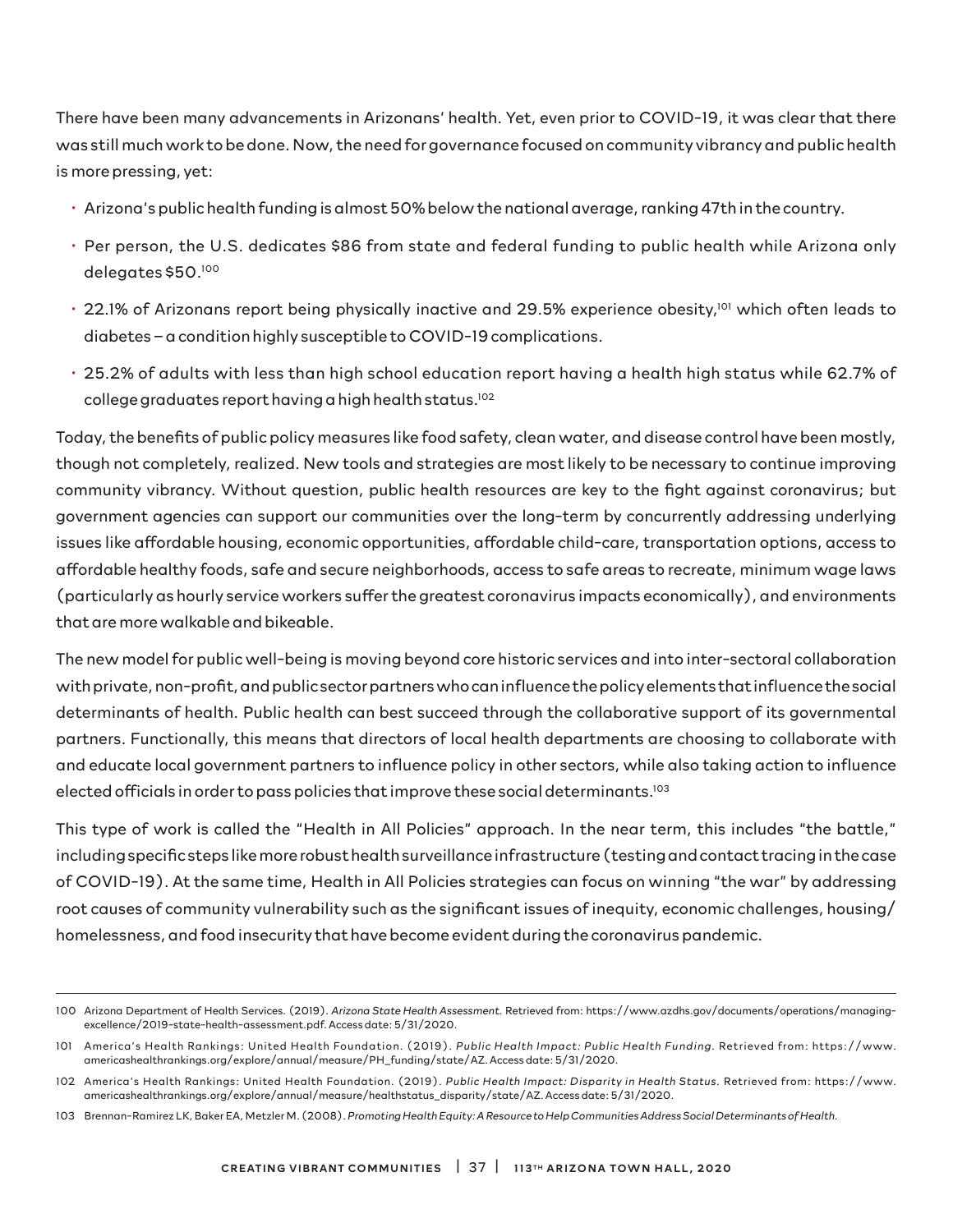### Health in All Policies: Coffelt-Lamoreaux Public Housing Redevelopment

Government agencies struggled with what to do about Phoenix's oldest public housing project. Built in 1953 in what was then an agricultural area, the Coffelt-Lamoreaux site with 296 housing units is now surrounded by a highway and industry. As such, demolition and relocation of residents was considered. Residents, however, wanted to remain and make Coffelt better. Prior to redevelopment, a collaboration between residents, government agencies, a developer, and several nonprofits took a Health in All Policies approach by first conducting a Health Impact Assessment (HIA).

HIAs are data-driven, place-based analyses that are used to shape and assess the impact of pending or future decisions – in this case, to inform how Coffelt-Lamoreaux might be redeveloped to support community vibrancy. During an HIA, public and private sector partners come together to understand health consequences, discuss possible solutions for these potential consequences, and to ensure the voice of the community is recognized throughout the HIA process.

The Coffelt-Lamoreaux HIA was completed in 2013. Many of its recommendations and insights were implemented. Here is a sampling of key community solutions with significant "return on investment": (1) improving housing units with additional bathrooms, climate control to better mitigate heat, and pollution and noise mitigation to lessen negative effects of the neighboring industry and highway, (2) redesigning the streetscape for safety and to promote pedestrian connectivity (specifically including a crucial safe crosswalk for bus access to work, school, and food), (3) multiple community changes to improve healthy food access (a new on-site small grocery store, local store incentives to expand healthy foods, free community shuttle bus service to larger supermarkets, a community garden, and a school gardening program), and (4) improved lighting, tree and shade canopy, and landscaping to activate open space for community interaction and physical activity. Today, Coffelt-Lamoreaux is a significantly more attractive, supportive, and vibrant community through a Health in All Policies approach.

Health in All Policies can flip the script on traditional approaches to community health and has been proven to create cross-sector collaboration that produces more vibrant communities. Coffelt is not unique. Health Impact Assessments have been performed statewide in Arizona, in rural and suburban settings. County government agencies – notably, Maricopa County, Cochise County, Pima County, and Yavapai County – have produced Community Health Improvement Plans focused on the social determinants of health. Cities and towns ranging from Flagstaff to Yuma and Payson to Bisbee are employing a social determinants lens to address root causes of vibrancy and enhance governmental decision making. Arizona's state health department<sup>104</sup> is also working with the Department of Corrections to help improve its prison release plans. When inmates are released they are: (1) already enrolled in their state's Medicaid plan, (2) linked to substance abuse treatment agencies, and (3) connected with job training and placement organizations.

<sup>104</sup> Arizona Health Care Cost Containment System. (2020). *Support for Individuals Transitioning out of the Criminal Justice System*. Retrieved from: https://www. azahcccs.gov/AHCCCS/Initiatives/CareCoordination/justiceinitiatives.html. Access date: 5/31/2020.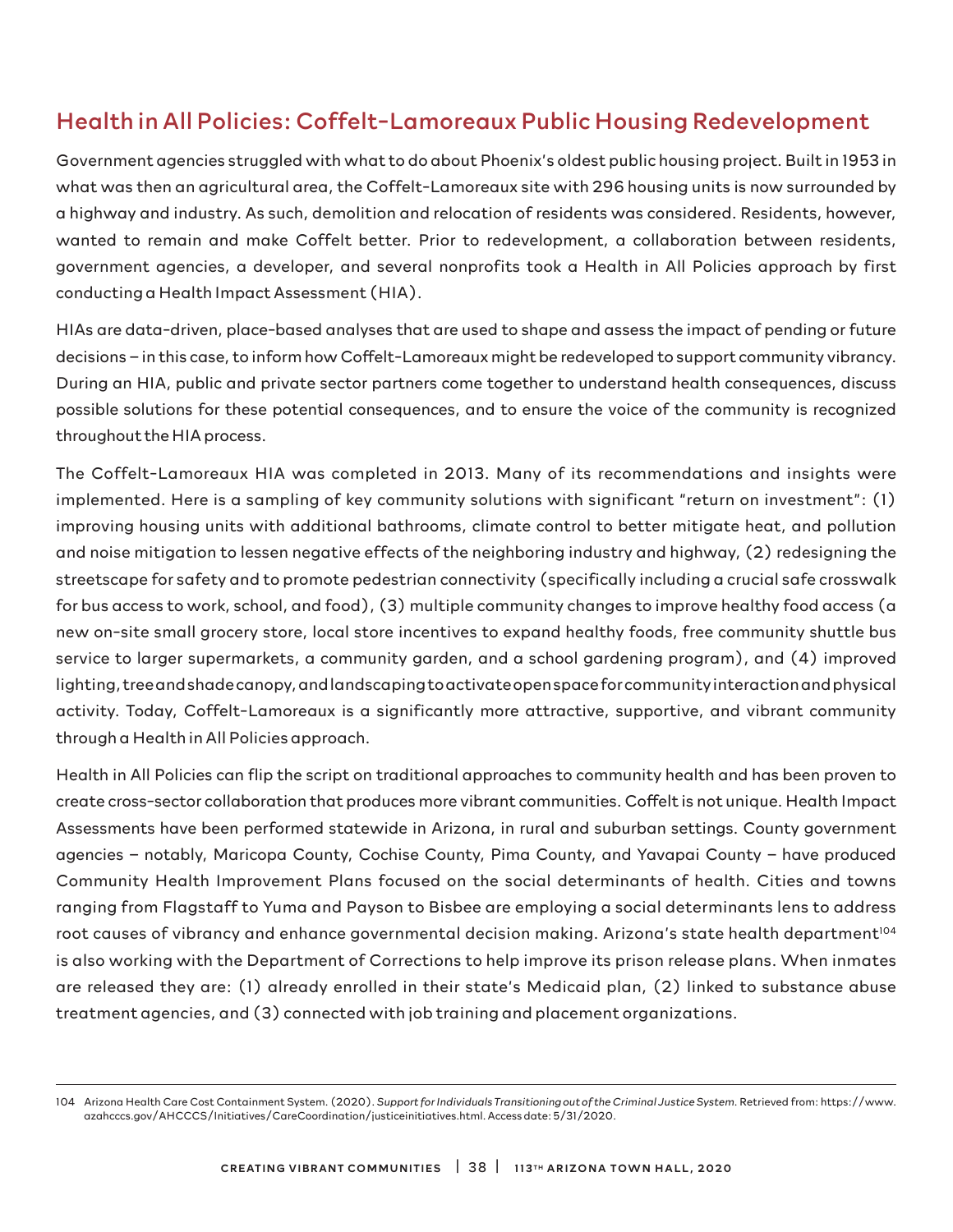Today's state and local government agencies are becoming increasingly more aware that they need to move beyond core 20th Century public health services and into inter-sectoral relationships with all manner of state and county government agencies to continue to make progress. They also recognize the need to help elected officials at all levels understand these new approaches to community vibrancy, so that public policy takes into consideration its influence on the social determinants of health.

#### *About the Authors*

#### **Will Humble, Executive Director, Arizona Public Health Association**

Will Humble is a long-time public health enthusiast and is currently the Executive Director for the Arizona Public Health Association (AzPHA). His 30 years in public health include more than 2 decades at the Arizona Department of Health Services, where he served in various roles including as the Director from 2009 to 2015. He continues it be involved in health policy in his role as the Executive Director for the Arizona Public Health Association. He has a BS in Marketing from NAU, a BS in Microbiology from ASU, and an MPH from the University of California at Berkeley. He was awarded an Honorary Doctorate of Science from the U of A for engaging partnerships between academic and executive public health. Will is a believer in using evidence-based health policy to improve health outcomes and in leading and managing with emotional intelligence.

#### **Dr. Bob England, Public Health Consultant, Former Health Director, Pima and Maricopa Counties**

Dr. England served in numerous roles at the Arizona Department of Health Services, including medical epidemiologist for HIV & STD services, chief medical officer for the Bureau of Epidemiology and Disease Control, TB control officer, and state epidemiologist. He previously spent several years as a local health director in Connecticut. He has worked in public health for his entire career, including stints in large (Maricopa County, AZ), medium (Pima County, AZ) and small (Milford, CT) local health departments. Along the way he also worked part-time as the medical director for a migrant/community health center.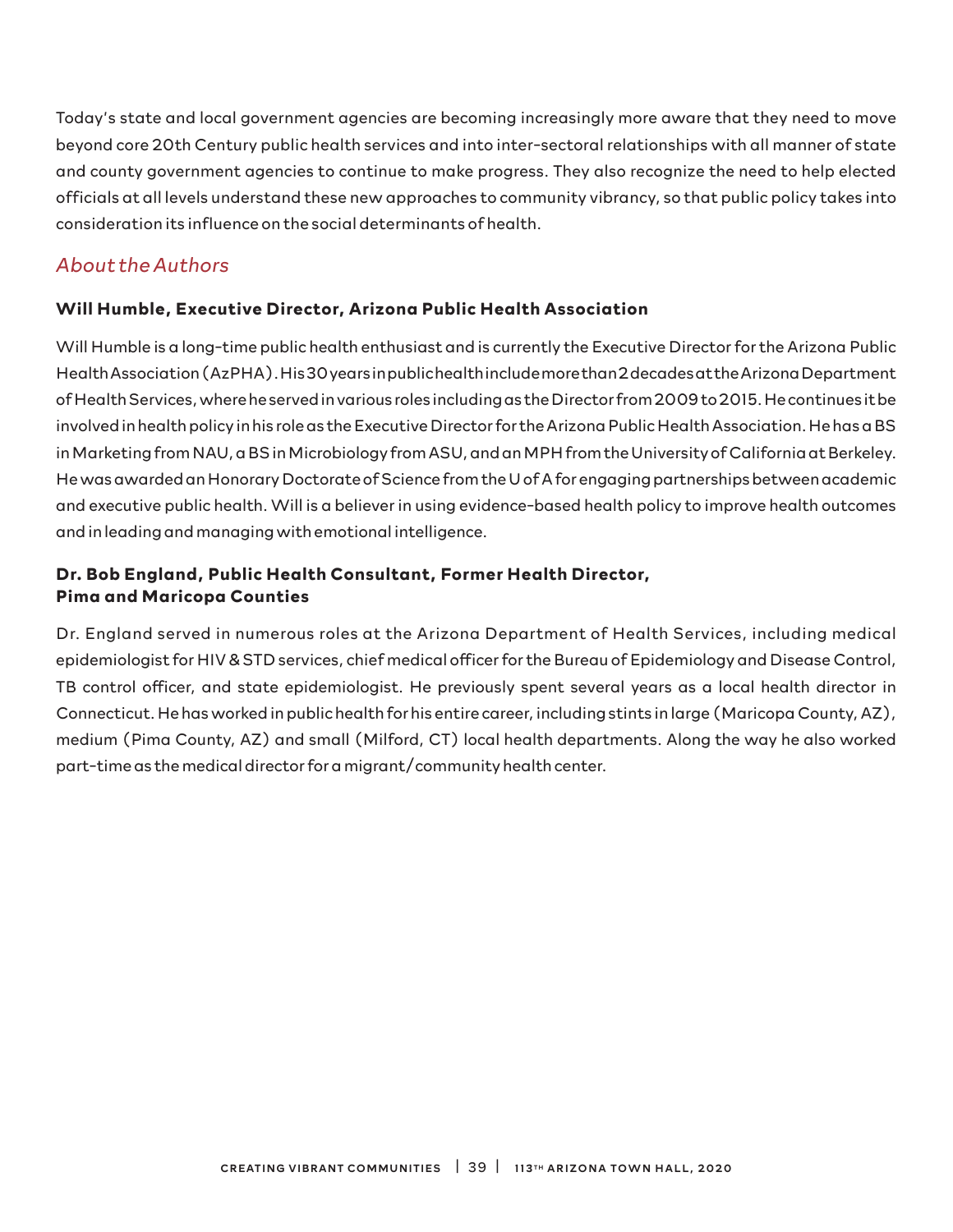# The Role of Built Environment in Creating Vibrant Communities

*Vitalyst Staff*

*Leslie Dornfeld, PLAN\*et* 

This topic intersects and explores these elements of a vibrant community:









# Building Vibrant Communities

Thoughtful attention to our built environment enables vibrant communities because Arizona communities become more vibrant when healthy choices are easily accessible for all residents. The built environment is defined as the way in which environments are designed and constructed, which includes the arrangement of buildings where people live, shop, and work. This includes recreation sites like parks and trails, places people visit like hospitals and schools, and transportation systems. The built environment within a community has tremendous impact on the well-being of its members, either increasing or decreasing the availability of vibrancy options. This chapter, and subsequent chapters focused on housing, transportation, and food systems, examines the current built environment of Arizona's communities as well as explores opportunities for improvement.

# Arizona's Built Environment is Influencing Vibrancy

### Transportation Systems

Walkability – or having the option to walk to places where we can shop, recreate, work, and socialize – is an important facet of healthy community design that supports active lifestyle and social cohesion. It is well known that an active lifestyle is positively associated with better health outcomes while inactivity is linked to many leading causes of death in the United States.

In 2017, Arizona's leading cause of death was heart disease, with other top causes including stroke (#6), diabetes (#7), suicide (#8), and hypertension (#10).<sup>105</sup> The death rate from hypertension in Arizona is the fourth highest in the nation, and the state is nationally ranked 16th highest for diabetes-related deaths.106 The United States Centers for Disease Control and Prevention (CDC) states physical activity helps

106 Ibid.

<sup>105</sup> Center for Disease Control and Prevention. (13 Apr 2018). *Stats for the State of Arizona*. Retrieved from: https://www.cdc.gov/nchs/pressroom/states/arizona/ arizona.htm. Access date: 5/29/2020.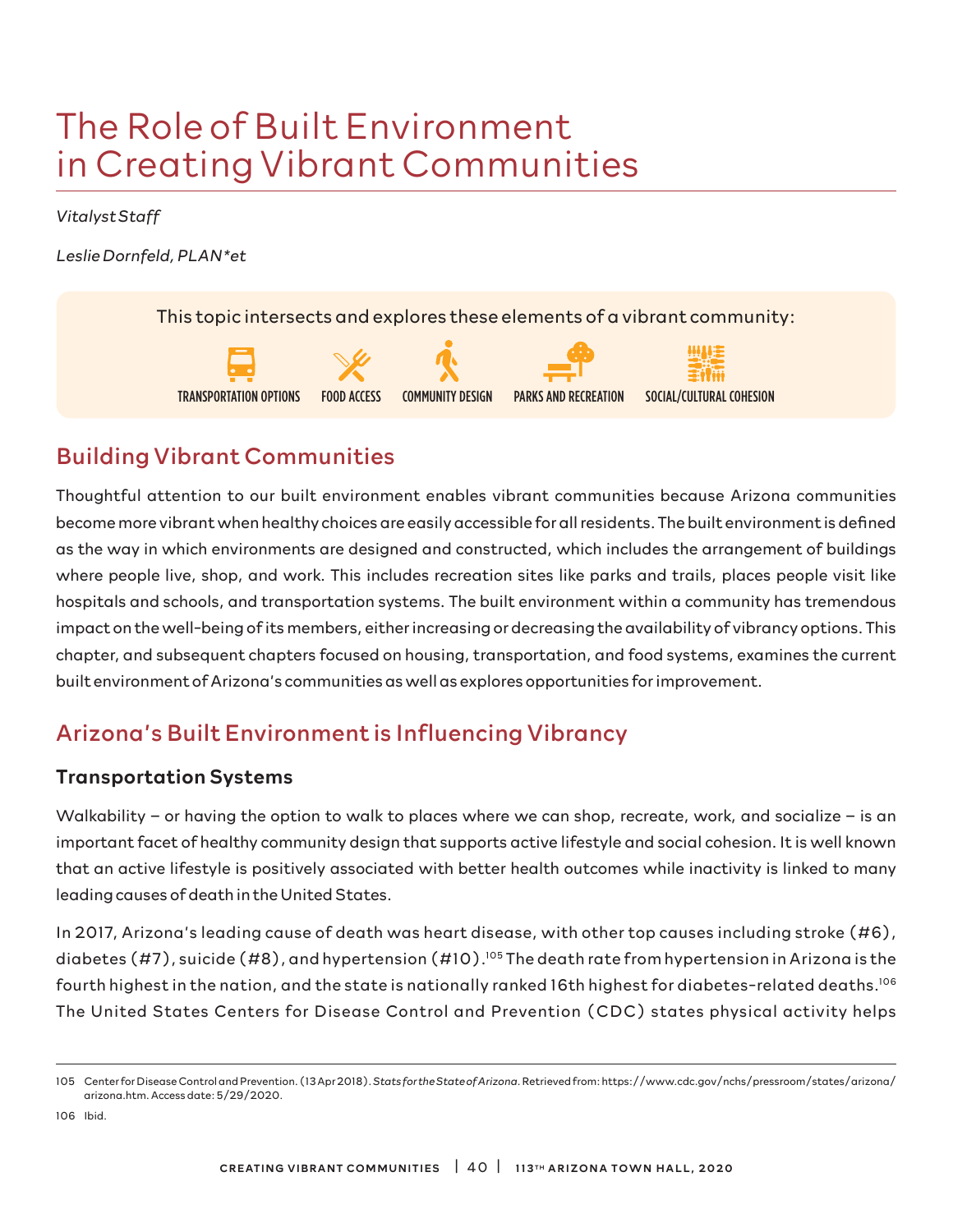control the body's sugar levels and lowers the risk of heart disease and nerve damage.107 It also contributes to preventing hypertension.<sup>108</sup>

Vibrantly designed communities not only increase physical activity but also increase social interaction and improve overall community cohesion, which serve as mitigating factors for feelings of isolation. Social isolation, or a lack of contact with individuals and society, is statistically significant and potentially twice as harmful to physical and mental health as obesity. 109

When assessing community walkability, Arizona scores poorly, with the top 46 largest cities in the state scoring an average of a 23 out of 100 Walk Score.110 Arizona's car-dependent suburbs and rural areas do not offer many options for people to choose to walk or bike to their regular destinations, including work, school, and other daily errands. This means that Arizonans tend to be heavily dependent on auto or public transit options to get around. Studies show that in addition to the well-documented negative health impacts of auto emissions, individuals with obesity who commute by car have a 32% higher risk of death from any cause compared to those of a normal weight who commute by cycling and walking.  $111$ 

A 2018 Benchmarking Report by the League of American Bicyclists<sup>112</sup> shows that Phoenix experienced an almost 26% increase in the percent of obese people and has one of the lowest percentages of people who walk or bike to work. The report also found that from 2010-2016, in Phoenix, there was a more than 47% increase in adults with diabetes and an almost 11% increase in adults with high blood pressure from 2011-2015.113 Both of these chronic conditions can often be effectively managed with diet and physical activity, which are two outcomes of a built environment focused on health. For Arizonans who rely on alternate transportation, either by choice or because they have no other options, the outlook is not much better. The current reality of poorly designed, car-centric streets may put people who walk or bike in unsafe situations. For example, Phoenix, a city of 1.6 million people, had only 15 fewer pedestrian deaths in 2017 than New York City (population 8.5 million).<sup>114</sup>

#### Housing Options

A 2016 Regional Plan Association report found that 56% of Millennials and 46% of Baby Boomers prefer to live in more walkable, mixed-use neighborhoods.115 This demand is further evidenced by sharp increases in rents in

- 110 Walk Score. (2020). *Cities in Arizona.* Retrieved from: https://www.walkscore.com/AZ/. Access date: 5/29/2020.
- 111 European Association for the Study of Obesity. (27 Apr 2019). *Being a Car Commuter with Obesity Linked to a 32% Increased Early Death Risk.* Retrieved from: https://www.sciencedaily.com/releases/2019/04/190427201946.htm. Access date: 5/29/2020.
- 112 The League of American Bicyclists. (3 Sep 2019). *Bicycling & Walking in the United States.* https://bikeleague.org/sites/default/files/Benchmarking\_ Report-Sept\_03\_2019\_Web.pdf. Access date: 5/29/2020.

115 Regional Plan Association. (Feb 2016). *The Unintended Consequences of Housing Finance.* Retrieved from: https://static1.squarespace.com/static/ 53dd6676e4b0fedfbc26ea91/t/56c4e43cab48de9641559379/1455744066769/rpa-the-unintended-consequences-of-housing-finance\_\_final.pdf. Access date: 5/29/2020.

<sup>107</sup> Center for Disease Control and Prevention. (24 Apr 2018). *Get Active!* Retrieved from: https://www.cdc.gov/diabetes/managing/active.html. Access date: 5/29/2020.

<sup>108</sup> Diaz. K.M., & Shimbo, D. (2013). *Physical Activity and the Prevention of Hypertension*. Retrieved from: https://www.ncbi.nlm.nih.gov/pmc/articles/ PMC3901083/. Access date: 5/29/2020.

<sup>109</sup> American Psychological Association. (May 2019). *Social Isolation: It Could Kill You.* Retrieved from: https://www.apa.org/monitor/2019/05/ce-corner-isolation. Access date: 5/29/2020.

<sup>113</sup> Ibid.

<sup>114</sup> Schmitt, A. (24 Apr 2019). *Phoenix Will Continue to Let People to Die in the Streets.* Retrieved from: https://usa.streetsblog.org/2019/04/24/phoenix-councilvotes-to-continue-letting-people-to-die-in-the-streets/. Access date: 5/29/2020.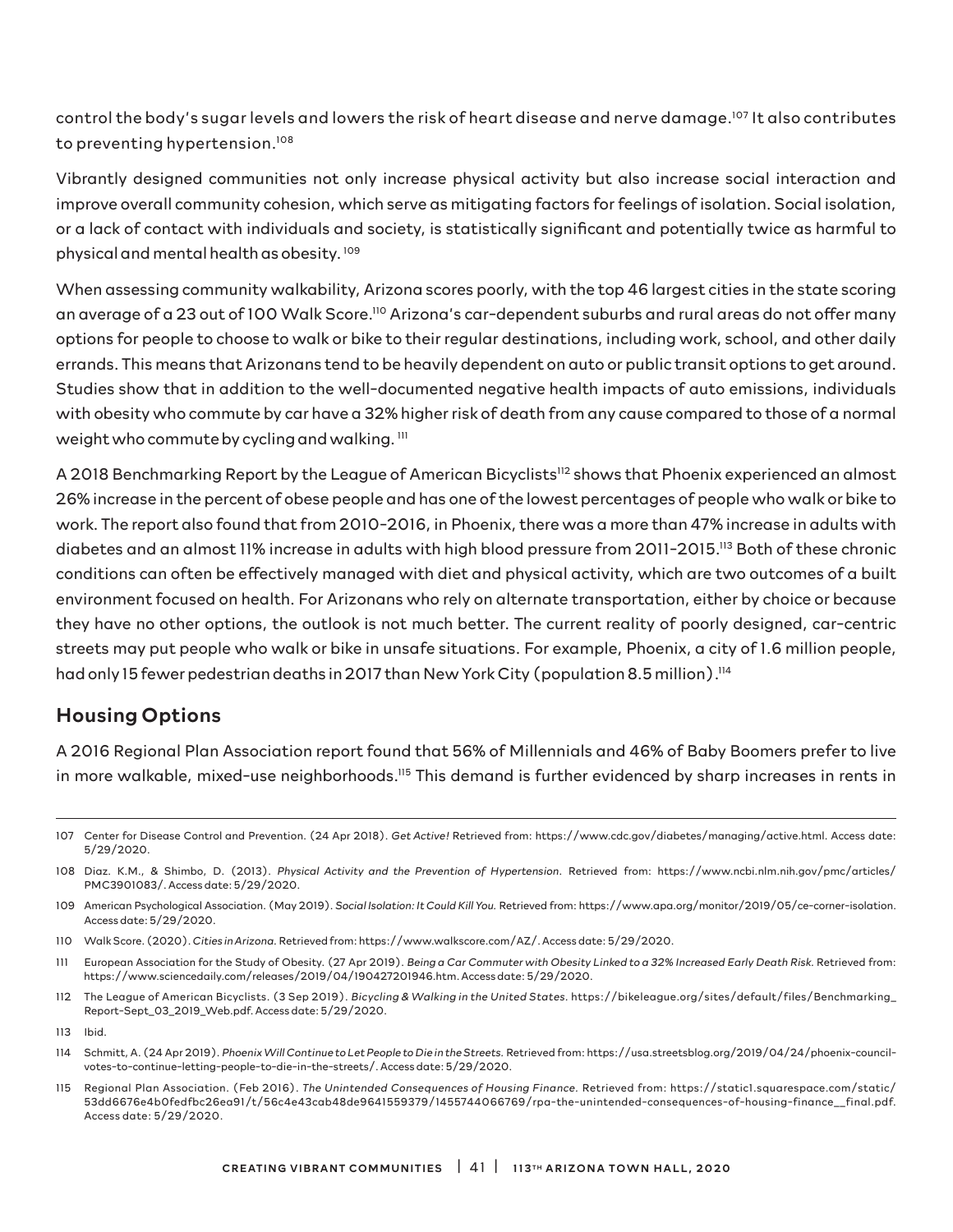recent years. Providing mixed-use, transit-accessible neighborhoods that reduce auto-reliance is a growing trend in suburban developments, as these types of developments free up income that would be used for housing and maintaining a second car.116 Reduced transportation costs enable people to spend more on housing and healthcare, which may have positive health impacts. The National Low-Income Housing Coalition found that in 2017, 78% of extremely low-income, 38% of very low-income, and 7% of low-income Arizona households spent more than half their income on housing.117 The Robert Wood Johnson Foundation states, "high housing-related costs place a particular economic burden on low-income families, forcing trade-offs between food, heating, and other basic needs.118 One study found that low-income people with difficulty paying rent, mortgage, or utility bills were less likely to have a traditional source of medical care and more likely to postpone treatment and use the emergency room for treatment.<sup>119</sup> Another study showed that children in areas with higher rates of unaffordable housing tended to have worse health, more behavioral problems, and lower school performance."<sup>120</sup>

#### Access to Food

The built environment of a community either supports or impedes people's ability to access quality, affordable food. In many areas across Arizona, individuals must travel more than ten miles to access healthy food. In urban areas, there are many places where people must travel over a mile to access healthy food. Research shows that, while not the only factor, these "low food access" conditions (sometimes called "food deserts") are associated with high rates of obesity and chronic diet-related diseases.<sup>121</sup> Food deserts can be a result of a combination of income and land use policies, which discourage walkable, mixed-use communities. Typically, a food desert is defined as: (1) low-income, urban-area census tracts where at least one third of the population is more than one mile, and (2) low-income rural-area census tracts where at least one third of the population is 20 miles, from a supermarket that offers fresh food. A study found that one in ten Arizonans have limited access to healthy foods, and Maricopa County, Arizona's most urbanized area, contains 55 food deserts.<sup>122</sup>

### Building Communities that Enhance Vibrancy

The built environment results from intersections of many economic, regulatory, social, and cultural factors. With few exceptions, Arizona's current land use is guided by designs that reduce traffic congestion, minimize mixed-use (residential and retail, for example), and keep population densities consistently low outside the

- 121 National Research Council. (2009). *The Public Health Effects of Food Deserts: Workshop Summary*. Retrieved from: https://www.ncbi.nlm.nih.gov/books/ NBK208018/. Access date: 5/29/2020.
- 122 Blue Cross Blue Shield of Arizona. (30 Oct 2017). *Nourishing Arizona Week Brings Focus to Food Deserts*. Retrieved from: https://www.azcentral.com/story/ sponsor-story/livingwell/2017/10/30/nourishing-arizona-week-brings-focus/107181010/. Access date: 5/29/2020.

<sup>116</sup> Florida, R. (8 Jun 2014). *The Financial Benefits of Living in Transit-Friendly, Walkable Areas.* Retrieved from: https://www.theatlantic.com/business/ archive/2011/06/the-financial-benefits-of-living-in-transit-friendly-walkable-areas/240075/. Access date: 5/29/2020.

<sup>117</sup> National Low-Income Housing Coalition. (2018). *Arizona State Data Overview*. Retrieved from: https://nlihc.org/housing-needs-by-state/arizona. Access date: 5/29/2020.

<sup>118</sup> Robert Wood Johnson Foundation. (1 May 2011). *How Does Housing Affect Health?* Retrieved from: https://www.rwjf.org/en/library/research/2011/05/ housing-and-health.html. Access date: 5/29/2020.

<sup>119</sup> Harkness, J. & Newman, S. (31 Mar 2010). *Housing Affordability and children's well-being: Evidence from the national survey of America's families.* Retrieved from: https://www.tandfonline.com/doi/abs/10.1080/10511482.2005.9521542. Access date: 5/29/2020.

<sup>120</sup> Robert Wood Johnson Foundation. (1 May 2011). *How Does Housing Affect Health?* Retrieved from: https://www.rwjf.org/en/library/research/2011/05/ housing-and-health.html. Access date: 2/29/2020.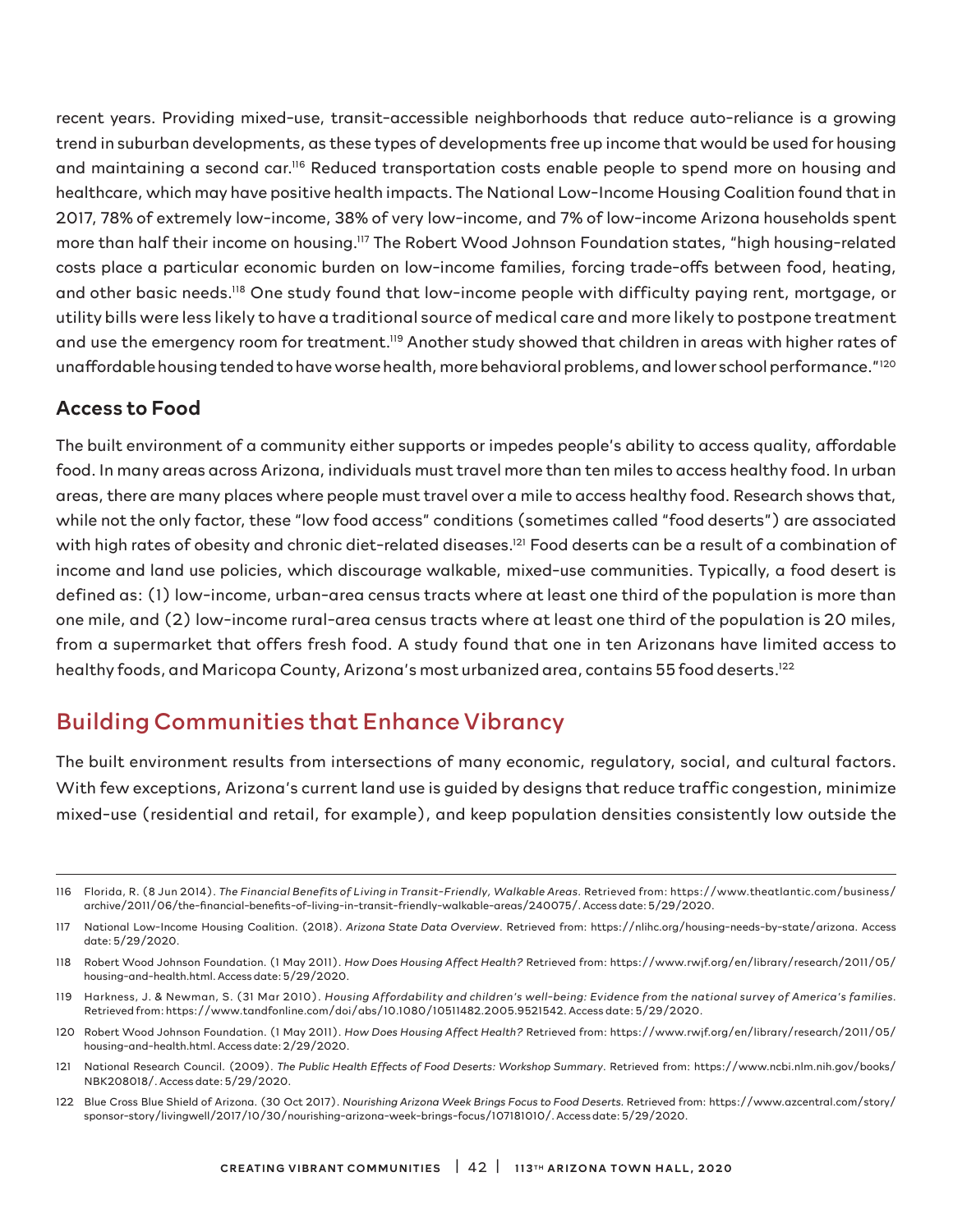light rail line and certain areas within the metropolitan area. Change in the built environment begins with a shift in evaluating new development opportunities. Consider how new development approaches can positively contribute to a healthier community, such as providing at least two viable transportation options that offer access to parks and open spaces, services, and employment. A 2017 study found that healthy design components, including sidewalks, trees, parks, and bike lanes in neighborhoods, resulted in more physical activity within that neighborhood.123 In areas that are already developed, opportunities can be found through activation of vacant lots, reimagining private open space that may currently be used as concrete passive plazas, and integrating art and other amenities into sidewalks and public spaces that could encourage walking and physical activity.

Many regulations affect the built environment, however, there are some large-scale policy responses that may promote healthier design and increase walkability. One approach to change might be to examine regulations that direct the design of the built environment, such as zoning regulations, street standards, park/recreation plans, and general plans.

**Zoning regulations** direct the types of uses and their placement on a site. Setbacks, curb cuts, height regulations, front, back, and side yards, as well as parking, are all regulated on a site-by-site basis by zoning. Traditional (Euclidian) zoning is based on separating uses. Other types of zoning, including Form Based, Performance, and Flexible zoning can allow for development on a single site and within blocks that mix use, reduce the need for vehicle storage (parking and driveways), and provide more open space. Phoenix's adoption of the Walkable Urban Code (WUCODE) along the light rail line and Tempe's downtown code reflect many of the principles of these alternative zoning approaches. While a bus system is a viable means of public transportation, a light rail system is an investment that has long-term return on investment (ROI) and encourages investors to build property near the area. Tempe also recently approved "Culdesac," a new development that is sited next to the light rail and will have no parking for residents. Culdesac is under construction now and is located in an area that provides a range of other mobility options including light rail, sidewalks, scooters, and bike lanes. The developers of the project are also considering sites in Dallas, Denver, and Raleigh-Durham, North Carolina.124 Additionally, to help support a more transit-friendly, diverse, and mixed set of land uses within the urbanizing city, Flagstaff adopted a Form Based code for downtown in 2016. The code stresses the built form and how it provides for a better built environment above the particular use in any given building.<sup>125</sup>

**General Plans** are another land use tool that can encourage vibrant communities. In Arizona, state law requires cities, towns, and counties to update or re-adopt their General Plans every ten years.126 Each updated or readopted plan must include a land use map that identifies densities and intensities of land uses throughout

<sup>123</sup> McCormack, GR. (Jun 2017). *Neighbourhood Built Environment Characteristics Associated with Different Types of Physical Activity in Canadian Adults.* Retrieved from: https://www.ncbi.nlm.nih.gov/pubmed/28614045. Access date: 5/29/2020.

<sup>124</sup> Richardson, B. (25 Nov 2019). *Developer Breaks Ground on a Neighborhood in Tempe, Arizona, for People- And No Cars.* Retrieved from: https://www.forbes.com/ sites/brendarichardson/2019/11/25/developer-breaks-ground-on-a-neighborhood-in-tempe-arizona-for-people-not-cars/#2f8e24637f0d. Access date: 5/29/2020.

<sup>125</sup> Flagstaff City Council. (Updated Feb 2016). Retrieved from: http://cityweb.flagstaffaz.gov/docs/2016/CCMTG/20160216\_432/2061\_CC\_Transect\_FBC\_ Tutorial2016Feb16PDF.pdf. Access date: 5/29/2020.

<sup>126</sup> Arizona State Legislature. (n.d.). *Adoption and Amendment of General Plan; Expiration and Readoption*. Retrieved from: https://www.azleg.gov/ ars/9/00461-06.htm. Access date: 5/29/2020.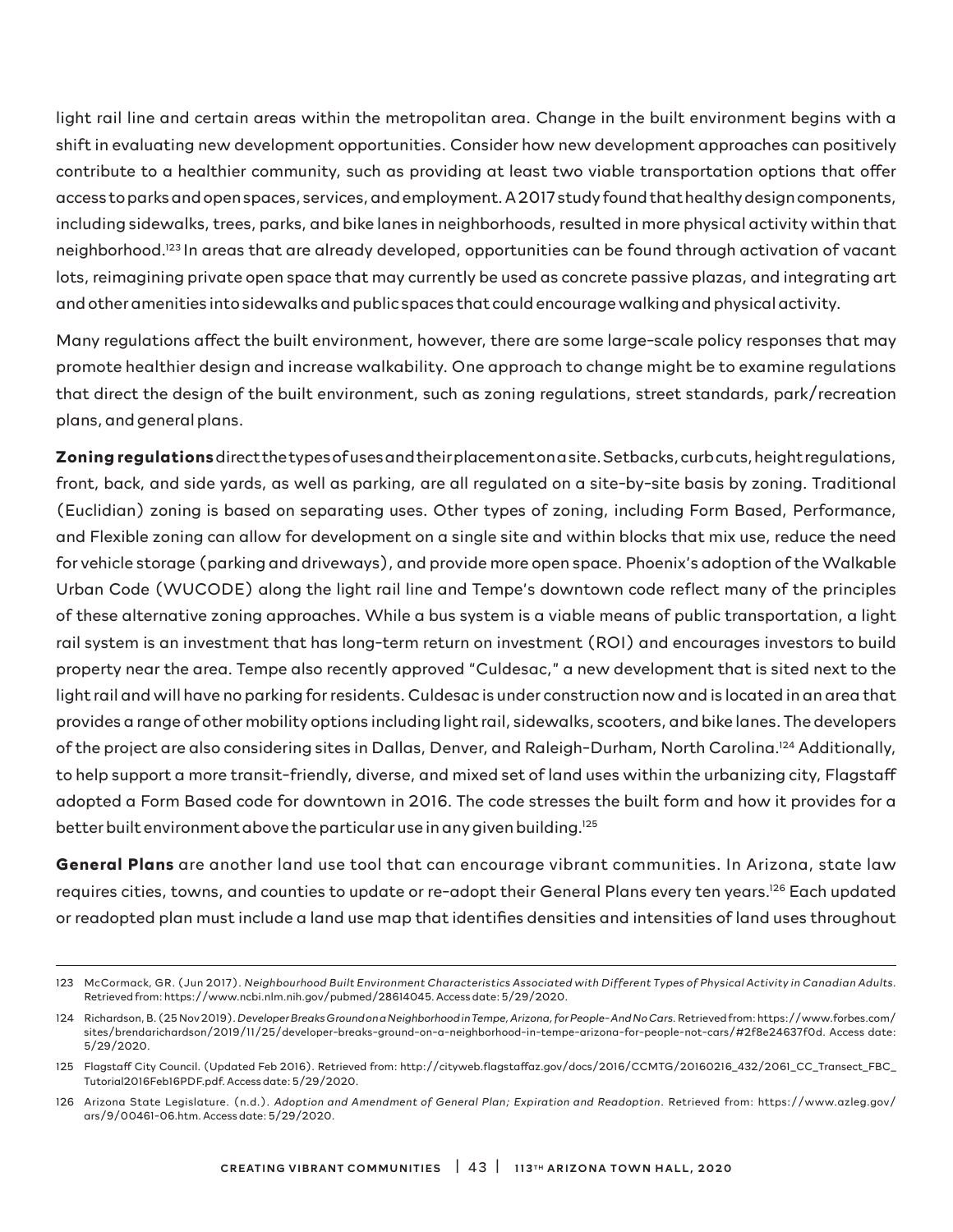the jurisdiction as well as a transportation map. State law requires that zoning conform to the General Plan Land Use Map. This provides an opportunity for communities to encourage land uses that result in mixed use that supports a variety of housing types, broad access, and accessible parks. Depending on the size and growth rate of the community, General Plans must also address other areas that affect community health including parks and recreation, the environment, and housing. This provides an opportunity for communities to consider new policies that can encourage the design of vibrant communities. Over the past five years, many Arizona communities have considered health, vibrancy, and valuing community character in their General Plans. Some communities dedicate a chapter of the plan to health, while others have integrated well-being considerations throughout their General Plan.

Providing a range of mobility options may encourage physical activity and enhance access to places that can support vibrant lifestyles including parks, health care facilities, and healthy food stores. This may also enhance community members' ability to participate in social activities like community events. Enhancing mobility could be addressed in multiple ways, some of which are outlined below:

**Complete Streets and Vision Zero** are two solutions that are outlined in detail in the chapter, "The Role of Transportation and Safe Streets in Creating Vibrant Communities".

**Active Transportation** is any self-propelled, human-powered mode of transportation, such as: walking, skateboarding, or bicycling. Many Americans view walking and bicycling within their communities as unsafe due to heavy traffic and a scarcity of sidewalks, crosswalks, and bicycle facilities. Improving these elements has internationally been shown to encourage active transportation, such as children biking to school or employees walking to work. Safe and convenient opportunities for physically active travel also expand access to transportation networks for people without cars while spurring investment in infrastructure that improves the on-road experience of active modes to all people.

**The Last Mile** connection encourages the location of mixed-use developments, free/rental bicycles and scooters, and enhanced pedestrian connections to reduce the difficulty of using transit for access and egress to destinations. A 2018 study of New Delhi commuters found that the overall walkability environment offered to transit commuters is crucial in the share of walk trips for the last mile commute and the distance commuters are willing to walk. 127

Additional implementation strategies include:

- implementing Safe Routes to School and Safe Routes to Parks programs that enable children to walk and bike to school or local parks safely
- connecting shared-use trail networks
- separating motor-vehicle traffic from non-motorized traffic with physical barriers, such as the construction of bicycle boulevards
- prioritizing infrastructure improvements near transit stops and public transportation stations

<sup>127</sup> Urban Studies and Public Administration. (2018). *Effect of Walkability on Users Choice of "Walking" the Last Mile to Transit Stations: A Case of Delhi Metro*. Retrieved from: http://www.scholink.org/ojs/index.php/uspa/article/view/1257/1444. Access date: 5/29/2020.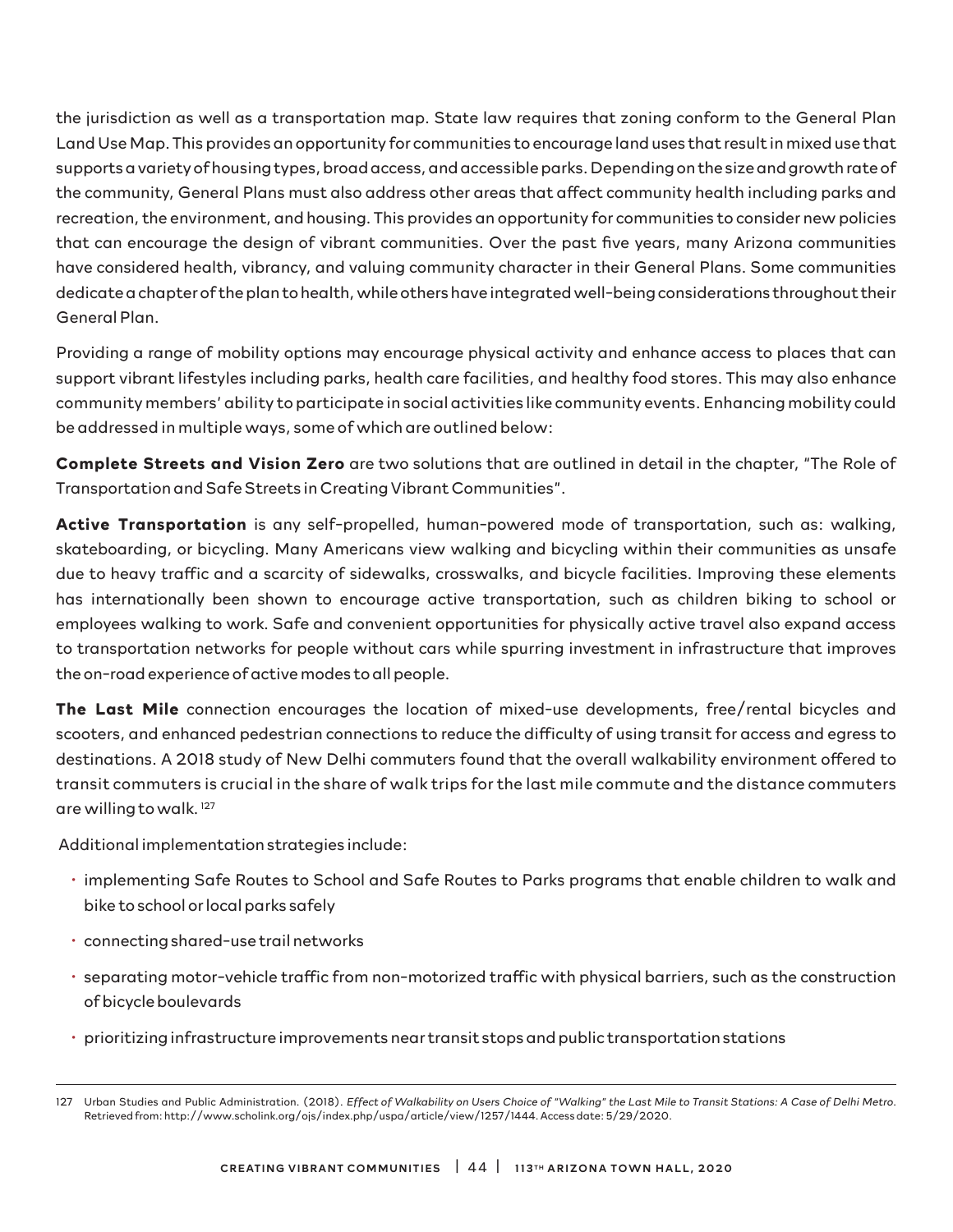- providing safe and convenient bicycle and pedestrian connections to public parks and recreation areas
- promoting safe roadway crossings through use of small block sizes, pedestrian refuge islands, and crosswalks
- providing streetscape amenities such as benches, landscaping, lighting, and public art
- encouraging wayfinding with signs, maps, and landscape cues to direct people who walk or bike to the most direct route
- building bicycle parking at workplaces and transit stops
- designing and building street-level activity along pedestrian and bicycle routes
- $\cdot$  educating people who walk or bike on state and local laws, as well as on safe practices<sup>128</sup>

*" Think of an 8-year-old and an 80-year-old that you love; build the city for them. "If an 8-year-old cannot safely do something as simple as get an ice cream down the street, by themselves, then our city is failing them. If an 80-year-old has to be on the defense to get across the street safely, our city is failing them. If we are keeping them in mind as we develop and build our city, they, and everyone else (of all ages) will benefit."* 

*- Gil Penalosa*

#### *About the Author*

#### **Leslie Dornfeld, Owner, PLAN\*et**

Leslie Dornfeld, FAICP, CSBA is the owner of PLAN\*et, a community planning, policy, and design firm. Her career highlights include national, regional and local award-winning projects including the American Planning Association National Planning Achievement Award for the Greening Lower Grand Avenue Plan, and Arizona Planning Association award-winning Queen Creek General Plan, Casa Grande General Plan, Goodyear City Center Specific Master Plan; Phoenix Indian School Plan; Desert Spaces Plan, and Pedestrian Area Policies and Design Guidelines for the Maricopa Association of Governments. Leslie is an active member of the Urban Land Institute Technical Assistance Panel. She also guest lectures at the University of Pennsylvania School of City and Regional Planning.

<sup>128</sup> Center for Disease Control and Prevention. (2011). Transportation Health Impact Assessment Toolkit. Retrieved from: https://www.cdc.gov/healthyplaces/ transportation/promote\_strategy.htm. Access date: 5/29/2020.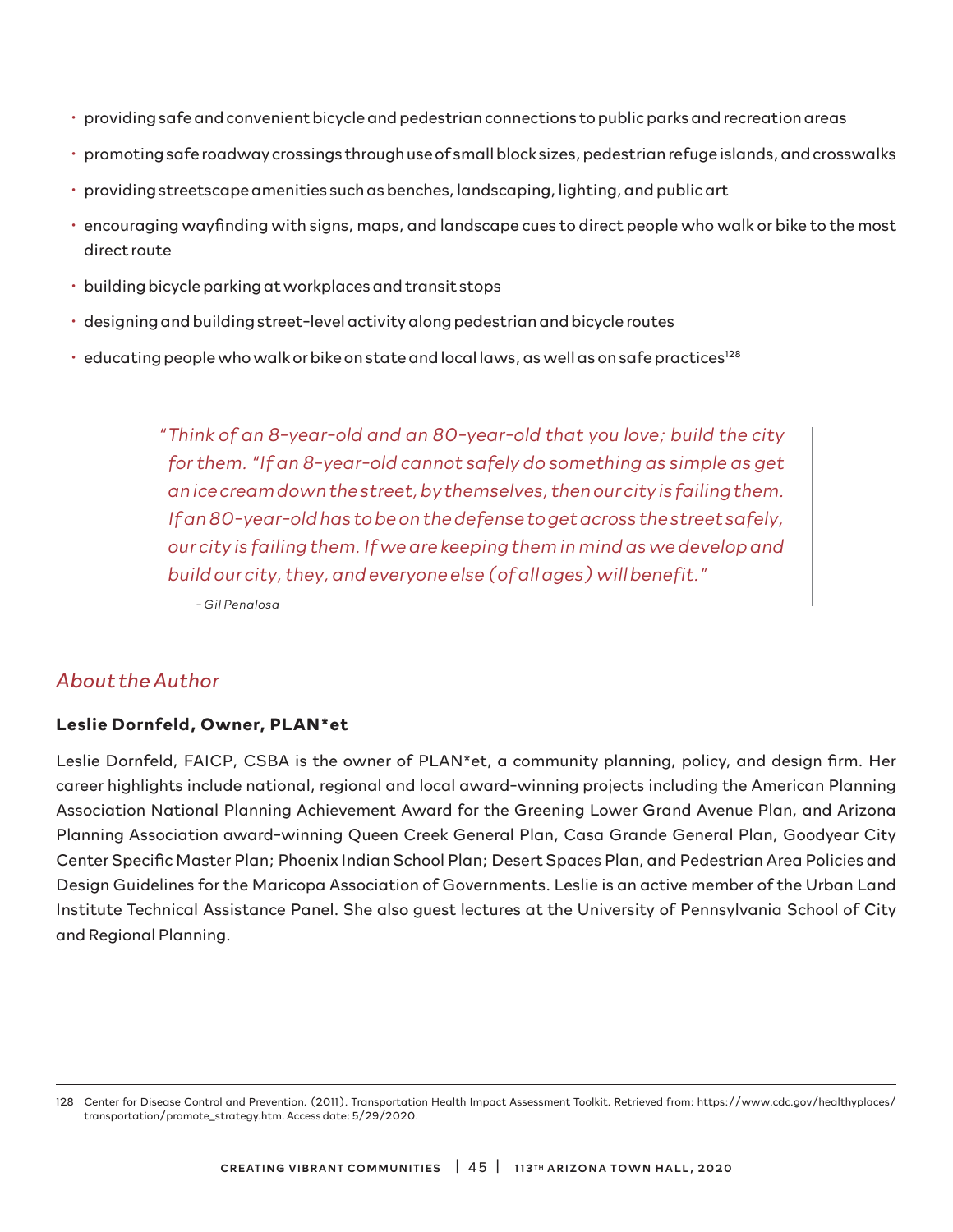# The Intersection of Housing and Vibrant Communities

*C.J. Eisenbarth Hager, Vitalyst Health Foundation*



## Introduction

The health impacts of housing are broad and complex. Housing can have immediate impacts on health, lingering for generations. The "better housed" one is, the more benefits for health. Moreover, the forces are bi-directional; not only does housing impact health, but health also impacts what housing is available.

# How Housing Impacts Health

One framework of connecting health and housing considers the inter-relationship of three dimensions: quality, affordability, and neighborhood context.

### Quality

Shelter is one of the most basic of human needs, providing safety, security, and stability. The physical condition of the home influences the extent to which basic human needs are met. Those experiencing homelessness are exposed to a host of threats to health and well-being, from increased exposure to violence, to lack of a safe place to store medicine or recover from a medical procedure.<sup>129</sup> Toxic environmental materials, such as lead paint and asbestos, poor maintenance, and aging housing stock can result in a dangerous living environment. Unintentional injury, communicable and chronic disease, mental illness, and poor childhood development can result from, and be compounded by, poor housing conditions.130

#### *Illustrative Data Points*

- 32.82% of buildings in Arizona were built before 1979, thereby increasing the risk of lead paint exposure.131
- 58 out of every 1,000 Native American households lack plumbing in comparison to 3 out of every 1,000 White households.<sup>132</sup>

<sup>129</sup> Medline Plus. (27 Apr 2020). *Homeless Health Concerns*. Retrieved from: https://medlineplus.gov/homelesshealthconcerns.html. Access date: 5/29/2020.

<sup>130</sup> Krieger, J. & Higgins, D. L. (May 2002). *Housing and Health: Time Again for Public Health Action*. Retrieved from: https://www.ncbi.nlm.nih.gov/pmc/articles/ PMC1447157/. Access date: 5/29/2020.

<sup>131</sup> U.S. Census. (2018). *ACS 5-Year Estimates.* Retrieved from: https://www.census.gov/data.html. Access date: 5/30/2020.

<sup>132</sup> U.S. Water Alliance. (2019). *Closing the Water Access Gap in the United States: A National Action Plan*. Retrieved from: http://closethewatergap.org/ wp-content/uploads/2020/03/Dig-Deep\_Closing-the-Water-Access-Gap-in-the-United-States\_DIGITAL\_compressed.pdf. Access date: 5/31/2020.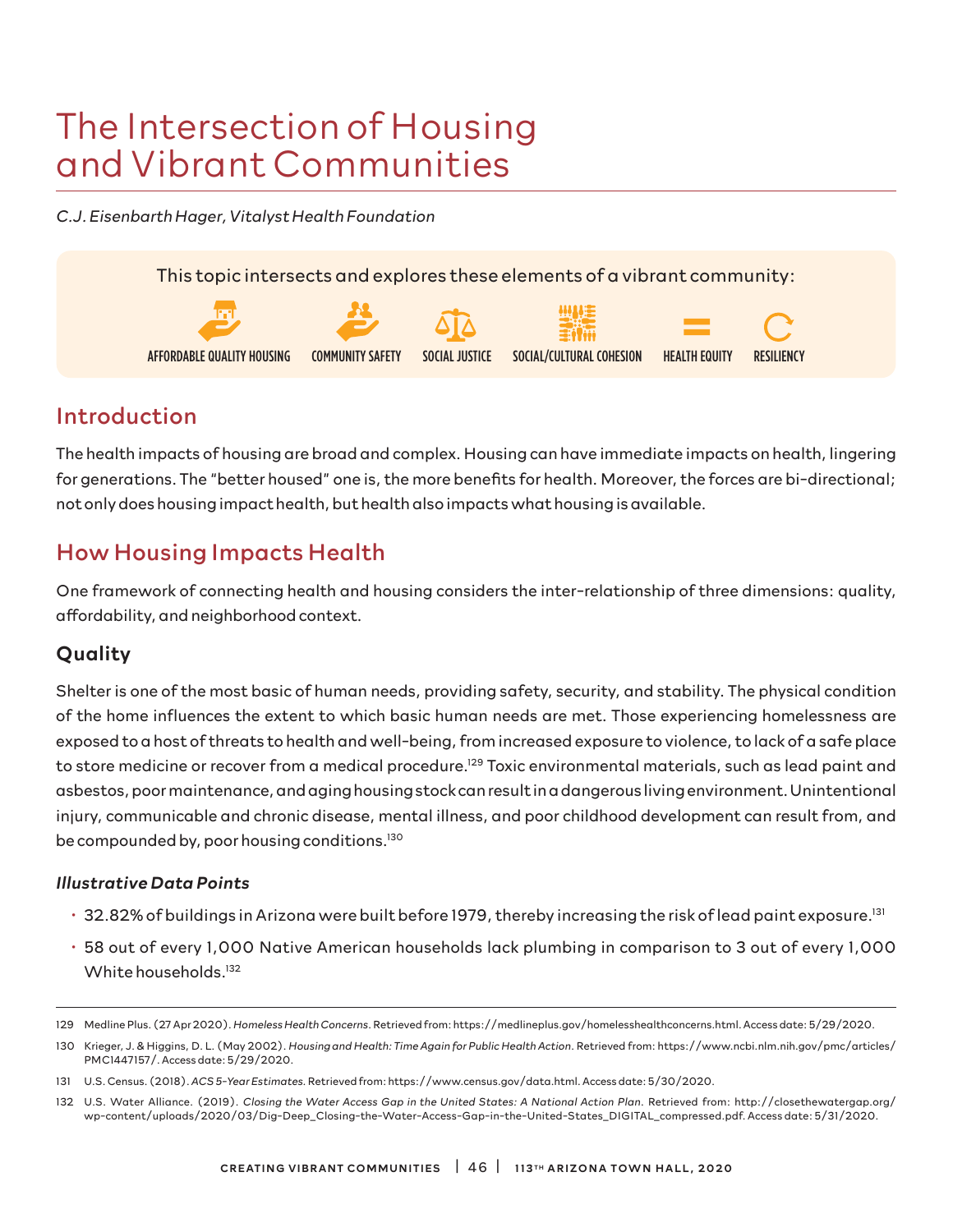### Affordability

Affordability is a straightforward calculation, defined as paying no more than 30% of a family's income on total housing costs.133 This formula reflects a more complicated connection, though: the relationship between prevailing housing costs and prevailing incomes.

Financial burden associated with housing can result in tough trade-offs, such as foregoing or delaying healthy food, preventative healthcare, or essential medications to manage chronic conditions. This trade-off is felt most frequently by lower-income renters and those experiencing homelessness. Extreme financial burden can strain social and mental health as well. Non-payment of rent is the most common cause of eviction; non-payment of rent is also closely tied to a family's income.<sup>134</sup> Not surprisingly, prevailing rents that are out of proportion with prevailing wages create a complex mix that can lead to evictions and ultimately homelessness.135 Evictions and homelessness can be devastating to health with both immediate and lasting impacts.

Additionally, affordability impacts the other housing dimensions of quality and neighborhood context. A family may sacrifice housing quality for the sake of its affordability or pay higher rent to live in a neighborhood with good schools.

#### *Illustrative Data Points*

- $\cdot$  45% of Arizona renters and 22% of homeowners pay more than 30% of their income toward housing.<sup>136</sup>
- In some census tracts, (such as tract 04013116733 west of Phoenix) nearly all renter households pay more than 30% of their income on housing costs.<sup>137</sup>
- In Arizona, to afford a modest one-bedroom rental, one would have to work 57 hours a week when making minimum wage.<sup>138</sup>

#### Neighborhood Context

*Where* we live, or the neighborhood or community context, also impacts health. Neighborhood context describes how housing interacts with the other elements highlighted in *Creating Vibrant Communities*.

Residing in a home in close proximity to community assets, such as schools, open or green spaces, and healthy food retailers, encourages interaction with these health-promoting resources.<sup>139</sup> Neighborhood context and social dynamics can either reinforce health or undermine it.

<sup>133</sup> Schwartz, M. & Wilson, E. (n.d.). *Who Can Afford to Live in a Home?: A Look at Data from the 2006 American Community Survey*. Retrieved from: https://www. census.gov/housing/census/publications/who-can-afford.pdf. Access date: 5/29/2020.

<sup>134</sup> Badger, E. (12 Dec 2019). *Many Renters Who Face Eviction Owe Less Than \$600*. Retrieved from: https://www.nytimes.com/2019/12/12/upshot/ eviction-prevention-solutions-government.html. Access date: 5/29/2020.

<sup>135</sup> Desmond, M. (Mar 2015). Unaffordable America: Poverty, Housing, and Eviction. Retrieved from: https://www.irp.wisc.edu/publications/fastfocus/pdfs/ FF22-2015.pdf. Access date: 5/29/2020.

<sup>136</sup> U.S. Census. (2018). *ACS 5-Year Estimates*. Retrieved from: https://www.census.gov/data.html. Access date: 5/30/2020.

<sup>137</sup> Ibid.

<sup>138</sup> National Low-Income Housing Coalition. (2019). *Out of Reach 2019: Arizona*. Retrieved from: https://reports.nlihc.org/oor/arizona#. Access date: 5/29/2020.

<sup>139</sup> Robert Wood Johnson Foundation: Commission to Build a Healthier America. (Sep 2008). *Where We Live Matters for Our Health: Neighborhoods and Health*. Retrieved from: http://www.commissiononhealth.org/PDF/888f4a18-eb90-45be-a2f8-159e84a55a4c/Issue%20Brief%203%20Sept%2008%20-%20 Neighborhoods%20and%20Health.pdf. Access date: 5/29/2020.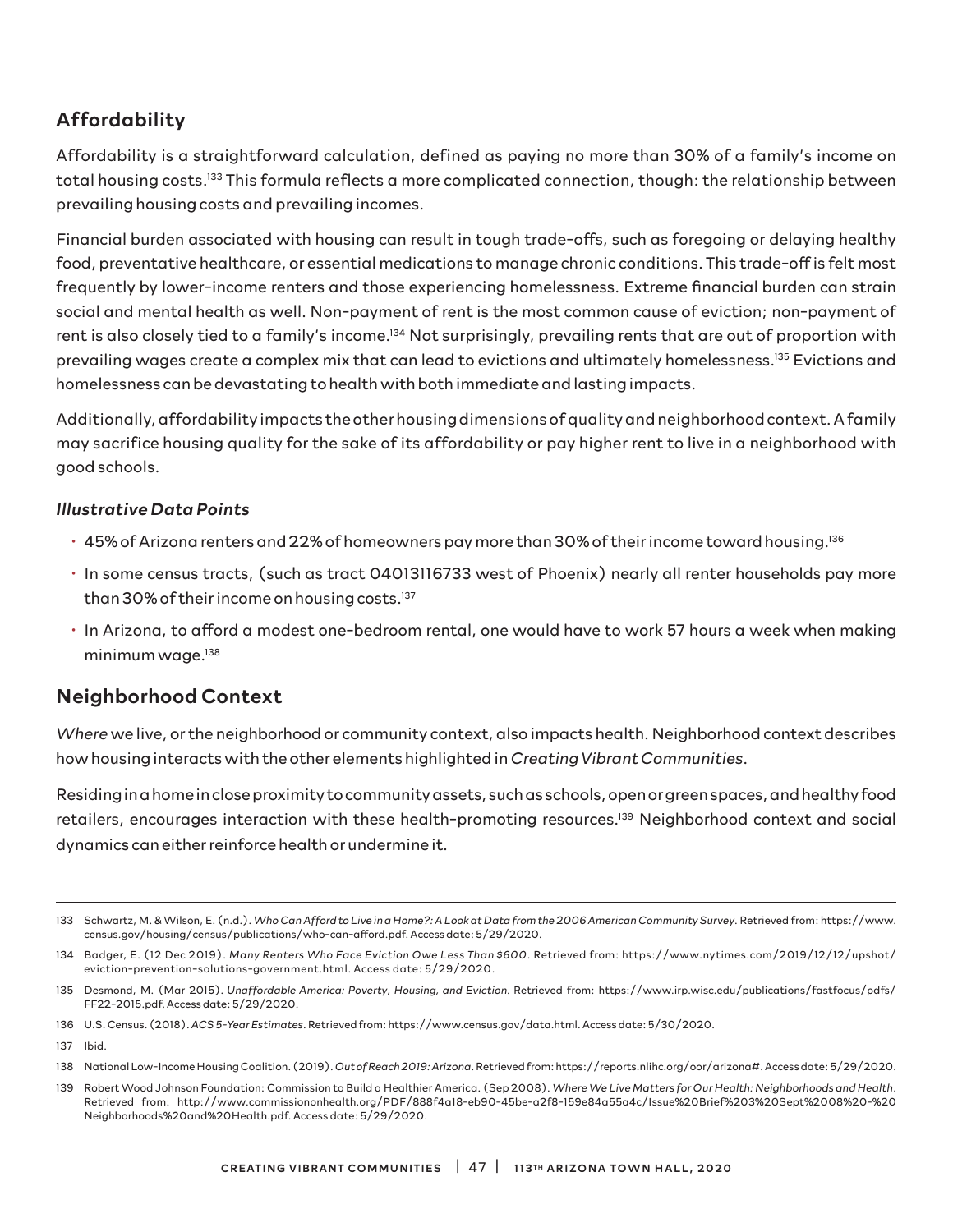# Communities Most At-Risk

#### People of Color

America has a tragic history of housing policies purposely designed to harm or exclude people of color.<sup>140</sup> Exclusionary zoning regulations, loan risk assessment guidelines, and urban renewal programs are just a few examples of how people of color have been harmed by government housing policies. Although many of these practices are now illegal, the health impacts continue to be felt decades later. For example, because people of color faced additional barriers or outright exclusion from favorable mortgage products, homeownership rates are lower for most people of color.141 Homeownership is a common strategy for families to accumulate wealth. In turn, low homeownership rates impact wealth accumulation for families of color.

Some researchers cite housing segregation as a leading cause of racial health disparities.<sup>142</sup> Segregation impacts housing quality, affordability, neighborhood context, and ultimately access to community assets that support health like education and jobs.

#### *Illustrative Data Points*

- While the White homeownership rate in Arizona is 66.9%, the rate for American Indians is 53.41%, 52.46% for Hispanics, and 34.02% for Blacks.<sup>143</sup>
- Similarly, the percentage of Whites in Arizona experiencing renter cost burden is 43.5%, for Hispanics this increases to 48.8%, and for Blacks this increases even more to 52.2%.144

#### Low-Income

As a family's income falls, so do housing choices that fit its budget. For every 100 Arizona families who earn the median income, 104 rental homes would fit their budget.<sup>145</sup> In contrast, for 100 extremely low-income families, the number drops to just 26 rental homes.<sup>146</sup> Demand outstrips supply. Families with fixed incomes likewise face challenges. For example, Arizona's Supplemental Security Income monthly payment is \$771, which would allow for just \$231 per month for housing costs; however, market rate for a studio apartment is \$702.<sup>147</sup> Homeownership is seen as a strategy to stabilize housing costs, which is especially important to families with limited incomes. Yet, the most common barriers to ownership trace back to income constraints, including saving for a down payment, credit scores, and home prices.148

148 Goodman, L., McCargo, A., Golding, E., Bai, B., & Strochak, S. (Sep 2018). *Barriers to Accessing Homeownership: Down Payment, Credit, and Affordability*. Retrieved from: https://www.urban.org/sites/default/files/publication/99028/barriers\_to\_accessing\_homeownership\_2018\_4.pdf. Access date: 5/29/2020.

<sup>140</sup> Maxwell, C. & Solomon, D. (7 Aug 2019). *Systemic Inequality: Displacement, Exclusion, and Segregation*. Retrieved from: https://www.americanprogress.org/ issues/race/reports/2019/08/07/472617/systemic-inequality-displacement-exclusion-segregation/. Access date: 5/29/2020.

<sup>141</sup> Vox. (5 Dec 2019). *The Sordid History of Housing Discrimination in America*. Retrieved from: https://aas.princeton.edu/news/sordid-history-housingdiscrimination-america. Access date: 8/13/2020.

<sup>142</sup> Williams, D. R. & Collins, C. (Sep 2001). *Racial Residential Segregation: A Fundamental Cause of Racial Disparities in Health*. Retrieved from: https://www. ncbi.nlm.nih.gov/pmc/articles/PMC1497358/. Access date: 5/29/2020.

<sup>143</sup> U.S. Census. (2018). *ACS 5-Year Estimates*. Retrieved from: https://www.census.gov/data.html. Access date: 5/30/2020.

<sup>144</sup> Joint Center for Housing Studies of Harvard University. (2016). *Renter Cost Burdens by Race and Ethnicity (1B)*. Retrieved from: https://www.jchs.harvard. edu/ARH\_2017\_cost\_burdens\_by\_race. Access date: 5/29/2020.

<sup>145</sup> National Low-Income Housing Coalition. (2018). *Arizona*. Retrieved from: https://reports.nlihc.org/gap/2018/az. Access date: 5/29/2020.

<sup>146</sup> Ibid.

<sup>147</sup> National Low-Income Housing Coalition. (2019). *Out of Reach 2019: Arizona*. Retrieved from: https://reports.nlihc.org/oor/arizona. Access date: 5/29/2020.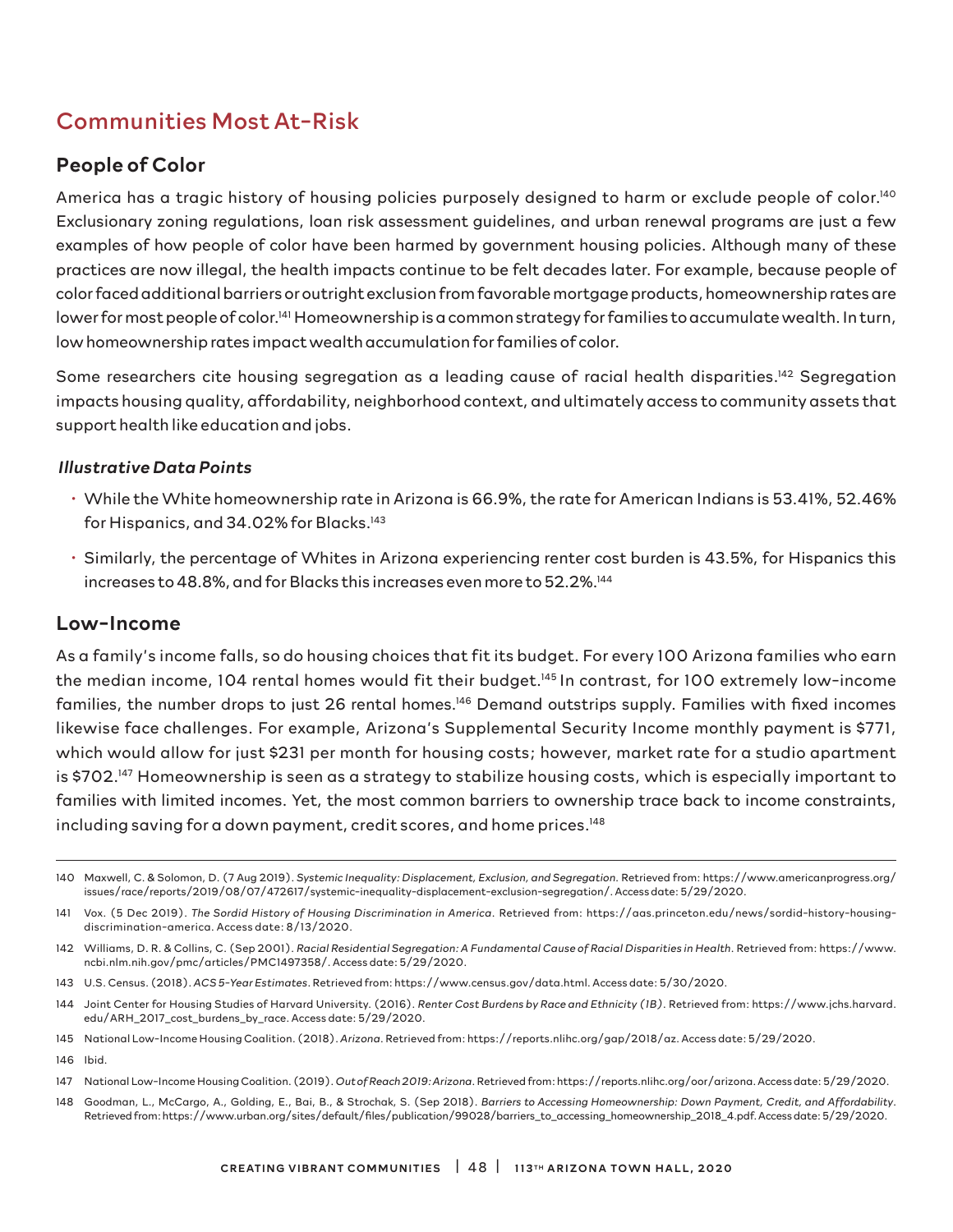#### *Illustrative Data Points*

- $\cdot$  87% of the extremely low-income families (\$21,650 per year for a family of 4)<sup>149</sup> in Arizona pay more than 30% of their income toward housing costs; 73% pay more than half of their income.150
- During 2016, the average White family had about 10 times the wealth of the average Black family (\$163,000 vs \$16,000);151 Similarly, the typical White family held over 7 times the wealth of the average Hispanic family (\$163,000 vs \$22,000).152

#### Other Historically Marginalized People

In addition to people of color and those with low incomes, other groups face bias, exclusion, and systemic barriers in meeting their basic housing needs. These groups include:<sup>153</sup>

- rural communities
- tribal communities
- people with disabilities
- people who were formerly incarcerated
- people who are LGBTQ
- families with children
- people who receive government assistance
- foreign-born or immigrant

### Emerging Issues and Trends

- Federal funding for housing affordability has been falling;<sup>154</sup> increasingly, states and cities are asked to take a more prominent role.<sup>155</sup>
- Currently, the most impactful and productive public investment in housing affordability is a federal tax credit.156 In Arizona, the Low-Income Housing Tax Credit (LIHTC) has produced about 16,000 housing units since 1987<sup>157</sup> and relies heavily on private sector investors and developers. While an important asset to the state, the affordability parameters are limited. Even when receiving LIHTC assistance, some families may still be cost-burdened or need additional public assistance to achieve affordability, like Housing Choice Vouchers (formerly known as Section 8).158

150 National Low-Income Housing Coalition. (2018). *Arizona*. Retrieved from: https://reports.nlihc.org/gap/2018/az. Access date: 5/29/2020.

152 Ibid.

- 154 Sard, B. & Rice, D. (25 Feb 2009). *Decade of Neglect Has Weakened Federal Low-Income Housing Programs*. Retrieved from: https://www.cbpp.org/research/ decade-of-neglect-has-weakened-federal-low-income-housing-programs. Access date: 5/29/2020.
- 155 National Low-Income Housing Coalition. (2019). *State and City Funded Rental Housing Programs*. Retrieved from: https://nlihc.org/state-and-city-fundedrental-housing-programs. Access date: 5/29/2020.
- 156 National Housing Law Project. (2017). *Low-Income Housing Tax Credits*. Retrieved from: https://www.nhlp.org/resource-center/low-income-housing-taxcredits/. Access date: 5/29/2020.
- 157 Arizona Capitol Times. (15 Jan 2020). *State LIHTC Can Help Meet Rental Housing Market's Spiking Demand*. Retrieved from: https://azcapitoltimes.com/ news/2020/01/15/state-lihtc-can-help-meet-rental-housing-markets-spiking-demand/. Access date: 5/29/2020.
- 158 Arizona Department of Housing. (n.d.). *Arizona Public Housing Authority Section 8*. Retrieved from: https://housing.az.gov/general-public/arizona-publichousing-authority-section-8-0. Access date: 5/29/2020.

<sup>149</sup> HUD User. (2020). *FY2020 Income Limits Summary*. Retrieved from: https://www.huduser.gov/portal/datasets/il/il2020/2020summary.odn?inputname= STTLT\*0499999999%2BArizona&selection\_type=county&stname=Arizona&statefp=04.0&year=2020. Access date: 5/29/2020.

<sup>151</sup> Asset Funders Network. (2016). *The Wealth Gap.* Retrieved from: https://assetfunders.org/the-issue/the-wealth-gap/. Access date: 5/29/2020.

<sup>153</sup> Urban Institute. (n.d.). *Exposing Housing Discrimination*. Retrieved from: https://www.urban.org/features/exposing-housing-discrimination. Access date: 5/29/2020.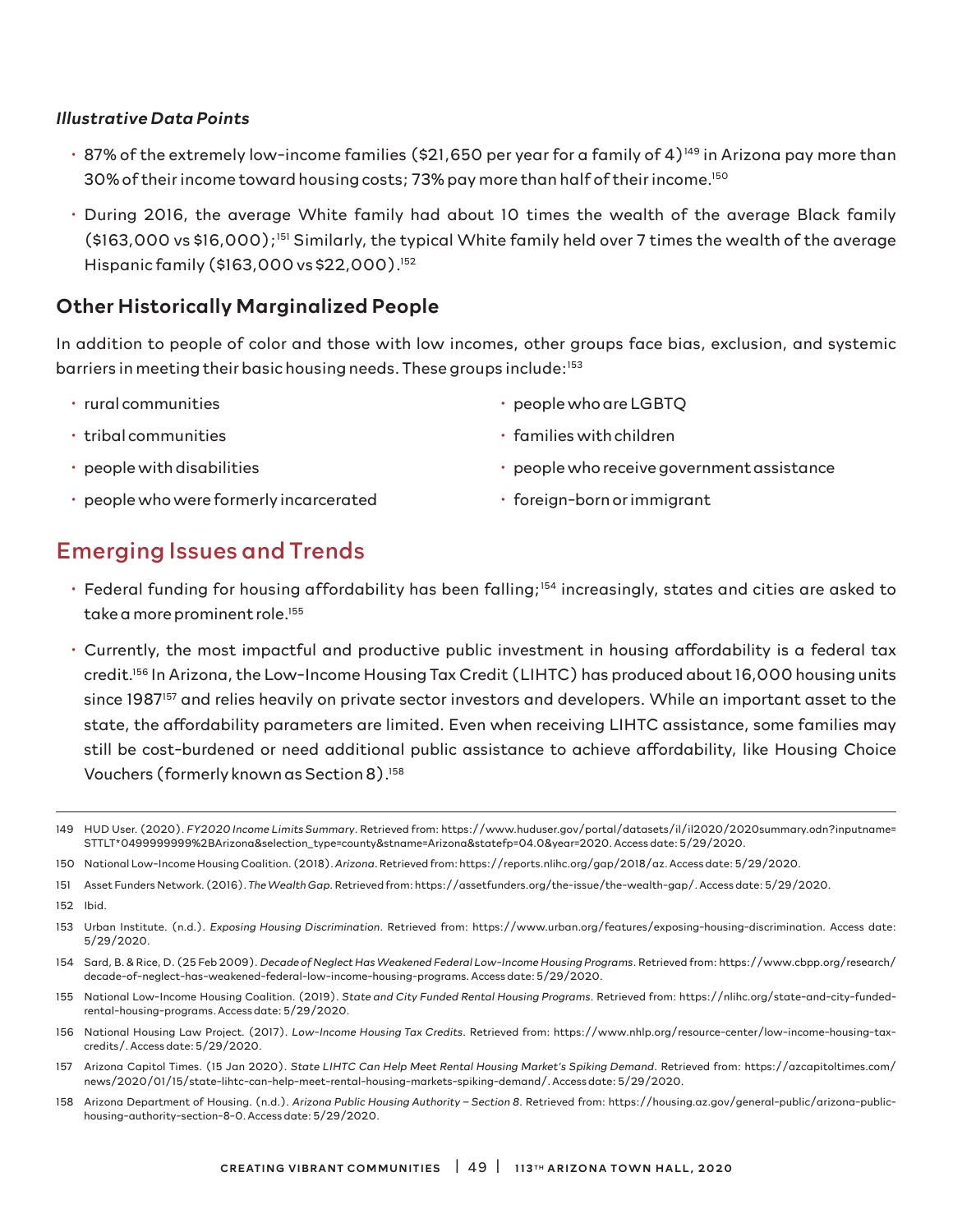- Rental units continue to be built but do little to address the affordability crisis. Average apartment rents in the Metro Phoenix area climbed 8% during 2018, which is almost triple the U.S. rate.<sup>159</sup> Luxury apartments now make up about 87% of new rental construction in metro Phoenix.160
- Hospitals and healthcare insurers see the impact of poor housing conditions on their patients, as well as their balance sheets. As a result, the healthcare sector is experimenting with how it can support good quality, affordable housing.<sup>161</sup> One closely watched pilot is in Phoenix, where UnitedHealthcare provided financing for Chicanos Por La Causa to rehabilitate and operate rental housing.162
- Homelessness is up throughout the state. After declining for a number of years, the number of people experiencing homelessness started to increase in 2017.<sup>163</sup> Maricopa County's rates have been increasing since 2015, with the sharpest increase among those who are unsheltered and literally living on the streets.<sup>164</sup>

#### What barriers need to be addressed?

- **Arizona provides little state funding to support housing affordability and supply.** Historically, the Arizona Housing Trust Fund has been the key state-funded program that supports housing affordability. During the Great Recession, the Legislature depleted the Fund and capped its annual allocation at \$2.5 million, which is down from a high of \$40 million.<sup>165</sup> Since then, the Legislature made a one-time additional investment of \$15 million in 2019 for projects that were largely preselected.<sup>166</sup>
- **Not In My Backyard (NIMBY) sentiments** have always slowed development processes, but have picked up new acolytes, including renters and those living in urban centers.<sup>167</sup> Additionally, fervent NIMBY sentiments are often directed at the residents of the housing built for these populations: families with low incomes, those experiencing homelessness, and people who were formerly incarcerated.

#### What are possible community and policy responses?

• **Establish a state housing tax credit.** Seventeen states have developed a state housing tax credit to leverage the impact of the national Low-Income Housing Tax Credit. 168

- 160 Reagor, C. (7 Oct 2018). *Almost 90% of New Metro Phoenix Apartments Requiring Hefty Rents*. Retrieved from: https://www.azcentral.com/story/money/ real-estate/catherine-reagor/2018/10/07/most-new-metro-phoenix-apartments-luxury-requiring-heft-rents-survey-rentcafe-apartmentlist/ 1501030002/. Access date: 8/12/2020.
- 161 Bailey, P. (17 Jan 2020). *Housing and Health Partners Can Work Together to Close the Housing Affordability Gap.* Retrieved from: https://www.cbpp.org/ research/housing/housing-and-health-partners-can-work-together-to-close-the-housing-affordability. Access date: 5/29/2020.
- 162 Simon, H. (21 Aug 2019). *A Health Insurer and a CDC Collaborate to Move the Needle on Housing and Health.* Retrieved from: https://shelterforce.org/2019/08/21/ a-health-insurer-and-a-cdc-collaborate-to-move-the-needle-on-housing-and-health/. Access date: 5/29/2020.
- 163 National Alliance to End Homelessness. (2020). *Arizona.* Retrieved from: https://endhomelessness.org/homelessness-in-america/homelessness-statistics/ state-of-homelessness-report/arizona/. Access date: 5/29/2020.
- 164 Maricopa Association of Governments. (2020). Point-In-Time Homeless Count. Retrieved from: https://www.azmag.gov/Programs/Homelessness/Point-In-Time-Homeless-Count. Access date: 5/29/2020.
- 165 National Low-Income Housing Coalition. (15 Jul 2019). From the Field: State Commits \$15 Million to the Arizona Housing Trust Fund. Retrieved from: https://nlihc. org/resource/field-state-commits-15-million-arizona-housing-trust-fund. Access date: 5/29/2020.
- 166 Ibid.

168 NOVOGRADAC. (2020). Affordable Housing Resource Center: State LIHTC Program Descriptions. Retrieved from: https://www.novoco.com/resourcecenters/affordable-housing-tax-credits/application-allocation/state-lihtc-program-descriptions. Access date: 5/29/2020.

<sup>159</sup> Reagor, C. (6 Sep 2019). *For \$25, Arizona Home Buyers Can Help Solve the State's Affordable Housing Problem*. Retrieved from: https://www.azcentral.com/ restricted/?return=https%3A%2F%2Fwww.azcentral.com%2Fstory%2Fmoney%2Freal-estate%2Fcatherine-reagor%2F2019%2F09%2F06%2F25 arizona-home-buyers-can-help-solve-states-affordable-housing-problem%2F2211944001%2F. Access date: 8/12/2020.

<sup>167</sup> NYU Furman Center. (30 Aug 2018). The Stoop. Retrieved from: https://furmancenter.org/thestoop/entry/city-nimbys. Access date: 5/29/2020.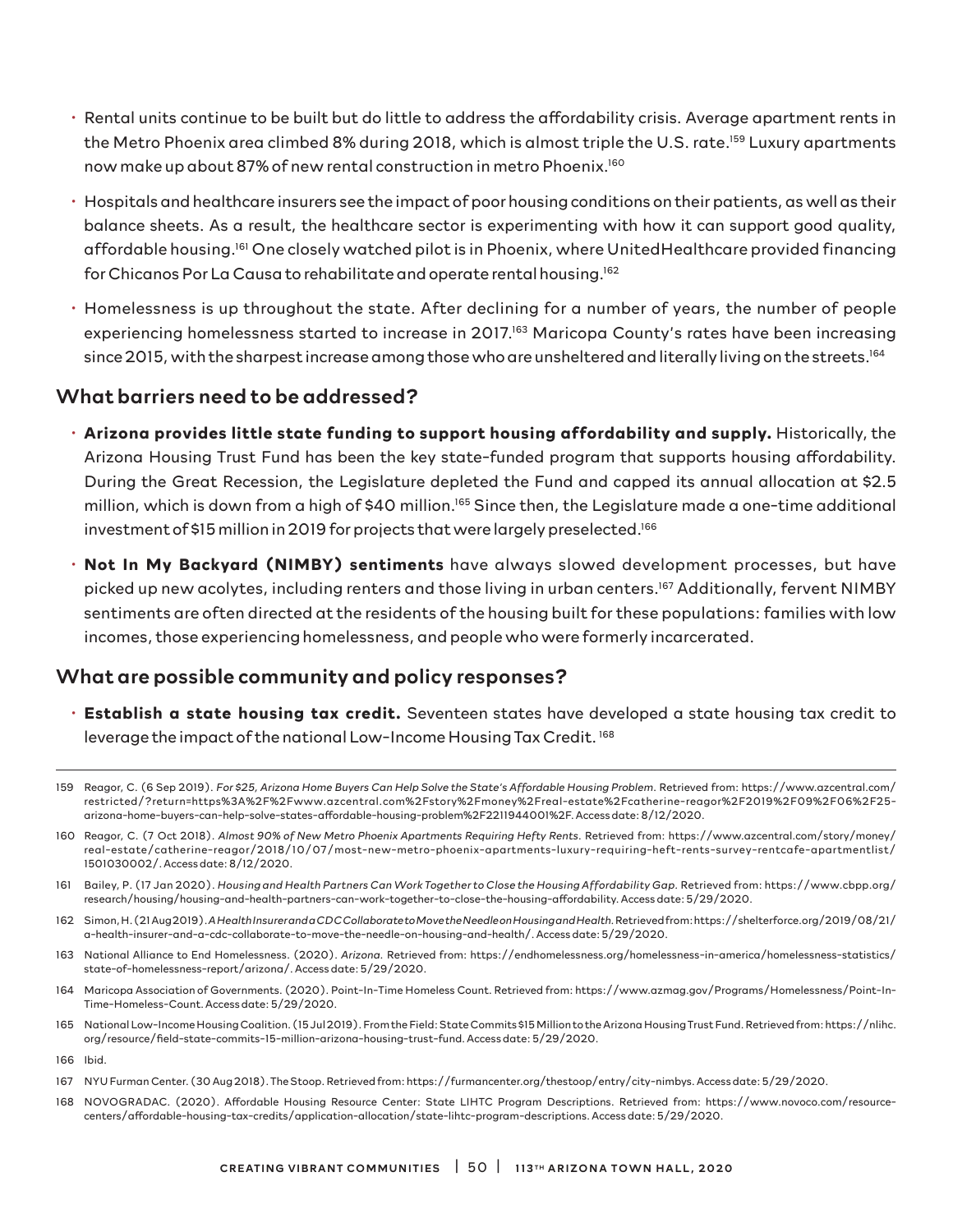- **Encourage private and philanthropic efforts.** Recognizing the potentially devastating impacts of a poorly developed housing ecosystem, private and philanthropic partners are pitching in. For example, the recently established Arizona Housing Fund uses a unique source of funding to support the increase in housing affordability and supply – voluntary donations triggered by real estate transactions, such as when buying, selling, or renting a house.<sup>169</sup>
- **Address a key driver of housing development costs: land.** Since 2012, increasing land prices have led to higher development costs; by one estimate, land costs increased by over 80% in Maricopa County and over 43% in Coconino County.170 Community land trusts maintain permanent ownership, stewardship, and control over land, while offering affordable homeownership options for housing structures situated on the land.<sup>171</sup> Arizona has several successful examples, including City of Flagstaff's program,<sup>172</sup> Pima County Community Land Trust<sup>173</sup> and Newtown Community Development Corporation.<sup>174</sup>
- **Preserve what we have.** Affordable housing is disappearing at a notable rate. One study estimates that over a six year period in the 2010s, Flagstaff lost almost 43% of units renting for less than \$800 per month, while the Phoenix-Mesa-Scottsdale area lost over 36%, and Tucson lost over 21% of similarly priced rentals. <sup>175</sup> Because of the costly and time-consuming nature of new construction, maintaining the existing affordable housing supply and quality - both for rent and for purchase - is a strategy embraced by many communities.<sup>176</sup> Preservation can be supported in a number of ways, including grants, financing options and policies.

*"Eviction is a cause, not just a condition, of poverty."* 

*– Matthew Desmond, Evicted: Poverty and Profit in the American City* 

#### *About the Author*

#### **C.J. Eisenbarth Hager, Director, Vitalyst Health Foundation**

C.J. Eisenbarth Hager is Director of Healthy Communities for Vitalyst Health Foundation. She oversees Vitalyst's built health community strategies, including food systems, transportation options, green space access and affordable housing. She works with partners to bring health into the public policy decision-making process through tools like health impact assessments and health in all policies. C.J. received her undergraduate degree in Economics from Marquette University and a graduate degree in community planning from Kansas State University.

176 Treskon, M., McTarnaghan, S. (25 Aug 2016). *Preserving Affordable Housing: What Works.* Retrieved from: https://www.urban.org/urban-wire/preservingaffordable-housing-what-works. Access date: 5/29/2020.

<sup>169</sup> Arizona Housing Fund. (2019). AZ is at a Tipping Point. Retrieved from: https://arizonahousingfund.org/. Access date: 5/29/2020.

<sup>170</sup> Hermann, A. (22 Jul 2019). Increasing Land Prices Make Housing Less Affordable. Retrieved from: https://www.jchs.harvard.edu/blog/increasingland-prices-make-housing-less-affordable/. Access date: 5/29/2020.

<sup>171</sup> Community-Wealth.org. (n.d.). *Overview: Community Land Trusts (CLTs)*. Retrieved from: https://community-wealth.org/strategies/panel/clts/index.html. Access date: 5/29/2020.

<sup>172</sup> The City of Flagstaff Arizona. (n.d.). *Land Trust Program*. Retrieved from: https://www.flagstaff.az.gov/928/Community-Land-Trust-Program. Access date: 5/29/2020.

<sup>173</sup> Pima County Community Land Trust. (n.d.). *Community Land Trust*. Retrieved from: https://www.pcclt.org/. Access date: 5/29/2020.

<sup>174</sup> Newtown CDC. (2020). *What We Do: Community Land Trust.* Retrieved from: https://newtowncdc.org/what-we-do/community-land-trust.html. Access date: 5/29/2020.

<sup>175</sup> Joint Center for Housing Studies of Harvard University. (2020). *The Low-Rent Stock in Most Metros Has Declined Substantially Since 2011.* Retrieved from: https://www.jchs.harvard.edu/son-2019-low-rent-units-map. Access date: 5/29/2020.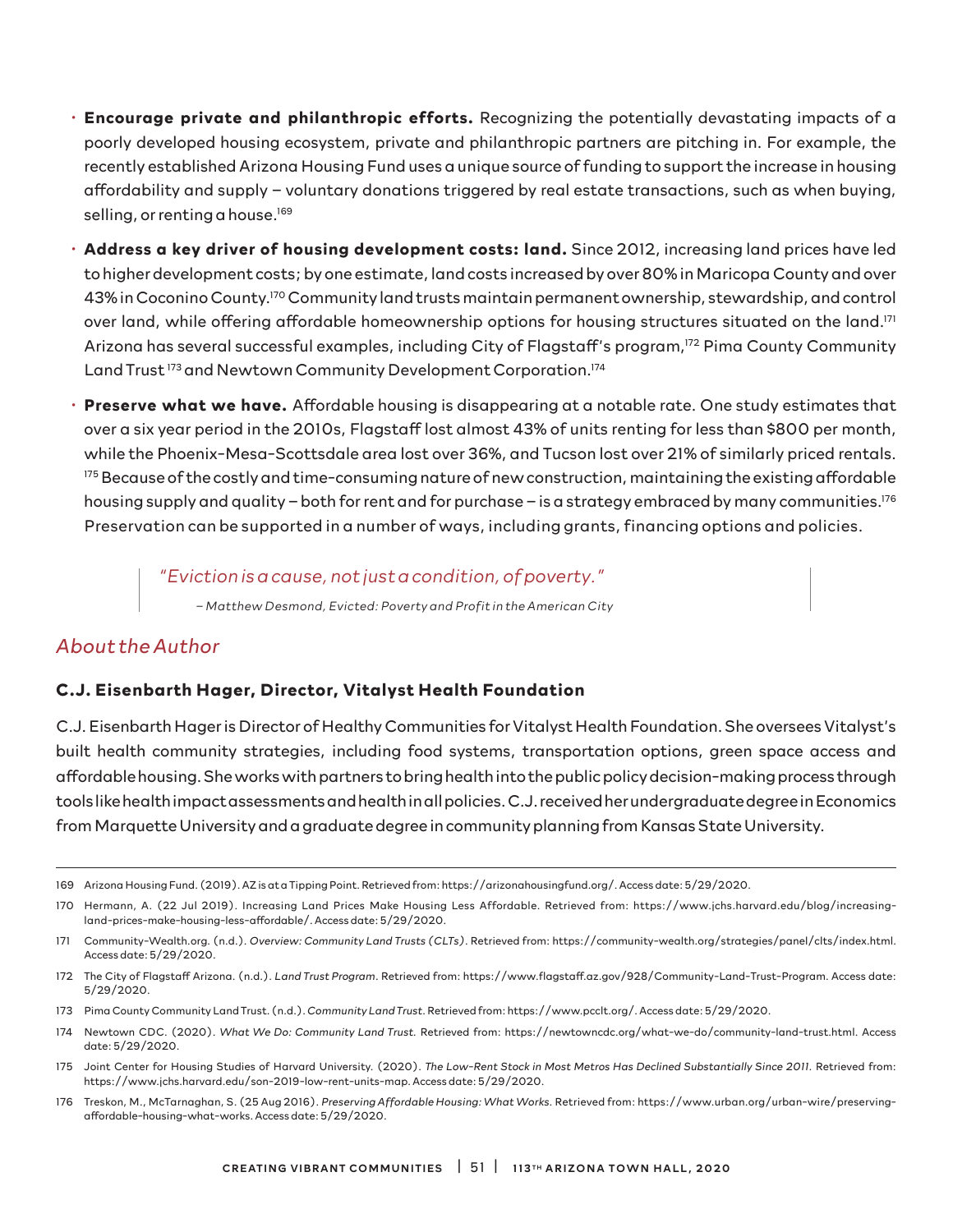# The Role of Transportation and Safe Streets in Creating Vibrant Communities

*Emily Yetman, Living Streets Alliance*



# Introduction

There are many opportunities to improve vibrancy by re-examining and re-imagining how our communities interact with streets and transportation. This is because Arizona was largely developed in the era of, and to accommodate the movement of, the personal automobile. During much of the past century, the economy boomed, and cities grew and spread out across open space. Now, data points to unintended consequences of rapid growth. Traffic deaths and injuries are at an all-time high, chronic diseases linked to inactivity are becoming more common, and poor air quality is damaging people's physical health, especially among the youngest and oldest community members. Arizona cities and towns alike struggle to keep up with the financial burden of maintaining current transportation infrastructure, and any sort of upgrade competes with other essential programs and services, such as emergency response systems, parks and libraries, and job training. More recently, small towns are losing their brightest youth to big cities with more opportunities to live car-free or car-lite, while cities struggle to manage congestion and the sheer volume of people needing to move around on a daily basis.

Re-imagining how transportation can improve community vibrancy begins with two key points:

- 1. In most municipalities, streets are the largest form of public space, greater than parks and open space combined.
- 2. While many think of streets as just spaces to move through, they are packed with potential to become environments that foster community engagement with art, connection, socialization, and safety for families and multiple generations.

Traditionally, transportation in Arizona has been straightforward: build roads to move cars to get to places. Yet communities are learning that improved social, health, and economic outcomes are seen over time in communities that have gone beyond using streets for a singular purpose. Now is an important opportunity for Arizonans to consider what kind of future they want and to consider acting based on this data to forge a new path forward. While transportation is crucial for allowing Arizonans to get to and from work, healthcare appointments, grocery stores, and many other important aspects of life, it may also be beneficial for Arizonans to make a fundamental shift in the way communities view, utilize, and manage one of their greatest assets: their streets.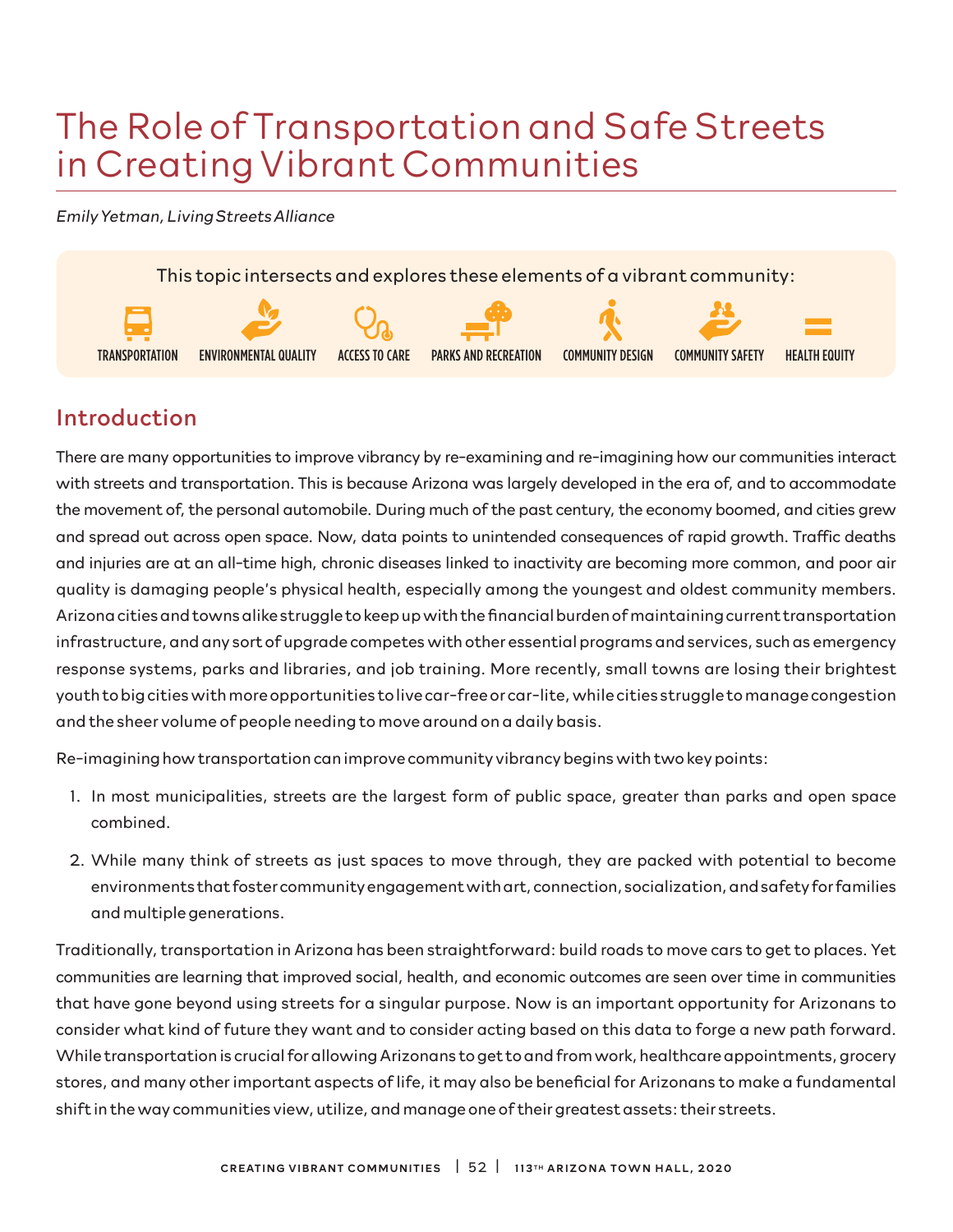# Unsafe Streets Limit Vibrancy

Currently, many areas and corridors within Arizona are unsafe for both people who drive and walk. Data increasingly reveals that streets are built in such a way that makes it more likely for individuals to do something that will result in an crash. Over a thousand people are killed in traffic crashes in Arizona every year, and tens-ofthousands more are injured. It is the leading cause of death from injury for people between the ages of 5 and 24 in Arizona.177 These statistics are staggering, and even though most people have either been in a crash themselves, or are closely connected to someone who has, the deeper toll that traffic violence takes on communities largely goes unnoticed. When added up, external costs like missed productivity at work, emergency response, medical bills, legal costs, damage to personal property, and life impact create a major cost for individuals, families, and municipalities. For a financially stable family, it can be a huge inconvenience or setback. For a family struggling to get by, it can be devastating, creating a debt cycle that becomes extremely difficult to escape, which impacts all aspects of family well-being.

Outside of crash injuries, other negative physical health outcomes can result from the way streets are built. Inactive lifestyles can result in several chronic diseases, including obesity. Poor air quality also contributes to adverse health outcomes, including asthma and other respiratory disease development in younger children.

While crash and traffic injuries and fatalities are high in metro and urban areas, rural areas make up a significant amount of injuries and fatalities, as seen in the figure below. As shown, it is estimated that in 2018, rural traffic fatalities made up 44.3% of all Arizona traffic fatalities.



177 Arizona Department of Health Services. (n.d.). *Arizona Injury Prevention Plan, 2012-2016*. Retrieved from: https://www.azdhs.gov/documents/prevention/ womens-childrens-health/reports-fact-sheets/injury-prevention/az-injury-surveillance-prevention-plan-2012-2016.pdf. Access date: 5/29/2020.

178 The Arizona Department of Transportation. (18 Jun 2019). *2018 Motor Vehicle Crash Facts for the State of Arizona*. Retrieved from: https://azdot.gov/sites/ default/files/news/2018-Crash-Facts.pdf. Access date: 5/29/2020.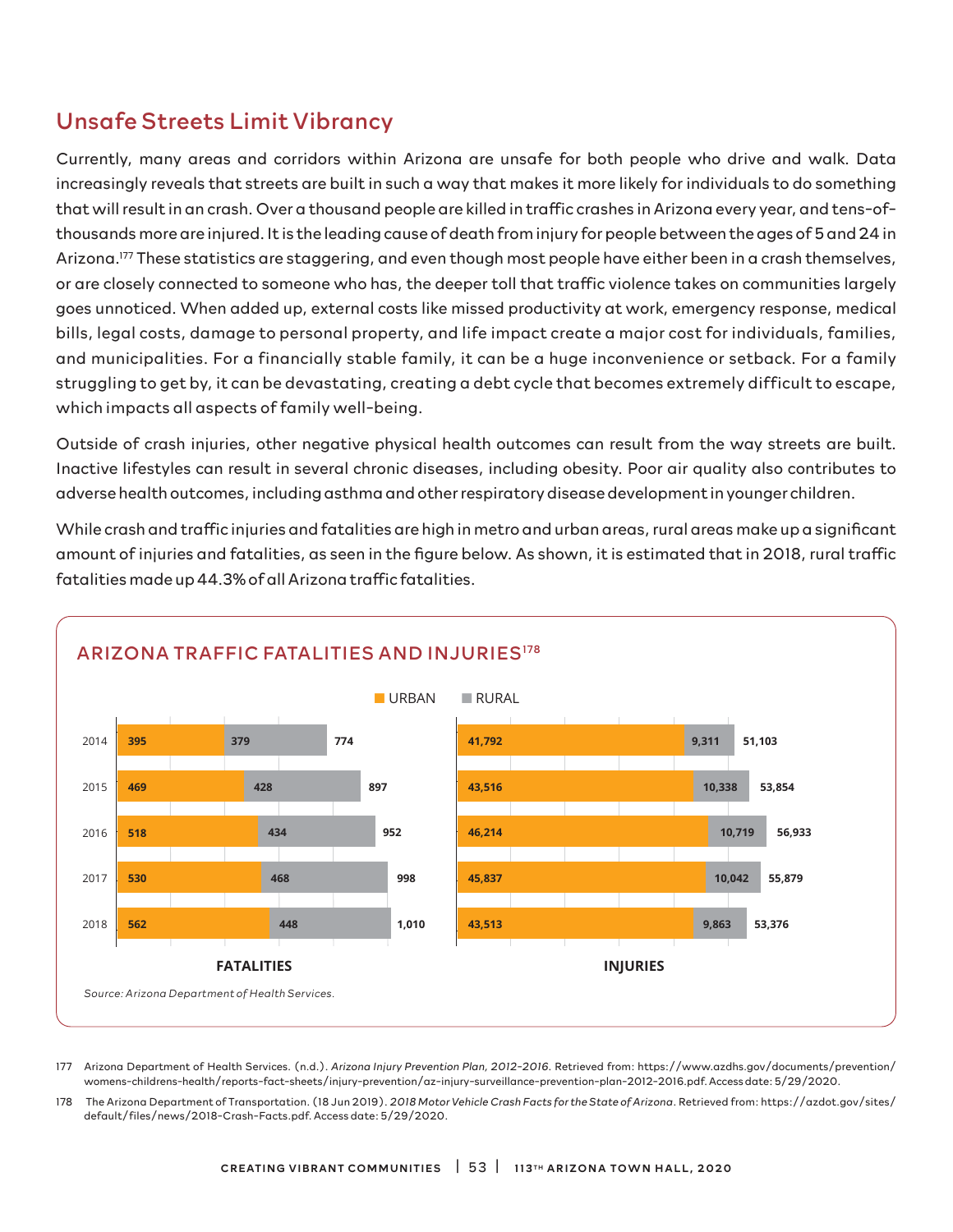Additionally, the current built environment around transportation serves as a well-being and vibrancy barrier in communities. Freeways and major thoroughfares have divided many communities over the years, resulting in social fragmentation, isolation, and loneliness. This lack of social interaction is occurring in so many communities that in a survey conducted by Cigna, in 2019, 61% of Americans reported being lonely. 179

Furthermore, Arizona is ranked as the 9th most dangerous state for people walking in the U.S.<sup>180</sup> This means that people of low socioeconomic status are disproportionately put at risk, as they are more likely to rely on biking, walking, and transit while also living in disinvested parts of town that force them into unsafe conditions.

## The Need for Safe Streets and Community Spaces

While the majority of Arizonans choose to drive alone to work (as seen in the figure below), people with disabilities are twice as likely to have inadequate transportation options.181 Without reliable, connected, and multi-modal transportation options, they miss out on opportunities to thrive and stay connected to their communities.



Despite existing barriers, cities and towns all over the world are experiencing success with improving outcomes and overall quality of life by making a firm commitment to streets designed with *people* in mind. This includes people of all ages, abilities, and socioeconomic statuses; people on foot, on bike, using transit, *and* in cars.

<sup>179</sup> Cigna. (2020). *Loneliness and the Workplace*. Retrieved from: https://www.cigna.com/static/www-cigna-com/docs/about-us/newsroom/studiesand-reports/combatting-loneliness/cigna-2020-loneliness-infographic.pdf. Access date: 5/29/2020.

<sup>180</sup> Smart Growth America. (2019). *Dangerous by Design 2019*. Retrieved from: https://smartgrowthamerica.org/dangerous-by-design/. Access date: 5/29/2020.

<sup>181</sup> Making Action Possible for Southern Arizona. (2018). *Transportation to Work.* Retrieved from: https://mapazdashboard.arizona.edu/infrastructure/transportationwork. Access date: 5/29/2020.

<sup>182</sup> American Association of People with Disabilities. (n.d.). *Equity in Transportation for People with Disabilities*. Retrieved from: http://www.civilrightsdocs.info/ pdf/transportation/final-transportation-equity-disability.pdf. Access date: 5/29/2020.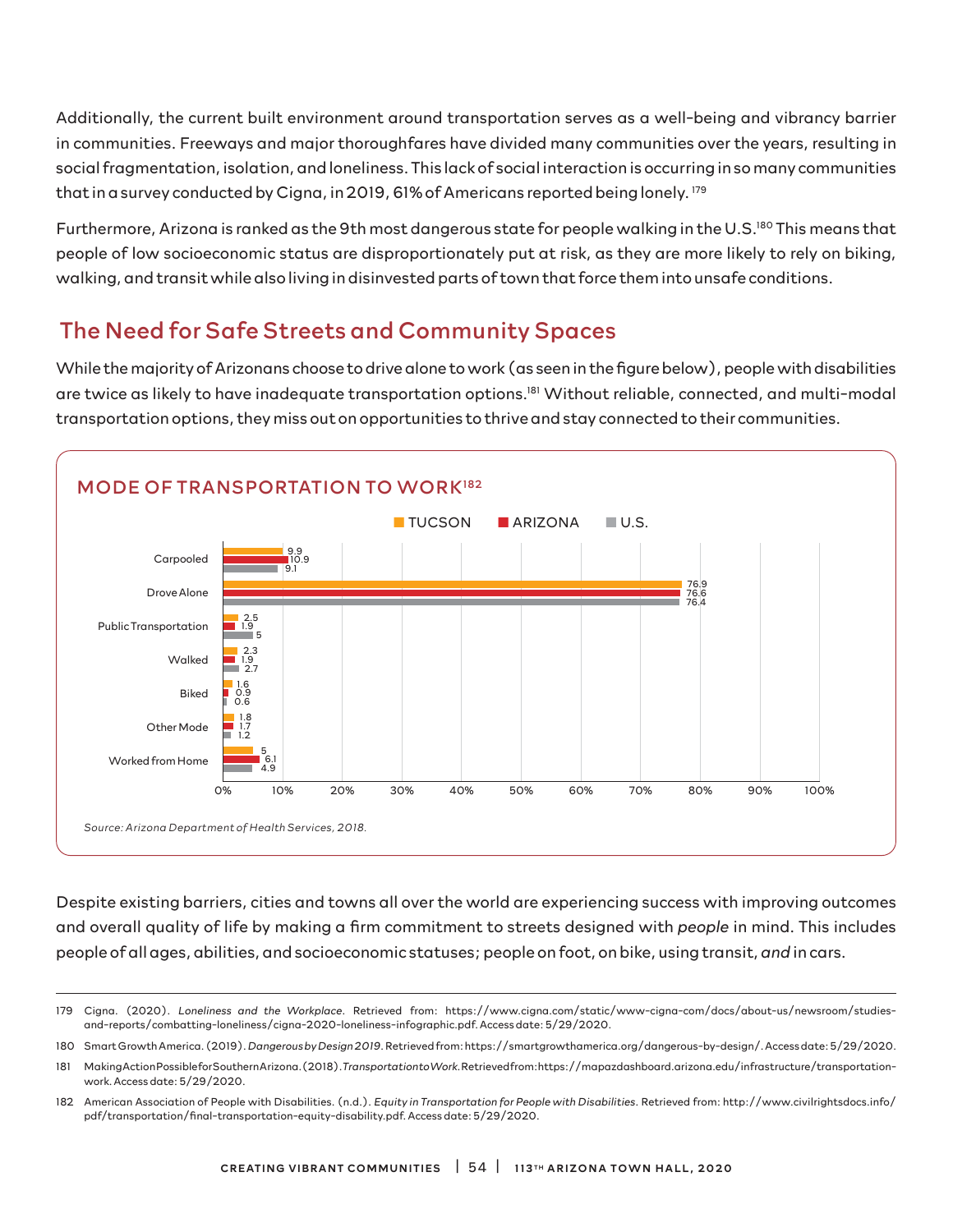### The Availability and Consequences of Arizona Transportation Systems

While the current transportation system in Arizona has weaknesses, many Arizonans do not even have reliable access to the system. For instance, in a poll distributed to over 400 Arizona residents in 2012, nearly 70% are unsatisfied with the state's transportation system, and almost one-third of participants reported there being a lack of public transit.183 In addition to this, the high volume of those traveling by motor vehicle has severely impacted Arizona's air quality. In 2019, while Tucson's air quality was rated to be good 61.6% of the time, this was only true of 13.7% of days in the Phoenix area.<sup>184</sup>

Even when reliable transportation is available, it can be expensive. For example, it is expensive to own a car and drive, as it comes along with additional expenses like car insurance, gas, and basic maintenance. If the need to use a car is eliminated or decreased, it would likely lead to extensive economic and health benefits overtime. With Arizona's current infrastructure, there are several major transportation-related costs, such as:

- Maintenance of streets and highways: Currently, there is \$50 million budgeted for FY23 for just improvement of the I-10 freeway, and \$78 Million to replace and expand a *single* bridge across the Gila river in the FY21 budget.185
- Cost of crashes: In 2018, it is estimated that motor vehicle crashes were responsible for \$19.349 billion worth of economic losses in Arizona.186
	- Medical bills: In 2013, the medical costs relating to crash deaths in Arizona were estimated to be about \$11 million.<sup>187</sup>
	- Police and Emergency Medical Services (EMS) response associated time and costs.
	- Property damage costs due to motor vehicle crashes, which totaled close to \$972 million in 2018.188
- Health costs resulting from lack of physical activity.189
- Annual congestion cost: In 2017, the total annual value of travel delay and excess fuel consumption for each auto commuter in the Phoenix-Mesa area was \$3.3 billion.190

- 186 The Arizona Department of Transportation. (18 Jun 2019). *2018 Motor Vehicle Crash Facts for the State of Arizona*. Retrieved from: https://azdot.gov/sites/ default/files/news/2018-Crash-Facts.pdf. Access date: 5/29/2020.
- 187 Center for Disease Control and Prevention. (2015). *Motor Vehicle Crash Deaths: Costly but Preventable.* Retrieved from: https://www.cdc.gov/motorvehiclesafety/ pdf/statecosts/AZ-2015CostofCrashDeaths-a.pdf. Access date: 5/29/2020.
- 188 Arizona Department of Transportation. (2018). *2018 Motor Vehicle Crash Facts for the State of Arizona*. Retrieved from: https://azdot.gov/sites/default/files/ news/2018-Crash-Facts.pdf. Access date: 5/29/2020.
- 189 American Public Health Association. (Mar 2010). *Backgrounder: The Hidden Health Costs of Transportation*. Retrieved from: https://www.apha.org/~/media/ files/pdf/topics/transport/hidden\_health\_costs\_of\_transportation\_backgrounder.ashx. Access date: 5/29/2020.
- 190 Texas A&M Transportation Institute. (2019). *Urban-Mobility Report: Phoenix-Mesa, AZ*. Retrieved from: https://mobility.tamu.edu/umr/congestion-data/. Access date: 5/29/2020.

<sup>183</sup> Arizona Forward. (Oct 2012). *Are We There Yet? The Role of Transportation in Driving Arizona's Global Economy*. Retrieved from: https://www.arizonaforward. org/resources/Pictures/ARE\_WE\_THERE\_YET.pdf. Access date: 5/29/2020.

<sup>184</sup> Making Action Possible for Southern Arizona. (2019). *Air Quality*. Retrieved from: https://mapazdashboard.arizona.edu/quality-place/air-quality. Access date: 5/29/2020.

<sup>185</sup> Ducey, D. (Jan 2020). *State of Arizona Executive Budget.* Retrieved from: https://azgovernor.gov/sites/default/files/related-docs/budget\_summary.pdf. Access date: 6/1/2020.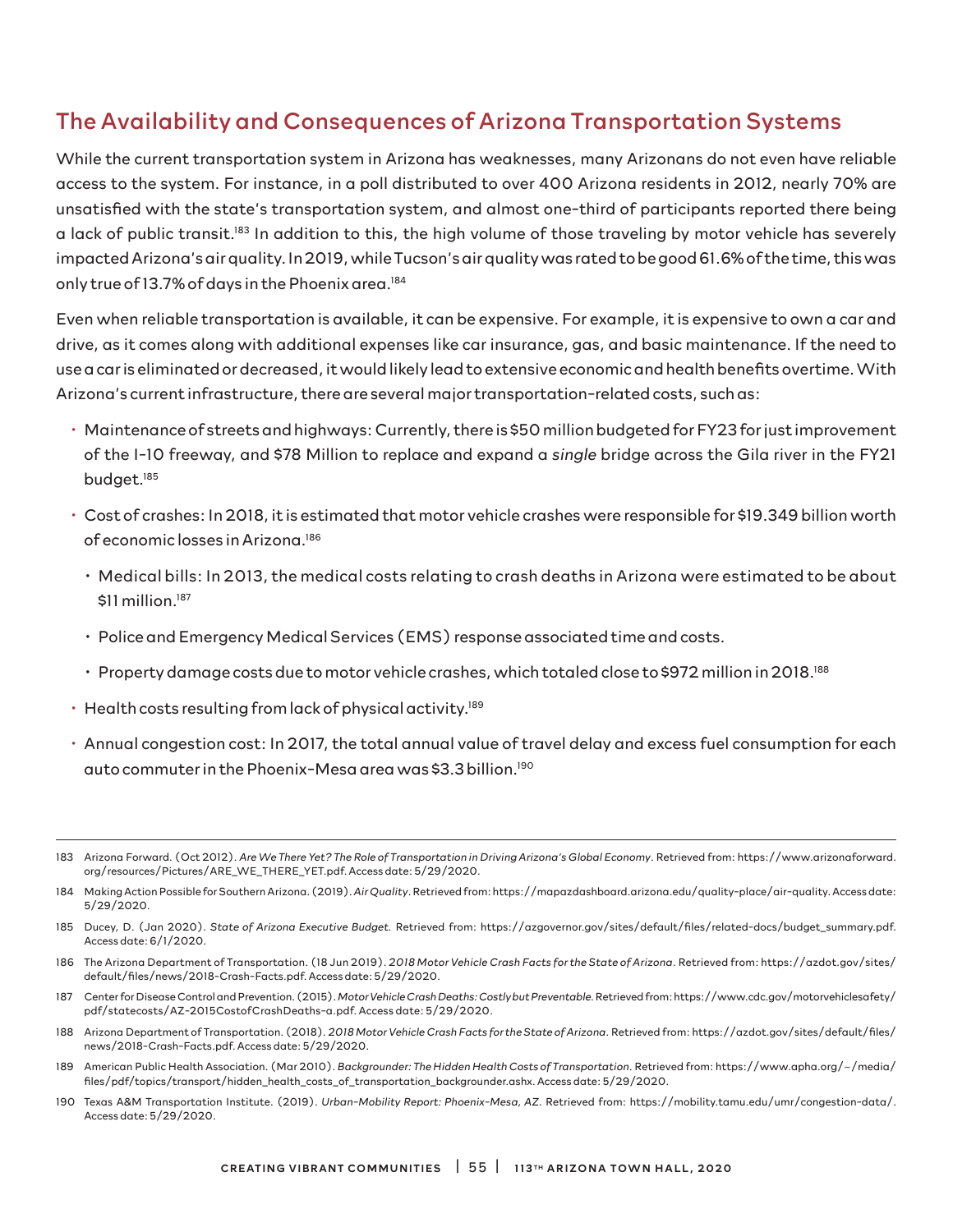While improving streets and sidewalks may incur costs, there is potential for positive return on investment (ROI). By providing more options to travel than driving or taking the bus, the wear and tear on the transit network would likely decrease significantly. In addition to this, the costs of improving streets often can be less than expected. For example, changing signal timing at intersections to allow more time for pedestrian crossing costs nothing, while adding countdown clocks can be as little as \$2,000 per intersection.<sup>191</sup> While larger, more costly changes can result in significant positive health outcomes, making small, little to no cost changes can also see significant ROI and increase community safety.

### New Approaches and Potential Solutions

There are currently many approaches being explored and adopted in Arizona communities, as well as in other states and internationally, that work to address issues outlined in this chapter. These solutions often require change at the level of policies, systems, and environments, which makes collaboration imperative. The Arizona Department of Transportation (ADOT) is responsible for planning, building, and maintaining the highway system in the state so collaboration with ADOT to implement changes within Arizona's transportation system is critical in creating systemic change. Such collaboration includes providing input on ADOT's Five-Year Plan, which provides guidance on how ADOT funds get allocated over a five-year period.<sup>192</sup> Coordination and partnership with ADOT is particularly important for rural and tribal communities, as national best practices around land use and active transportation are typically more focused around urban or suburban areas. This further illuminates the importance of incorporating community input in the planning process.

A couple of specific, notable approaches that have proven to be successful in improving health outcomes through systemic changes within transportation include Vision Zero and Complete Streets:

• **Vision Zero:** Vision Zero is a data-driven approach to the goal of eliminating crashes and fatalities related to roadways. This is done by exploring different ways of modifying and redesigning streets and roadways to minimize the number of crashes that happen in that area. This framework originated in the Netherlands and in Oslo, the Norwegian capital; their success with Vision Zero has resulted in zero pedestrian and cyclist fatalities in 2019.193 Tucson is working on implementing this approach 194 and the City of Tempe also adopted a Vision Zero policy approach in 2019.195

<sup>191</sup> Smart Growth America & National Complete Streets Coalition. *Costs of Complete Streets*. Retrieved from: https://www.smartgrowthamerica.org/app/legacy/ documents/cs/factsheets/cs-costs.pdf. Access date: 5/29/2020.

<sup>192</sup> Arizona Department of Transportation. (2020). *Tentative Five-Year Program*. Retrieved from: https://azdot.gov/planning/transportation-programming/ tentative-five-year-program. Access date: 5/29/2020.

<sup>193</sup> Coulon, J. (7 Jan 2020). *Oslo Just Proved Vision Zero Is Possible.* Retrieved from: https://www.bicycling.com/news/a30433288/oslo-vision-zero-goal-2019/. Access date: 5/29/2020.

<sup>194</sup> City of Tucson. (n.d.). *Mayors' Challenge for Safer People, Safer Streets.* Retrieved from: https://www.tucsonaz.gov/files/transportation/Mayors\_Challenge\_ Assessment\_Final\_for\_Web\_0.pdf. Access date: 5/29/2020.

<sup>195</sup> City of Tempe. (2020). *Vision Zero*. Retrieved from: https://www.tempe.gov/government/engineering-and-transportation/transportation/vision-zero. Access date: 5/29/2020.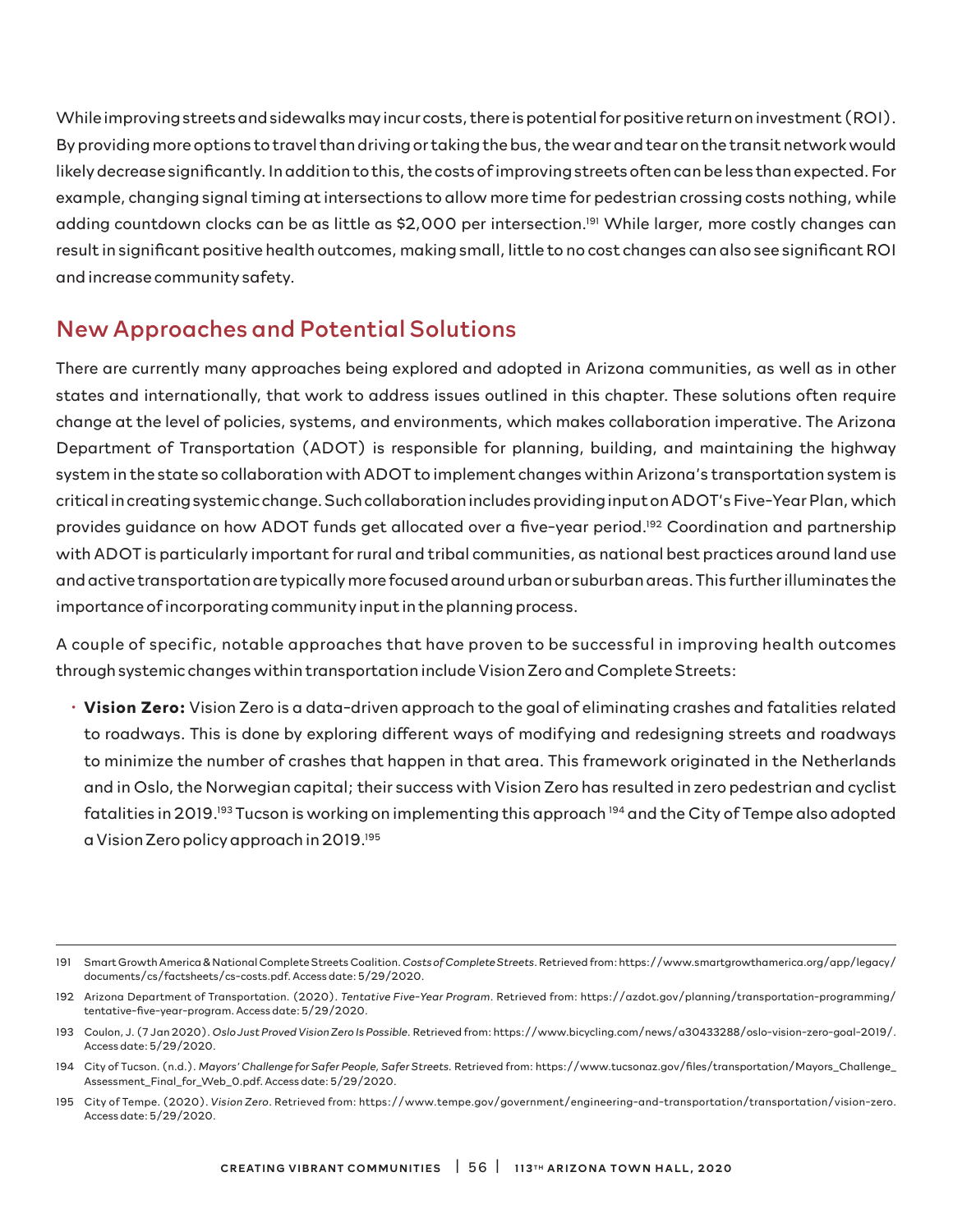• **Complete Streets:** The premise of Complete Streets emphasizes the importance of changing a street based on the context around it. This approach identifies safety as a key consideration when designing spaces and streets for people of all ages and abilities, regardless of whether they drive, walk, bike, or use public transportation. Complete Streets policies are set at the state, regional, and local levels and are frequently supported by roadway design guidelines.<sup>196</sup> In Arizona, eight entities including Metropolitan Planning Organizations (federally funded and mandated transportation policy-making organizations) have adopted some type of Complete Street policy, resolution, or guideline.<sup>197</sup>

Building physical activity into the way communities get around is not only about modifying means of transportation, but also about reconsidering land use. People are more likely to walk or bike to places if they are nearby, so it may be important to consider orienting places, like coffee shops and grocery stores, so that they are more accessible to other modes of transportation. Such a shift in thinking about community design could greatly benefit the vibrancy of a community.198 This is especially true in rural communities, where people live 10-20 miles or more away from the nearest grocery store.

For many individuals, a barrier to exploring other means of transportation is the mindset that if they are trying to change how they get around, they need to do this for all their trips. A few changes can make a big impact. For example, walking or biking to the grocery store but continuing to drive or take the bus to work is still going to have an overall positive impact. A similar barrier is present when exploring the topic of changing street design. As previously mentioned, small changes can have a large impact; not every street needs to be "complete." Not every corridor has to be walkable and bikeable. Instead, communities may benefit from context-relevant changes that encourage complementary multi-modal transportation options in parallel corridors that take land use variation into account.

### Vibrant Communities and Transportation

Reliable transportation, whether it be by foot, bike, bus, or car, is necessary for the daily life of almost all Arizonans. How people and communities get to and from where they are going drastically affects their wellbeing, environment, and community. Even if an individual has full healthcare coverage, money for food, can qualify to attend an educational institution, and is employed at a steady job, they are unable to access any of those things without adequate transportation. In addition to this, environments that do not allow for multimodal means of transport often force community members to use cars and feel unsafe or unable to walk or bike outside their place of residence. This greatly impacts the physical and mental health and wellness of many Arizona communities. Transportation is an important piece of what enables or inhibits community vibrancy.

<sup>196</sup> U.S. Department of Transportation. (24 Aug 2015). *Complete Streets*. Retrieved from: https://www.transportation.gov/mission/health/complete-streets. Access date: 5/29/2020.

<sup>197</sup> Smart Growth America. (2020). *Complete Streets Policies Nationwide.* Retrieved from: https://smartgrowthamerica.org/program/nationalcomplete-streets-coalition/publications/policy-development/policy-atlas/. Access date: 5/29/2020.

<sup>198</sup> For more information on Community Design and Built Environment see chapter titled: "The Role of Built Environment in Creating Healthy Communities".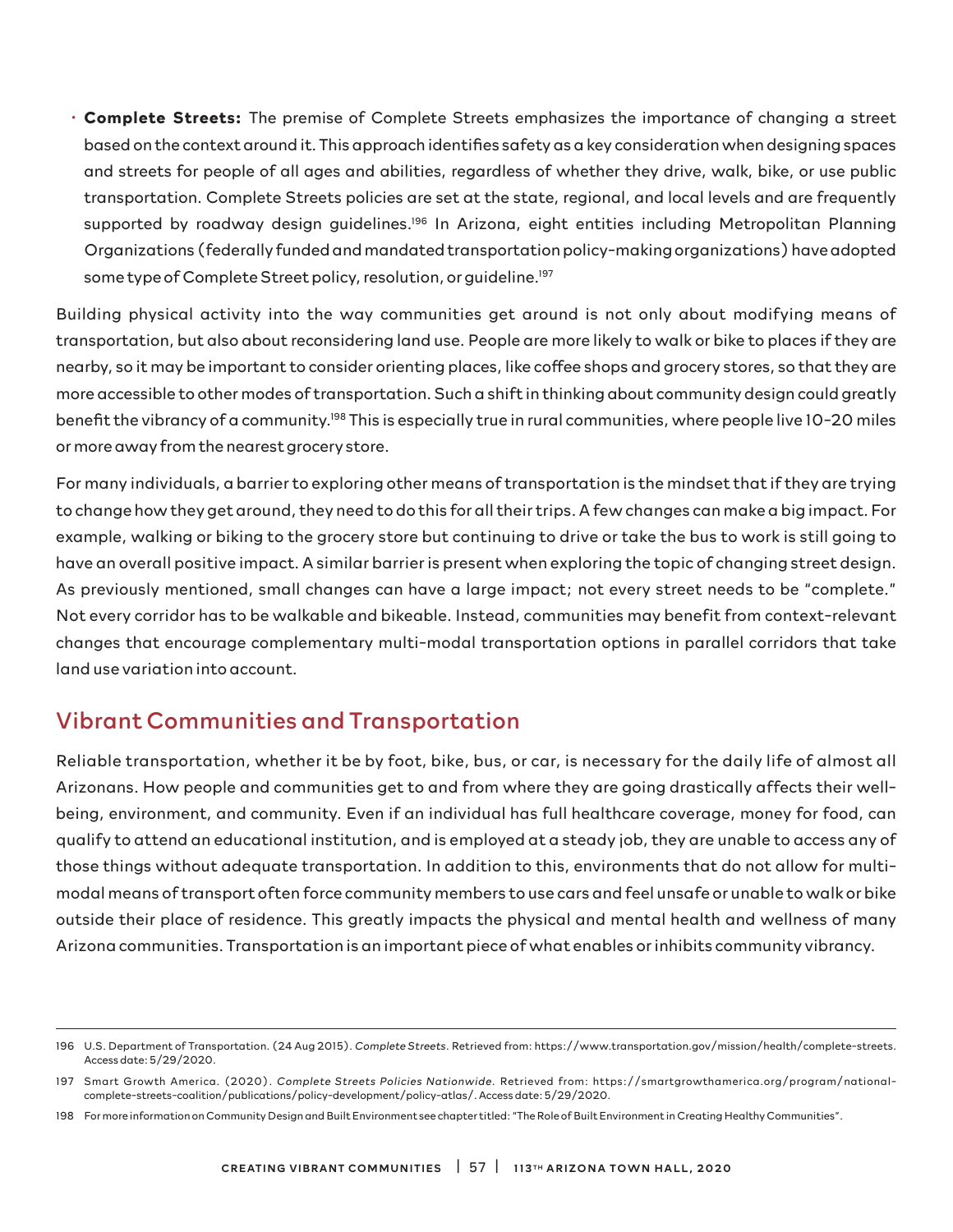### To Learn more

- https://www.strongtowns.org
- https://www.880cities.org/
- *The Pop-up Placemaking Toolkit* recently released by AARP Livable Communities. Download at: https:// cp.email.aarp.org/LC\_Downloadhttps://nacto.org/

*"When you say "no" to something, you say "yes" to something else. This is especially important because there are so many hidden costs to decisions. We need to make sure that if we are saying "no" to housing density, we are saying "yes" to sprawl, or that if we say "no" to a bike lane on our street, we are saying "yes" to air pollution."* 

*- Gil Penalosa*

#### *About the Author*

#### **Emily Yetman, Founder, Living Streets Alliance**

Emily Yetman is founder and Executive Director of Living Streets Alliance (LSA), a non-profit organization that advocates for a thriving Tucson by creating streets for everyone. With a vision of streets as living public spaces that connect people and places, LSA has played a key role in advocating for the recently adopted Tucson Complete Streets policy as well as Proposition 407, the 2018 voter-approved \$225M bond to improve parks and create biking and walking connections within the city of Tucson.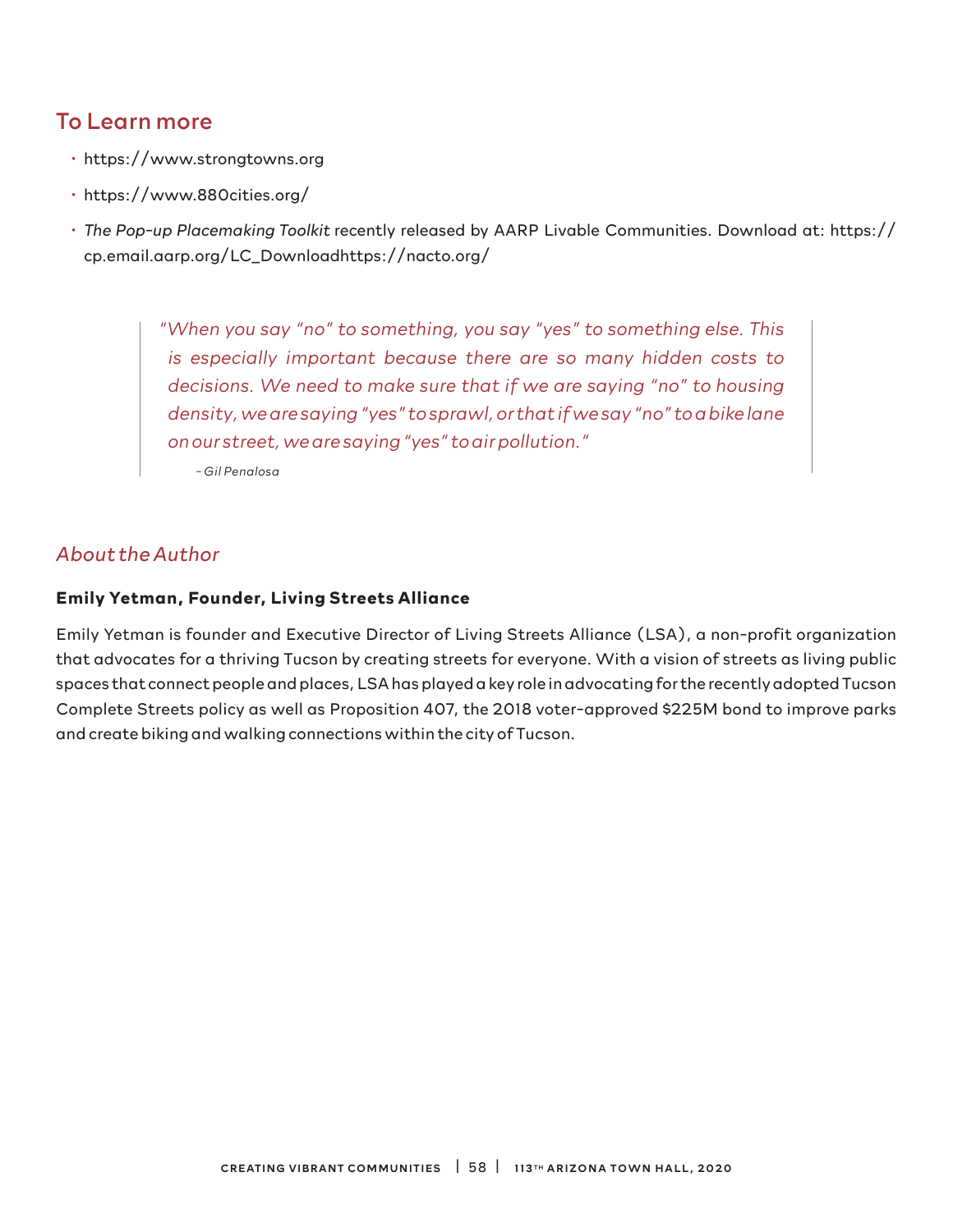# The Role of Food Systems in Vibrant Communities

*Adrienne Udarbe, Pinnacle Prevention*

This topic intersects and explores these elements of a vibrant community:



For many Arizonans, healthful food is out of reach. Bringing food from the farm to the table involves a resilient, high-functioning system of growing, harvesting, production, processing, distribution, waste, and all the many layers in between. A vibrant and resilient food system addresses access to quality food with consideration for history, place, culture, and policy. Food is a fundamental aspect of life, and as such, intentional community design around access to quality, affordable food is a vital consideration for overall health outcomes in Arizona.

# The Food Systems Landscape Amid COVID-19

COVID-19 has resulted in greater awareness of how critical food systems are in our everyday lives. In some cases, we have seen declining farm income due to business closures and in other cases we have seen increased demand for local foods resulting from supply chain interruptions and distribution restrictions. We are seeing increased demand for local food delivery services without the infrastructure to meet the demand. While food is often what brings people together, we have had to explore what this looks like in a different way. We have seen increased isolation and increased food insecurity resulting from income losses and increased unemployment which puts a greater demand on the emergency food system. We have also seen amazing resilience and innovation in response to changing needs. Farmers Markets have quickly adopted and implemented online pre-ordering systems and drive-thru markets. Farmers have increased availability of and accessibility to pre-ordered fruit and veggie boxes. Tribal nations have increased distribution of food, water, and included native foods in new delivery models. Now more than ever, there is an opportunity to imagine a new system.

## The Consequences of Food Insecurity

When individuals lack access to quality, affordable foods, they are vulnerable to experiencing both physical and mental health issues, which may evolve into chronic diseases like heart disease, diabetes, and obesity. Poor food access may also impact other social determinants of health in a person's life, such as educational outcomes, economic opportunity, and housing. The tolls of hunger and malnutrition are vast. Feeding America<sup>199</sup> released national data that indicated over 58% of households they serve have a member that suffers from high blood

<sup>199</sup> For more information on Feeding America, visit this website: https://www.feedingamerica.org/.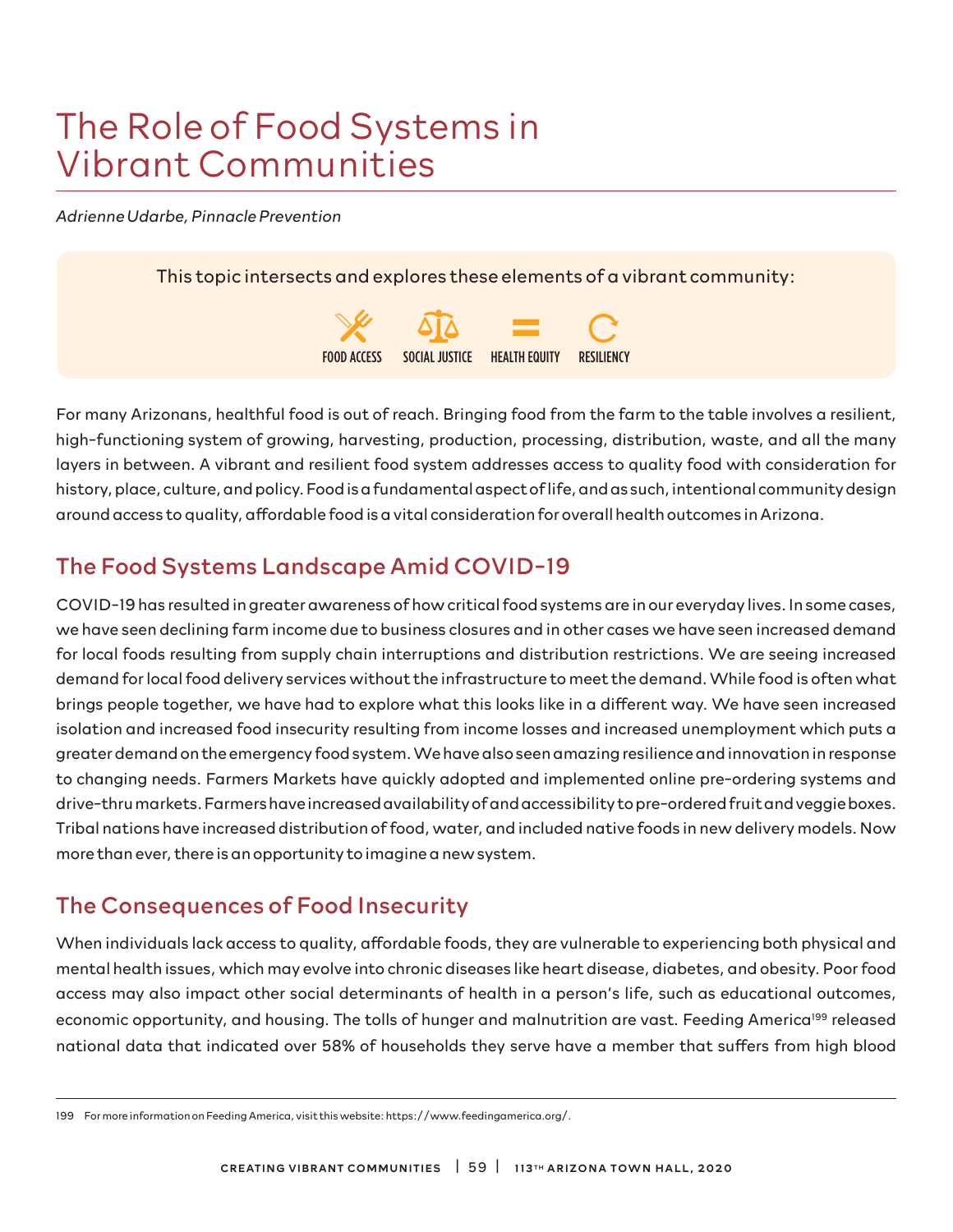pressure and 33% of households they serve contain an individual suffering from diabetes.<sup>200</sup> In addition to this, children who are at risk for hunger are proven to be more likely to struggle in school.<sup>201</sup> This interconnectivity reveals the importance of addressing the need for increased access to quality, affordable food in Arizona communities. Discussion about food insecurity is most productive when considering: "What is needed to establish a healthy environment and support a healthy relationship with food?"

In Arizona, one in eight people struggle with hunger and one in five children experience hunger. In total, this accounts for about 979,000 individuals.<sup>202</sup> Furthermore, there are clear disparities seen when examining populations that experience the highest rates of food insecurity. Tribal and rural communities are greatly burdened by food insecurity, which results from stagnating wages, insecure work, and minimal social protections. Older adults also face food insecurity disproportionate to other populations. It is estimated that in order to meet the food needs of those facing hunger in Arizona, it would cost over \$450 million per year.<sup>203</sup>

### Roadblocks to a Healthy Food System and How to Overcome Them

Today, conversations around food and health may result in feelings of shame – either about one's physical appearance or the type of food they eat. This concept of "healthism" is best defined by Dr. Lucy Aphramor, PhD, RD as "a belief system that sees health as the property and responsibility of an individual and ranks the personal pursuit of health above everything else, like world peace or being kind. It ignores the impact of poverty, oppression, war, violence, luck, historical atrocities, abuse and the environment from traffic, pollution to clean water and nuclear contamination, and so on. It protects the status quo, leads to victim blaming and privilege, increases health inequities, and fosters internalized oppression. Health-ism judges people's human worth according to their health."204 Registered Dietitian, Christy Harrison, goes on to further describe the healthism diet culture as "a system of beliefs that worships thinness and equates it to health and moral virtue; promotes weight loss as a means of attaining higher status; demonizes certain ways of eating while elevating others; and oppresses people who don't match up with its supposed picture of 'health'."205

*Nourish* – a nutrition movement from Pinnacle Prevention – was born out of conversations with community members who reported often equating shame with food and nutrition work, or health work in general. There is also an underlying political and economic context that relies on individualism, which additionally impacts the work in this space. There are also omnipresent retail food marketing practices that influence Arizona's food paradigm and buying habits.

205 Harrison, C. (10 Aug 2018). *What is Diet Culture?* Retrieved from: https://christyharrison.com/blog/what-is-diet-culture. Access date: 5/29/2020.

<sup>200</sup> Feeding America. (2020). *Importance of Nutrition on Health in America.* Retrieved from: https://www.feedingamerica.org/hunger-in-america/impact-ofhunger/hunger-and-nutrition. Access date: 5/29/2020.

<sup>201</sup> Ibid.

<sup>202</sup> Feeding America. (2019). *Hunger in Arizona*. Retrieved from: https://www.feedingamerica.org/hunger-in-america/arizona. Access date: 5/29/2020. 203 Ibid.

<sup>204</sup> O'Toole, J. (6 Oct 2016). *Healthism*. Kartini Clinic for Children and Families. Retrieved from: https://benourished.org/what-is-health-ism/. Access date: 5/29/2020.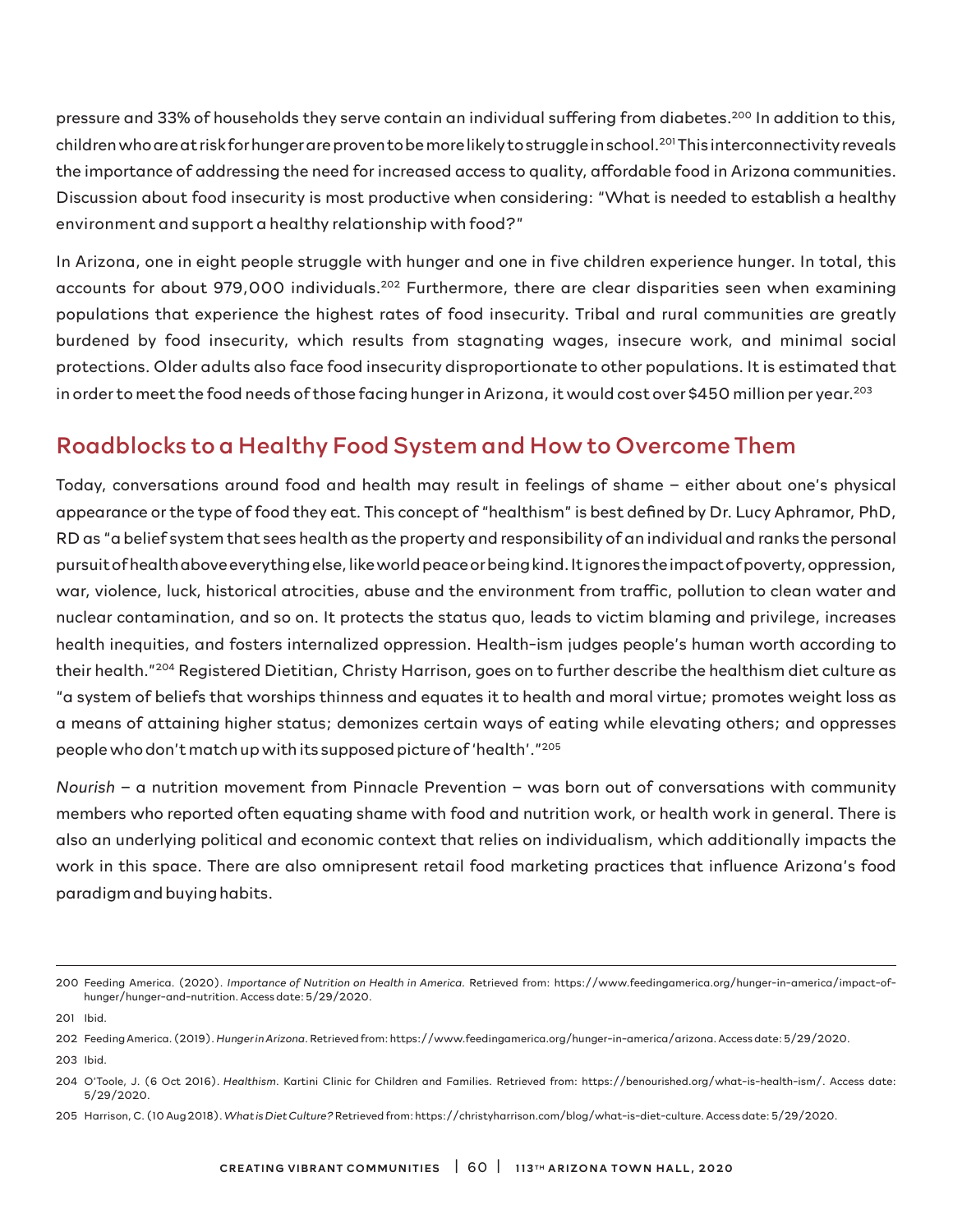This leads into the policy work. A good portion of conversations with public officials involves dispelling myths and perceptions about those who are 'unhealthy' or are participating in public assistance programs. Furthermore, many organizations working to reduce food insecurity and foster food system change face a lack of federal, state, and local funding. Despite this lack of funding, there are still many examples of successful initiatives within Arizona that work to deliver fresh, healthy, and affordable food to underserved populations.

One example is the Double up Food Bucks program.<sup>206</sup> This program gives SNAP (The U.S. Department of Agriculture's Supplemental Nutrition Assistance Program) eligible people incentive to buy more Arizonagrown fruits and vegetables. For every \$1 spent on SNAP eligible food items, participants receive \$1 to spend on fresh fruits and vegetables for up to \$20 per day. Another successful program is the Sun Produce Cooperative initiative,<sup>207</sup> which assists with the economic development of local food sources. This initiative has been successful, as it has increased consumption of local food within the state.

In addition to the barriers addressed previously, many Arizonans struggle to gain access to healthy food due to socio-economic status. In 2018, almost 29.1% of low-income households (households with incomes below 185% of the poverty threshold) were defined as food insecure compared to the 11.1% national average.<sup>208</sup> Poverty and income can greatly affect a person's ability to access healthy, affordable food for a multitude of reasons including: lack of transportation, lack of funds, lack of time (due to holding multiple jobs), and distance from local grocery stores or farmers markets.

### Responses at the Federal and State Level

While there is much that needs to be addressed in the Arizona food system, there are programs and cooperatives working to mitigate many of these issues. For example, the coordinated Hunger Relief Program run through the Arizona Department of Economic Security is a partnership among many hunger relief organizations such as food banks and action alliances working to help communities apply for nutrition assistance benefits.<sup>209</sup> In addition to this, the Arizona Hunger Advisory Council released an "Arizonans Preventing Hunger Action Plan" in 2017 that contains goals and suggestions that may be effective in preventing hunger in Arizona.210

At the federal level, there are three potential actions that might enhance food systems: (1) protect and strengthen SNAP funding and continue to incentivize healthy food options for SNAP families, (2) protect and strengthen beginner farmer and rancher programs, streamline farmer and rancher regulations to reduce burden, and consider farmer student loan forgiveness programs, (3) increase funding and culturally relevant options in Child Nutrition Reauthorization.

<sup>206</sup> Double Up Food Bucks Arizona. (n.d.). *Double Up Food Bucks Arizona*. Retrieved from: https://www.doubleupaz.org. Access date: 5/29/2020.

<sup>207</sup> Sun Produce Cooperative Initiative. (n.d.). *About*. Retrieved from: https://sunproducecoop.com/pages/about. Access date 5/29/2020.

<sup>208</sup> United States Department of Agriculture Economic Research Service (USDA-ERS). (2018). Food Security Status of U.S. Households in 2018. Retrieved from: https://www.ers.usda.gov/topics/food-nutrition-assistance/food-security-in-the-us/key-statistics-graphics.aspx. Access date: 5/29/2020.

<sup>209</sup> Arizona Department of Economic Security. (2020). Coordinated Hunger Relief Program Community Partners. Retrieved from: https://des.az.gov/services/ basic-needs/food-assistance/coordinated-hunger-relief-program-community-partners. Access date: 5/29/2020.

<sup>210</sup> The Arizona Hunger Advisory Council. (2017). Arizonans Preventing Hunger Action Plan 2017. Retrieved from: https://des.az.gov/sites/default/files/media/ Arizonans-Preventing-Hunger-Action-Plan-July-2017.pdf. Access date: 5/29/2020.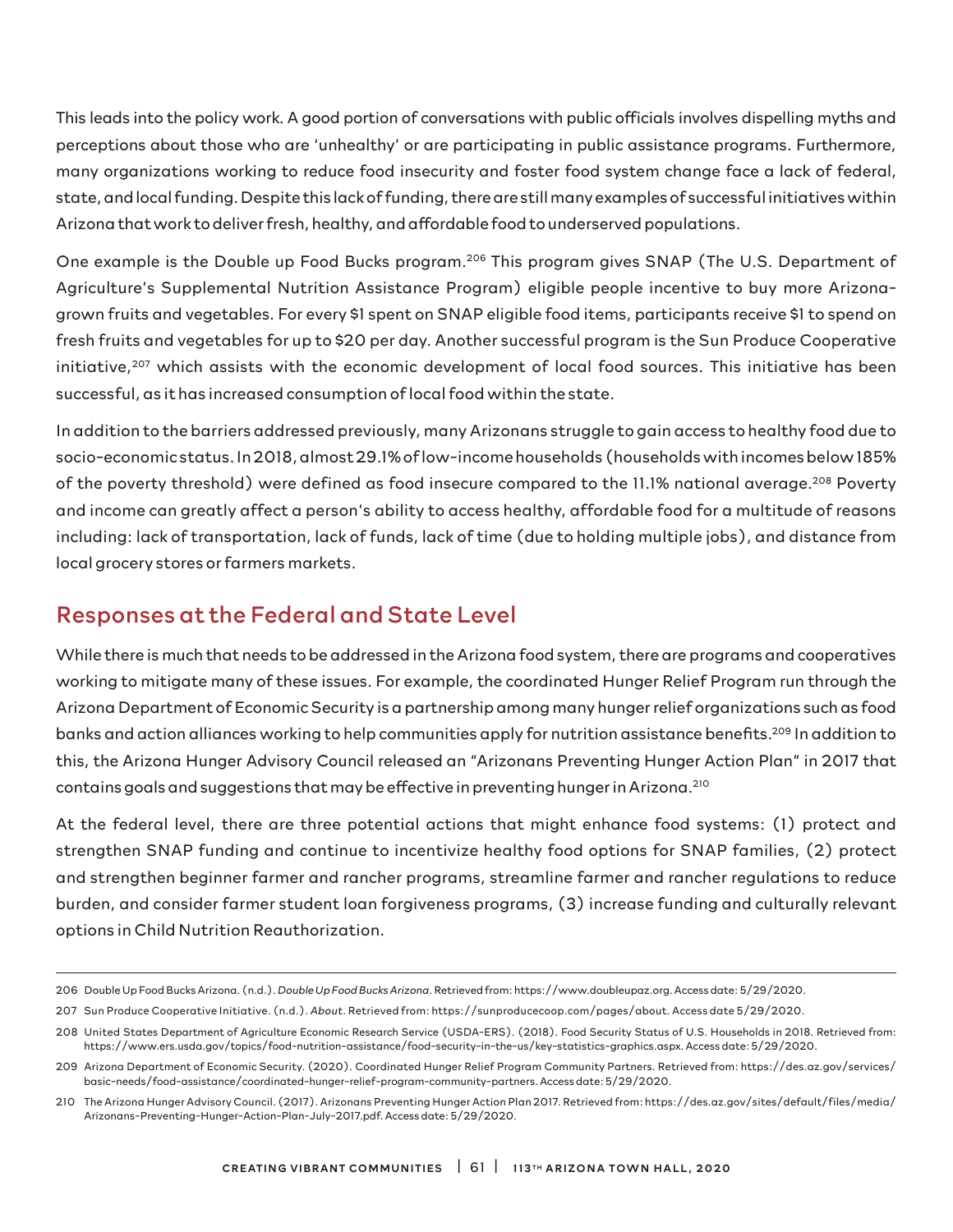At the state level, there are many opportunities and actions that could strengthen food systems:

- 1. Support economic development within the food system, including advancing farming as a pathway to entrepreneurship and source of security for Arizona communities. Another example might include directing funding to regional food supply chain infrastructure development and healthy food business investments in underserved communities through financing and grants.
- 2. Establish targets for state-funded institutions to procure Arizona-grown products.
- 3. Leverage federal funding opportunities for state-led/state pass-through-programs that develop healthy regional food systems.211
- 4. Implement working lands conservation programs for small food producer land access.
- 5. Increase cross-sector collaboration, as seen with the Arizona Food Systems Network.<sup>212</sup>

In the 2020 Legislative Session, SB1221 (Recurring Appropriation for AZ SNAP Fruit and Veg Incentive Bill) was proposed, and would reinstate the appropriation from 2018, and SB1206 (AZ Agriculture Workforce Development bill Appropriation) would provide incentive to food producing agricultural organizations to hire interns and partially reimburse their costs.<sup>213</sup> Both bills ultimately did not pass due to the early closure of the session due to COVID-19; however, the AZ SNAP Fruit and Veg Incentive did receive one-time COVID relief funding from the Governor's office in response to the pandemic. These food system bills are projected to be revisited in the next regular session.

### Responses from Other States

Collaboration is key to systems change and establishing productive coalitions has been proven to effectively foster systems change and catalyze community involvement. An example of a coalition that did exactly this is the Native Farm Bill Coalition. The goal of this coalition was to campaign for indigenous nutrition that advocated for and protected Native American interests during the curation of the 2018 farm bill. This effort resulted in 63 different provisions within the farm bill that benefited Indian Country across the United States.214

<sup>211</sup> Examples of this include but are not limited to: CDC's Chronic Disease and Health Promotion: Food Access and Regional Food System Development, USDA AMS Specialty Crop Block Grants, USDA Farmers Market Equipment Grants that provide SNAP processing equipment and state-led technical assistance, HUD Downtown and Community Economic Development funding and technical assistance to support healthy food businesses, farmers markets and food supply chain infrastructure. HUD CDBG funding to support infrastructure for healthy regional food supply chains and healthy food businesses; USDA Rural Development funding and technical assistance to support small and medium-sized farmers, minority farmers, new and beginning farmers, healthy food businesses, farmers markets and food supply chain infrastructure.

<sup>212</sup> Arizona Food Systems Network. (2018). About the Arizona Food Systems Network. Retrieved from: https://www.azfsn.org. Access date: 5/29/2020.

<sup>213</sup> Arizona Legislature. (2020). *SB1206*. Retrieved from: https://www.azleg.gov/legtext/54leg/2r/bills/sb1206p.pdf. Access date: 5/29/2020.

<sup>214</sup> Seeds of Native Health: A Campaign for Indigenous Nutrition. (2019). *Native Farm Bill Coalition*. Retrieved from: https://seedsofnativehealth.org/nativefarm-bill-coalition/. Access date: 5/29/2020.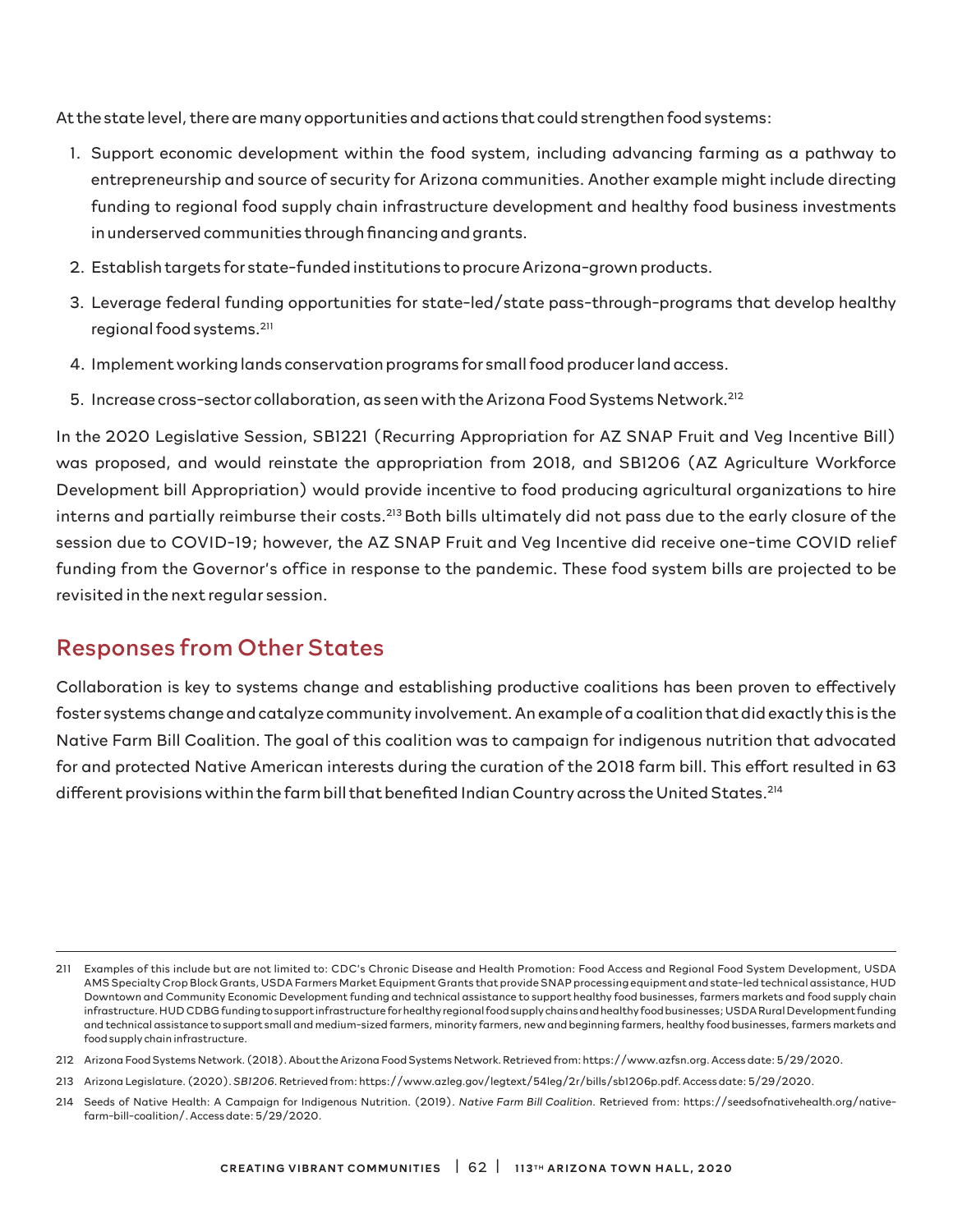### To Learn More

- Talk Poverty: https://talkpoverty.org/
- Civil Eats: https://civileats.com/
- The Counter (Formerly The New Food Economy): https://thecounter.org/
- National Sustainable Agriculture Coalition: https://sustainableagriculture.net/
- Fair Food Network: https://fairfoodnetwork.org/
- Food Tank: https://foodtank.com/
- Change Lab Solutions: https://www.changelabsolutions.org/
- Center for Good Food Purchasing: https://goodfoodpurchasing.org/
- Food Policy Action: https://foodpolicyaction.org/
- Food and Environment Reporting Network: https://thefern.org/
- National Farm to School Network: http://www.farmtoschool.org/
- UConn Rudd Center for Food Policy and Obesity: http://www.uconnruddcenter.org/
- Berkeley Media Studies Group (BMSG): http://www.bmsg.org/
- Seeds of Native Health: https://seedsofnativehealth.org/native-farm-bill-coalition/

*" People try to make healthy choices under radically different conditions, depending on their income, employment status, educational level, and access to resources – all of which are shaped by entrenched racial, class, and gender inequalities. The prevalence of cheap unhealthy food, lowwage labor, and exclusionary welfare policies conflicts with the real health needs of a low-income population that cannot afford to selfregulate in the way that more affluent Americans do."*

*– Maggie Dickinson, Author of Feeding the Crisis*

#### *About the Author*

#### **Adrienne Udarbe, Founding Director, Pinnacle Prevention**

Adrienne Udarbe is founding Director of Pinnacle Prevention where she leads innovative efforts in food systems, active living, health policy, and research. With more than a decade of experience in public sector settings, Adrienne is a passionate advocate inspired by good causes, good people, and good food.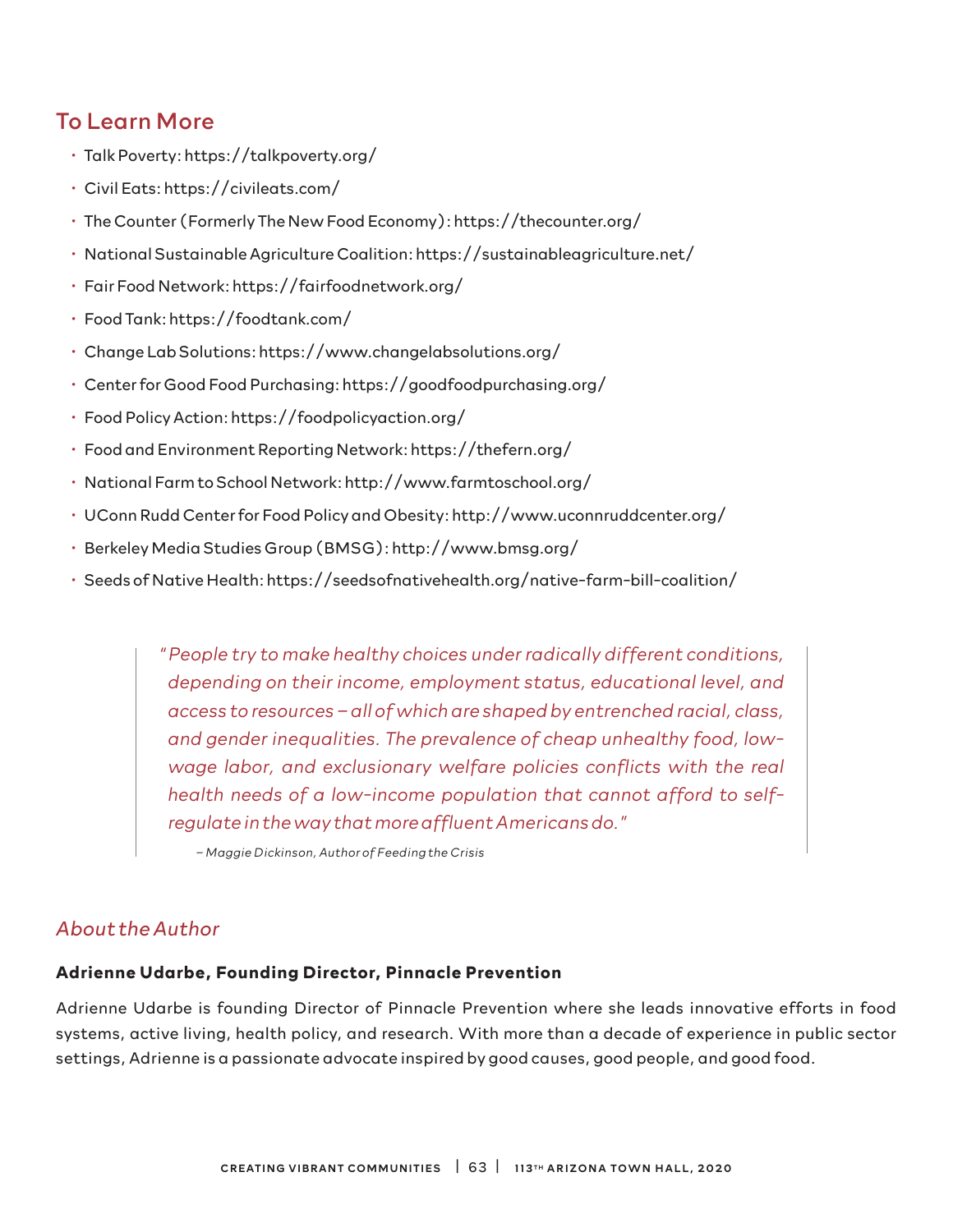# The Intersection of Education and Vibrant Communities

*Vitalyst Staff*

This topic intersects and explores these elements of a vibrant community:



Education plays an essential role in creating vibrant communities. In fact, education may be considered "the single most important modifiable social determinant of health."215 Educational attainment, or the highest level of education completed, has been positively associated with income level, access to resources, overall health outcomes, and even life expectancy.216 In other words, the higher the level of education that a person completes, the more likely they are to live a healthier, wealthier, and longer life. Educational opportunity similarly influences social cohesion, and community safety, while tending to reduce criminal justice involvement. Education systems have a unique opportunity to increase connectivity between children, families, and the communities they serve.<sup>217</sup> Importantly, there are intergenerational impacts of education, as the parents' educational attainment impacts their own children's education experiences.<sup>218</sup> This chapter provides a snapshot of current education data with a focus on highlighting opportunities.

*[Note: as previously discussed in "Funding Pre-K-12 Education" (110th Arizona Town Hall report), many sources publish Arizona education data, oftentimes inconsistently.219 Data used here are reconciled within this report and include source citations.]*

## An Arizona Report Card: Failing

Arizona is ranked 49th for public education in the United States (including Washington D.C.).220 An inadequate educational system has deeply negative consequences for overall well-being and Arizona's future vibrancy. The state's youngest students are ground zero. Early childhood education plays a critical role in brain development and prepares children for primary education. In Arizona, only 22% of three- and four-year-olds are enrolled in high quality preschool settings.<sup>221</sup> Early childhood development and enrollment in high quality education are

- 219 Arizona Town Hall. (2017). *Funding Pre-K-12 Education*. 110th Arizona Town Hall background report. Retrieved from: https://aztownhall.org/resources/ Documents/110%20Funding%20preK-12%20Education%20Background%20Report%20web.pdf. Access date: 5/29/2020.
- 220 McCann, A. (29 Jul 2019). *States with the Best & Worst School Systems*. Retrieved from: https://wallethub.com/edu/e/states-with-the-best-schools/5335/. Access date: 5/29/2020.
- 221 Arizona Early Childhood Funders Collaborative. (2020). *Born to Learn AZ*. Retrieved from: http://borntolearnaz.com/the-facts/. Access date: 5/29/2020.

<sup>215</sup> McGill, N. (2016). *Education Attainment Linked to Health Throughout Lifespan: Exploring Social Determinants of Health*. The Nation's Health. Retrieved from: http://thenationshealth.aphapublications.org/content/46/6/1.3. Access date: 5/29/2020.

<sup>216</sup> Zajacova, A. and Lawrence, E.M. (2018). *The Relationship Between Education and Health: Reducing Disparities Through a Contextual Approach*. Retrieved from: https://www.annualreviews.org/doi/pdf/10.1146/annurev-publhealth-031816-044628. Access date: 5/29/2020.

<sup>217</sup> Oder, Elizabeth. (2005). "The social cohesion role of educational organizations: Primary and secondary schools." *Peabody Journal of Education 80*(4), 78-88. doi:10.2307/3497053.

<sup>218</sup> McGill, N. (2016). *Education Attainment Linked to Health Throughout Lifespan: Exploring Social Determinants of Health. The Nation's Health*. Retrieved from: http://thenationshealth.aphapublications.org/content/46/6/1.3. Access date: 5/29/2020.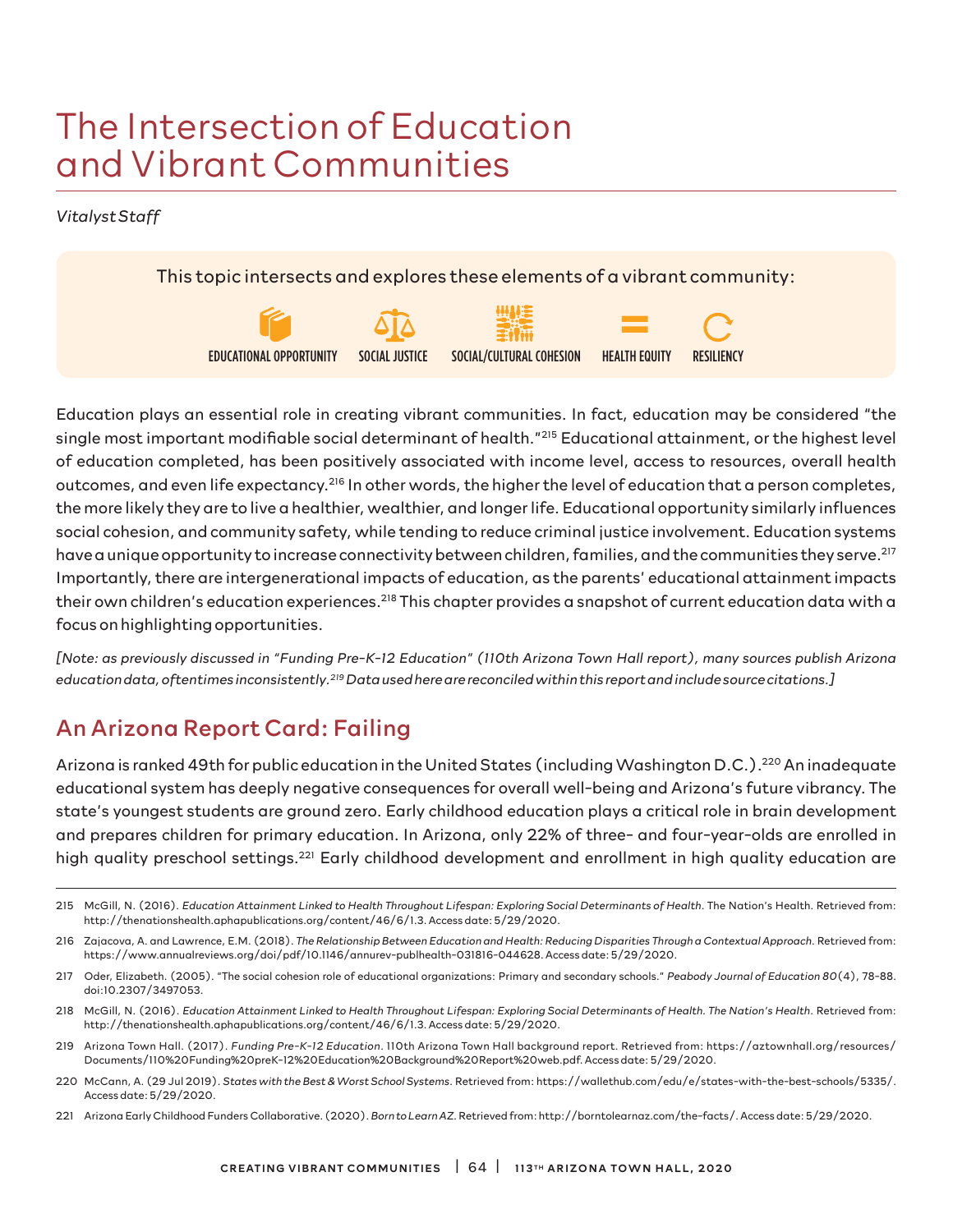associated with positive, long-term education outcomes, including increased high school graduation rates – which is a crucial milestone for vibrant communities. In 2018, Arizona's overall four-year high school graduation rate was 78.02%,<sup>222</sup> one of the lowest in the country.<sup>223</sup> According to the Arizona Education Progress Meter, the majority of jobs require post-high school education, yet only slightly over half of students enroll in higher education or advanced training after high school.224 Meanwhile, 13% of Arizonans ages 16-24 who are neither enrolled in school nor working are categorized as "Opportunity Youth." Data analysis suggests a correlation between the Opportunity Youth designation and negative individual outcomes, as well as community-level economic and social consequences.<sup>225</sup> Finally, conversations around the education system cannot be held without considering Arizona's teachers. According to a 2017 report, Arizona elementary teacher pay is ranked last in the country while high school teacher pay is ranked 49th (adjusted for cost of living).<sup>226</sup>

Educational attainment is a useful predictor of short- and long-term outcomes, but a focus on quality education is paramount to vibrant communities. Quality education goes beyond test scores and graduation rates to focus on the growth of the whole child –intellectually, emotionally, and socially. Quality education recognizes the critical need to apply an equity lens, acknowledging that education is not currently created equally for all children.<sup>227</sup>

# Inequities within Arizona's School System

For students of color, those living in rural areas, and students experiencing poverty, available data reveals significant differences in education outcomes. For example, when comparing graduation rates, White students' four-year graduation rate was higher (82.87%) than African American students (73.85%), Latino students (74.56%), and Native American students (66.97%).228 Students considered to be of low socioeconomic status also experienced a lower graduation rate (72.34%).<sup>229</sup>

Additional examples of systemic disparities, which have a significant impact on student success, include the following:

• In Arizona, schools that serve mostly non-White students get 46% fewer dollars than mostly White schools. This is a \$7,613 difference per student. High poverty White school districts have \$10,964 more per student compared to high poverty non-White school districts.230

<sup>222</sup> Arizona Department of Education (n.d.) *AZ School Report Cards.* Retrieved from: https://azreportcards.azed.gov/state-reports. Access date: 5/29/2020.

<sup>223</sup> Kerr, E. and Shin, M. (2020). *See High School Graduation Rates by State*. U.S. News. Retrieved from: https://www.usnews.com/education/best-high-schools/ articles/see-high-school-graduation-rates-by-state. Access date: 5/29/2020.

<sup>224</sup> Expect More Arizona. (2020). *Arizona Education Progress Meter*. Retrieved from: https://www.expectmorearizona.org/progress/?location=State::Arizona. Access date: 5/29/2020.

<sup>225</sup> Ibid.

<sup>226</sup> Expect More Arizona. (2020). *Teacher pay.* Retrieved from: https://www.expectmorearizona.org/progress/teacher\_pay/. Access date: 5/29/2020.

<sup>227</sup> Slade, S. (2016). *What Do we Mean by a Quality Education?* Retrieved from: https://www.huffpost.com/entry/what-do-we-mean-by-a-qual\_b\_9284130. Access date: 5/29/2020.

<sup>228</sup> Arizona Department of Education (n.d.) *AZ school report cards*. Retrieved from: https://azreportcards.azed.gov/state-reports. Access date: 5/29/2020.

<sup>229</sup> Ibid.

<sup>230</sup> Dale, M. & Kuhn, C. (27 Feb 2019). Study: White Arizona School Districts Get More Funding Than Non- White Districts. Retrieved from: https://kjzz.org/ content/782391/study-white-arizona-school-districts-get-more-funding-non-white-districts. Access date: 5/29/2020.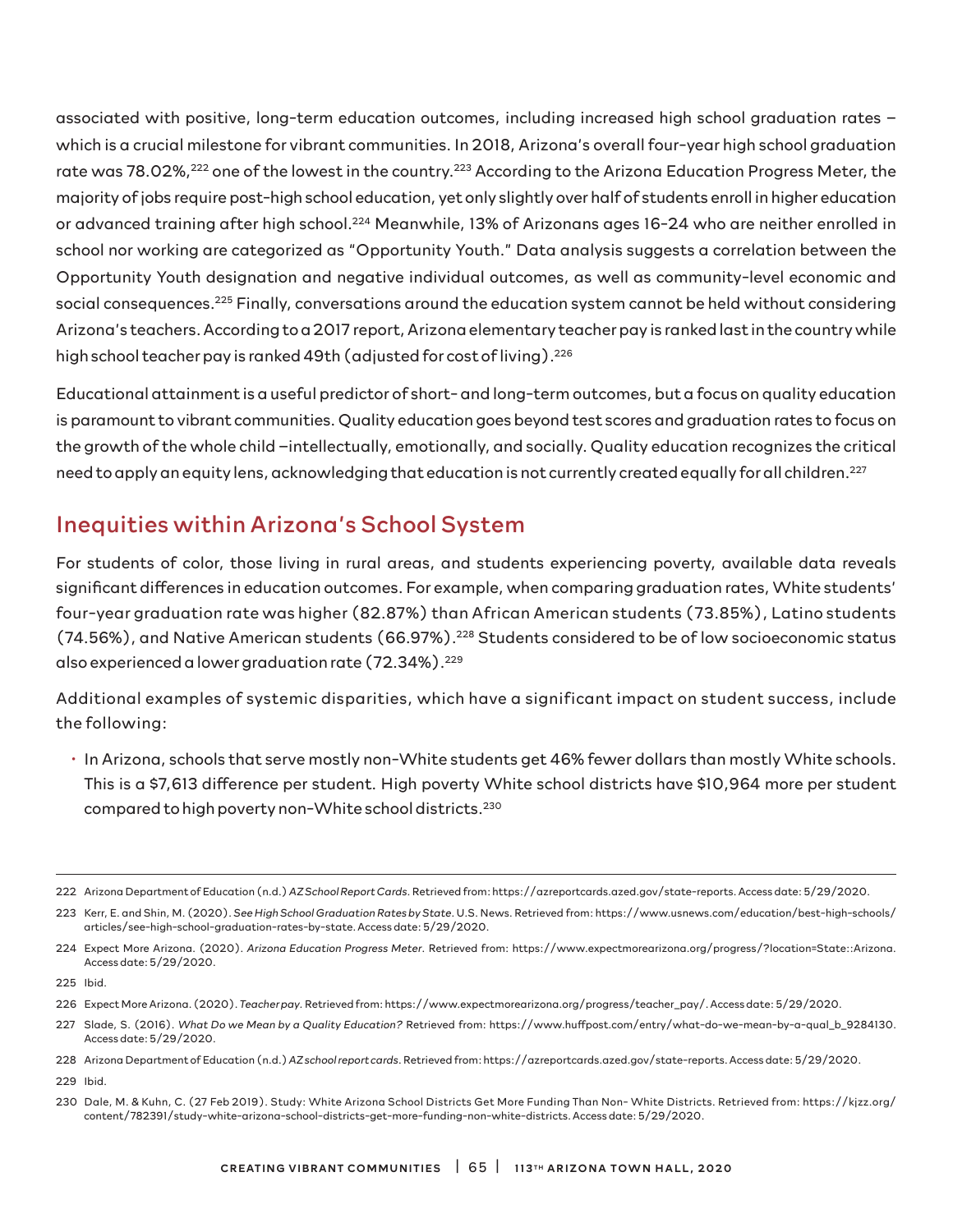- Latino students now comprise 45% of the student population while only 12% of Arizona teachers are Latino.231
- While 5% of the state's students are African American, they accounted for 13% of all out-of-school suspensions. Native American students accounted for 9% in the 2015-2016 school year.<sup>232</sup>
- While the Native American student population is 5%, from 2008-2014, Native American students accounted for the highest rates of drop-outs at 7%, compared to Latino (4%), African American (4%), White (2%), and Asian students (1%).<sup>233</sup>
- Compared to their White and Asian counterparts (55% and 70%, respectively), in 2014, lower percentages of African American (37%), Native American (34%), and Latino students (34%) met the Arizona Board of Regents' eligibility requirements to attend one of Arizona's three public universities.
- Latino students represent almost half of the student population, yet three of the combined 30 members of Arizona's State Board of Education, Board of Regents, and State Board of Charter Schools are Latino.234
- Some rural counties have higher rates of third graders who read below grade level compared to other counties.235

Without increased access to quality education, the chances for students who experience the most educational disparities to obtain better wages, good working conditions, health insurance, and access to resources that promote better health outcomes and longer life expectancies are lower. Approaching these barriers with an equity lens, while utilizing community-driven solutions that allow those most impacted to define and lead the efforts with decision-making ability, may result in lasting change within Arizona's education system. Two possible community and policy responses to addressing this very complex and multifaceted issue are: (1) eliminate systems and policy barriers for Latino, African American, Native American, rural, and low-income student achievement, and (2) achieve equitable representation in education leadership at all levels.

## Opportunities for Systemic Change in Arizona's Educational Systems

Education systems are vast and complex, and this report does not cover every possible area of improvement. The following examples highlight just a few of many considerations in creating an Arizona education system that enhances vibrant communities:

- 233 Arizona Department of Education. (28 Aug 2018). Arizona 2018 Indian Education Annual Report. Retrieved from: https://www.azed.gov/oie/ files/2019/11/8.28.19-AZ-2018-Indian-Education-Annual-Report.pdf. Access date: 5/29/2020.
- 234 Welch, D. (29 Aug 2019). *DISPARITY: Hispanics make up almost half of Arizona students but only 12% of teachers*: Retrieved from: https://www.azfamily. com/news/arizona\_schools/disparity-hispanics-make-up-almost-half-of-arizona-students-but-only-12-of-teachers/article\_5ff2e394-cacf-11e9-8fe2- 9fa4d9486723.html. Also see https://azsbe.az.gov/, https://www.azregents.edu/, and https://asbcs.az.gov/. Access date 8/21/2020.
- 235 Edwards, M. (2014). Preparing Rural Students for Economic Success. Retrieved from: https://www.expectmorearizona.org/blog/2014/07/22/preparingrural-students-economic-success/. Access date: 5/29/2020.

<sup>231</sup> Welch, D. (29 Aug 2019). DISPARITY: Hispanics Make up Almost Half of Arizona Students but Only 12% of Teachers. Retrieved from: https://www.azfamily.com/ news/arizona\_schools/disparity-hispanics-make-up-almost-half-of-arizona-students-but/article\_5ff2e394-cacf-11e9-8fe2-9fa4d9486723.html. Access date: 5/29/2020.

<sup>232</sup> Altavena, L. (15 Apr 2019). Black Students are Suspended at the Highest Rate from Arizona Schools, Data Shows. Retrieved from: https://www.azcentral. com/story/news/local/arizona-education/2019/04/15/nonwhite-students-arizona-suspended-higher-rates-data-shows/3205724002/. Access date: 5/29/2020.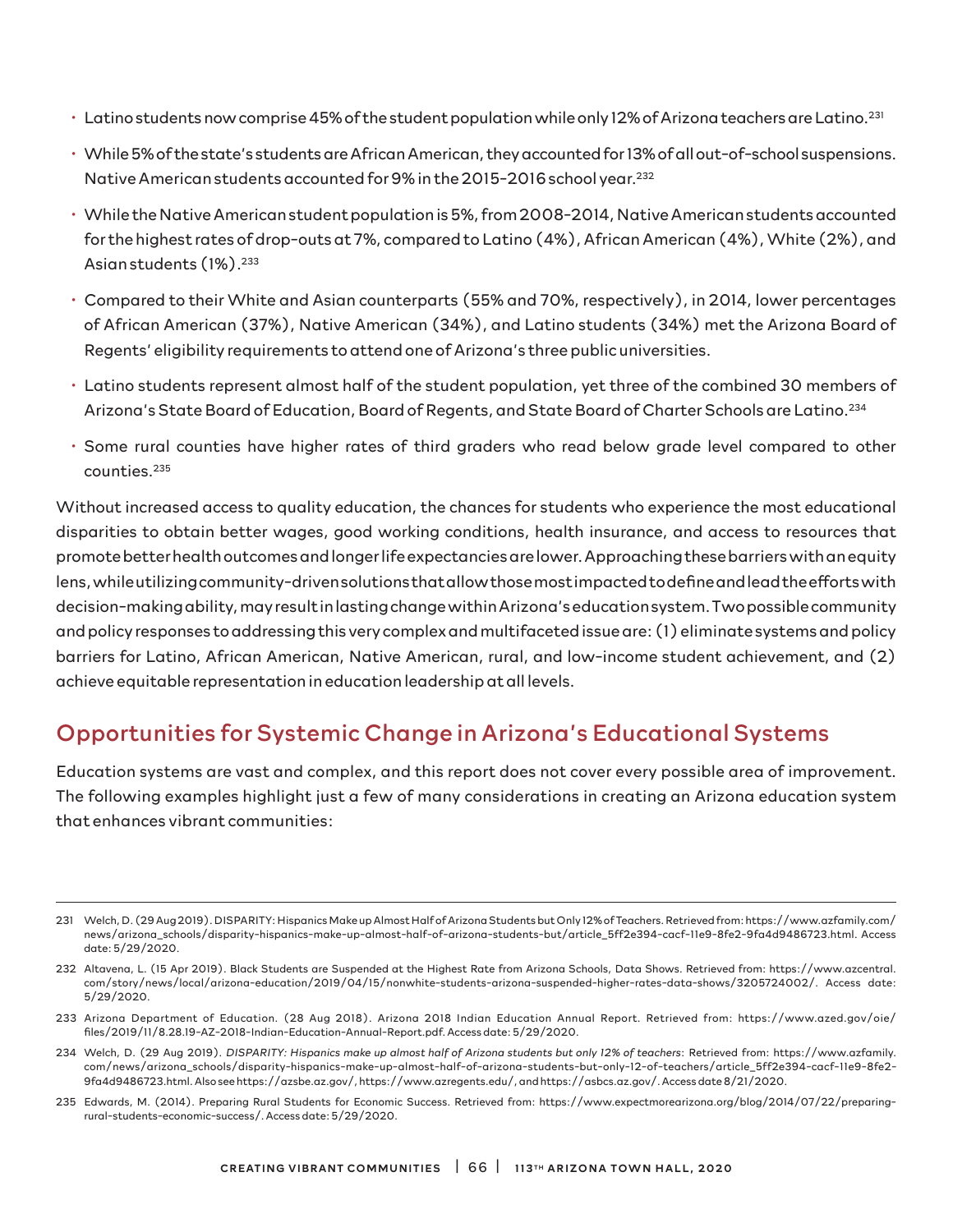**Improving Data:** It is important to have a clear understanding of the problem at hand as well as data from efforts that currently exist. Fragmented education data presents a barrier; there is no single education data clearinghouse in Arizona. Consistent standards for collection and reporting do not exist for data like 2-year and 4-year certificates and school discipline data, making developing an understanding and responsive solutions difficult. It may be beneficial for Arizona to create a hub that could house this valuable information so that it is more accessible; in doing so, solutions could be data-driven, which may lead to more equitable and unified efforts.

**Addressing Inequity in School Policies:** Policies that appear to promote equality in their formulation may result in inequity in practice. For example, Arizona has operated on a system of school choice since the 1980's, meaning that parents have the option to choose what school their child attends regardless of attendance boundaries that typically drive public school enrollment. While this provides a variety of options for some parents, not all students live in an area that affords them any selection other than the local public school.

**Evaluating Arizona's Education Financing Model:** As discussed in the 110th Arizona Town Hall background report, "Funding Pre-K-12 Education," financing the education system in Arizona is complex, with intricate formulas that work to take into account the diverse school system.236 While Arizona ranked 11th in the nation in 2017 for general fund<sup>237</sup> dollars spent on K-12 education, but 49th in educational outcomes.<sup>238</sup> In 2017, the state Legislature voted to establish the Results-Based Funding Fund, which puts emphasis on student Az Merit test scores.<sup>239</sup>

**Creating Trauma-Informed School Districts:** As will be covered in the Adverse Childhood Experiences (ACEs) chapter, ACEs are quite common and can drastically impact a child's development. ACEs are also inversely linked to education outcomes; that means that adults reporting higher ACE scores are more likely to report less educational success.240 Notably, education is considered among the most important mitigating factors for the negative effects of ACEs.241 Trauma-Informed principles, according to the U.S. Substance Abuse and Mental Health Services Administration (SAMHSA), include: safety, trust, peer support, collaboration, empowerment, and cultural sensitivity. Trauma-Informed schools create a safer, more successful learning environment that benefits all students, with benefits extending to staff as well as into the larger community.<sup>242</sup> Currently in Arizona, there are a few examples of schools and school systems that are implementing Trauma-Informed practice including Holiday Park Elementary School and the South Mountain W.O.R.K.S. Coalition Community Health and Resiliency Program.243

<sup>236</sup> Arizona Town Hall. (2017). *Funding Pre-K-12 Education. 110th Arizona Town Hall Background Report*. Retrieved from: https://aztownhall.org/resources/ Documents/110%20Funding%20preK-12%20Education%20Background%20Report%20web.pdf. Access date: 5/29/2020.

<sup>237</sup> The state's general fund is the primary state fund from which ongoing expenses of state government (like education) are paid.

<sup>238</sup> National Association of State Budget Officers. (2016). *State Expenditure Report*.

<sup>239</sup> Arizona Town Hall. (2017). *Funding Pre-K-12 Education*. 110th Arizona Town Hall background report. Retrieved from: https://aztownhall.org/resources/ Documents/110%20Funding%20preK-12%20Education%20Background%20Report%20web.pdf. Access date: 5/29/2020.

<sup>240</sup> Childhood Domestic Violence Association. (2018). *The Circular Impact of ACEs, Education, and Long-Term Health*. Retrieved from: https://cdv.org/2018/11/ the-circular-impact-of-aces-education-and-long-term-health/. Access date: 5/29/2020.

<sup>241</sup> Ibid.

<sup>242</sup> Eilers, E. (n.d.) *How Trauma-Informed Schools Help Every Student Succeed*. Retrieved from: https://www.crisisprevention.com/Blog/Trauma-Informed-Schools. Access date: 5/29/2020.

<sup>243</sup> Please see ACEs chapter for more information on holiday park and the South Mountain W.O.R.K.S. Coalition Community Health and Resiliency Program.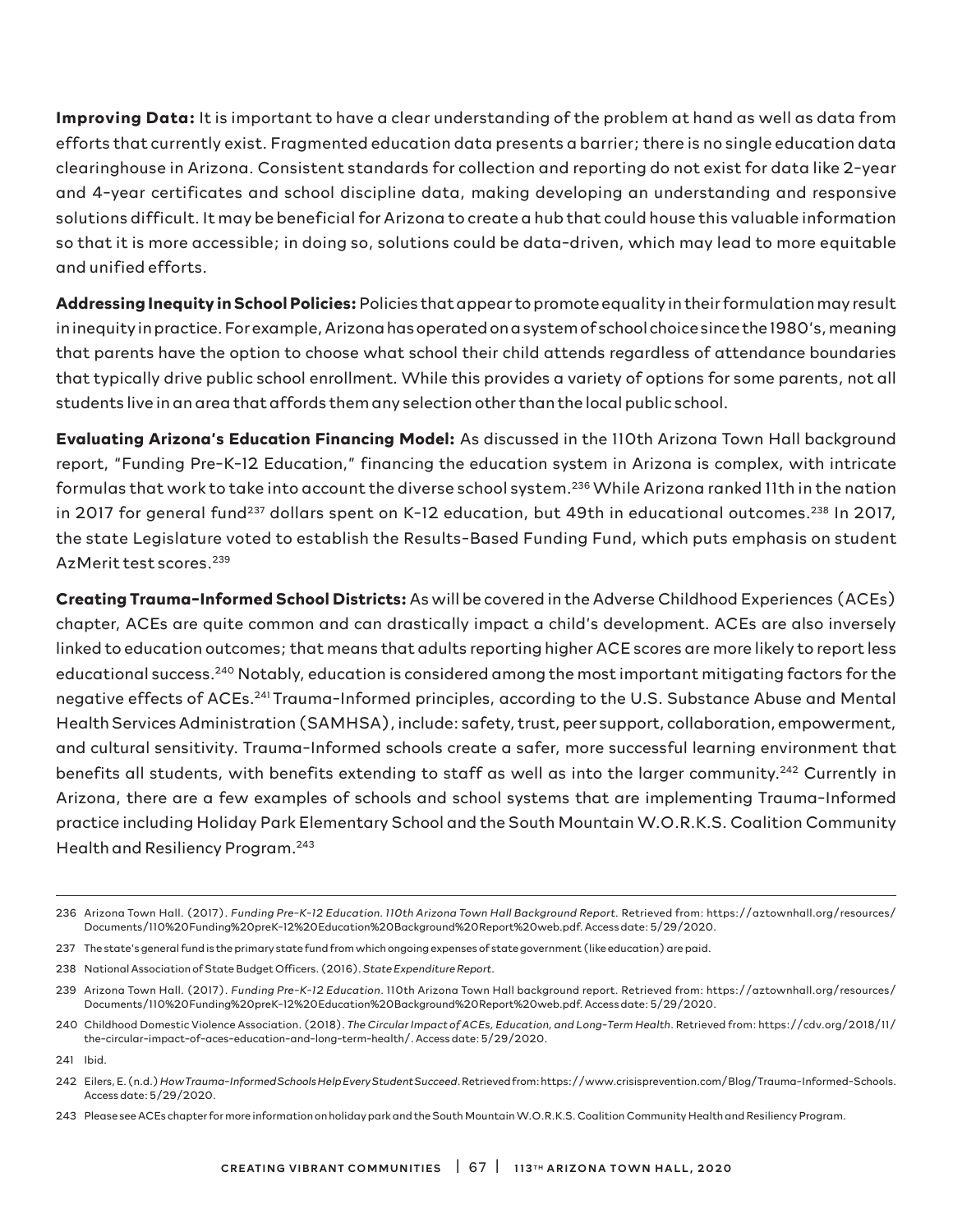# A Case Study: Isaac School District

In 2016, the Isaac School District (ISD) partnered with the community to address the social determinants of health in ways that would improve learning outcomes and community vibrancy.

The challenge was great. ISD serves approximately 6,500 students across 11 schools in Maryvale and Central City South. It is a 100% Title 1 school district, providing free and reduced lunch to all students. The median household income is \$30,760, and the population is approximately 98% Hispanic.<sup>244</sup> ISD is a community that experiences above-average poverty rates, and high unmet health and social service needs. Residents also face language and cultural barriers, as well as fear for their families when attempting to access resources and navigate community systems.<sup>245</sup> Due to the enormous inequities inherent in the community it creates the conditions where most would identify the ISD neighborhood as "at-risk". Although these statistics illustrate a very deficit-based narrative, the ISD community brings a wealth of assets, comprised of the myriad of gifts and talents each resident brings.

Recognizing the various strengths of the community, ISD partnered with parents and staff using a "community driven" approach to strengthen community and educational outcomes. A strengths and needs assessment was developed at all 11 school sites in collaboration with principals, school site leaders, counselors, and parents. 30 parent leaders and 40 community stakeholders were engaged to develop the Family Resource Center Steering Committee. This cross-sector, inclusive collaboration transformed an old, vacant, dilapidated house (donated to ISD many years ago) from an uninhabitable storage site to a vibrant community point of pride and opportunity. The community had little cash capital on hand in the beginning so, for months, the majority of the work was offered as resident and business "sweat equity" in masonry, painting, roofing, plumbing, deep cleaning, carpentry, landscaping, and support activities, such as cooking and childcare. The momentum became contagious; it inspired the Arizona Chapter of the Interior Design Association (IDA) to select the center for a badly-needed, \$500,000 "extreme makeover" of architectural design, construction, interior design, and furnishings.

The Heart of Isaac Community Center opened in November 2017. Named in recognition of the people who made it possible at the heart of the Isaac community, the house today provides a place where community members can access health and social services through organizational partners that regularly offer clinics, workshops, information, and other resources. Services include dental care, primary care, legal services, and health insurance support, as well as educational opportunities such as English as a Second Language (ESL) classes, General Educational Development (GED) workshops, and computer classes.

Heart of Isaac is the first community-driven Family Resource Center implemented within an educational setting in Arizona. In partnership with First Things First, it is also one of the highest performing/serving Family Resource Centers in the South Phoenix Region. Most importantly, Heart of Isaac is sustainable because it is led and owned by the community and supported by unique collaborations with cross-sector organizations, including the Isaac School District itself.

<sup>244</sup> Zipatlas. (2020). *Median Household Income in Phoenix, AZ by Zip Code*. Retrieved from: http://zipatlas.com/us/az/phoenix/zip-code-comparison/medianhousehold-income.htm. Access date: 8/21/2020 & Isaac School District.

<sup>245</sup> First Things First. (2014). *2014 Needs and Assets Report Central Phoenix Regional Partnership Council*. Retrieved from: https://files.firstthingsfirst.org/regions/ Publications/Regional%20Needs%20and%20Assets%20Report%20-%202014%20-%20Central%20PHX.pdf. Access date: 5/29/2020.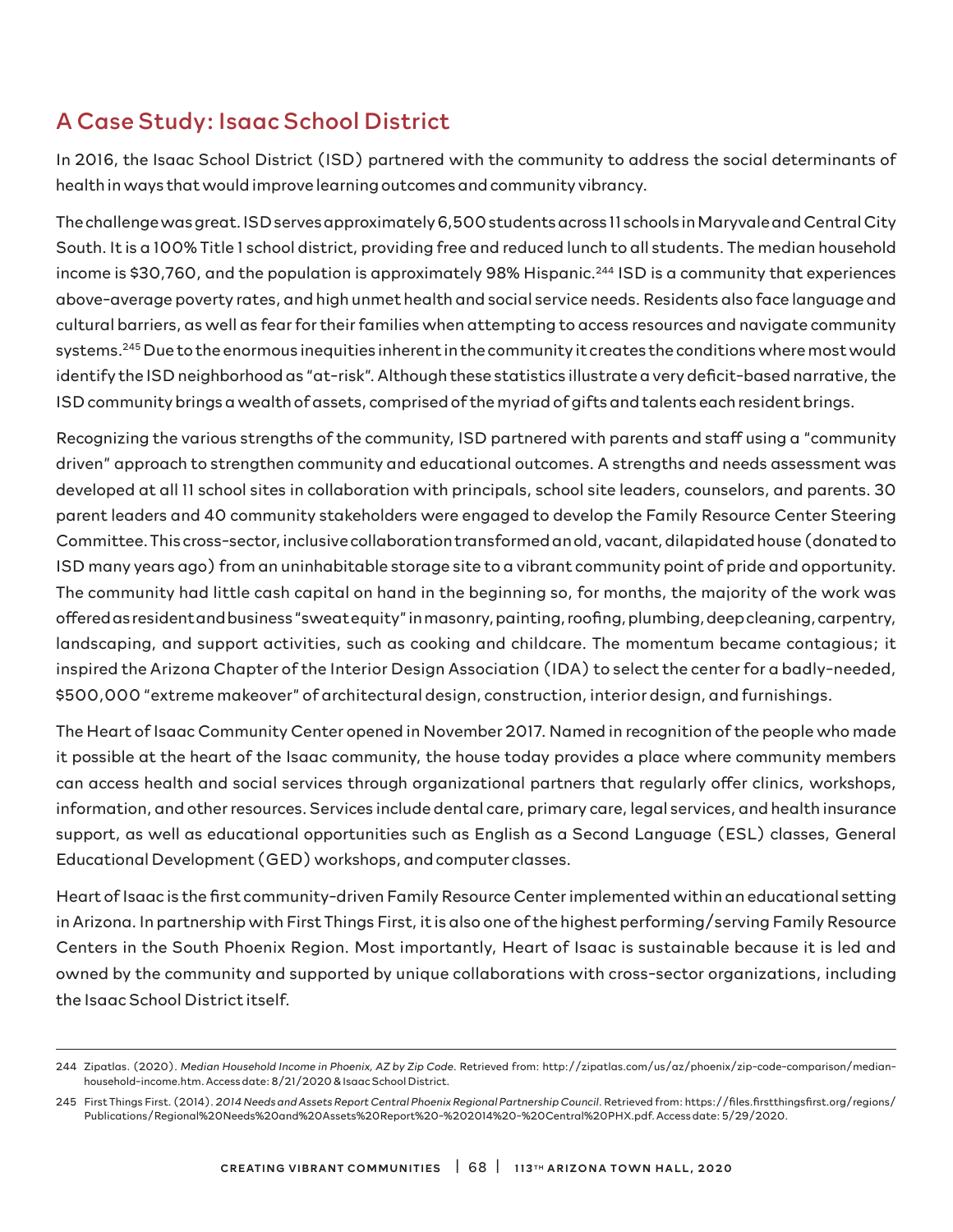The Heart of Isaac serves as a community-inspired, community-driven, "community hub" where the Isaac community can offer support to help overcome challenges, create healthy connections, and participate in opportunities that promote leadership and giving back. It is a model for the power and success that comes from working through an equity lens and centering the strengths and capabilities of those most impacted in defining and driving solutions. When this approach is taken, solutions are more often positive, effective, and sustainable.<sup>246</sup>

*[For additional reading on the Education System in Arizona, particularly related to Funding, please refer to the 110th Arizona Town Hall Report.]*

246 Isaac School District #5. (2020). *Heart of Isaac Community Center.* Retrieved from: https://www.isaacschools.org/domain/272. Access date: 5/29/2020.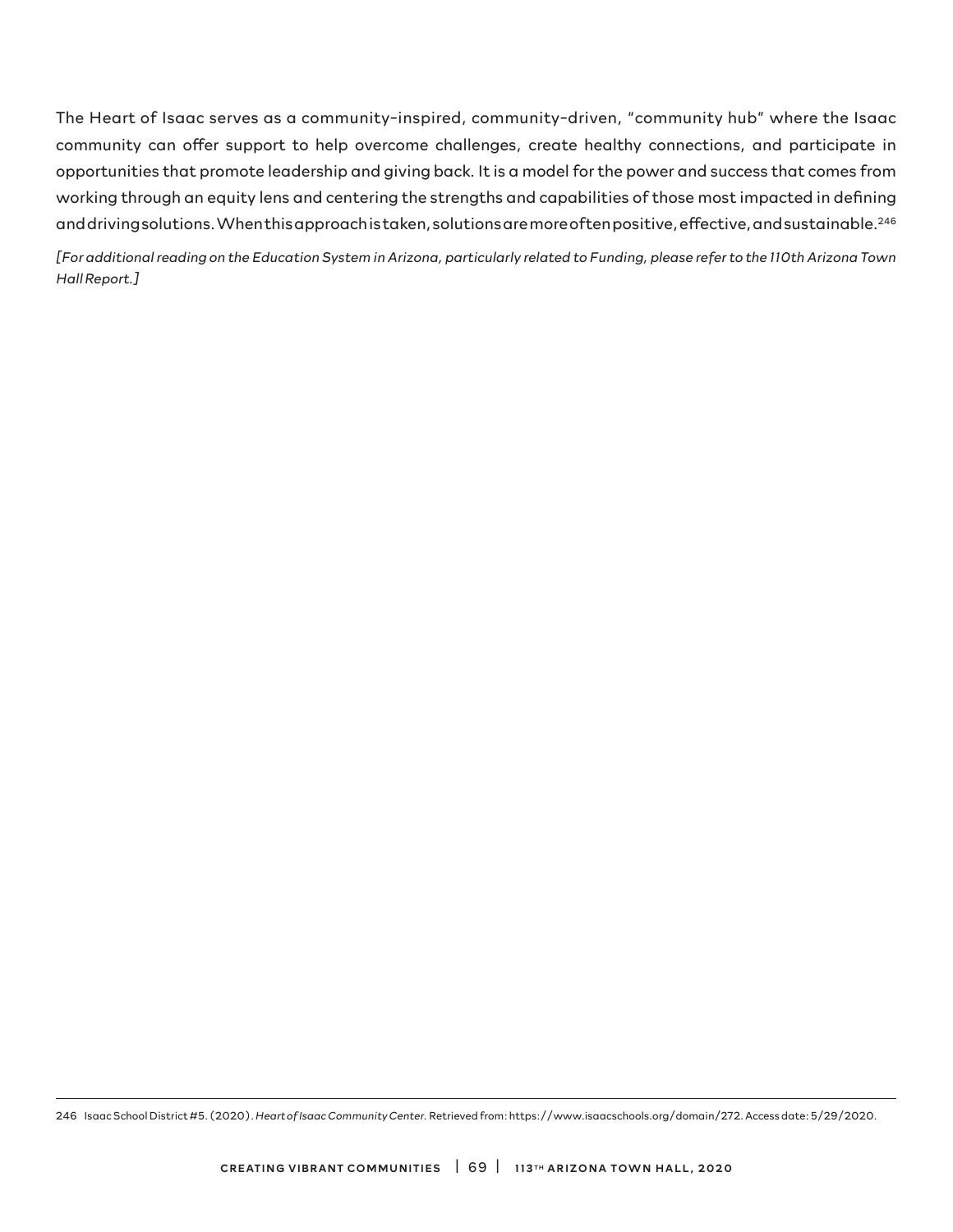# Adverse Childhood Experiences in Arizona Communities

*Kelly Eckhoff, Kominote Community Consulting*

*Shomari Jackson and Sanghoon Yoo, South Mountain Prevention W.O.R.K.S.*

This topic intersects and explores these elements of a vibrant community:



# Introduction

Adverse childhood experiences (ACEs) are defined as stressful and traumatic events that occur before the age of 18.247 ACEs often result in toxic stress, which can disrupt brain development and impair a child's ability to cope, function, focus, form healthy relationships, make positive choices, and lead a stable life.<sup>248</sup> Arizona's percentage of children birth to 17 years old who have experienced two or more ACEs is the highest in the nation.<sup>249</sup> In 2019, 27.3% of children in the state had experienced two or more ACEs; this is significantly higher than the national average of 20.5%.<sup>250</sup>

This is problematic as ACEs can have serious and longlasting negative implications on physical and mental health. Ample research documents health disparities



among adults who experienced ACEs. These include higher rates of heart disease, cancer, substance misuse, depression, and suicide, and health outcomes worsen as the number of ACEs experienced increases.251 ACEs also

- 249 Arizona Town Hall. (2019). *Strong Families Thriving Children.* Retrieved from https://aztownhall.org/resources/Documents/112%20Strong%20Families%20 Thriving%20Children/112%20Stong%20Families%20Thriving%20Children%20Background%20Report%20web.pdf. Access date: 5/29/2020.
- 250 United Health Foundations' America's Health Ratings. (2020). *Health of Women and Children Report 2019*. Retrieved from https://www.americashealth rankings.org/learn/reports/2019-health-of-women-and-children-report. Access date: 5/29/2020.
- 251 National Advisory Committee on Rural Health and Human Services. (Aug 2018). *Exploring the Rural Context for Adverse Childhood Experiences (ACEs)*. Retrieved from https://www.hrsa.gov/sites/default/files/hrsa/advisory-committees/rural/publications/2018-Exploring-the-Rural-Context-for-ACEs.pdf. Access date: 5/29/2020.

<sup>247</sup> Arizona Town Hall. (2019). *Strong Families Thriving Children*. Retrieved from https://aztownhall.org/resources/Documents/112%20Strong%20Families%20 Thriving%20Children/112%20Stong%20Families%20Thriving%20Children%20Background%20Report%20web.pdf. Access date: 5/29/2020.

<sup>248</sup> Centers for Disease Control and Prevention. *Violence Prevention.* (April 2020). Retrieved from https://www.cdc.gov/violenceprevention/childabuseand neglect/aces/fastfact.html. Access date: 5/29/2020.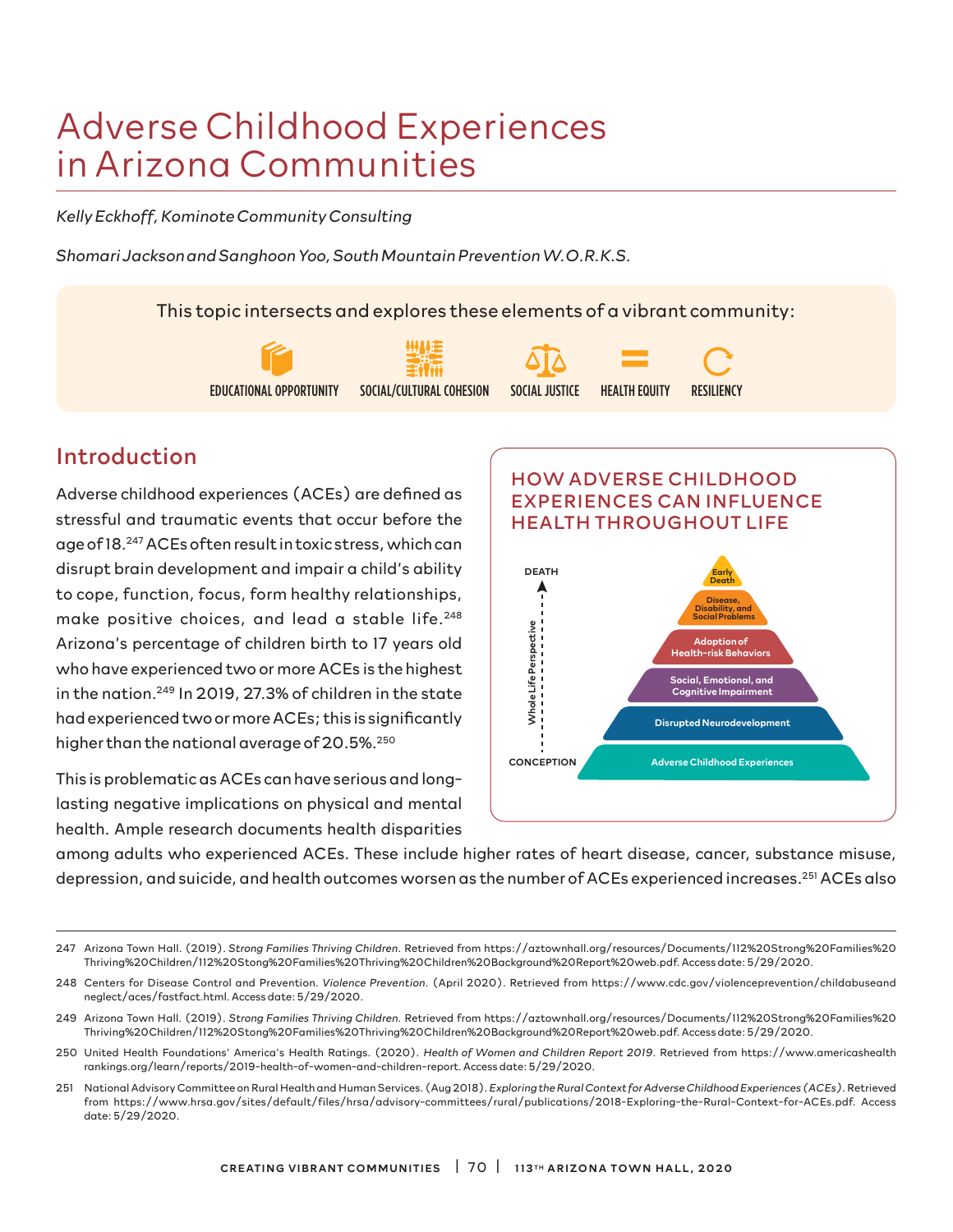result in elevated involvement in criminal and juvenile justice systems, social services, public housing, health care, and behavioral health systems. Therefore, the cost of failing to address the impact of ACEs is profound. According to a study published in 2019, the total annual costs attributable to ACEs in North America were estimated to be \$748 billion.<sup>252</sup>

### Preventing ACEs

The ideal solution is to prevent children's exposure to adverse conditions and experiences by creating systemic, environmental changes that effectively address the root causes of ACEs. *The Pair of ACEs* graphic to the right shows the landscape of ACEs causes and effects. The roots represent systemic, adverse community environments, and the branches represent the resulting ACEs.<sup>253</sup> By addressing pervasive, adverse community environments, childhood trauma can be reduced.

Even without sweeping, systemic changes, there are promising strategies for preventing youth from experiencing ACEs, many of which are active around the state and yielding positive results. According to Arizona Adverse Childhood Experiences Consortium,254 these strategies include the following:

- home visiting programs for pregnant women and families with newborns
- parent education and social support programs
- domestic violence prevention
- teen pregnancy prevention
- treatment for mental illness and substance misuse
- high-quality, affordable childcare
- sufficient income support for lower-income families

These strategies yield dividends in improving the health and well-being of individuals and communities.255



<sup>252</sup> Bellis, MA., Hughes, K., Ford, K., Ramos Rodriguez, G., Sethi, D. & Passmore, J. (Oct 2019). *Life Course Health Consequences and Associated Annual Costs of Adverse Childhood Experiences Across Europe and North America: A Systematic Review and Meta-Analysis*. Retrieved from https://www.ncbi.nlm.nih.gov/ pubmed/31492648. Access date: 5/29/2020.

- 253 Building Community Resilience. (n.d.). *Pair of ACEs Tree*. Retrieved from https://publichealth.gwu.edu/sites/default/files/downloads/Redstone-Center/ Resource%20Description\_Pair%20of%20ACEs%20Tree.pdf. Access date: 5/29/2020.
- 254 United Health Foundations' America's Health Ratings. (2020). *Health of Women and Children Report 2019*. Retrieved from https://www.americashealth rankings.org/learn/reports/2019-health-of-women-and-children-report .
- 255 Arizona Town Hall. (2019). *Strong Families Thriving Children*. Retrieved from https://aztownhall.org/resources/Documents/112%20Strong%20Families%20 Thriving%20Children/112%20Stong%20Families%20Thriving%20Children%20Background%20Report%20web.pdf Access date: 5/29/2020.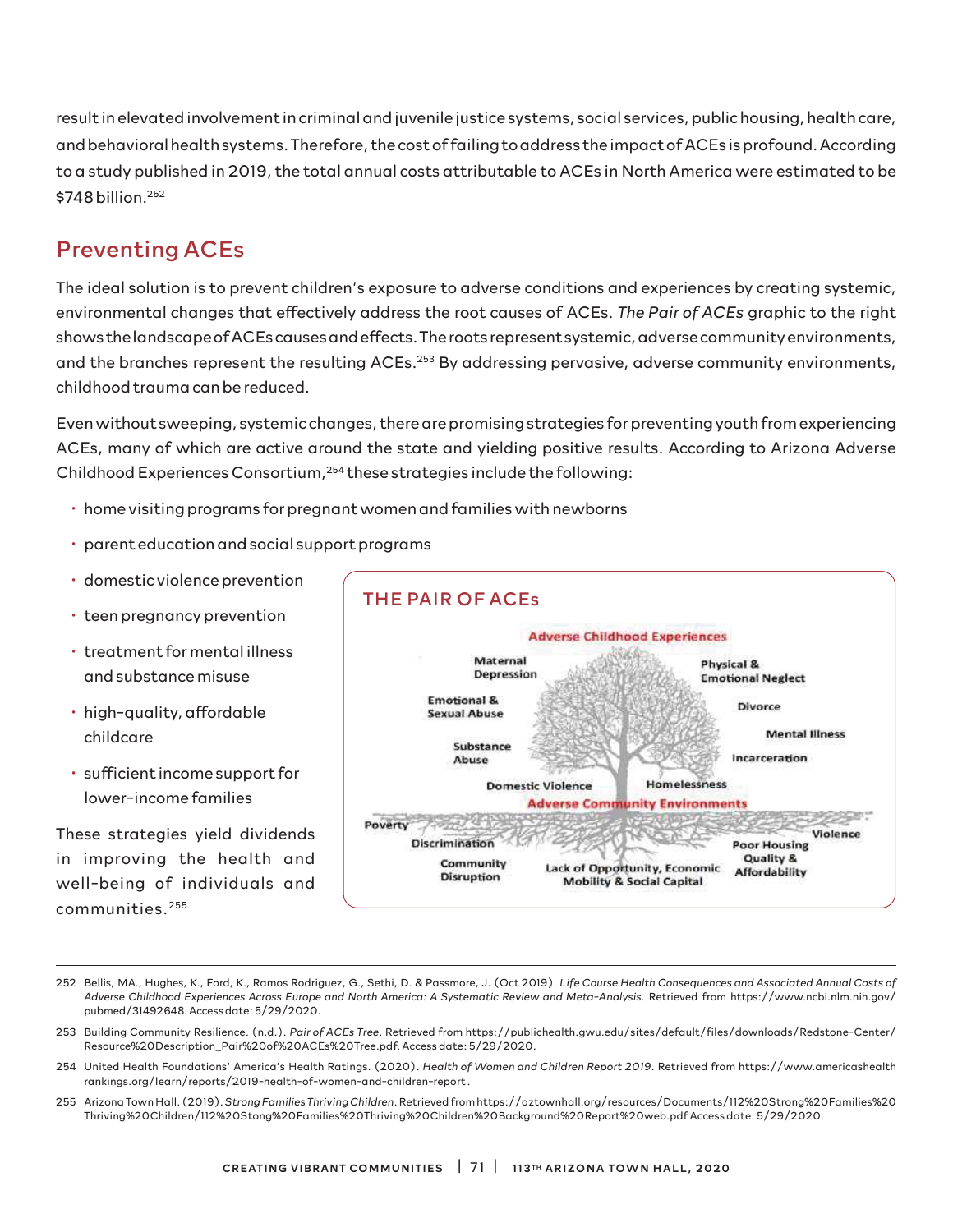# Overcoming ACEs

Although the negative impacts of ACEs can last a lifetime, they do not have to. Research has found preventative factors – such as safe, supportive relationships with caring adults – can help prevent or reverse the damaging effects of ACEs by building resilience. Healthy adult relationships are one of the most promising, welldocumented ways to mitigate the effects of ACEs. These relationships can be with a family member, caregiver, teacher, or other safe adult. These crucial, supportive relationships are one reason mentoring programs are an effective intervention for youth who have experienced early adversity. Research repeatedly demonstrates that just one safe and supportive relationship with a caring adult can buffer children from the long-term, harmful effects of ACEs.256

# The Need for Implementing Trauma-Informed Approaches

The collective understanding of experts, researchers, and direct service providers in the fields of child welfare, youth development, and trauma is that expanding universal best practices of Trauma-Informed care is a crucial step in mitigating the effects of ACEs. As the Arizona Town Hall's 2019 *Strong Families Thriving Children*  background report highlighted, Trauma-Informed care "integrates core principles of neurodevelopment, trauma and attachment with mindful healing to support a comprehensive approach".257 The Trauma-Informed approach seeks to prevent re-traumatization and promote recovery and resilience by being sensitive to the impact of trauma, understanding and employing tools to regulate emotions during stressful times, and identifying and supporting systemic changes needed to reduce re-traumatization.<sup>258</sup> By investing in training for existing school staff, healthcare workers, mentors, youth serving organizations, and other adults in children's lives, the negative impacts of ACEs can be effectively mitigated.

This is particularly true in the academic setting because "schools are the single point of connection between home life and community dynamics, and the responsibility of educators to prepare young people to function successfully in the world as adults can only be bolstered with a trauma-sensitive approach."<sup>259</sup> In a Trauma-Informed school, staff are trained to recognize and effectively respond to students who have been impacted by ACEs, thus preventing re-traumatization and promoting healing and resiliency. Implementation of Trauma-Informed practices does not require a new or separate program, but rather a shift in school culture, creating a place where students feel safe, connected, and supported. Often, this means incorporating mindfulness, yoga, gardening, and other self-regulation activities into the existing curriculum.

Numerous schools across the country have transitioned to a Trauma-Informed approach and observed positive results. In Arizona, Holiday Park Elementary School in west Phoenix set out to become more trauma-sensitive

<sup>256</sup> National Scientific Council on the Developing Child. (2015). *Supportive Relationships and Active Skill-Building Strengthen the Foundations of Resilience: Working Paper No. 13*. Retrieved from www.developingchild.harvard.edu. Access date: 6/1/2020.

<sup>257</sup> Arizona Town Hall. (2019). *Strong Families Thriving Children*. Retrieved from https://aztownhall.org/resources/Documents/112%20Strong%20Families%20 Thriving%20Children/112%20Stong%20Families%20Thriving%20Children%20Background%20Report%20web.pdf. Access date: 5/29/2020.

<sup>258</sup> Ibid.

<sup>259</sup> Crisis Prevention Institute. (n.d.). *How Trauma-Informed Schools Help Every Student Succeed*. Retrieved from https://www.crisisprevention.com/Blog/ Trauma-Informed-Schools. Access date: 5/29/2020.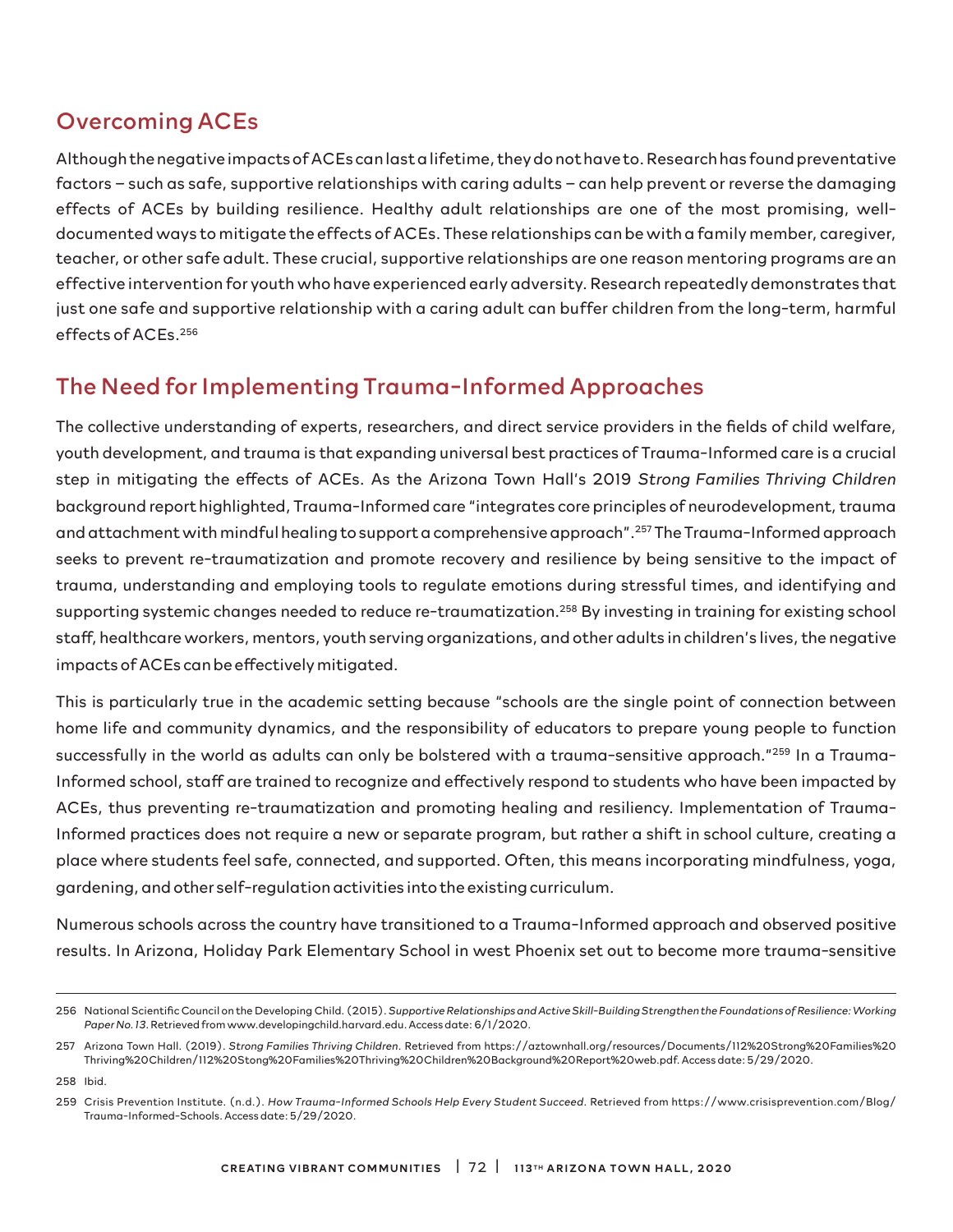and began implementing Trauma-Informed methods in 2016, with support from Phoenix Children's Hospital. The results have been remarkable. The school has achieved seven growth points on AzMerit, going from a C school to a B (the only school in the Cartwright district to improve a letter grade). Additionally, the number of behavioral issues has decreased, staff turnover is almost non-existent, and Holiday Park is now the second highest rated school in its district. Because of positive results like this, Arizona schools are increasingly adopting a Trauma-Informed approach. In the greater Phoenix area, many schools partner with the Kohl's Mindful Me program at Phoenix Children's Hospital to implement Trauma-Informed strategies for combating ACEs. This unique program focuses on building childhood and family resilience by training and educating communities and school staff on ACEs and providing stress management and self-regulation skills.260

In addition to providing Trauma-Informed professional development opportunities for school staff working directly with students, an integral part of developing Trauma-Informed schools is ensuring school and district policies are created using a Trauma-Informed lens rather than a punitive one. School policies, procedures, and protocols that have been found to be helpful in mitigating the impacts of ACEs include strategies like: balancing accountability with an understanding of undesirable behaviors, emphasizing positive behavioral supports and interventions, prohibiting abusive discipline, creating clear and consistent rules and consequences, modeling respectful, nonviolent relationships, and creating open family communication and relationship-building. By developing Trauma-Informed school systems, Arizona can provide the educational and social-emotional supports students need to reach their full potential.

### A Case Study: South Mountain W.O.R.K.S.

The South Mountain W.O.R.K.S. Coalition's Community Health and Resiliency Program (CHRP) is developing Arizona's first Trauma-Informed school system, spanning from elementary school to college. The CHRP will provide ongoing, trauma-specific training to teachers, administrators, staff, students, families, and community members to deepen community-wide recognition and response to the behavioral, emotional, relational, and academic impact of traumatic stress. Each school will be paired with a coach and/or trainer who will support the school through steps of:

- building awareness and knowledge of ACEs and personal trauma
- implementing resilient self-care practices to teachers and students with accountable role-modeling structures
- identifying and improving school discipline policies and practices to promote safety, skills-building, health and wellness, and reintegration
- training and developing community members to advocate for local and state Trauma-Informed policies

Each school will develop cross-system, Trauma-Informed approaches for classrooms, health services, administration, discipline, attendance, guidance, and extra-curricular programming that is inclusive of family and community partners.

<sup>260</sup> Phoenix Children's Hospital. (n.d.). *Kohl's Mindful Me Program.* Retrieved from http://www.phoenixchildrens.org/center-family-health-safety/kohls-mindfulme-program. Access date: 5/29/2020.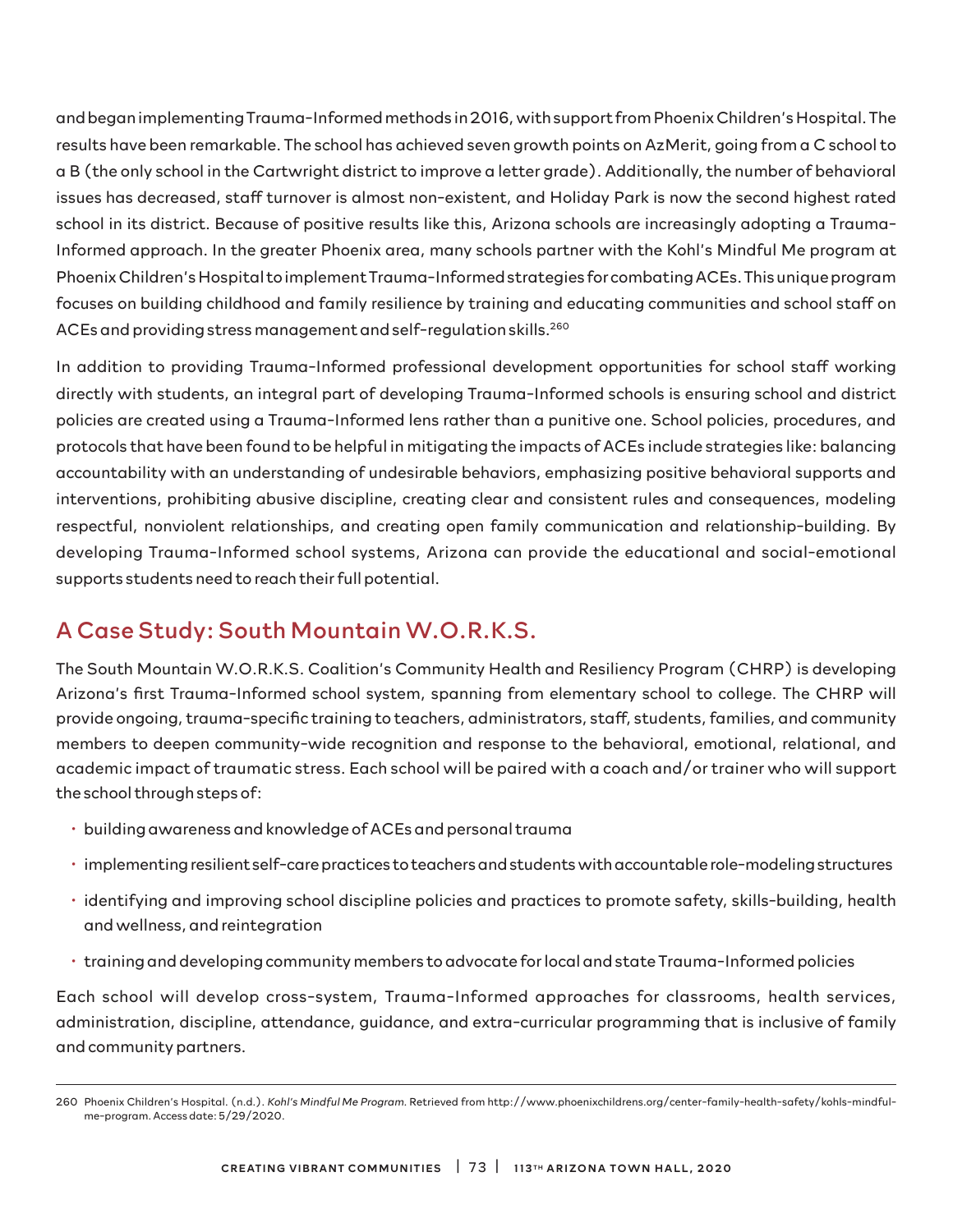The CHRP will also work to develop policy and practice changes with service providers who may be inadvertently creating and/or exposed to secondary trauma. The CHRP will train and engage different sectors of the community including, but not limited to, first responders, law enforcement, businesses, media, youth serving organizations, civic and volunteer groups, health care providers, substance use organizations, faith-based organizations, and agencies at local, state, and tribal nation levels. 261

### Going Forward

With awareness and data on childhood trauma growing, Arizona has a unique opportunity to address ACEs and improve residents' health and well-being. According to the Arizona Adverse Childhood Experiences Consortium, "Through more effective prevention of ACEs, and better intervention with those who have already had adverse experiences, Arizona will enhance the lives of citizens so they can be healthier and more productive while also reducing the burden ACEs have on our economy, health, and public-benefit systems."<sup>262</sup>

### *About the Authors*

#### **Kelly Eckhoff, Co-Founder and Principal Consultant, Kominote Community Consulting**

Kelly is a committed champion of non-profit organizations working tirelessly to improve communities around the globe. She supports fund development for a variety of health and human services organizations focused on improving housing stability, health outcomes, child and family outcomes, youth development, and refugee resettlement. Kelly holds a Master's in Social Work from Arizona State University and loves using her skills and experience to enhance the quality of life for all.

#### **Shomari Jackson, Project Coordinator, Southwest Behavioral & Health Services**

Shomari B. Jackson is an experienced Project Coordinator at Southwest Behavioral & Health Services, where he has developed and facilitates the South Mountain W.O.R.K.S. Coalition, a nationally known youth substance abuse prevention coalition. He graduated from Arizona State University, with a Bachelors of Science in Psychology in 2015 and a Masters in Public Administration in 2017. Shomari is an experienced trainer in topics of Trauma, Harm Reduction, Substance Use Prevention, and Leadership. He is currently leading the Community Health & Resiliency Program, a Trauma-Informed community building project that develops Trauma-Informed Schools in South Mountain and throughout Phoenix.

<sup>261</sup> For more information on the South Mountain W.O.R.K.S. Coalition, visit: http://southmountainworks.org/south-mountain-works/. Access date: 5/29/2020.

<sup>262</sup> Arizona Adverse Childhood Experiences Consortium. (n.d.). *Overcoming Adverse Childhood Experiences: Creating Hope for a Healthier Arizona*. Retrieved from: https://azaces.org/wp-content/uploads/2019/01/ACEs.pdf. Access date: 5/29/2020.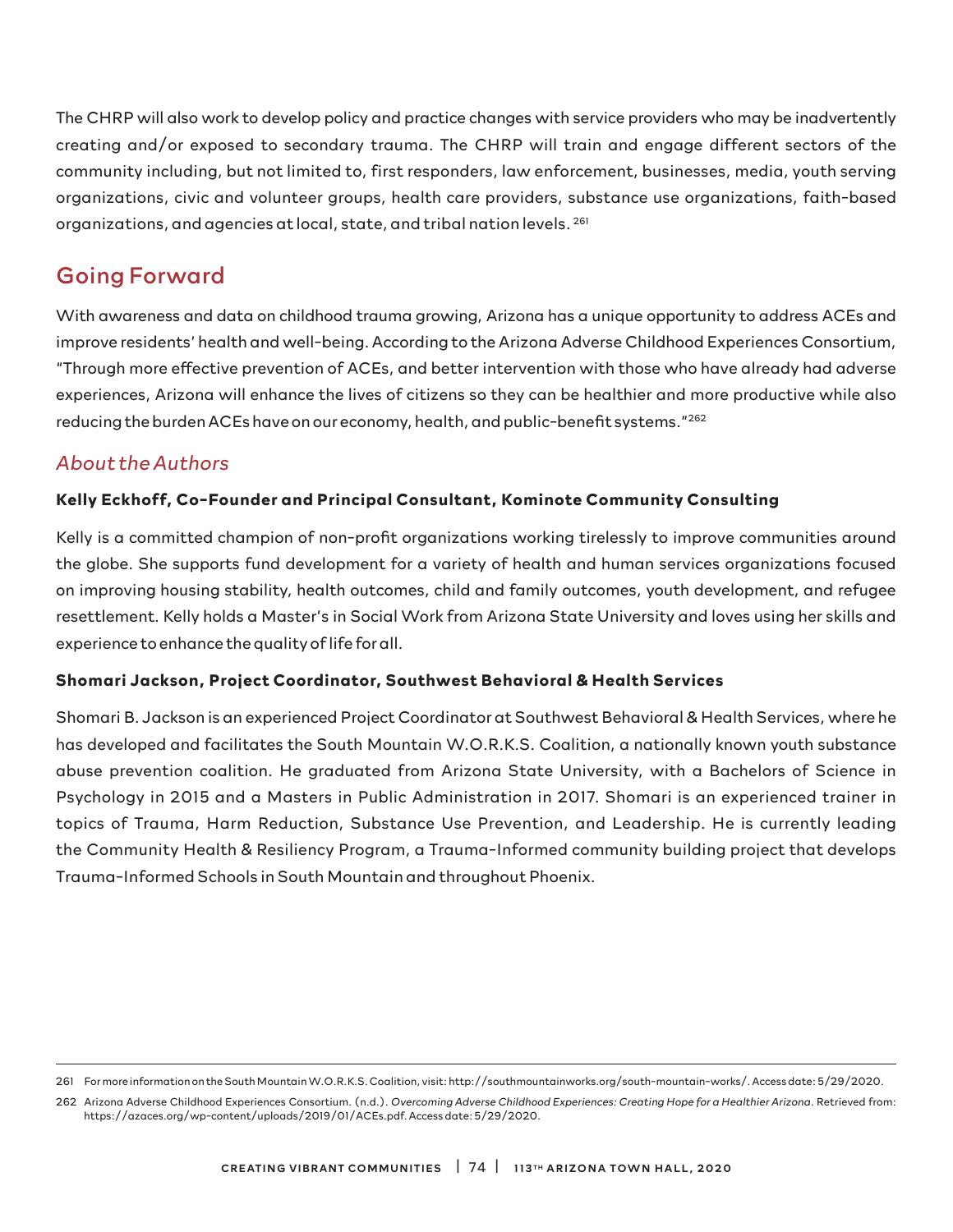#### **Rev. Sanghoon Yoo, Founder, The Faithful City**

Rev. Sanghoon Yoo founded The Faithful City (TFC) ministry and Arizona Trauma Informed Faith Community (AZTIFC), serving Arizona State University (ASU) and the Phoenix metropolitan area over two decades. He holds Master's degrees in Social Work and Divinity, offering training and consultation on ACEs, Trauma-Informed care and community (TIC) building. He organizes a statewide trauma-informed care conference and leads TIC movement, collaborating with various sectors of the community. As a board member of Arizona ACEs Consortium, he contributed to the authorship of training modules for opioid and substance use prevention, and the revision of ACEs training of trainers modules. As vice-chair of South Mountain W.O.R.K.S., he leads the CHRP project with Shomari Jackson, training schools and organizations to develop trauma-informed community and culture.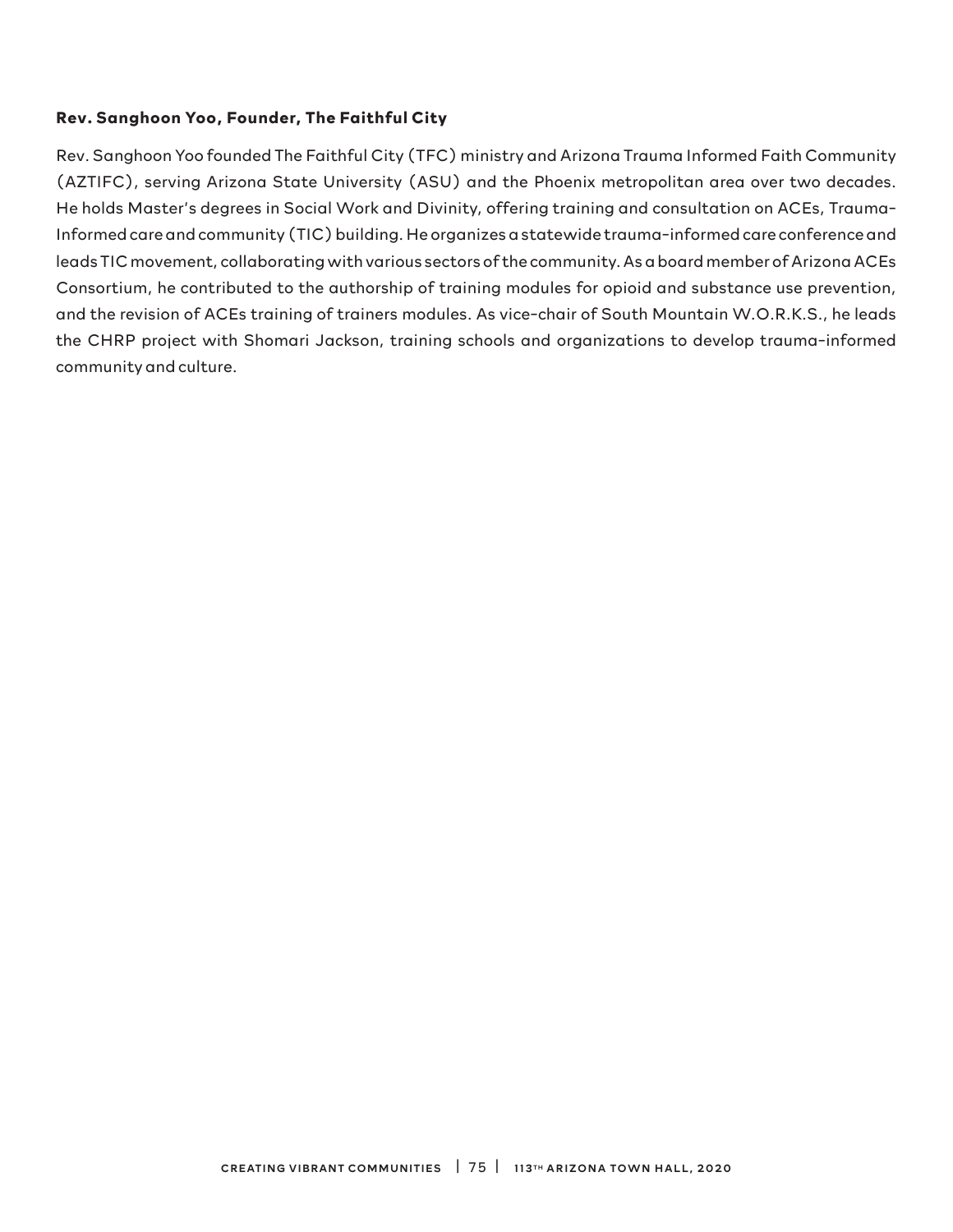# Rural Arizona: Challenges, Opportunities, and Options

*Jane Pearson, Arizona Partnership for Healthy Communities*

This topic intersects and explores these elements of a vibrant community:



### Introduction

Rural areas are defined by the U.S. Census Bureau as places with fewer than 50,000 residents. In Arizona, there are nine rural counties: La Paz, Mohave, Navajo, Apache, Gila, Graham, Greenlee, Cochise, and Santa Cruz.263 The following characteristics highlight key differences between rural and urban Arizona:

- There are 74 incorporated towns in Arizona with fewer than 50,000 residents.
- Only six counties have a city with a population greater than 50,000.
- Of 7,171,646 Arizonans, 351,316 (5%) lived in rural or frontier communities.264
- Per capita income is significantly different: \$33,388 in rural Arizona vs. \$42,280 in urban Arizona.265
- The poverty rate in rural Arizona is 26.9%, compared with 13.4% in urban areas of the state.<sup>266</sup>



*While there are statistics and data reflective of rural Arizona in this chapter, it is important to recognize that there is a constant struggle to find and collect comprehensive, reliable, and updated data within rural areas. This is currently a major barrier in improving rural health and wellness.*

265 Ibid.

<sup>263</sup> USDA-ERS. (2018). *Arizona-Rural Definitions: State-Level Maps*. Retrieved from: https://www.ers.usda.gov/webdocs/DataFiles/53180/25557\_ AZ.pdf?v=39329. Access date: 5/29/2020.

<sup>264</sup> USDA-ERS. (2018). *Rural.* Retrieved from: https://www.ers.usda.gov/. Access date: 5/29/2020.

<sup>266</sup> USDA-ERS. (2018). *State Fact Sheets: Arizona*. Retrieved from: https://data.ers.usda.gov/reports.aspx?StateFIPS=04&StateName=Arizona&ID=17854. Access date: 5/30/2020.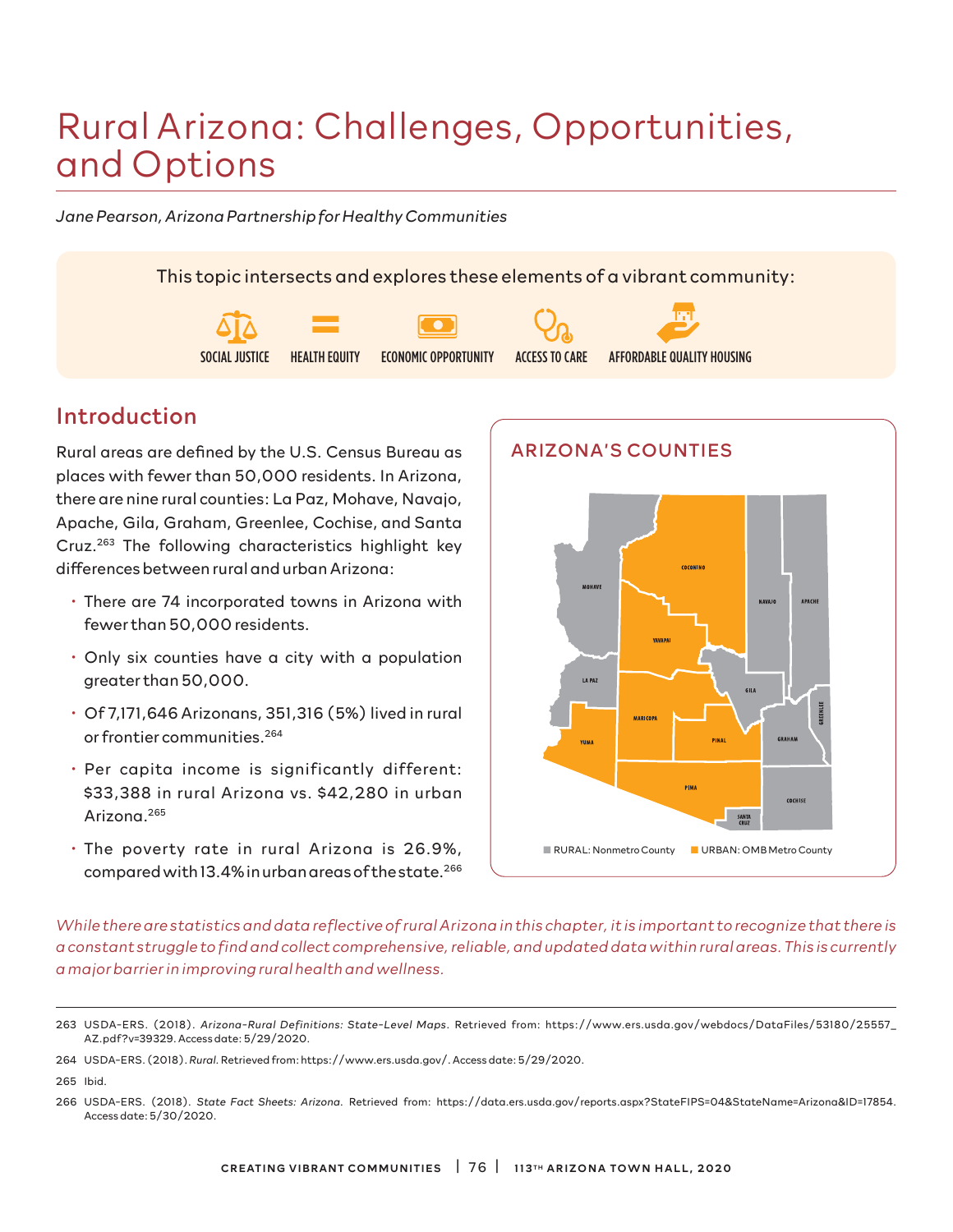- 18.6% of people living in rural Arizona has not completed high school, vs. 13.2% living in urban Arizona.267
- $\cdot$  The unemployment rate in rural Arizona is 7.5%, vs. 4.7% in urban Arizona.<sup>268</sup>
- In 2018, seven of the nine rural Arizona counties had overall mortality rates higher than the state.269
- The mortality rate for unintentional Injury exceeds that of the state rate in six of nine rural Arizona counties.270
- In contrast to other parts of the country, the opioid induced death rate is lower in all rural counties compared to the state rate.271

Despite these statistics, rural places are no different than urban areas when it comes to community well-being and vibrancy. Whether towns are walkable, the water is clean, residents are connected to one another, and the local economy works for everyone – all of this has an impact on individuals' opportunities to be healthy and, in turn, their communities vibrant. So, what more do we know about individuals who live in rural communities?

- **There are higher rates of individuals lacking health insurance** residing in rural or non-metro counties compared to their counterparts in urban or metro counties.<sup>272</sup> For example, the uninsured rate in Maricopa County is 11.01% while Apache County has an uninsured rate of 23.22%, almost a full quarter of the population.273
- **Many rural residents face barriers related to access to housing, transportation, food, and water that is safe, healthy, and affordable.** These barriers are particularly problematic for those already struggling financially.
- **Reliable transportation to care can also be a barrier** for rural residents due to long distances, poor road conditions, and limited public transit availability.
- **Rural communities also face many environmental challenges.** Hazardous materials often end up in remote areas where the land is cheap and fewer people overall are put at risk. Rural industries like mining and farming bring with them their own dangers and environmental impacts. Groundwater pumping is threatening natural water supply.

<sup>267 2013-2017</sup> ACS data reported by ERS.

<sup>268</sup> USDA-ERS. (2018). *Rural.* Retrieved from: https://www.ers.usda.gov/. Access date: 5/29/2020.

<sup>269</sup> Arizona Department of Health Services. (2018). *Table 5E-4 Mortality Rates by County of Residence and Year, Arizona, 2008-2018*. Retrieved from: https://pub. azdhs.gov/health-stats/report/ahs/ahs2018/pdf/5e4.pdf. Access date: 8/10/2020.

<sup>270</sup> Arizona Department of Health Services. (2018). *Table 5E-13 Rates for Selected Leading Causes of Death Statewide and by County of Residence, Arizona, 2018*. Retrieved from: https://pub.azdhs.gov/health-stats/report/ahs/ahs2018/pdf/5e13.pdf. Access date: 8/10/2020.

<sup>271</sup> Ibid.

<sup>272</sup> Center for Disease Control and Prevention. (2019). Table 47. *No Health Insurance Coverage Among Persons Under age 65, by Selected Characteristics: United States, Selected years 1984-2017*. Retrieved from: https://www.cdc.gov/nchs/data/hus/2018/047.pdf. Access date: 5/29/2020.

<sup>273</sup> U.S. Census Bureau. (2018). *American Community Survey 5-Year Estimates*. Retrieved from: https://www.census.gov/data.html. Access date: 5/29/2020.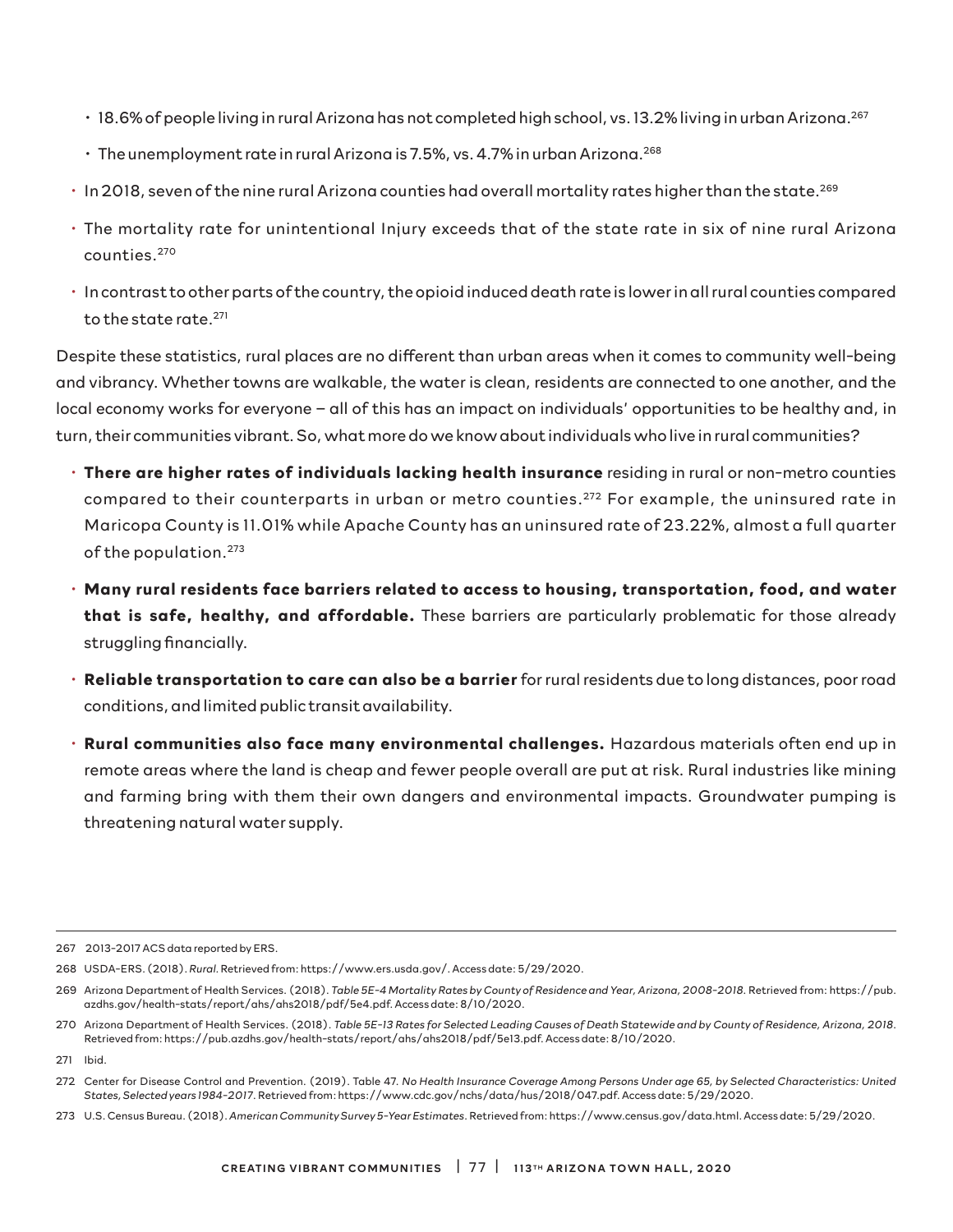While the data can present a discouraging picture of life in rural communities, rural residents themselves embrace their communities and have their own sense of the issues they face. In 2018 and again in 2019, the Robert Wood Johnson Foundation funded a poll surveying 1,300 and 1,405 adults living in rural areas to better understand the views and experiences of rural Americans on economic and health issues in their local communities.

In 2018, respondents reported:274

- they were **happy where they were living**, liked their jobs, liked their neighbors, and were optimistic about the future.
- over the past five years, **the economy in the region where they live and work had gotten better (about 33%)**.
- **they were active in solving problems in their local community (52%)**, with younger adults reporting higher levels of participation.
- **concern about the opioid epidemic**, the number of **young people who were leaving** their community, and the **unstable job market**.

In 2019, they found that respondents:275

- felt **safe** in their community.
- said **people like them can make an impact** in their community, with 27% believing they can make a *big*  impact and 61% belonging to a health, social, or community service group.
- reported that **homelessness is a problem**, with 22% worrying that their housing conditions were affecting their family's health or safety.
- reported that there has been a time in the past few years when they **needed health care but did not get it (26%)**.
- reported that a small but considerable number of residents **struggled with financial insecurity, internet access, housing problems, and accessing affordable, quality health care**.

### The Rural Arizona Dichotomy

Rural Arizona experiences chronic disinvestment, weak infrastructure, and limited financial capital resulting in a lack of good jobs, low wages, scarce or distant services, higher prices for basic goods, poor quality housing, unaffordable health insurance, low access to quality health care, and diminishing opportunity. However, rural Arizona also has valuable assets, from water and natural resources to natural beauty, cultural capital, deep knowledge of place – and committed people with talent, creativity, and resourcefulness. The combination of fewer people, larger geographies, and serious resource constraints motivates collaboration across boundaries.

<sup>274</sup> Robert Wood Johnson Foundation. (1 Oct 2018). *Life in Rural America*. Retrieved from: https://www.rwjf.org/en/library/research/2018/10/life-inrural-america.html. Access date: 6/1/2020.

<sup>275</sup> Robert Wood Johnson Foundation. (1 May 2019). *Life in Rural America Part II*. Retrieved from: https://www.rwjf.org/en/library/research/2019/05/life-inrural-america--part-ii.html. Access date: 6/1/2020.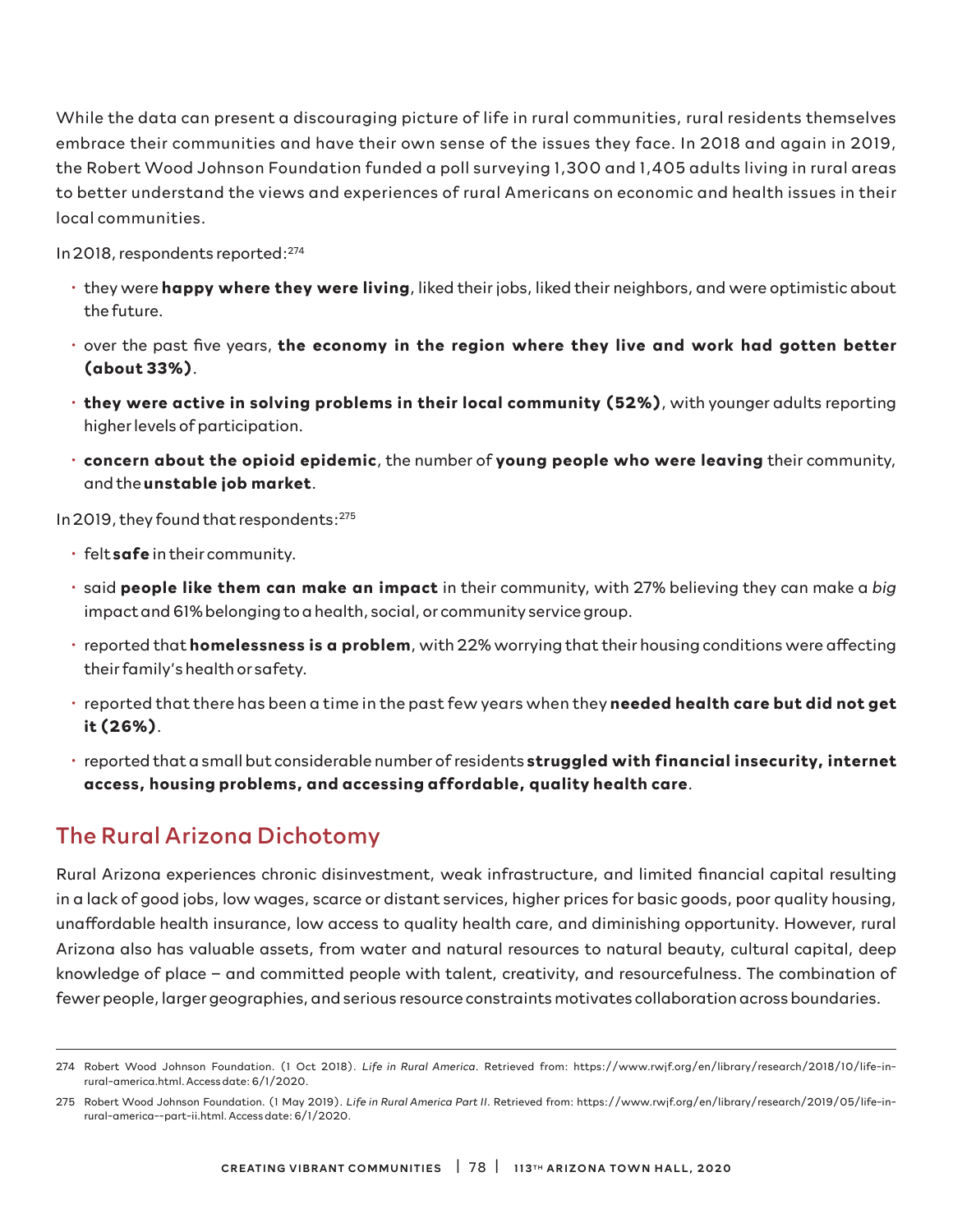# Rural Business and Infrastructure

Rural communities in Arizona share many of the same characteristics as those in other parts of the country. There are some specific issues to consider.

### Tourism and its consequences

Arizona is a state of amazing natural beauty, varied seasonal temperatures, and rich cultural history, all of which makes it very attractive to domestic and international tourists. Many of these natural or cultural sites are in rural communities. Tourism brings much needed revenue to these areas but presents challenges as well – and often drives community changes that are detrimental to residents. Sedona, Bisbee, Cottonwood, and others struggle for a balance.

- How should a small community meet tourism's high infrastructure demands?
- How should a community build and maintain its workforce including affordable housing, education, employment during less busy times, etc?

### Single legacy industry

Arizona's four "C"s – copper, cattle, cotton, and citrus – reflect industries (of mining and farming for example) – that are still central in many rural communities in Arizona. Industry changes can rock a community to its core.

- What happens to individuals and families employed in an industry that changes?
- What happens to businesses dependent on the revenues from those employees?
- What happens to the tax base?

The last several years there have been major fluctuations in mining, closure of the Navajo Generating Station, and closure of the Happy Jack sawmill.

### Lack of reliable Broadband

One in five rural adults say accessing high-speed internet is a problem for their family, meaning rural communities are unable to participate in the digital economy.276 Many rural Arizona places still have unreliable or non-existent internet access. Residents cannot access basic knowledge, online education, commerce, or telemedicine. Businesses miss out on retail e-commerce, remote work, distance consulting, development, and much more.

<sup>276</sup> Robert Wood Johnson Foundation. (1 May 2019). *Life in Rural America Part II*. Retrieved from: https://www.rwjf.org/en/library/research/2019/05/life-inrural-america--part-ii.html. Access date: 6/1/2020.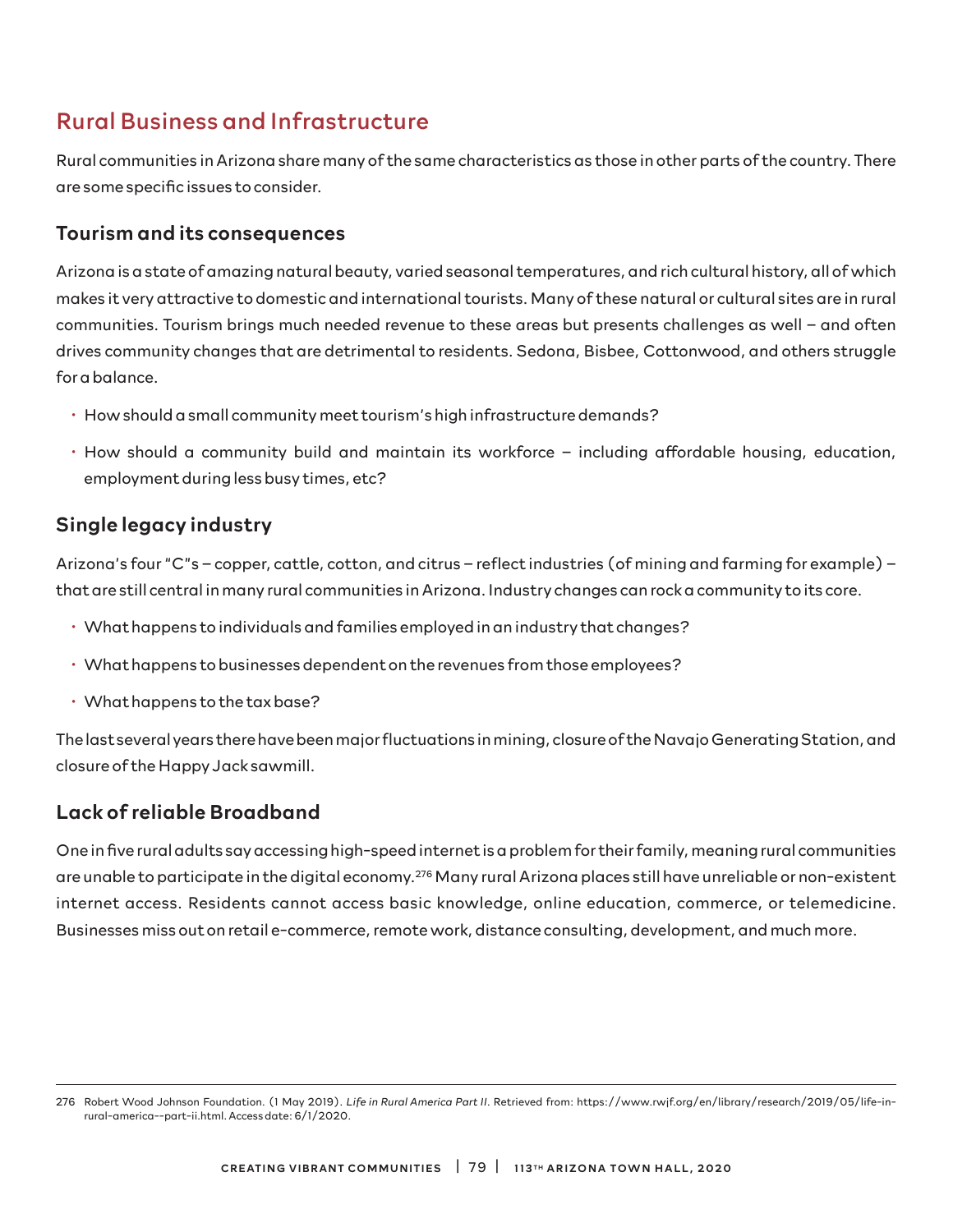# What's Happening in Rural Arizona Today

Residents in rural communities are committed to making their communities better. They not only understand the interrelationship of various sectors (affordable housing, transportation, built environment) they also know the people who work in those sectors. What is lacking is resources – both time and capital. There are several new approaches that may support collaborative efforts.

- Local First Arizona Foundation (LFAF) is bringing multiple initiatives to rural areas:
	- The **Arizona Rural Development Council (AzRDC)** amplifies rural issues and develops solutions. AzRDC focuses on resources and equitable opportunities that support education, health care, economic, and community development.
	- Rural innovation and job creation are being supported with innovative programs like the **Graham County Micro-Loan Fund** to address the commercial loan gap.
	- In partnership with Resolution Copper, LFAF is developing new ways to build a **pipeline of small business providers**.
	- **Youth Retention and Development** work combines science technology, engineering, arts, and mathematics (STEAM) education and entrepreneurship through active and compelling community engagement.
- County health departments produce a **Community Health Improvement Plan (CHIP)**, typically updated every three to five years. Plans include key vibrancy issues such as housing, the built environment, and transportation. For example, Cochise County's latest plan prioritizes "Jobs and the Economy." CHIP working groups are resources.
	- Similarly, the Arizona Department of Health Services (ADHS) **State Health Improvement Plan (SHIP)** for 2021-2025 (currently in development) identified Rural Underserved Health as one of its four top priorities.
- Incorporated municipalities are required to adopt a long-range **General Plan** (ARS, Title 9). All plans must include land use and circulation. Populations of 2,500 to 10,000 must also include open space, environmental planning, water resources, cost of development, and growth. Plans often include recreation, preservation, safety, and energy initiatives.
	- Organizations like the **Arizona Alliance for Livable Communities (AALC)** have been helping places leverage General Plans for vibrancy. For example, Pinetop-Lakeside innovated a new system of active transportation (school and work) and recreation.
- **Rural Development Hubs** focus on community building that embraces economic development, local institution building, and enhancing cultural, social, and natural wealth. A central function of Hubs is to create collaborative structures, inventive products, services, programs, and tools.277

<sup>277</sup> The Aspen Institute. (2020). *Rural Development Hubs: Action Infrastructure for Rural Prosperity*. Retrieved from: https://www.aspeninstitute.org/events/ rural-development-hubs-action-innovators-for-rural-prosperity/. Access date: 5/29/2020.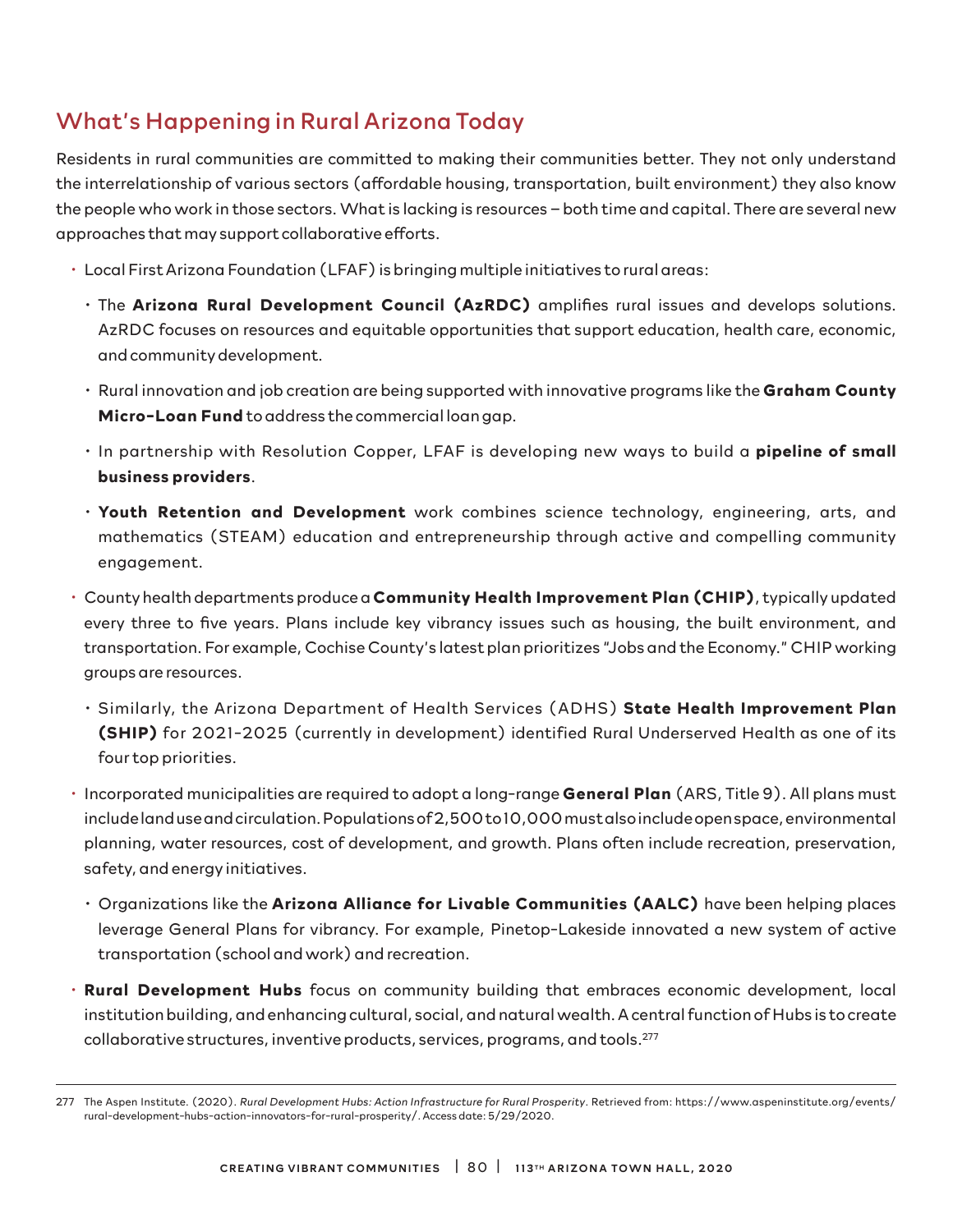- Arizona has begun supporting **high speed internet**.
	- Arizona's fiscal year 2020 budget allocated \$3 million match to leverage federal funding that accelerates broadband deployment in underserved areas.
	- In 2019 the state dedicated \$11 million to leverage \$110 million in federal funds to connect rural schools and libraries.278

### What systems barriers need to be addressed?

**More community-aligned funding is needed.** The Rural Development section of the U.S. Department of Agriculture (USDA) is the agency responsible for most Federal policies and funding to combat rural poverty and improve rural vibrancy. Federal policy proposals recommend more strategic use of direct services and investments in rural infrastructure, especially broadband. These proposals do little, however, to address structures, systems, and policies that routinely, if inadvertently, disadvantage rural people and places. There is a consistent lack of investment in rural communities by government, private financial institutions, and foundations. Between 2005- 2010, only 6-7% of foundation grant dollars went to rural towns. 279

- Both philanthropic and government funding may be overly prescriptive programmatically and structurally. Rarely is funding based on a community-driven solution. Requirements often make funding difficult to apply for.
- Private funding is very limited. Rural banks typically lack business loan officers and have a very small CRA (Community Reinvestment Act) responsibility. Rural based CDFIs (Community Development Financial Institutions) are few and limited in scope.
- Technical assistance for rural communities tends to come from urban-experienced consultants. Communities can view this as "outsiders" providing episodic help that lacks understanding of community dynamics, needs, or assets.
- Other federal and state agencies lack the capacity to make investments in smaller communities or projects. State budgets have been cut over recent years leaving limited time and resources to support rural communities.

### AN EXAMPLE

Coffee Pot Farms, located on the Navajo Nation in Dilkon, has a mission to increase access to healthy foods for the Navajo people. Coffee Pot's successes include: establishment of the main farm and Teesto Chapter community garden, creation of a "Green Team" co-op of Navajo Nation farmers, distribution at five locations across the Nation, and acceptance of SNAP and Double-Up Food Bucks at all points of sale. But growth is hampered significantly by two issues: water and internet. Lack of consistent internet makes it impossible to process non-cash or SNAP purchases. The farm currently must truck water to its farm because of a broken water pipeline and the lack of a well. Each unique problem threatens Coffee Pot's success and is a window into the basic blockages to rural innovation and success.

<sup>278</sup> Arizona Department of Administration. (Feb 2018). *Arizona Statewide Broadband Strategic Plan.* Retrieved from: https://azlibrary.gov/sites/default/files/ erate\_2018\_az\_broadbandstrategicplan\_final.PDF. Access date: 5/29/2020.

<sup>279</sup> Pender, J. L. (Jun 2015). *Foundation Grants to Rural Areas From 2005-2010: Trends and Patterns*. Retrieved from: https://www.ers.usda.gov/webdocs/ publications/43991/53165\_eib141\_summary.pdf?v=42181. Access date: 5/29/2020.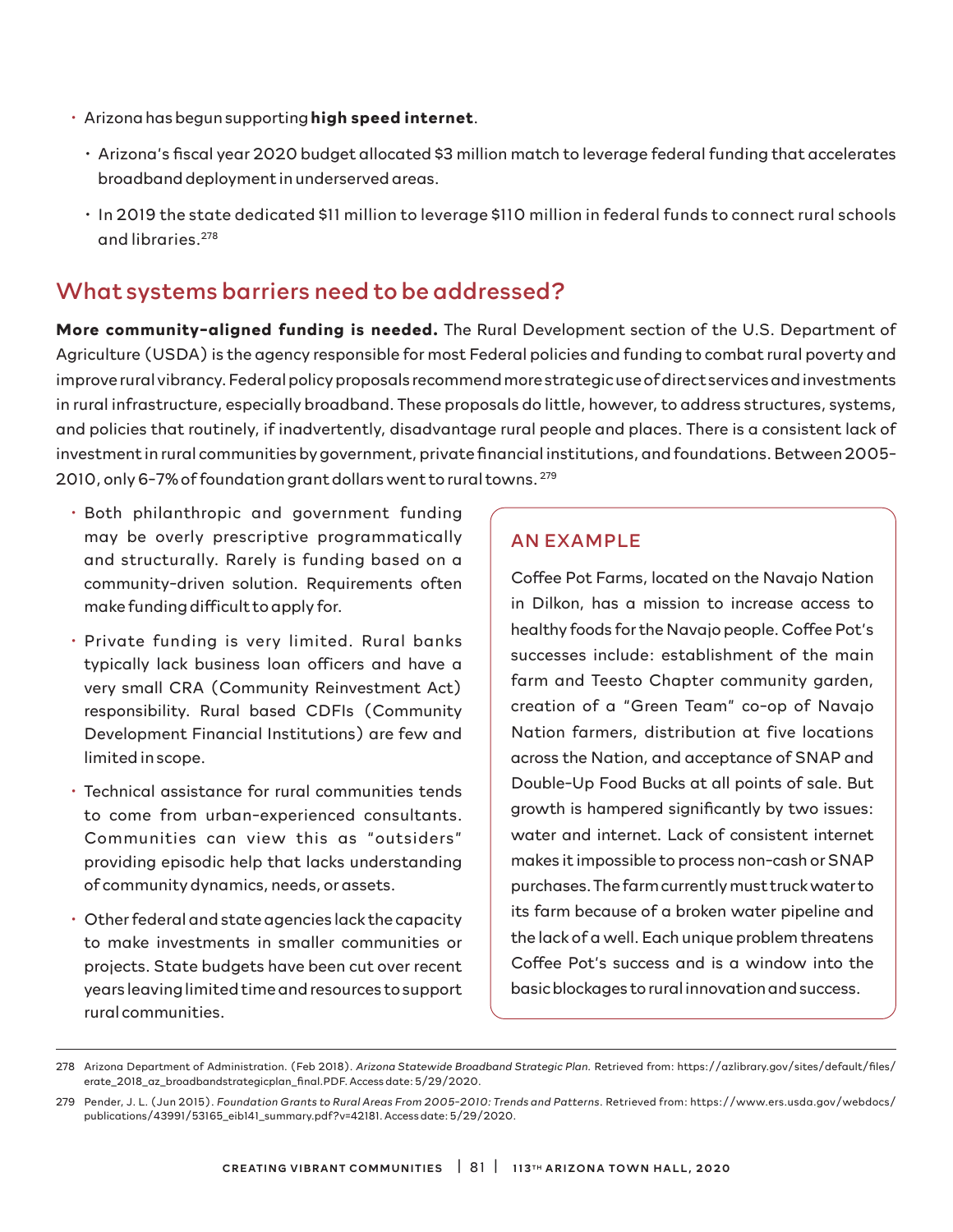# What are possible community and policy responses?

Rural Arizona can benefit from: (1) systemic policy change at federal and state levels, including re-alignment of USDA Rural Development with modern rural realities, (2) a fresh approach to economic and community development, and (3) more people and places that understand and practice it. Some options:

- Federal agencies could provide pre-development grants or infrastructure loans.
- The Arizona Legislature could provide new funding for state technical assistance.
- Federal and state agencies could examine their contract and grant-making activities to identify ways to (1) be more community driven, (2) be less bureaucratic, and (3) prioritize rural.
- State agencies could individually or jointly fund rural cross-sector collaborative efforts.
- Private banks and CDFIs could consider funding regional hubs and rural lending.
- Municipalities could use general plans to address broad cross-cutting issues.
- Foundations could support collaborative practices through technical assistance and grants.
- Communities could formalize already-strong relationships as cross-sector collaborations that guide funding opportunities using community-driven insights and ideas.

### What can we learn from new research and best practices?

**Step Into Cuba (New Mexico)** is a cross-sector collaboration promoting physical activity through development of sidewalks, paths, trails, social support, and opportunities for lifestyle change. The Step Into Cuba Alliance (Village of Cuba, Sandoval County, New Mexico Department of Transportation (DOT), Santa Fe National Forest, Bureau of Land Management, and Continental Divide Trail Coalition) is coordinated by the Nacimiento Community Foundation.<sup>280</sup>

**The Cochise County Community Health Improvement Plan** is an example of how a health planning document can stimulate cross-sector partnerships to address core issues in the community. Led by the Cochise Health and Social Services and partially funded by the Legacy foundation, planning in eight towns produced community-driven recommendations for affordable housing, healthy foods, economic development, and mental health/substance abuse.

**White Mountain TRACKS Trail System** is an example of how rural communities can collaborate to improve their economic health through volunteer work and construction of a 200+ mile major trail system with the goal of preserving the White Mountain non-motorized trails. While this initiative started with no funding, the supporting organizations have raised up to \$100,000, and has seen continued success since 1987.281

<sup>280</sup> For more information: https://www.stepintocuba.org/. Access date: 5/29/2020.

<sup>281</sup> For more information: https://www.trackswhitemountains.org/about-contact/our-story/. Access date: 5/29/2020.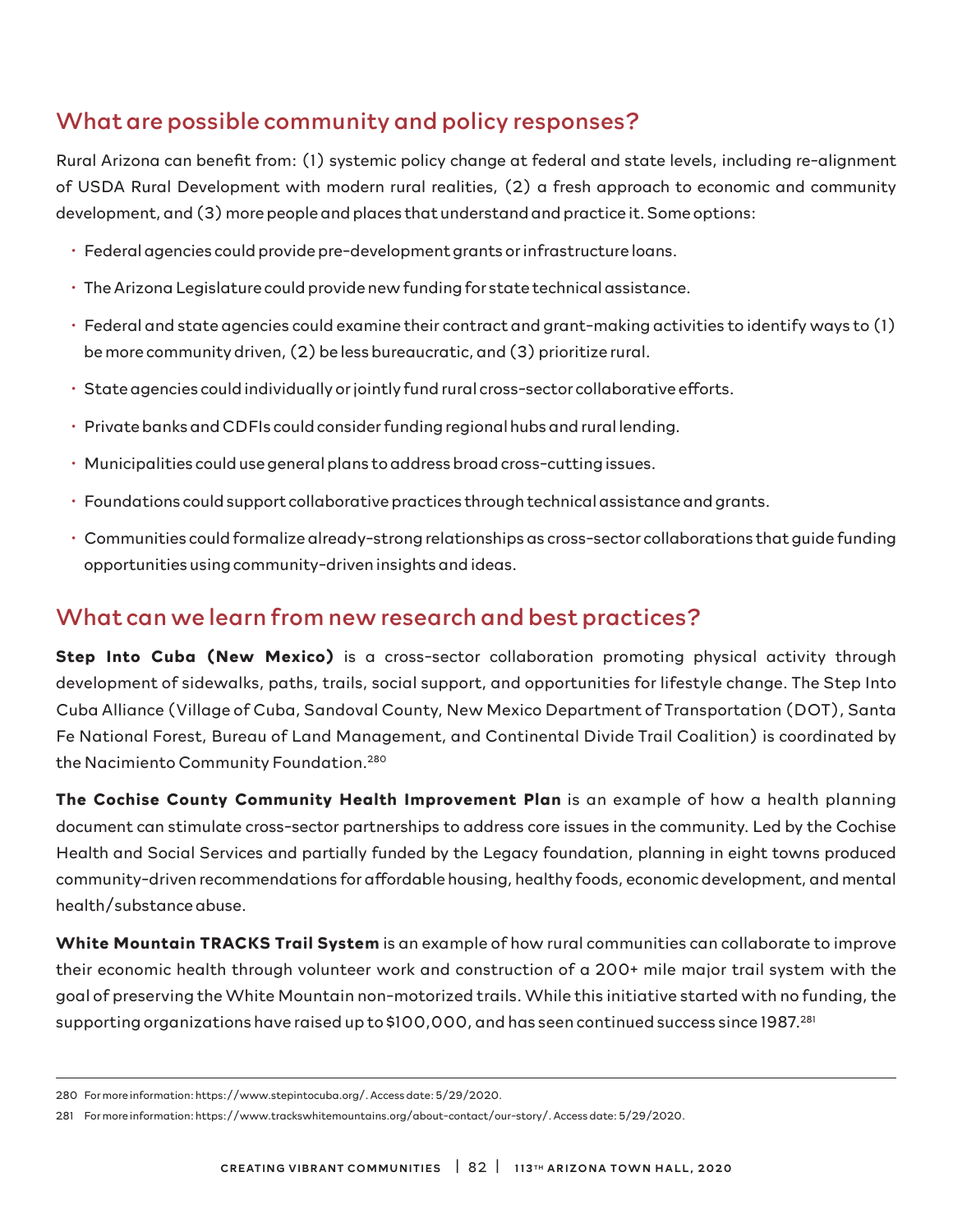*"In a rural place, there aren't enough resources to go it alone…The model for collaboration that is essential to rural America is the church potluck supper. Everyone brings what they can to the table, and you end up with more than you need to get your job done."*

*– John Molinaro, Appalachian Partnership, Inc.*

### *About the Author*

**Jane Pearson** has had a distinguished career in the public health and non-profit sector. Over a 20-year period, she held many positions within Arizona Department of Health Services including Assistant Director, Community and Family Health. In 1996, she joined St. Luke's Health Initiatives (now Vitalyst Health Foundation) as Director of Programs and retired in 2012. She has served on numerous state and national boards including the American Public Health Association, Arizona Public Health Association, the Governor's Commission on Women's Health, and the National Advisory Committee for the Robert Wood Johnson Foundation Maximizing Enrollment Program. She is a co-founder of Trinity Opportunity Alliance.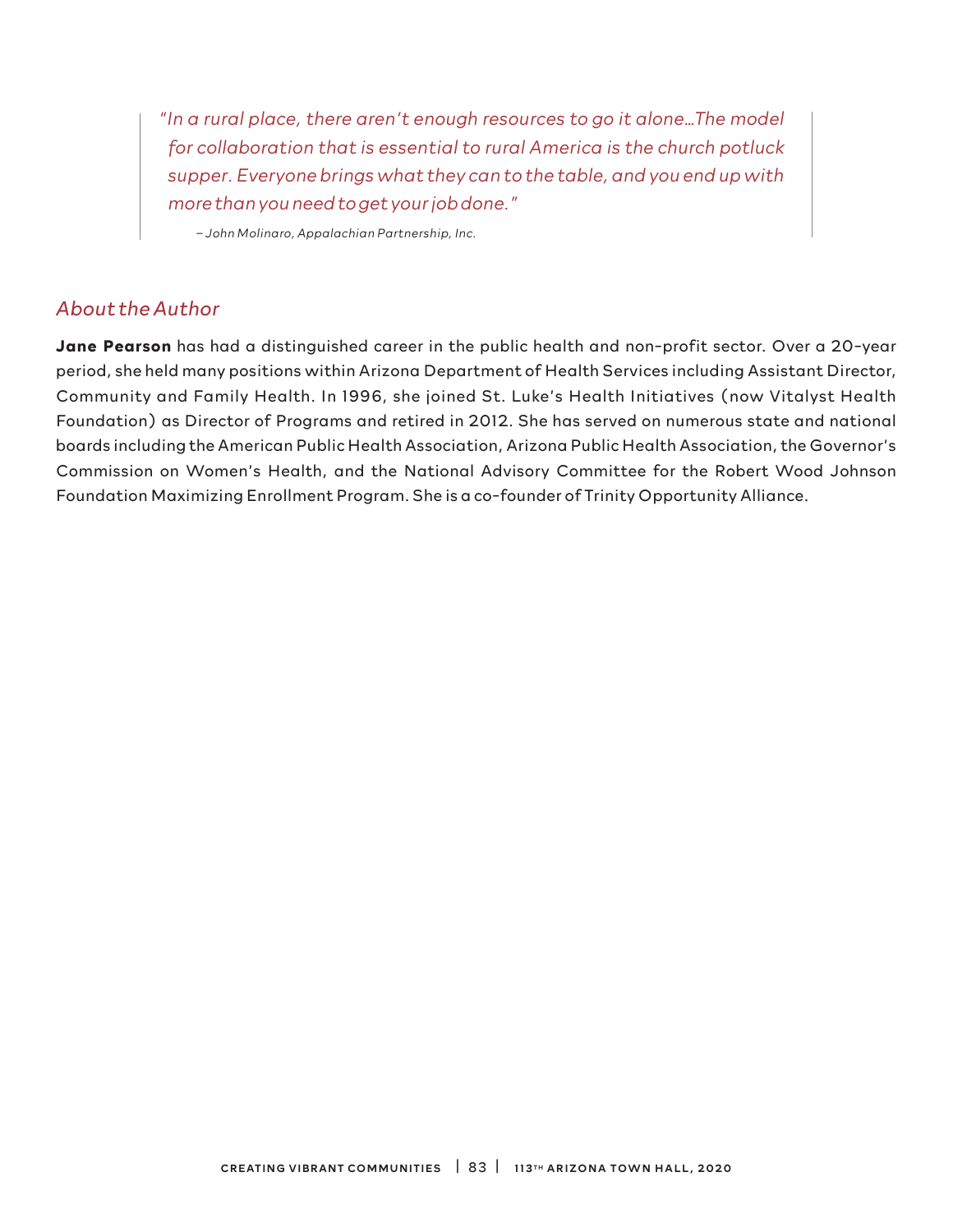# Community Safety, Well-Being, and Access to Care

*Matt Eckhoff, Kominote Community Consulting* 

*Jesus Rivera, Surprise Fire Medical Department*

This topic intersects and explores these elements of a vibrant community:



### Introduction

Professionals from fire, emergency medical services, police, and behavioral health crisis response teams and Arizona's 911 dispatchers all play unique, front-line roles at the intersection of public safety, community wellbeing, and access to care. As such, it is important to understand first responder systems, evolving capacities, and recent transformational work related to building and supporting vibrant communities.

"First responders" include emergency communications, law enforcement, fire and emergency medical services, and behavioral health crisis response professionals tasked with coordinating and responding to many public safety and community needs throughout Arizona, typically initiated by a 911 call or a crisis response call line. In Arizona in 2019, more than 4.3 million 911 systems<sup>282</sup> calls for assistance were placed, and in 2018, approximately 47,300 crisis calls were placed in Arizona.283

Many 911 calls are point-in-time emergencies (e.g. house fire, isolated fall, motor vehicle collision, mental health crisis, robbery, or assault), yet there are a substantial number of calls best served through alternative system resources or interventions (e.g. housing insecurity, chronic disease management, or social isolation).<sup>284</sup> Nationally, Medicare data shows that 13-16% of 911 calls resulting in ambulance transport to an emergency room would have been best served via primary care resources.285 In Arizona, about 60% of 911 calls for medical concerns result in an ambulance transport to an emergency department,<sup>286</sup> begging the question of how best to deploy resources to serve the needs of many callers.

<sup>282 911.</sup>gov. (2019). *National 911 Progress Report*. Retrieved from: https://www.911.gov/pdf/National-911-Program-Profile-Database-Progress-Report-2019.pdf. Access date: 5/29/2020.

<sup>283</sup> National Suicide Prevention Lifeline. (2019). *Arizona Callers in 2018.* Retrieved from: https://suicidepreventionlifeline.org/wp-content/uploads/2019/10/ Arizona-Lifeline-2018-Report.pdf. Access date: 5/29/2020.

<sup>284</sup> Cannuscio CC, Davis AL, Kermis AD, Khan Y, Dupuis R, Taylor JA. (2016). *A Strained 9-1-1 System and Threats to Public Health*. Retrieved from: https://pubmed. ncbi.nlm.nih.gov/26704911/. Access date: 5/29/2020.

<sup>285</sup> Alpert, A., Morganti, K. G., Margolis, G. S., Wasserman, J., & Kellermann, A. L. (2013). *Giving EMS Flexibility in Transporting Low-Acuity Patients Could Generate Substantial Medicare Savings*. Retrieved from: https://www.healthaffairs.org/doi/full/10.1377/hlthaff.2013.0741. Access date: 5/29/2020.

<sup>286</sup> Arizona Department of Health Services. (2019). *Emergency Medical Services 2019 Annual Report*. Retrieved from: https://www.azdhs.gov/documents/ preparedness/emergency-medical-services-trauma-system/reports/2019-ems-annual-report.pdf. Access date: 5/29/2020.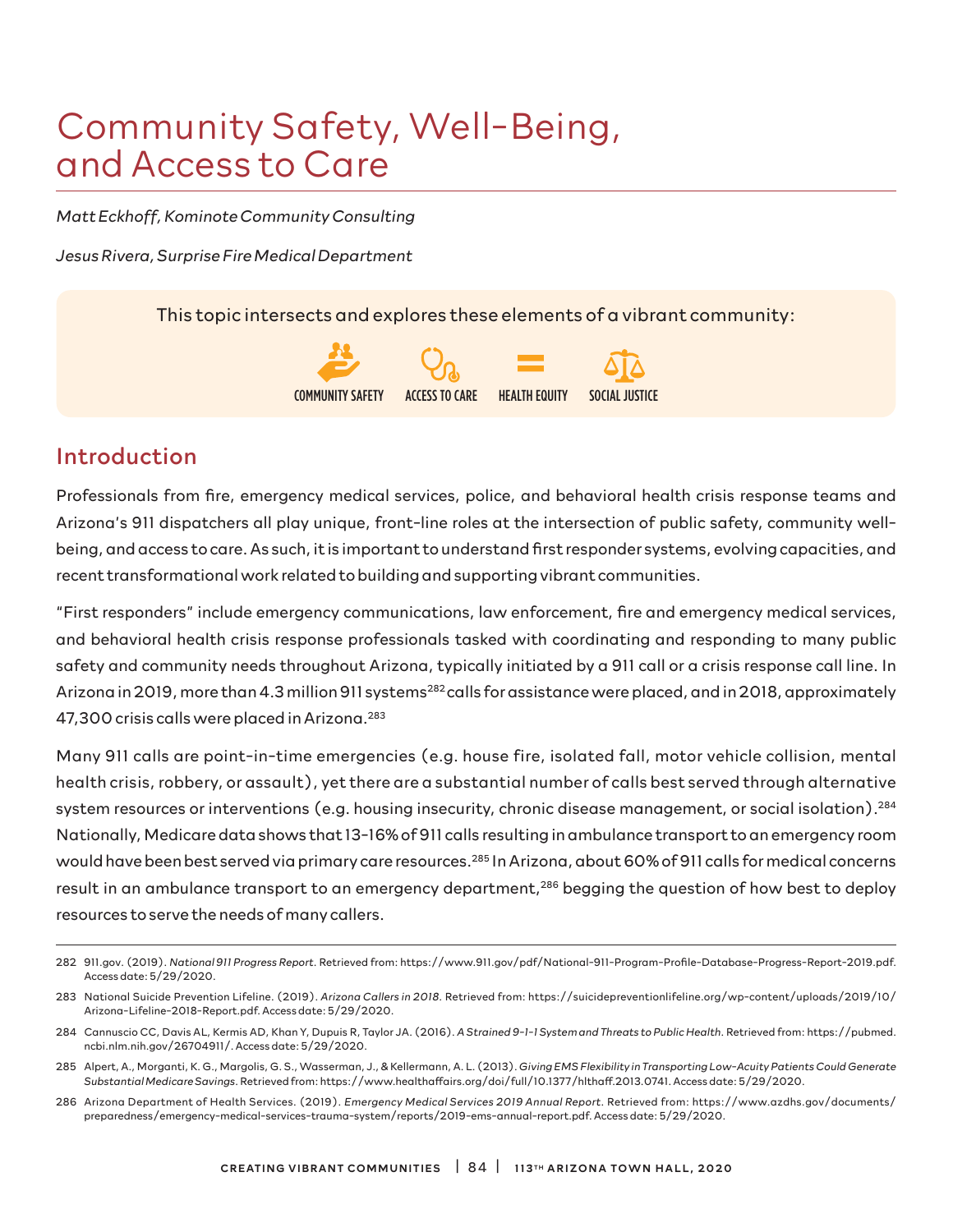Arizona is already an innovator in better responding, and regional efforts within each system to address caller needs continue to evolve. An example of this is regional deployment of unique resources such as specialized crisis intervention teams by law enforcement,<sup>287</sup> fire agencies,<sup>288</sup> and crisis lines to address callers' behavioral health needs.

Community differences such as socioeconomic status, cultural demographics, rurality, and tribal sovereignty play significant roles in Arizona's FR/PS (first responders/ public safety) systems. For example, the 911 systems of many sovereign tribal nations are separately operated and administered and rural counties experience significant differences in resources versus urban counties with population and resource centralization.289

### Law Enforcement

Arizona has approximately 163 law enforcement agencies spanning state and local entities composed of about 14,500 sworn police officers.290 Agencies include entities at the Federal (10+), State (12), Regional (4), County (17), Municipal (79), School/College (12), and Tribal (17) levels. In 2018, Arizona Uniform Crime Reporting (UCR) data indicated a total 213,784 documented crimes, ranging from 16,644 to 19,710 offenses recorded monthly.<sup>291</sup> The range of crimes classified include murder, rape, property theft, assault, arson, human trafficking and prostitution, and drug trafficking/solicitation. The 2018 Arizona UCR Report indicates an average of the following reported crimes in every 24-hour period: 372 larceny-thefts, 82 burglaries, 51 aggravated assaults, 49 motor vehicle thefts, 18 robberies, 9 rapes, 4 arsons, and 1 murder.

### ARIZONA LAW ENFORCEMENT QUICK NOTE292:

|                             | <b>Law Enforcement Officer Ratios</b>    |  |  |
|-----------------------------|------------------------------------------|--|--|
| Arizona Ratio Range         | 10-20 LE Officers per 100,000 population |  |  |
| <b>National Ratio Range</b> | 18-26 LE Officers per 100,000 population |  |  |

287 Balfour, M. E., Winsky, J. M., & Isely, J. M. (2017). The Tucson Mental Health Investigative Support Team (MHIST) Model: A Preventive Approach to Crisis and Public Safety. Retrieved from: https://ps.psychiatryonline.org/doi/pdfplus/10.1176/appi.ps.68203. Access date: 5/29/2020.

- 288 Beagley, D., Minor, B., & Westmiller, J. (2018). Crisis Support Training: Partnering Firefighters and Police on Crisis Calls. 2018 Crisis Intervention Training International Conference. Retrieved from: http://www.citinternational.org/resources/Documents/Crisis%20Support%20Training.pdf. Access date: 5/29/2020.
- 289 International Association of Chiefs of Police. (2018). *Practices in Modern Policing: Policing in Small, Rural, and Tribal Communities.* Retrieved from: https://www. theiacp.org/sites/default/files/2018-11/IACP\_PMP\_SmallTribal.pdf. Access date: 5/29/2020.
- 290 Arizona Secretary of State. (2019). *Arizona Peace Officer Standards and Training (AZPOST) Board*. Retrieved from: https://apps.azsos.gov/public\_services/ Title\_13/13-04.pdf. Access date: 5/29/2020.
- 291 Arizona Department of Public Safety. (2019). *Crime in Arizona January-December 2018*. Retrieved from: https://www.azdps.gov/sites/default/files/media/ Crime%20in%20Arizona%202018\_0.pdf. Access date: 5/29/2020.
- 292 Governing. (2020). *Law Enforcement Officers Per Capita for Cities, Local Departments.* Retrieved from: https://www.governing.com/gov-data/safetyjustice/law-enforcement-police-department-employee-totals-for-cities.html also see following links: https://ucr.fbi.gov/crime-in-the-u.s/2018/crimein-the-u.s.-2018/topic-pages/police-employee-data; https://icma.org/sites/default/files/305747\_Analysis%20of%20Police%20Department%20 Staffing%20\_%20McCabe.pdf. Access date: 5/29/2020.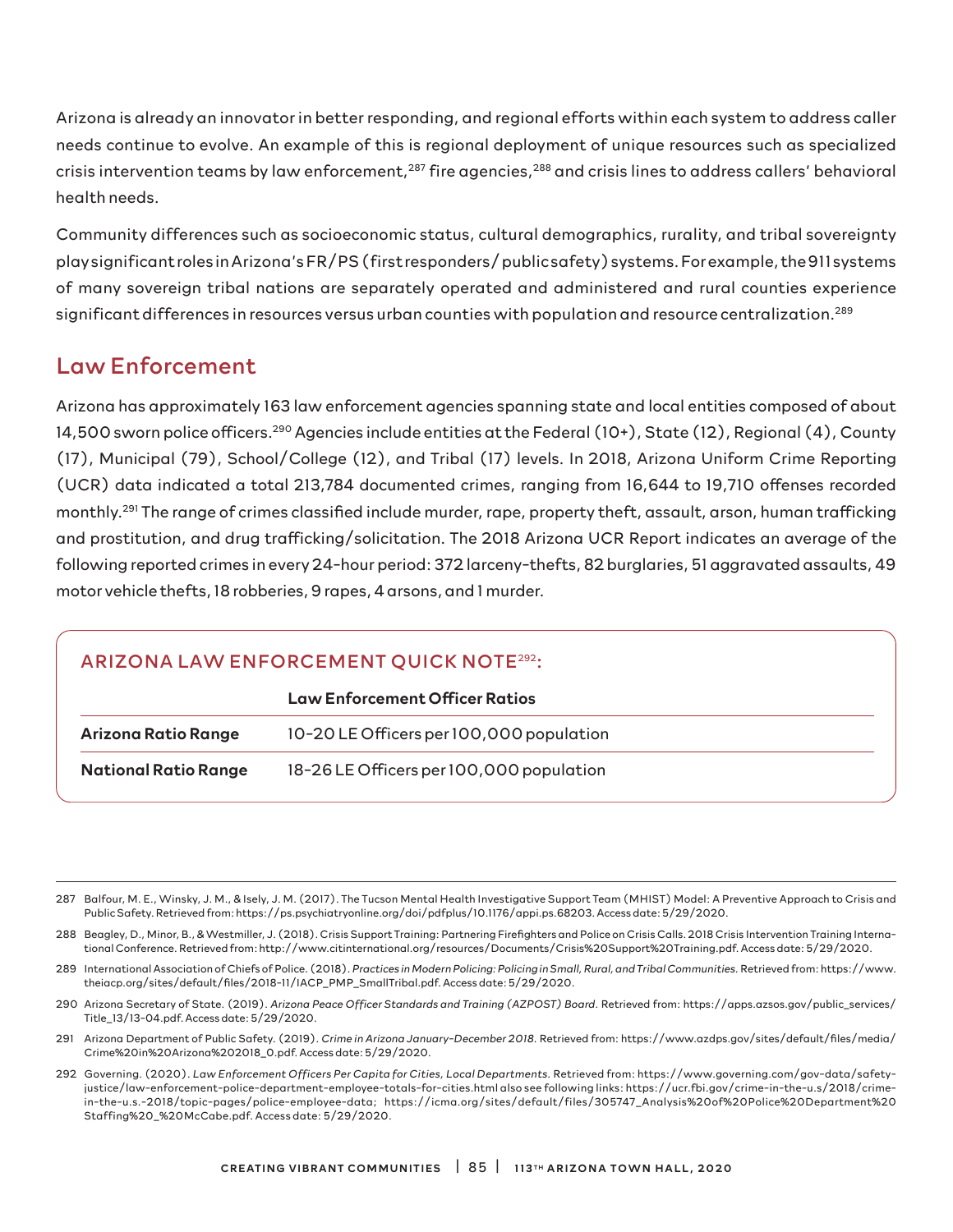Statewide, 14 core training facilities are maintained to provide consistent education to LE (law enforcement) trainees. Funding for these facilities is principally secured through the Criminal Justice Enhancement Fund administered by the Arizona Peace Officer Standards and Training Board.293 Other sources of funding include state and local tax allocation to municipalities and counties, and (at the state level) addition of the Public Safety Fee in 2018 to fund DPS highway operations. Beyond tax and fee funding mechanisms, LE agencies often generate additional revenue through local administrative fees, the sale of seized property, and the procurement of state, federal, and private grants.294

# Fire & Emergency Medical Services (EMS)

Arizona fire and emergency medical services (EMS) are organized at several different levels. Local fire and EMS are delivered by public and private fire departments, fire districts, and private EMS. Arizona's fire service is structured at the state, county, tribal, and municipal levels. There are 63 Municipal Fire Departments, 130 Public Fire Districts, 16 Private Agencies and 42 EMS Agencies (24 Ground, 18 Air).

The National Fire Information Reporting System (NFIRS) notes that 70.6% of reported fire agency incidents in 2018 were related to EMS requests while under three percent were fire related.<sup>295</sup> Across the U.S., fire related calls have decreased from 2.9 million in 1980 to about 1.3 million in 2018. Meanwhile, over the same time period, calls for medical aid have increased from about 5 million to over 23 million calls annually,<sup>296</sup> credited to community education, prevention, and policy efforts nationally.

Arizona's Emergency Medical Care Technicians (EMCTs) were responsible for about 678,000 911 calls for emergency medical needs in 2018; about 406,000 of those calls resulted in an ambulance transport to an Arizona physical or behavioral health facility. 297

While many fire departments/districts have both fire and EMS (ambulance) apparatus, some fire agencies do not maintain ambulance operations and may rely on private EMS response to support this function. Most Arizona fire agencies require fire fighters be certified as an EMCT. Fire apparatus is often outfitted with the same supplies and equipment as an ambulance, enabling emergency medical interventions to take place as quickly as possible for time sensitive emergencies. To be certified, ground and air ambulances are each required to maintain Arizona Department of Health Services (ADHS) inspections with required medications and equipment to serve a wide range of patient medical and trauma needs.<sup>298</sup>

<sup>293</sup> Arizona Joint Legislative Budget Committee. (2019). *Law Enforcement Training*. Retrieved from: https://www.azleg.gov/jlbc/psdpslawenforcement.pdf. Access date: 5/29/2020.

<sup>294</sup> The current vehicle registration fee of \$32 which contributes to this revenue may be going away in July 2021. Read more here: https://www.azcentral.com/story/ news/politics/arizona/2019/05/22/deal-reached-repeal-32-vehicle-registration-fee-over-two-years-senator-says/1197085001/. Access date: 8/5/2020.

<sup>295</sup> Federal Emergency Management Agency. (2019). *National Fire Incident Reporting System, Arizona Fire Loss/Fire Department Profile*. Retrieved from: https:// www.usfa.fema.gov/data/statistics/states/arizona.html. Access date: 5/29/2020.

<sup>296</sup> National Fire Protection Association. (2019). Fire Department Calls. Retrieved from: https://www.nfpa.org/News-and-Research/Data-research-and-tools/ Emergency-Responders/Fire-department-calls. Access date: 5/29/2020.

<sup>297</sup> Arizona Department of Health Services. (2019). *Emergency Medical Services 2019 Annual Report.* Retrieved from: https://www.azdhs.gov/documents/ preparedness/emergency-medical-services-trauma-system/reports/2019-ems-annual-report.pdf. Access date: 5/29/2020.

<sup>298</sup> Arizona Department of Health Services. (2020). *Ambulance Programs.* Retrieved from: https://www.azdhs.gov/preparedness/emergency-medicalservices-trauma-system/index.php#ambulance. Access date: 5/29/2020.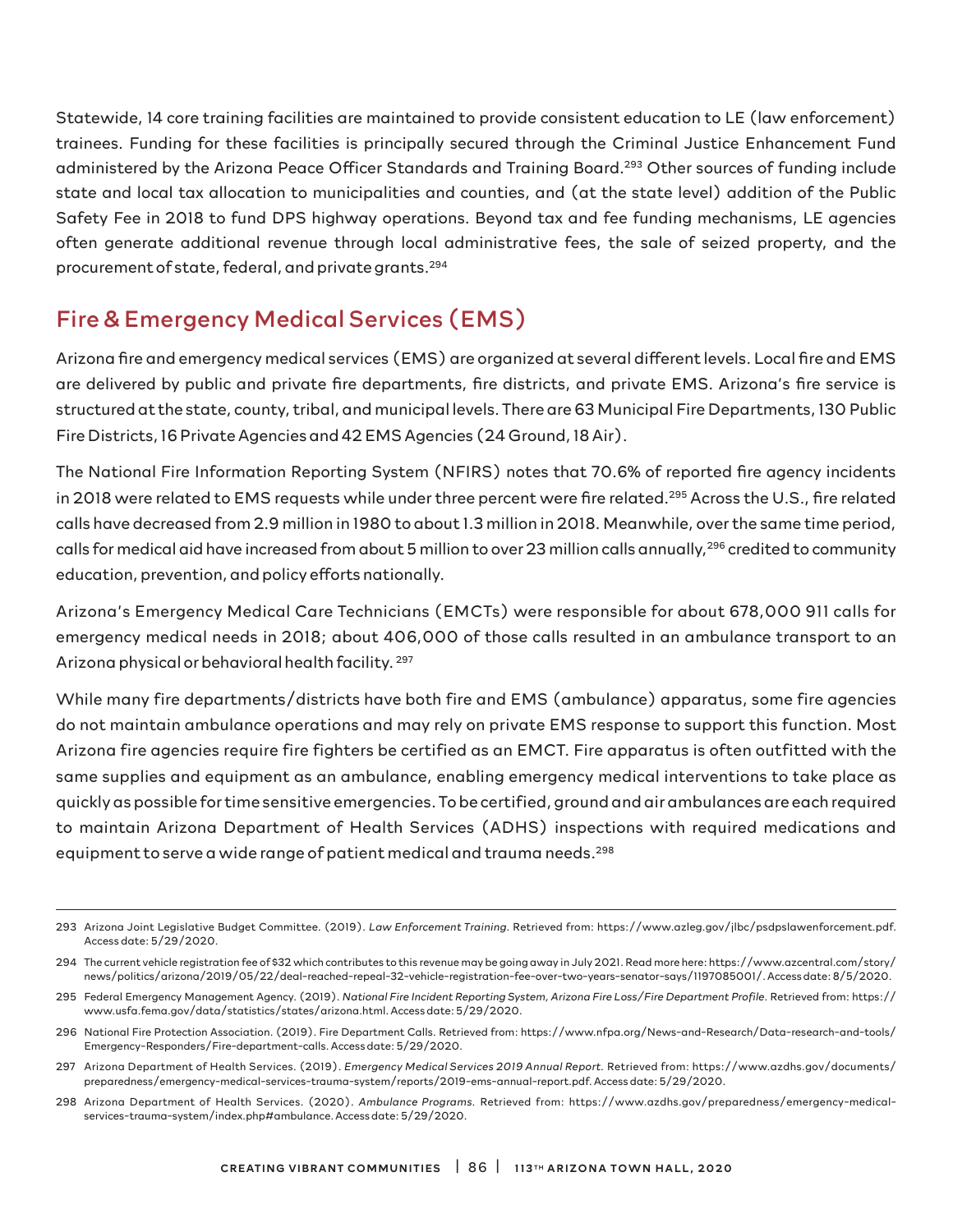## Behavioral Health Crisis Response

Throughout the U.S., mental illness impacts about one in five individuals, while only about 43% of individuals with a mental illness reported receiving treatment in 2018.<sup>299</sup> Regionally, several Arizona communities see rates of death by suicide that approach or surpass three times the national rate, including La Paz, Navajo, Apache, and Yavapai Counties.300

### ARIZONA BEHAVIORAL HEALTH STATUS QUICK NOTES<sup>301</sup>:

| Suicide Deaths Per 100,000 Population | <b>Details Per 100,000 Population</b>                            |  |  |
|---------------------------------------|------------------------------------------------------------------|--|--|
| Arizona: 19                           | Range: 4.3 (Santa Cruz County) - 46.2 (La Paz County)            |  |  |
| United States: 14.5                   | Range: 8.3 (New Jersey/New York) - 25.2 (Wyoming) <sup>302</sup> |  |  |

Since 2005, considering mental health trends throughout the United States, the National Suicide Prevention Lifeline has led federally funded efforts to create a hub for crisis call services. Of the 47,344 Arizona callers to the National Suicide Prevention Lifeline in 2018, 29,257 calls were directly served by Arizona's two major behavioral health crisis response systems locally, while 15,032 were served by the Veterans Crisis Line, and 684 elected for the National Lifeline's Spanish Language Line. Of note, the remaining 2,371 Arizona callers were not able to be answered by Arizona crisis line professionals and were answered by a partner crisis line outside Arizona.303

Current efforts by Congress and the FCC are underway to support the advancement of 988 as the uniform number for accessing suicide prevention and mental health crisis hotline services nationally.304

The Arizona Health Care Cost Containment System (AHCCCS) is the key funder for crisis services across Arizona. As AHCCCS advances practices to support its Whole Person Care Initiative<sup>305</sup> to address the many social components that impact health outcomes, AHCCCS is charging its contracted health plans to advance community outreach, education, and accessibility to Arizona's crisis services. With Arizona having an increasing rate of deaths by suicide, there is a call to increase the capacity of the state's crisis services. Despite this, funding for these services has stagnated since 2011.<sup>306</sup>

- 303 National Suicide Prevention Lifeline. (2019). Arizona Callers in 2018. Retrieved from: https://suicidepreventionlifeline.org/wp-content/uploads/2019/10/ Arizona-Lifeline-2018-Report.pdf. Access date: 5/29/2020.
- 304 Federal Communications Commission. (2020). FCC Proposes New 3-Digit Number as Suicide Prevention & Mental Health Crisis Hotline. Retrieved from: https:// www.fcc.gov/fcc-proposes-new-3-digit-number-suicide-prevention-mental-health-crisis-hotline. Access date: 5/29/2020.
- 305 Arizona Health Care Cost Containment System. (2020). AHCCCS Whole Person Care Initiative. Retrieved from: https://www.azahcccs.gov/AHCCCS/ Initiatives/AHCCCSWPCI/. Access date: 5/29/2020.
- 306 AZ Legislature. (n.d.). *Total Behavioral Health Spending FY 2008 to FY 2016*. Retrieved from: https://www.azleg.gov/jlbc/bhspending.pdf. Access date: 8/17/2020.; For 2019 and 2020 see the following: https://www.azleg.gov/jlbc/20AR/axs.pdf & https://www.azleg.gov/jlbc/21baseline/axs.pdf. Access date: 8/18/2020.

<sup>299</sup> National Alliance on Mental Illness. (2020). *Mental Health by the Numbers.* Retrieved from: https://nami.org/mhstats. Access date: 5/29/2020.

<sup>300</sup> Arizona Department of Health Services. (2019). *Suicide and Self-Inflicted Injury: Arizona, 2006-2017*. Retrieved from: https://pub.azdhs.gov/health-stats/ report/suicide/2018/suicide-report-12-2018.pdf. Access date: 5/29/2020.

<sup>301</sup> America's Health Rankings. (2020). *Trend: Suicide, Arizona, United States*. Retrieved from: https://www.americashealthrankings.org/explore/annual/ measure/Suicide/state/AZ. Access date: 5/29/2020.

<sup>302</sup> Centers for Disease Control and Prevention. (2020). *National Center for Health Statistics Suicide Mortality by State.* Retrieved from: https://www.cdc.gov/ nchs/pressroom/sosmap/suicide-mortality/suicide.htm. Access date: 5/29/2020.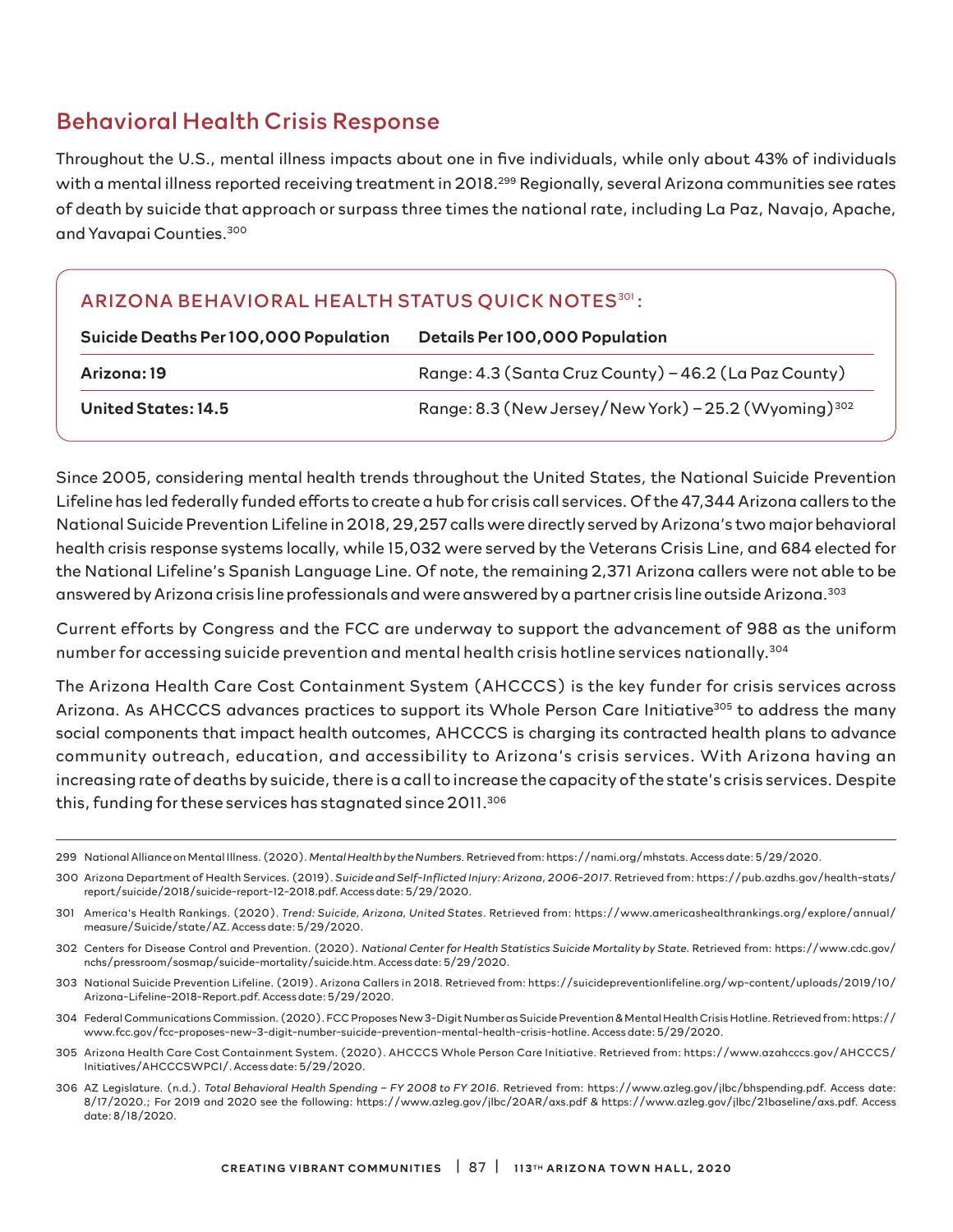Arizona's two crisis call centers aligned with the National Suicide Prevention Lifeline are designed to support callers in crisis throughout the state regardless of insurance status.307 Following national best practices, Crisis Response Network and La Frontera EMPACT screen caller concerns related to a crisis such as suicidality, assess needs and risk, and link appropriate mobile crisis resources for crisis stabilization, and/or coordinate follow up care<sup>308</sup> in partnership with AHCCCS contracted administrators to integrate these services.<sup>309</sup>

# Public Safety and Vibrant Communities

Many cooperative efforts across Arizona have advanced in recent years, especially in key areas of challenge such as the burden of mental illness within each system. Law enforcement and fire/EMS professionals across Arizona have increased access to training, especially related to Crisis Intervention Team (CIT) training. CIT training was originally developed to increase LE officer awareness of issues related to mental illness, seeking to reduce the risk of death or injury during interactions between LE and individuals with mental illness. This remains relevant, as about a quarter of approximately 1,000 individuals fatally shot by LE in the U.S. in 2018 were individuals with mental illness.<sup>310</sup> CIT training, as well as other curricula like Mental Health First Aid®, have been adapted to also include fire and EMS professionals who are often called to respond to incidents involving patients with mental illness.

## Breakthrough Example: Tucson Behavioral Health

The Tucson Police Department's (TPD) efforts to train its officers in mental health crisis dramatically decreased the department's rate of officer-involved shootings. Instead, officers increased utilization of pathways other than arrest to link individuals experiencing mental health challenges with resources such as substance abuse treatment, housing, and other health/social services.

The National Institute of Mental Health details that, "at least as far back as the deinstitutionalization of mental health care and the profound lack of community-based resources to fill service deficits, the role of police as mental health interventionists has been controversial and complex."<sup>311</sup> In support of aligning policing practices with community need, TPD was named a Mental Health Learning Site by the U.S. Department of Justice, allowing agencies across the country to learn from Tucson's success directly.

<sup>307</sup> Arizona Health Care Cost Containment System. (2020). *AHCCCS Complete Care Crisis Services FAQs.* Retrieved from: https://www.azahcccs.gov/AHCCCS/ Downloads/ACC/View\_Crisis\_System\_FAQs.pdf. Access date: 5/29/2020.

<sup>308</sup> Substance Abuse and Mental Health Services Administration. (2020). *National Guideline for Behavioral Health Crisis Care.* Retrieved from: https://www. samhsa.gov/sites/default/files/national-guidelines-for-behavioral-health-crisis-care-02242020.pdf. Access date: 5/29/2020.

<sup>309</sup> Arizona Health Care Cost Containment System. (2020). *AHCCCS Complete Care Crisis Services FAQs.* Retrieved from: https://www.azahcccs.gov/AHCCCS/ Downloads/ACC/View\_Crisis\_System\_FAQs.pdf. Access date: 5/29/2020.

<sup>310</sup> Rogers, M. S., McNiel, D. E., & Binder, R. L. (2019). *Effectiveness of Police Crisis Intervention Training Programs.* Retrieved from: http://jaapl.org/content/ early/2019/09/24/JAAPL.003863-19. Access date: 5/29/2020.

<sup>311</sup> Wood, J. D., & Watson, A. C. (2017). *Improving Police Interventions During Mental Health-Related Encounters: Past, Present and Future.* Retrieved from: https:// www.tandfonline.com/doi/full/10.1080/10439463.2016.1219734. Access date: 5/29/2020.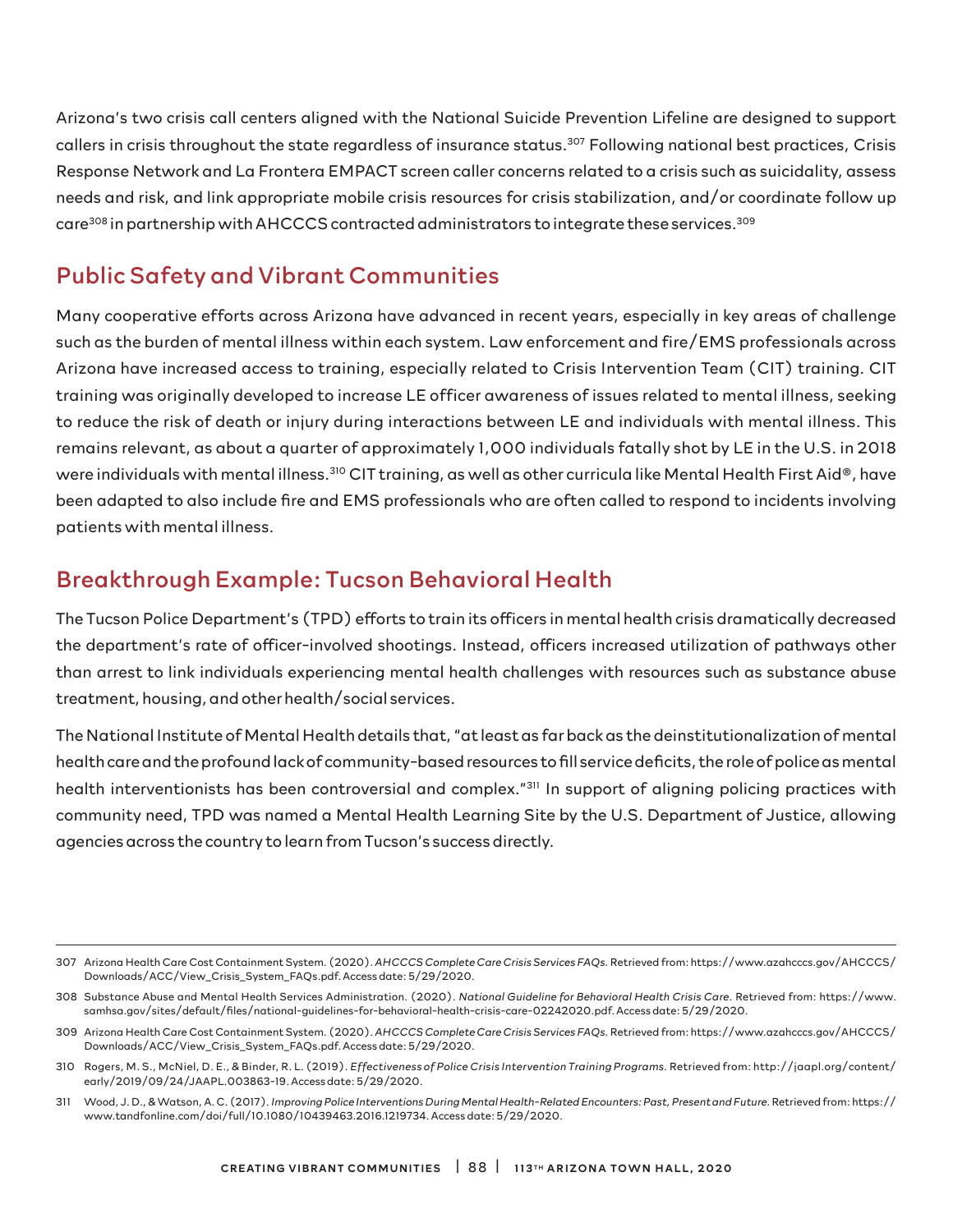# Breakthrough Example: Regional Community Paramedicine and Treat & Refer

Historically, fire and EMS agencies were bound to respond and transport a patient to an emergency department when any level of care was necessary. Community paramedicine programs that transform EMS from responders to proactive mobile health providers have grown statewide since 2014 to include more than 30 agencies that address community health and social needs proactively, with the goal to prevent 911 calls, reduce healthcare costs, and improve patient outcomes. Directly in response to a 911 call, Arizona's Treat & Refer Program<sup>312</sup> creates a pathway for fire and EMS agency leadership and medical directors to go beyond just medical transport – providing an opportunity to reduce costs and improve outcomes more effectively. Since Arizona's adoption of Treat & Refer, the Centers for Medicare and Medicaid Services created the Emergency Triage, Treatment, and Transportation (ET3) Innovation Model to support demonstrating a similar model nationally to support screening 911 callers with low-acuity needs and subsequent linkage to applicable resources.<sup>313</sup>

Although many additional cross sector collaborations exist to build more vibrant communities across Arizona, these efforts to address the pressing and community wide needs of community members with mental illness align with many other sector efforts such as broader criminal justice system involvement, housing insecurity, higher level access to health care, education, economic, and certainly social justice.

### *About the Authors*

#### **Matt Eckhoff, Co-Founder and Principal Consultant, Kominote Community Consulting**

Matt enjoys working with a broad array of stakeholders to explore and implement sustainable enhancements to improve community health ecosystems. Matt is proud to be a part of work across the U.S. to address root causes of illness and injury through the evolution of Mobile Medicine (Mobile Integrated Healthcare). Matt finds great joy in advocacy planning, stakeholder engagement, and program development to connect what makes a community's health shine. Matt earned a Bachelor of Science degree in Psychology/Biology from Northern Arizona University and a Master of Public Health degree from the University of Arizona Zuckerman College of Public Health.

#### **Jesus Rivera, Paramedic and Division Chief, Surprise Fire-Medical Department**

Jesus Rivera has served as a member of the Surprise Fire-Medical Department (SFMD) for over 22 years. Jesus is a Paramedic and Division Chief over Surprise's Medical Services programs which includes Mobile Integrated Healthcare, Community Paramedicine and Emergency Medical Services. Jesus received Surprise's Fire Chief 's award in 2016, the AEMS Aces of Hearts award in 2018 and Image Trend Hooley Award for Innovation in 2019. Jesus has an Associate's degree in Paramedicine, a bachelor's degree in Public Safety and is currently pursuing a master's in Public Safety Leadership & Administration (Emergency Medical Services-Mobile Integrated Healthcare).

<sup>312</sup> For more information on Treat & Refer see here: https://www.azdhs.gov/preparedness/emergency-medical-services-trauma-system/index.php#tr-emsagency-recognition.

<sup>313</sup> Centers for Medicare and Medicaid Services. (2020). Emergency Triage, Treat, and Transport (ET3) Model. Retrieved from: https://innovation.cms.gov/ innovation-models/et3 Also see link: https://mfprac.com/web2019/07literature/literature/Misc/EMS-Realignment\_Munjal.pdf. Access date: 6/1/2020.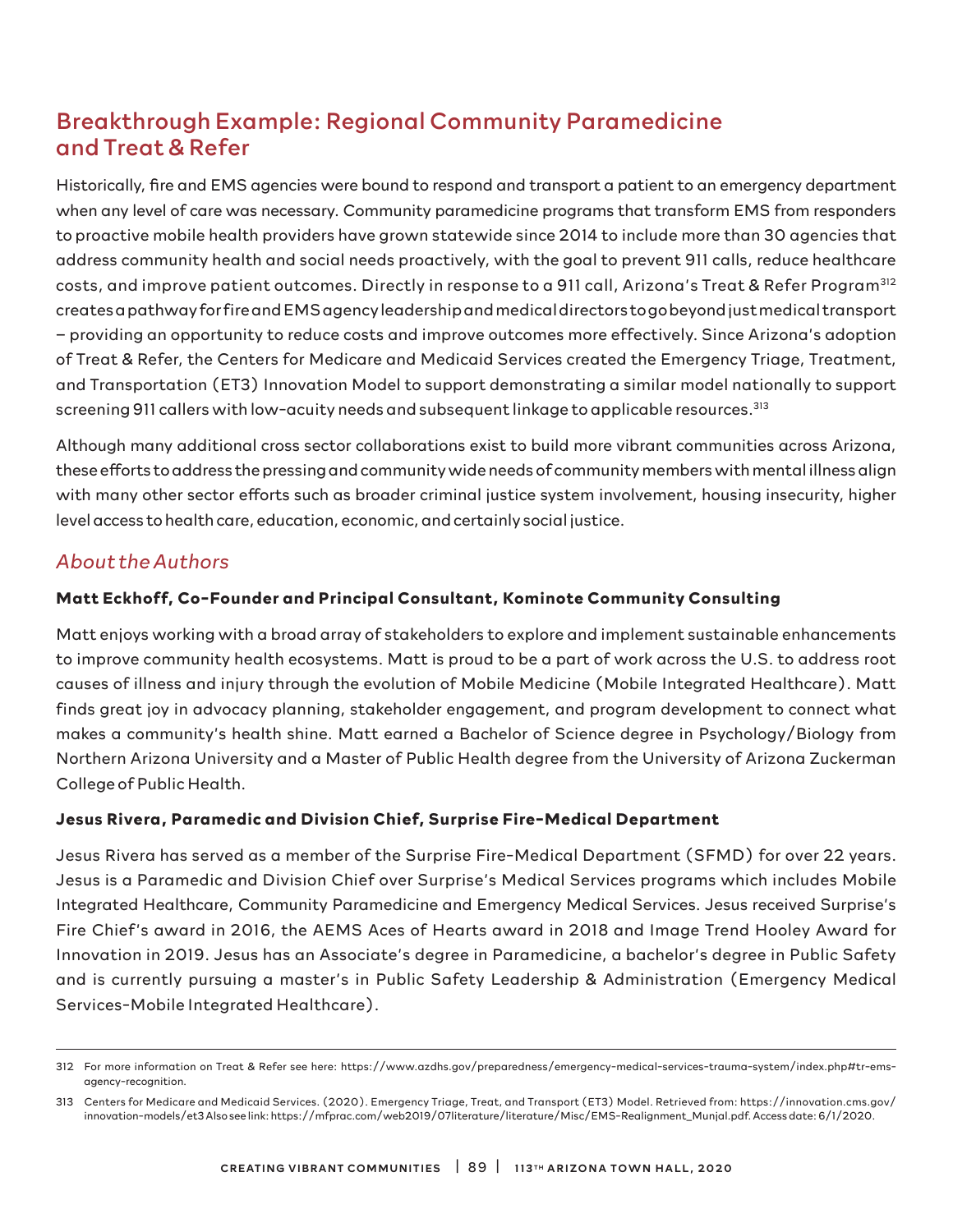# Pre-Community Engagement

*Adapted by Vitalyst Staff from the works of Stephanie Luz Cordel, All Voices Consulting and C.J. Eisenbarth Hager*

This topic intersects and explores these elements of a vibrant community:



### Effective Community Engagement is a "Make or Break" Skill for Vibrant Communities

Communities are vibrant when supported by responsive and effective public policies and investments. Conversely, they are dysfunctional when those policies and investments are ineffective and unresponsive. In this regard, consider that vibrancy can be developed most effectively through inclusive and respectful community participation.

| <b>INCREASING IMPACT ON THE DECISION</b>                                                                                                                                      |                                                                                                                                                                    |                                                                                                                                                                                                                   |                                                                                                                                                                                                      |                                                                  |  |  |  |
|-------------------------------------------------------------------------------------------------------------------------------------------------------------------------------|--------------------------------------------------------------------------------------------------------------------------------------------------------------------|-------------------------------------------------------------------------------------------------------------------------------------------------------------------------------------------------------------------|------------------------------------------------------------------------------------------------------------------------------------------------------------------------------------------------------|------------------------------------------------------------------|--|--|--|
| <b>INFORM</b>                                                                                                                                                                 | <b>CONSULT</b>                                                                                                                                                     | <b>INVOLVE</b>                                                                                                                                                                                                    | <b>COLLABORATE</b>                                                                                                                                                                                   | <b>EMPOWER</b>                                                   |  |  |  |
| To provide the public<br>with balanced and<br>objective information<br>to assist them in<br>understanding the<br>problem, alternatives,<br>opportunities and/or<br>solutions. | To obtain public<br>feedback on analysis,<br>alternatives and/or<br>decisions.                                                                                     | To work directly with<br>the public throughout<br>the process to ensure<br>that public concerns<br>and aspirations are<br>consistently<br>understood and<br>considered.                                           | To partner with the<br>public in each aspect<br>of the decision<br>including the<br>development of<br>alternatives and the<br>identification of the<br>preferred solution.                           | To place final decision<br>making in the hands<br>of the public. |  |  |  |
| We will keep you<br>informed.                                                                                                                                                 | We will keep you<br>informed. listen to and<br>acknowledge concerns<br>and aspirations, and<br>provide feedback on<br>how public input<br>influenced the decision. | We will work with you<br>to ensure that your<br>concerns and<br>aspirations are directly<br>reflected in the<br>alternatives developed<br>and provide feedback<br>on how public input<br>influenced the decision. | We will look to you for<br>advice and innovation<br>in formulating<br>solutions and<br>incorporate your<br>advice and<br>recommendations into<br>the decisions to the<br>maximum extent<br>possible. | We will implement<br>what you decide.                            |  |  |  |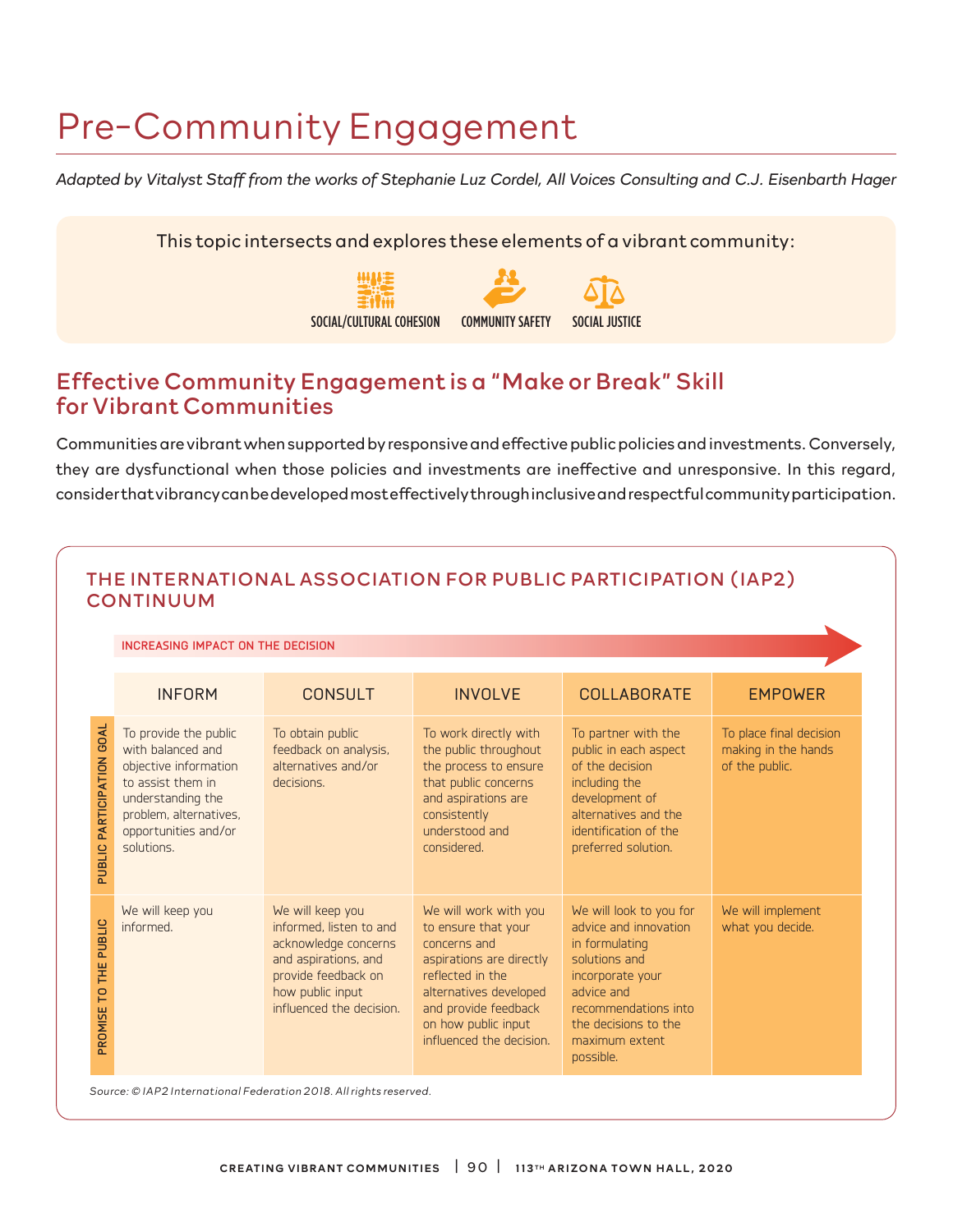Such engagement is distinguished by the International Association for Public Participation (IAP2) Continuum as moving beyond typical actions of "consulting" and "involving" communities and reaching "collaboration" and "empowerment" levels. In other words, effective community engagement actionably delivers on the promise that either "we will incorporate your advice and recommendations" or "we will implement what you decide."

> *"Pre-community engagement refers to the preparation needed to develop a community engagement plan and strategies that inspire community participation and connect with residents in an authentic way"*

So how do you get public participation right? Nationally, IAP2 sets a high bar for cities and towns. Locally, Vitalyst Health Foundation commissioned a Pre-Community Engagement study and report of methods, underlying values, and lessons learned that provides guidance on how to invest early and often in ways to get there.

## Methodology

Pre-Community Engagement Methodology incorporates three core steps to develop an approach that is meaningful, relative, and personalized to a community: (1) seek to understand the layers within a community, (2) understand a range of community member perspectives, and (3) identify engagement strategies that support community preferences. While this is not exhaustive, it does highlight the upfront work that needs to be done.

- 1. **Seek to Understand the Layers within a Community.** Not all members within a community are the same. Understand the sub-communities, different groups, and various sectors within a particular "community":
	- a. **Identify Existing Relationships within a Community.** They are key to more nuanced, honest perspectives and are a starting point for connection and trust.
	- b. **Understand Community Networks.** Find resident leaders, find the history, find the connections, and find the community's flow of networks.
	- c. **Understand the History of Place through formal and informal sources.** Articles only tell part of the story; oral histories provide unique and valuable perspective.
	- d. **Understand Previous Engagement Efforts.** Knowing the history and lessons of past and recent engagement is key and can provide informative lessons.
- 2. **Understand a Range of Community Member Perspectives.** Collaborate with community members on barriers that may prevent engagement. Ask about channels (methods and places) through which a community would engage most readily and easily.
- 3. **Identify Engagement Strategies that Support Community Perspectives.** Collaborate on strategies to address identified barriers. Practice new habits of collaboration and empowerment.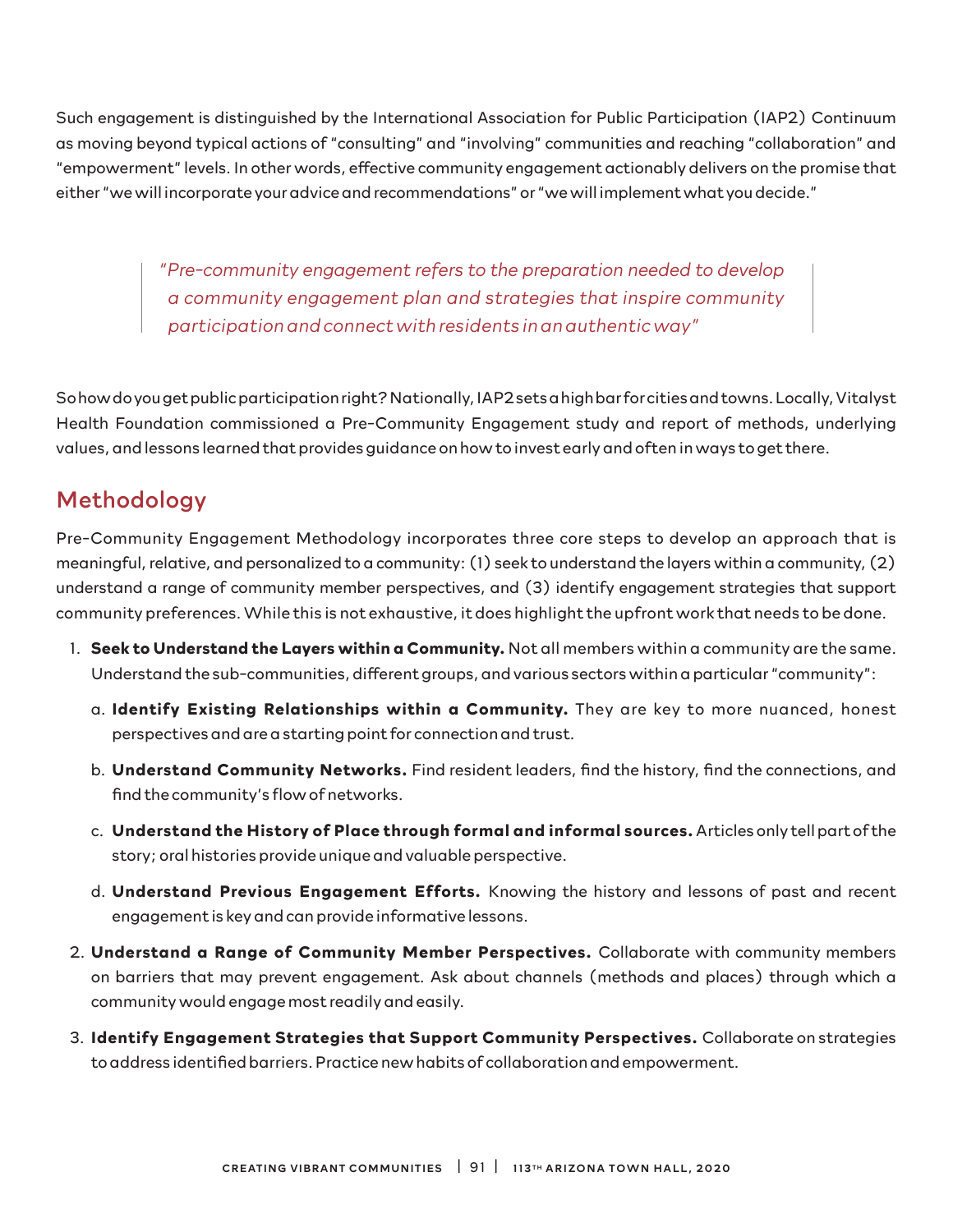# Underlying Values

Authentic community engagement is effective when using a values-driven approach. The "why" and the "how" matter more than the "what" when building relationships and trust. Below is a set of values to center as community pre-engagement and engagement takes place.

- 1. **Value Lived Experience.** Treat community members' inherent knowledge and expertise earned through life experience as importantly as formal project expertise.
- 2. **Recognize History of Place.** Become familiar with the historical context every community has, because it impacts community dynamics, reactions, and connections.
- 3. **Promote Power to Influence.** Allow community input to influence project trajectory. Allow community members to hold power in how it develops.
- 4. **Operate with Transparency.** Be open and transparent always to build trust. Be clear and open about the process and how community members will influence it.
- 5. **Approach with Humility.** Always come from a place of humility and valuing community members' lived experiences and expertise. Be a facilitator, not a director.
- 6. **Center Authenticity.** Do the work beyond transaction. Connect authentically, and value people as people rather than data points. Center relationships and trust so that resident input drives change.
- 7. **Value People's Time.** Provide tangible value like participation stipends, meals, and/or childcare to help receive all the community input possible. Do not inequitably expect the community to participate for free when everyone else in the room is paid.

# A Cautionary Tale: Lessons Learned in South Phoenix

In 2016, the City of Phoenix voted to fast-track a light rail extension from downtown to South Phoenix. Doing so started a multi-year journey of steps and missteps in terms of fostering collaborative and empowering community engagement – culminating in a ballot measure that forced the taking of sides and a win-lose dynamic. In August of 2019, Phoenix voters defeated a ballot question that would have prohibited any further expansion of the light rail system. Analysis of the events and effects that transpired produced the following series of lessons and recommendations:

- 1. **Prioritize engagement.** Significant investments and policy changes call for commensurate investment in authentic relationships.
- 2. **History speaks louder than words.** Any barriers to trust created by past city/town decisions and previous engagement efforts inform public perception.
- 3. **Trust is key to authentic engagement.** Relationships cultivated over time create authentic feedback.
- 4. **Transparency is important.** Residents want to not only be heard, but to clearly understand how their participation makes a difference.
- 5. **Power comes through ownership.** Traditional "informing" and "consulting" takes on an extractive quality; residents naturally want participation and power to oversee how their input is converted to action.
- 6. **There is no "one" community.** Neighborhoods can encompass hundreds or thousands of unique people. Boiling down one demographic group to a single viewpoint can be dismissive if not dangerous. Anticipate complex and diverse opinions.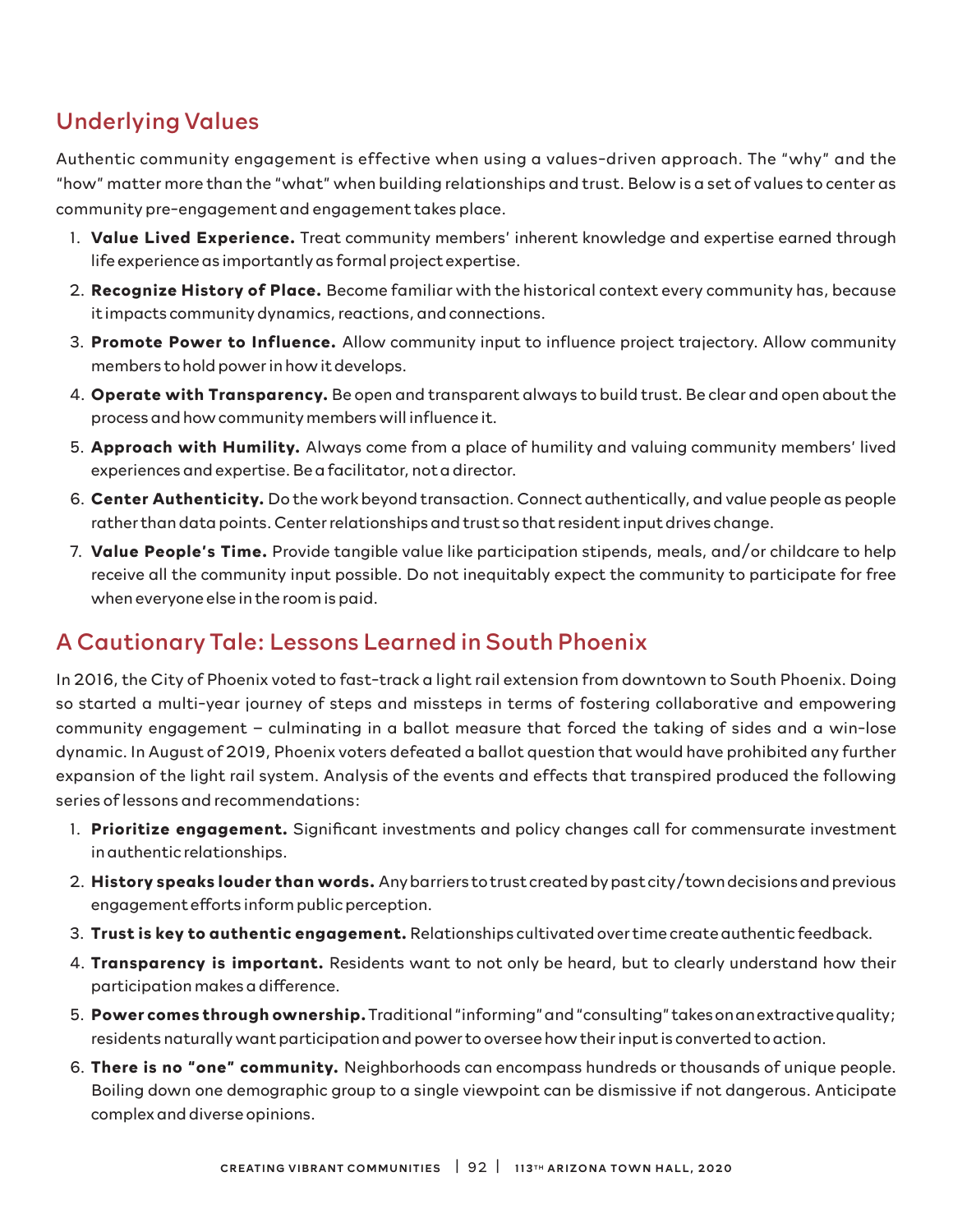#### MORE LESSONS FROM THE SOUTH PHOENIX LIGHT RAIL EXTENSION EXPERIENCE

1

# Build Trust: Ensure Residents Have Clear Ways They Influence the Process

Respondents expressed lack of trust with the City of Phoenix as a whole as a barrier to participation. This level of trustis based on previous experience with government entities.

### 2 Support Resident Understanding of How They Can Influence the Process

Many respondents shared their interest in understanding how their feedback would influence the process. This includes breaking information down into clear language for a range of experience levels and learning styles.

### 3

#### Validate Community Contributions

When respondents were asked how they would know the City has taken their feedback into account, many shared specific ways they could be validated.



#### Create a Feedback Loop

Many respondents shared their desire for feedback regarding their participation and the ability to track their contribution within the larger project.

#### 5

#### Engage through Existing Relationships

Perhaps the most effective way to build trust is to engage residents through established community relationships. It not only increases the likelihood of more people to participate, but there is a stronger chance to have more candid feedback. It also impacts the level of motivation to be involved. Relationships are the foundation of the South Phoenix community.

### 6

#### Meet People Where They Gather

There are several locations within the community that residents frequent, including grocery stores, festivals, gatherings, schools, car shows, etc.

7

#### Collaborative Engagement Approach

Many respondents preferred the engagement to have more community leadership in order to promote a sense of ownership in the activities.

#### 8

# Offer a Variety of Engagement Options and Modes of Communication

Several respondents offered solutions to common barriers by promoting the use of a variety of engagement options, particularly to accommodate people's time and availability. There was not one preferred way of reaching out to residents in the community.

#### $\overline{q}$

#### Provide Informal Engagement Opportunities

South Phoenix residents expressed their discomfort with formal meeting spaces that often feel too structured and rigid to express themselves without judgment.

#### 10

#### Address Common Barriers of Participation

Respondents shared what they believed to be the most common barriers to participating and offered some possible solutions to consider. Many respondents shared incentives as motivating people towards participation.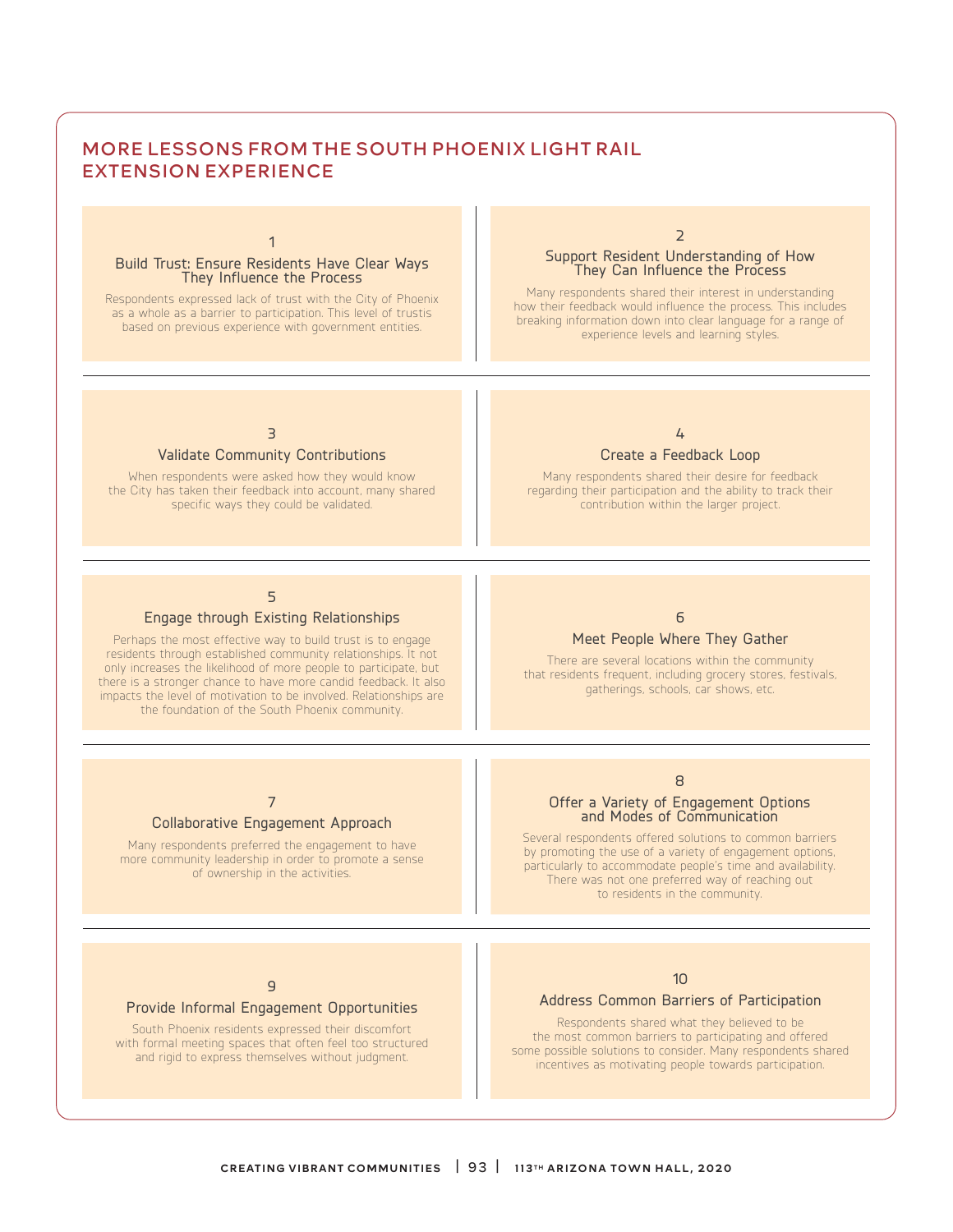# Authors Concur: The Keys to Creating Vibrant Communities in Arizona

#### *Vitalyst Staff*

This report's authors come from a breadth of sectors. Their experience in their chosen field averages roughly three decades per author. Some were born here. Some are recent transplants bringing lessons from other cities, towns, and states. Their perspectives have every reason to diverge.

Against this background of diversity, broad themes still emerged consistently:

- Data shows the challenge of healthy, vibrant communities is complex and daunting:
	- The numbers can be overwhelming, particularly in most-impacted communities.
	- Systemic, long-term challenges are on the table.
	- What has taken decades to create will take time to change, but opportunities and "early wins" are evident.
- The path to making a difference starts with three key components:
	- Transforming policies, systems, and environments to align with the goals of well-being and community vibrancy.
	- Emphasizing equity and community-driven solutions that are developed at the speed of trust.
	- Collaborating across sectors to make success more comprehensive and less costly.
- To create breakthrough solutions, consider carefully what we identify as "root causes".
	- The cause and effect equation works toward intended outcomes only when we carefully and collectively identify the cause part of the equation first.

Finally, we are making choices whether we think we are or not. To paraphrase Gil Penalosa, the founder and chair of 8 80 communities and advocate for vibrant communities, "If we don't choose bikes, we choose pollution." To do nothing is to keep Arizona on its current path, where the breadth and depth of challenges to community vibrancy will only increase.

As last year's report, "Strong Families, Thriving Children," noted in the lead up to 2019's Community and Statewide Town Halls, this is an exciting time to fully engage in this work, because Arizona is learning and beginning to internalize what it means to actualize a multi-sector, collaborative approach to well-being and vibrancy. Such work applies not just to the individual or families. It is critical to how we improve neighborhoods, communities, municipalities, and the tapestry of policies, systems, and environments woven throughout.

Given those levels and that tapestry, we are without question embarking on a compelling "all hands, all voices" 2020 Arizona Town Hall journey to discover insights and recommendations for vibrant communities.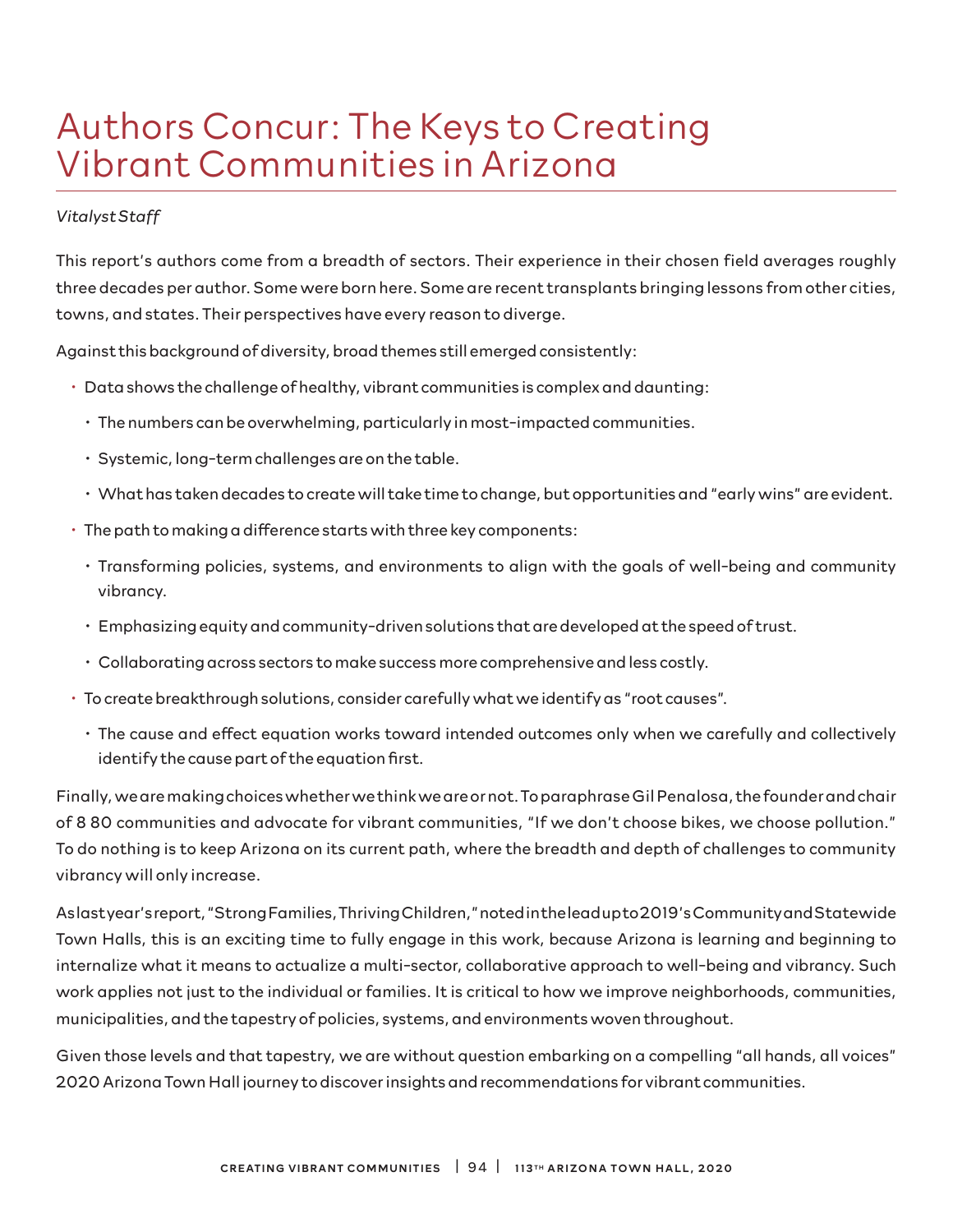# Notes